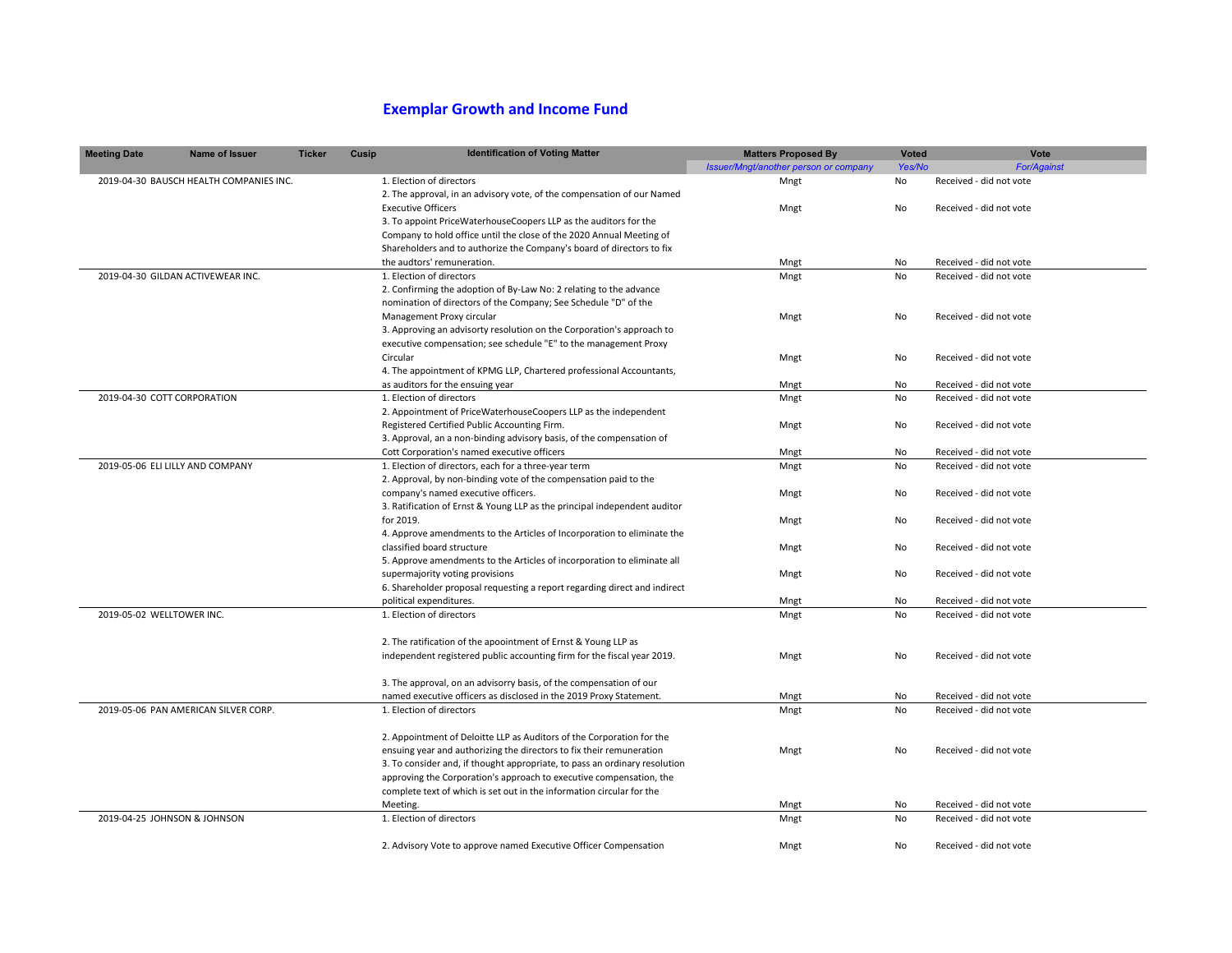|                                         | 3. Ratification of Appointment of PriceWaterhouseCoopers LLP as the       |      |           |                         |
|-----------------------------------------|---------------------------------------------------------------------------|------|-----------|-------------------------|
|                                         | independent Registered Public Accounting Firm for 2019                    | Mngt | No        | Received - did not vote |
|                                         | 4. Shareholder Proposal - Clawback Disclosure                             | Mngt | No        | Received - did not vote |
|                                         |                                                                           |      |           |                         |
|                                         | 5. Shareholder Proposal - Executive compensation and drug pricing risks   | Mngt | No        | Received - did not vote |
| 2019-05-02 BCE INC.                     | 1. Election of directors                                                  | Mngt | No        | Received - did not vote |
|                                         |                                                                           |      |           |                         |
|                                         | 2. Appointment of Deloitte LLP as Auditors of the Corporation for the     |      |           |                         |
|                                         | ensuing year and authorizing the directors to fix their remuneration      | Mngt | No        | Received - did not vote |
|                                         | 3. Advisory resolution on executive compensation as described in the      |      |           |                         |
|                                         | management proxy circular                                                 | Mngt | No        | Received - did not vote |
| 2019-05-03 PEMBINA PIPELINE CORPORATION | 1. Election of directors                                                  | Mngt | No        | Received - did not vote |
|                                         |                                                                           |      |           |                         |
|                                         | 2. To appoint KPMG LLP, Chartered Professional accountants as the         |      |           |                         |
|                                         | auditors of the corporation for the ensuing financial year at a           |      |           |                         |
|                                         | remuneration to be fixed by the Board of Directors                        | Mngt | No        | Received - did not vote |
|                                         | 3. To vote on the continuation of the Corporation's shareholder rights    |      |           |                         |
|                                         | plan, as more particularly described in the accompanying management       |      |           |                         |
|                                         | information circular.                                                     | Mngt | No        | Received - did not vote |
|                                         | 4. To vote on the amendment to the Corporation's Articles of              |      |           |                         |
|                                         | incorporation to increase the number of authorized class A preferred      |      |           |                         |
|                                         | shares, as more particularly described in the accompanying                |      |           |                         |
|                                         | management information circular.                                          | Mngt | No        | Received - did not vote |
|                                         | 5. To accept the approach to execute compensation as disclosed in the     |      |           |                         |
|                                         | accompanying management proxy circular.                                   | Mngt | No        | Received - did not vote |
| 2019-05-08 CF INDUSTRIES HOLDINGS INC.  | 1. Election of directors                                                  | Mngt | No        | Received - did not vote |
|                                         |                                                                           |      |           |                         |
|                                         | 2. Approval of an advisory resolution regarding the compensation of CF    |      |           |                         |
|                                         | Industires Holdings Inc's named executive officers.                       | Mngt | <b>No</b> | Received - did not vote |
|                                         |                                                                           |      |           |                         |
|                                         | 3. Ratification of the selection of KPMG LLP as CF Industries Holdings    |      |           |                         |
|                                         | Inc's independent registered public accounting firm for 2019.             | Mngt | No        | Received - did not vote |
|                                         | 4. Shareholder proposal regarding the right to act by written consent, if |      |           |                         |
|                                         |                                                                           |      |           | Received - did not vote |
| 2019-05-02 EQUIFAX INC.                 | properly presented at the meeting.<br>1. Election of 10 Director Nominees | Mngt | No<br>No  | Received - did not vote |
|                                         |                                                                           | Mngt |           |                         |
|                                         |                                                                           |      |           |                         |
|                                         | 2. Advisory vote to approve named executive officer compensation          | Mngt | No        | Received - did not vote |
|                                         | 3. Ratification of the appointment of Ernst & Young LLP as independent    |      |           |                         |
|                                         | registered public accounting firm for 2019                                | Mngt | No        | Received - did not vote |
| 2019-04-25 TRANSALTA RENEWABLES INC.    | 1. Election of directors                                                  | Mngt | No        | Received - did not vote |
|                                         | 2. Appointment of Ernst & Young LLP as Auditors at a remuneration to      |      |           |                         |
|                                         | be fixed by the Board of Directors. Directors and management              |      |           |                         |
|                                         | recommend shareholders vote for the appointment of Ernst & Young          |      |           |                         |
|                                         | <b>LLP</b>                                                                | Mngt | No        | Received - did not vote |
| 2019-04-30 VALERO ENERGY CORPORATION    | 1. Elect directors to serve until the 2020 Annual Meeting of              |      |           |                         |
|                                         | Stockholders.                                                             | Mngt | No        | Received - did not vote |
|                                         | 2. Ratify the appointment of KPMg LLP as Valero's independent             |      |           |                         |
|                                         | registered public accounting firm for 2019                                | Mngt | No        | Received - did not vote |
|                                         | 3. Approve, by non-binding vote, the 2018 compensation of our named       |      |           |                         |
|                                         | executive officers.                                                       | Mngt | No        | Received - did not vote |
| 2019-04-23 NASDAQ, INC.                 | 1. Election of 11 directors                                               | Mngt | No        | Received - did not vote |
|                                         | 2. Advisory vote to approve the company's executive compensation as       |      |           |                         |
|                                         | presented in the proxy statement                                          | Mngt | No        | Received - did not vote |
|                                         | 3. Ratification of the apoointment of Ernst & Young LLP as our            |      |           |                         |
|                                         | independent registered public accounting firm for the fiscal year ending  |      |           |                         |
|                                         | December 31, 2019                                                         | Mngt | No        | Received - did not vote |
|                                         |                                                                           |      |           |                         |
|                                         |                                                                           |      |           |                         |
|                                         | 4. A stockholder proposal entitled "right to Act by Written Consent"      | Mngt | No        | Received - did not vote |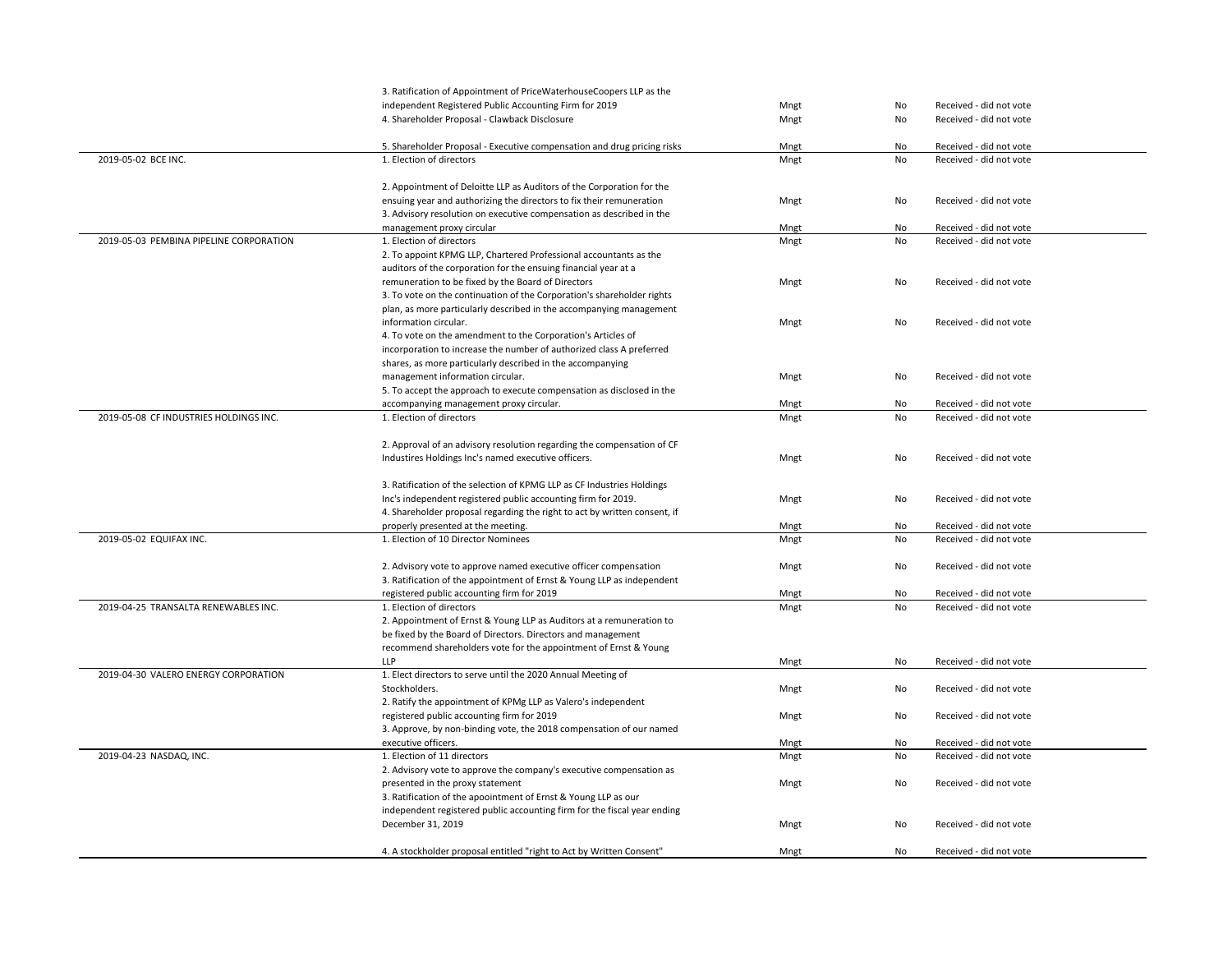| 2019-05-07 CT REAL ESTATE INVESTMENT TRUST | 1. Election of trustees                                                   | Mngt | No        | Received - did not vote |
|--------------------------------------------|---------------------------------------------------------------------------|------|-----------|-------------------------|
|                                            | 2. Appointment of auditor (Deloitte LLP)                                  | Mngt | No        | Received - did not vote |
| 2019-05-02 FORTIS INC.                     | 1. Election of Directors                                                  | Mngt | No        | Received - did not vote |
|                                            | 2. Appointment of auditors and authorization of directors to fix the      |      |           |                         |
|                                            | auditors' remuneration as described in the management information         |      |           |                         |
|                                            | circular                                                                  | Mngt | No        | Received - did not vote |
|                                            | 3. Approval of the advisory and non-binding resolution on the approach    |      |           |                         |
|                                            | to executive compensation as described in the Management Information      |      |           |                         |
|                                            | Circular.                                                                 | Mngt | No        | Received - did not vote |
|                                            | 1. To elect four directors to the board of directors for a term of office |      |           |                         |
| 2019-05-08 PHILLIPS 66                     | expiring at the 2022 annual meeting of shareholders.                      | Mngt | No        | Received - did not vote |
|                                            |                                                                           |      |           |                         |
|                                            | 2. To ratify the appointment of Ernst & Young LLP as the Company's        |      |           |                         |
|                                            | independent registered public accounting firm for fiscal year 2019        | Mngt | No        | Received - did not vote |
|                                            | 3. Advisory vote to approve our executive compensation                    | Mngt | No        | Received - did not vote |
|                                            | 4. Advisory vote on the frequency of future shareholder advisory votes    |      |           |                         |
|                                            | to approve executive compensation                                         | Mngt | No        | Received - did not vote |
|                                            |                                                                           |      |           |                         |
|                                            | 5. shareholder proposal requesting an annual report on plastic pollution  | Mngt | No        | Received - did not vote |
| 2019-05-08 KINDER MORGAN, INC.             | 1. Election of directors                                                  | Mngt | No        | Received - did not vote |
|                                            | 2. Ratification of the selection of PriceWaterhouseCoopers LLP as our     |      |           |                         |
|                                            | independent registered public accounting firm for 2019                    | Mngt | No        | Received - did not vote |
|                                            | 3. Approval, on an advisory basis, of the compensation of our named       |      |           |                         |
|                                            | executive officers, as disclosed in the Proxy Statement                   | Mngt | No        | Received - did not vote |
| 2019-05-02 SUNCOR ENERGY INC.              | 1. Election of directors                                                  | Mngt | No        | Received - did not vote |
|                                            | 2. Appointment of KPMG LLP as auditor of Suncor Energy inc. for the       |      |           |                         |
|                                            | ensuing year                                                              | Mngt | No        | Received - did not vote |
|                                            | 3. To accept the approach to executive compensation disclosed in the      |      |           |                         |
|                                            | Management Proxy circular of Suncor Energy Inc. dated February 28,        |      |           |                         |
|                                            | 2019                                                                      | Mngt | No        | Received - did not vote |
|                                            |                                                                           |      | <b>No</b> |                         |
| 2019-04-30 SECURE ENERGY SERVICES INC.     | 1. Election of directors                                                  | Mngt |           | Received - did not vote |
|                                            | 2. Appointment of KPMG LLP, Chartered Accountants, as auditors of the     |      |           |                         |
|                                            | Corporation at a remuneration to be determined by the board of            |      |           |                         |
|                                            | directors of the Corporation.                                             | Mngt | No        | Received - did not vote |
|                                            |                                                                           |      |           |                         |
|                                            | 3. Ordinary resolution to approve the corporation's unit incentive plan,  |      |           |                         |
|                                            | as amended, and all unallocated awards under the plan                     | Mngt | No        | Received - did not vote |
|                                            | 4. Approval on a non-binding and advisory basis of the corporation's      |      |           |                         |
|                                            | approach to executive compensation.                                       | Mngt | No        | Received - did not vote |
| 2019-04-02 TENET HEALTHCARE CORPORATION    | 1. Election of directors                                                  | Mngt | No        | Received - did not vote |
|                                            | 2. Proposal to approve, on an advisory basis, the company's executive     |      |           |                         |
|                                            | compensation.                                                             | Mngt | No        | Received - did not vote |
|                                            |                                                                           |      |           |                         |
|                                            | 3. Proposal to approve the Tenet Healthcare 2019 Stock Inventive Plan     | Mngt | No        | Received - did not vote |
|                                            | 4. Proposal to ratify the selection of Deloitte & touche LLP as           |      |           |                         |
|                                            | independent registered public accountants for the year ending             |      |           |                         |
|                                            | December 31, 2019                                                         | Mngt | No        | Received - did not vote |
| 2019-04-24 BALL CORPORATION                | 1. Election of directors                                                  | Mngt | No        | Received - did not vote |
|                                            | 2. To ratify the apoointment of PriceWAterhouseCoopers LLP as the         |      |           |                         |
|                                            | independent registered public accounting firm for the Corporation for     |      |           |                         |
|                                            | 2019.                                                                     | Mngt | No        | Received - did not vote |
|                                            | 3. to approve, by non-binding bote, the compensation paid to the          |      |           |                         |
|                                            | named executive officers.                                                 | Mngt | No        | Received - did not vote |
| 2019-04-25 VERMILION ENERGY INC.           | 1. Election of directors                                                  | Mngt | No        | Received - did not vote |
|                                            | 2. To set the number of directors at 10 (ten)                             | Mngt | No        | Received - did not vote |
|                                            |                                                                           |      |           |                         |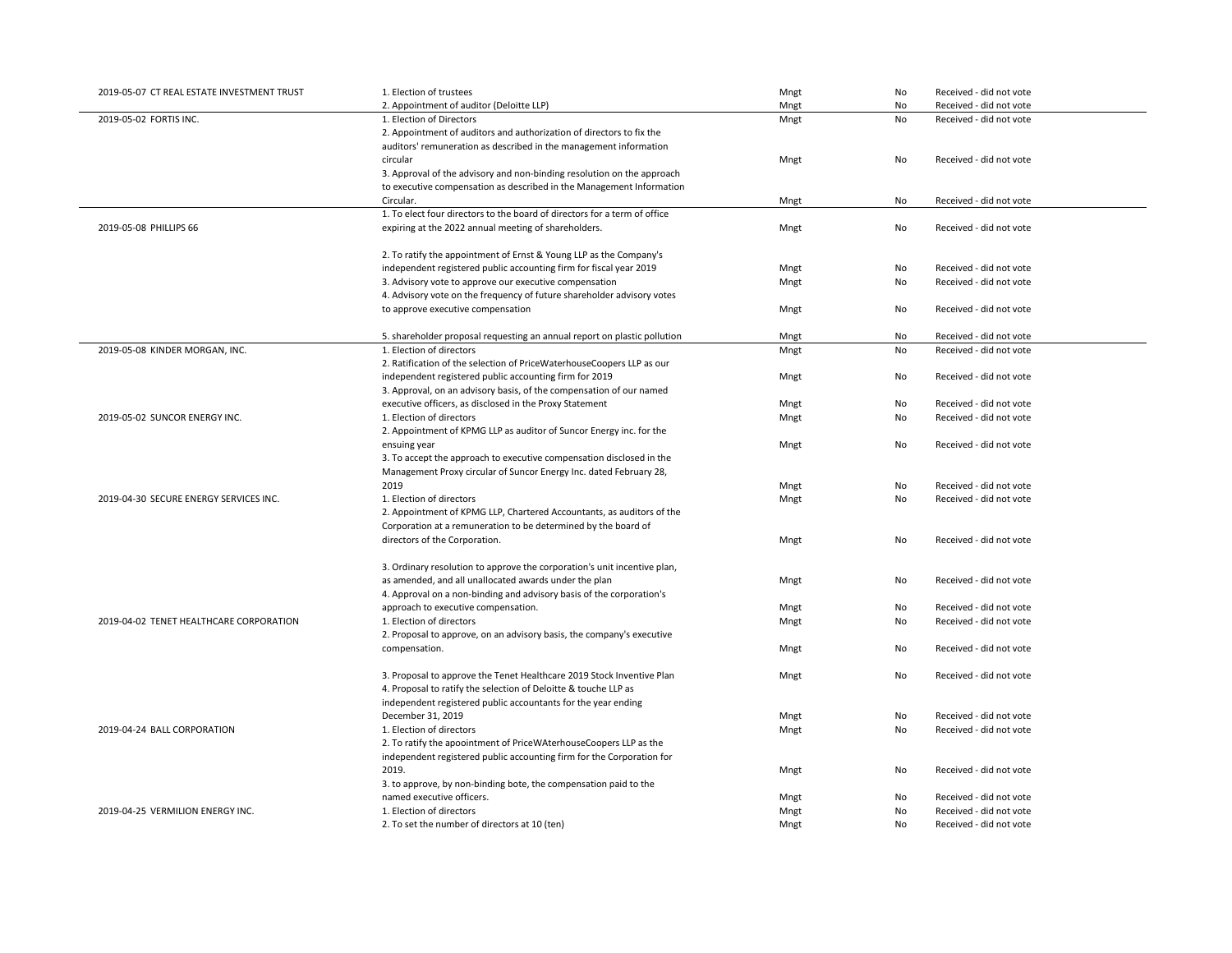|                                      | 3. Appointment of Deloitte LLP as auditors of the corporation for the   |      |     |                                  |
|--------------------------------------|-------------------------------------------------------------------------|------|-----|----------------------------------|
|                                      | ensuing year and authorizing the directors to fix their remuneration    | Mngt | No  | Received - did not vote          |
|                                      |                                                                         |      |     |                                  |
|                                      | 4. approving the adoption of, and unallocated entitlements under, the   |      |     |                                  |
|                                      | deferred share unit plan. Please read the resolution in full in the     |      |     |                                  |
|                                      | accompanying 2019 proxy statement and information circular              | Mngt | No  | Received - did not vote          |
|                                      | 5. Approving amendments to, and unallocated entitlements under, the     |      |     |                                  |
|                                      | Vermilion Incentive Plan. Please read the resolution in full in the     |      |     |                                  |
|                                      | accompanying circular                                                   | Mngt | No  | Received - did not vote          |
|                                      | 6. approving amendments to, and unallocated entitlements under, the     |      |     |                                  |
|                                      |                                                                         |      |     | Received - did not vote          |
|                                      | Employee Bonus Plan.                                                    | Mngt | No  |                                  |
|                                      | 7. Approving amendments to, and unallocated entitlements under, the     |      |     |                                  |
|                                      | <b>Employee Share Savings Plan</b>                                      | Mngt | No  | Received - did not vote          |
|                                      |                                                                         |      |     |                                  |
|                                      | 8. Approving amendments to, and unallocated entitlemetns under, the     |      |     |                                  |
|                                      | five-year security based compensation arrangement.                      | Mngt | No  | Received - did not vote          |
|                                      | 9. Advisory resolution to accept the approach to executive              |      |     |                                  |
|                                      | compensation disclosed in the circular.                                 | Mngt | No  | Received - did not vote          |
| 2019-04-25 MSCI INC.                 | 1. election of directors                                                | Mngt | No  | Received - did not vote          |
|                                      | 2. To approve, by non-binding vote, our executive compensation, as      |      |     |                                  |
|                                      | described in these proxy materials                                      | Mngt | No  | Received - did not vote          |
|                                      | 3. To ratify the appointment of PriceWaterhouseCoopers LLP as           |      |     |                                  |
|                                      | independent auditor                                                     | Mngt | No  | Received - did not vote          |
| 2019-04-26 HCA HEALTHCARE INC.       | 1. Election of directors                                                | Mngt | No  | Received - did not vote          |
|                                      |                                                                         |      |     |                                  |
|                                      | 2. to ratify the appointment Ernst & Young LLP as our independent       |      |     |                                  |
|                                      | registered public accounting firm for the year ending December 31, 2019 | Mngt | No  | Received - did not vote          |
|                                      |                                                                         |      |     |                                  |
|                                      |                                                                         |      |     |                                  |
|                                      | 3. Advisory vote to approve named executive officer compensaton         | Mngt | No  | Received - did not vote          |
|                                      |                                                                         |      |     |                                  |
|                                      | 4. To approve amendments to our amended and restated certificate of     |      |     |                                  |
|                                      | incorporation to eliminate supermajority voting requirements            | Mngt | No  | Received - did not vote          |
| 2019-05-03 TRANSCANADA CORPORATION   | 1. Election of Directors                                                | Mngt | No  | Received - did not vote          |
|                                      |                                                                         |      |     |                                  |
|                                      | 2. Resolution to apooint KPMG LLP, chartered professional accountants   |      |     |                                  |
|                                      | as auditors and authorize the directors to fix their remuneration       | Mngt | No  | Received - did not vote          |
|                                      |                                                                         |      |     |                                  |
|                                      | 3. resolution to accept Transcanada's approach to executive             |      |     |                                  |
|                                      | compensation, as described in the management information circular       | Mngt | No  | Received - did not vote          |
|                                      | 4. Special resolution, as described in the management information       |      |     |                                  |
|                                      | circular, to approve an amendment to the articles of transcanada,       |      |     |                                  |
|                                      | changing the corporation's name to TC ENERGY CORPORATION /              |      |     |                                  |
|                                      | <b>CORPORATION TC ENERGIE</b>                                           | Mngt | No  | Received - did not vote          |
|                                      | 5. Resolution to continue and approve mior amendments to the            |      |     |                                  |
|                                      |                                                                         |      |     |                                  |
|                                      | amended and restated shareholder rights plan, as described in the       |      |     |                                  |
|                                      | management information circular                                         | Mngt | No  | Received - did not vote          |
|                                      | 6. Resolution to consider the shareholder proposal about indigenous     |      |     |                                  |
|                                      | relations disclosure, as set forth in schedule A of the management      |      |     |                                  |
|                                      | information circular.                                                   | Mngt | No  | Received - did not vote          |
| 2019-05-07 SUPERIOR PLUS CORP.       | 1. Election of Directors                                                | Mngt | Yes | For - as per Mngt Recommendation |
|                                      | 2. on the appointment of Ernst & Young LLP, as auditors of the          |      |     |                                  |
|                                      | Corporation at such remuneration as may be approved by the directors    |      |     |                                  |
|                                      | of the Corporation                                                      | Mngt | Yes | For - as per Mngt Recommendation |
|                                      | 3. To approve the corporation's advisory vote on executive              |      |     |                                  |
|                                      | compensation                                                            | Mngt | Yes | For - as per Mngt Recommendation |
| 2019-04-30 PARKLAND FUEL CORPORATION | 1. Election of directors                                                | Mngt | Yes | For - as per Mngt Recommendation |
|                                      |                                                                         |      |     |                                  |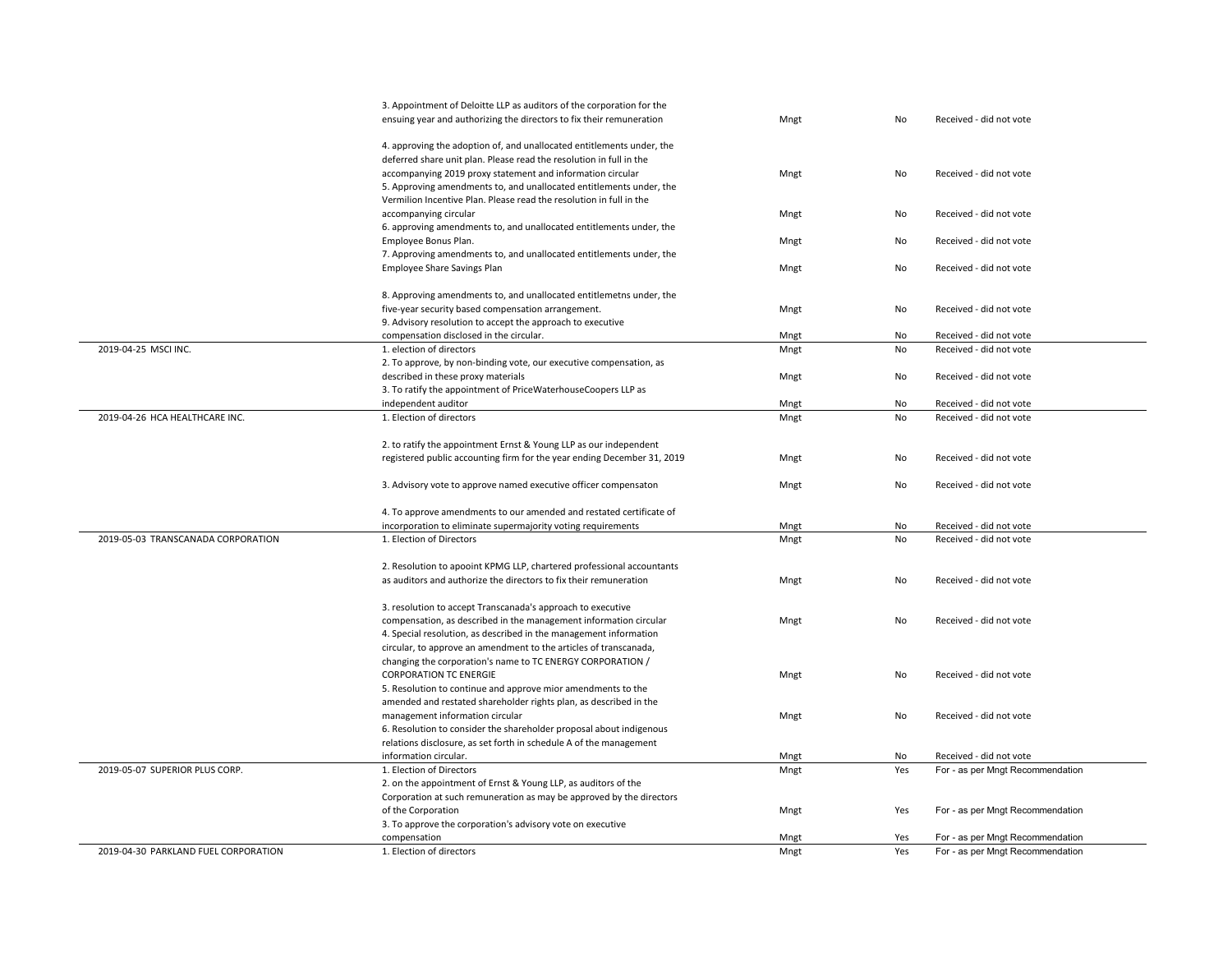|                                          | 2. The appointment of PriceWaterhouseCooper's LLP as auditor of             |              |            |                                      |
|------------------------------------------|-----------------------------------------------------------------------------|--------------|------------|--------------------------------------|
|                                          | parkland for the ensuing year and the authorization of the directors to     |              |            |                                      |
|                                          | set the auditor's remuneration                                              | Mngt         | Yes        | For - as per Mngt Recommendation     |
|                                          | 3. To approve the approach to executive compensation as further             |              |            |                                      |
|                                          | described in the circular.                                                  | Mngt         | Yes        | For - as per Mngt Recommendation     |
| 2019-05-15 ANTHEM, INC.                  | 1. Election of directors.                                                   | Mngt         | Yes        | For - as per Mngt Recommendation     |
|                                          | 2. To ratify the appointment of Ernst & Young LLP as the independent        |              |            |                                      |
|                                          | registered public accounting firm for 2019                                  | Mngt         | Yes        | For - as per Mngt Recommendation     |
|                                          | 3. Advisory vote to approve the compensation of our named executive         |              |            |                                      |
|                                          | officers                                                                    | Mngt         | Yes        | For - as per Mngt Recommendation     |
|                                          |                                                                             |              |            |                                      |
|                                          | 4. To approve proposed amendments to our Articles of Incorporation to       |              |            |                                      |
|                                          | eliminate the classified board structure when permitted under our           |              |            |                                      |
|                                          | contractual obligations with the Blue Cross and Blue Shield Association.    | Mngt         | Yes        | For - as per Mngt Recommendation     |
|                                          | 5. Shareholder proposal to elect each director annually                     | Mngt         | Yes        | Abstain                              |
| CHOICE PROPERTIES REAL ESTATE            |                                                                             |              |            |                                      |
| 2019-05-01 INVESTMENT TRUST              | 1. Election of trustees                                                     | Mngt         | Yes        | For - as per Mngt Recommendation     |
|                                          | 2. appointment of KPMG LLP as external auditors of the trust and            |              |            |                                      |
|                                          | authorizing the trustees of the trust to fix the external auditor's         |              |            |                                      |
|                                          | remuneration                                                                | Mngt         | Yes        | For - as per Mngt Recommendation     |
|                                          | 3. Vote on the advisory resolution on the approach to executive             |              |            |                                      |
|                                          | compensation.                                                               | Mngt         | Yes        | For - as per Mngt Recommendation     |
| 2019-05-05 GEORGE WESTON LIMITED         | 1. Election of Directors                                                    | Mngt         | Yes        | For - as per Mngt Recommendation     |
|                                          | 2. Appointment of KPMG LLP as Auditor and authorization of the              |              |            |                                      |
|                                          | directors to fix the auditor's remuneration                                 | Mngt         | Yes        | For - as per Mngt Recommendation     |
|                                          | 3. vote on the advisory resolution on the approach to executive             |              |            |                                      |
|                                          | compensation                                                                | Mngt         | Yes        | For - as per Mngt Recommendation     |
| 2019-05-07 WHEATON PRECIOUS METALS CORP. | 1. election of directors                                                    | Mngt         | Yes        | For - as per Mngt Recommendation     |
|                                          | 2. the appointment of Deloitte LLP, independent registered public           |              |            |                                      |
|                                          | accounting firm, as auditors for 2019 and to authroize the directors to fix |              |            |                                      |
|                                          | the auditors' remuneration                                                  | Mngt         | Yes        | For - as per Mngt Recommendation     |
|                                          | 3. a non-binding advisory resolution on the company's approach to           |              |            |                                      |
|                                          | executive compensation                                                      | Mngt         | Yes        | For - as per Mngt Recommendation     |
| 2019-04-30 LOBLAW COMPANIES LIMITED      | 1. Election of directors                                                    | Mngt         | Yes        | For - as per Mngt Recommendation     |
|                                          | 2. Appointment of KPMG LLP as Auditor and authorization of the              |              |            |                                      |
|                                          |                                                                             |              | Yes        |                                      |
|                                          | directors to fix the auditor's remuneration                                 | Mngt         |            | For - as per Mngt Recommendation     |
|                                          | 3. vote on the advisory resolution on the approach to executive             |              |            |                                      |
|                                          | compensation                                                                | Mngt         | Yes        | For - as per Mngt Recommendation     |
| 2019-05-03 CANADIAN PACIFIC RAILWAY LTD. | 4. Shareholder proposal 1 compensation review<br>1. Election of Directors   | Mngt<br>Mngt | Yes<br>Yes | Against - as per Mngt recommendation |
|                                          |                                                                             |              |            | For - as per Mngt Recommendation     |
|                                          | 2. Appointment of Auditor as named in the Proxy circular                    | Mngt         | Yes        | For - as per Mngt Recommendation     |
|                                          | 3. Advisory vote to approve Compensation of the Corporation's named         |              |            |                                      |
|                                          | Executive Officers as described in the Proxy Circular                       | Mngt         | Yes        | For - as per Mngt Recommendation     |
| 2019-05-07 ENERPLUS CORPORATION          | 1. Election of directors                                                    | Mngt         | Yes        | For - as per Mngt Recommendation     |
|                                          | 2. To appoint KPMG LLP, independent registered public accounting firm,      |              |            |                                      |
|                                          | as auditors of the corporation                                              | Mngt         | Yes        | For - as per Mngt Recommendation     |
|                                          | 3. To vote, on advisory, non-binding basis, on an ordinary resolution, the  |              |            |                                      |
|                                          | test of which is set forth in the information circular and proxy statement  |              |            |                                      |
|                                          | of the corporation, to accept the Corporation's approach to executive       |              |            |                                      |
|                                          | compensation                                                                | Mngt         | Yes        | For - as per Mngt Recommendation     |
| 2019-05-07 NUTRIEN LTD.                  | 1. Election of directors                                                    | Mngt         | Yes        | For - as per Mngt Recommendation     |
|                                          | 2. The re-appointment of KPMG LLP, chartered accountants, as auditors       |              |            |                                      |
|                                          | of the Corporation                                                          | Mngt         | Yes        | For - as per Mngt Recommendation     |
|                                          | 3. A non-binding advisory resolution to accept the corporation's            |              |            |                                      |
|                                          | approach to executive compensation                                          | Mngt         | Yes        | For - as per Mngt Recommendation     |
| 2019-04-29 FMC CORPORATION               | 1. Election of directors                                                    | Mngt         | Yes        | For - as per Mngt Recommendation     |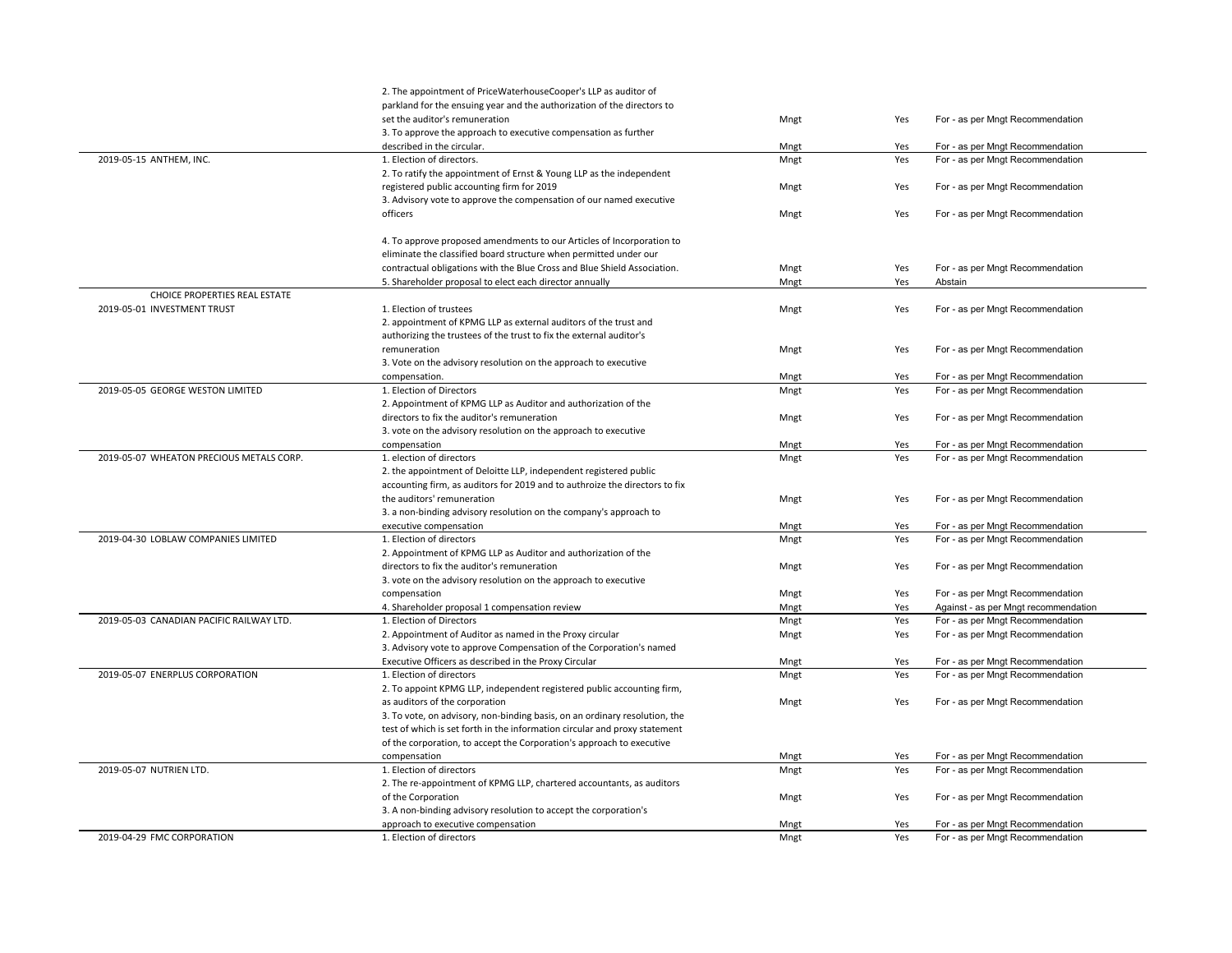|                                                  | 2. Ratification of the appointment of independent registered public         |      |     |                                      |
|--------------------------------------------------|-----------------------------------------------------------------------------|------|-----|--------------------------------------|
|                                                  | accounting firm                                                             | Mngt | Yes | For - as per Mngt Recommendation     |
|                                                  | 3. Approval, by non-binding vote, of executive compensation                 | Mngt | Yes | For - as per Mngt Recommendation     |
|                                                  | 4. amend the Company's Restated Certificate of Incorporation and            |      |     |                                      |
|                                                  | Restated By-Laws to eliminate supermajority vote requirements to            |      |     |                                      |
|                                                  | remove directors                                                            | Mngt | Yes | For - as per Mngt Recommendation     |
| 2019-05-14 ARTHUR J. GALLAGHER & CO.             | 1. Election of Directors                                                    | Mngt | Yes | For - as per Mngt Recommendation     |
|                                                  |                                                                             |      |     |                                      |
|                                                  | 2. Ratification of the Appointment of Ernst & Young LLP as our              |      |     |                                      |
|                                                  | Independent Aditor for the fiscal year ending December 31, 2019             | Mngt | Yes | For - as per Mngt Recommendation     |
|                                                  | 3. Approval, on an Advisory Basis, of the Compensation of our Named         |      |     |                                      |
|                                                  | <b>Executive Officers.</b>                                                  | Mngt | Yes | For - as per Mngt Recommendation     |
| 2019-05-08 DISCOVERY, INC.                       | 1. Election of Directors                                                    | Mngt | Yes | For - as per Mngt Recommendation     |
|                                                  | 2. Ratification of the appointment of PriceWaterhuseCoopers LLP as          |      |     |                                      |
|                                                  | Discovery, inc's independent registered public accounting firm for the      |      |     |                                      |
|                                                  | fiscal year ending December 31, 2019                                        | Mngt | Yes | For - as per Mngt Recommendation     |
|                                                  | 3. To vote on a stockholder proposal regarding simple majority vote, if     |      |     |                                      |
|                                                  | properly presented                                                          | Mngt | Yes | Against - as per Mngt recommendation |
|                                                  | 4. To vote on a stockholder proposal regarding disclosure of diversity      |      |     |                                      |
|                                                  | and qualifications of Discovery, Inc. directors and director candidates, if |      |     |                                      |
|                                                  | properly presented.                                                         | Mngt | Yes | Against - as per Mngt recommendation |
|                                                  | 5. By the proxy holders, in their discretion, upon such other matters that  |      |     |                                      |
|                                                  | may properly come before the meeting or any adjournment or                  |      |     |                                      |
|                                                  | adjournments thereof.                                                       | Mngt | Yes | Against - as per Mngt recommendation |
| 2019-05-14 WASTE MANAGEMENT, INC.                | 1. election of directors                                                    | Mngt | Yes | For - as per Mngt Recommendation     |
|                                                  | 2. Ratification of the appointment of ernst & young LLP as the              |      |     |                                      |
|                                                  | independent registered public accounting firm for 2019                      | Mngt | Yes | For - as per Mngt Recommendation     |
|                                                  | 3. Approval of our executive compensation                                   | Mngt | Yes | For - as per Mngt Recommendation     |
|                                                  | 4. Stockholder proposal regarding a policy restricting accelerated vesting  |      |     |                                      |
|                                                  | of equity awards upon a change in control, if properly presented at the     |      |     |                                      |
|                                                  | meeting.                                                                    | Mngt | Yes | Against - as per Mngt recommendation |
| 2019-05-07 RICHIE BROS, AUCTIONEERS INCORPORATED | 1. Election of directors                                                    | Mngt | Yes | For - as per Mngt Recommendation     |
|                                                  | 2. Appointment of ernst & Young LLP as Auditors of the company for the      |      |     |                                      |
|                                                  | ensuing year and authorizing the audit committee to fix their               |      |     |                                      |
|                                                  | remuneration                                                                | Mngt | Yes | For - as per Mngt Recommendation     |
|                                                  | 3. To approve, on an advisory basis, a non-binding advisory resolution      |      |     |                                      |
|                                                  | accepting the Company's approach to executive compensation, as more         |      |     |                                      |
|                                                  | particularly described in the accompanying proxy statement.                 | Mngt | Yes | For - as per Mngt Recommendation     |
|                                                  | 4. To consider and, if advisable, to pass, with or without variation, an    |      |     |                                      |
|                                                  | ordinary resolution to ratify, confirm and approve Amendment no. 1 to       |      |     |                                      |
|                                                  | the company's amended and Restated Stock Option Plan to increase the        |      |     |                                      |
|                                                  | maximum number of common shares of the Company reserved for                 |      |     |                                      |
|                                                  | issuance under the plan by an additional 5,200,000 common shares, the       |      |     |                                      |
|                                                  | full text of which resolution is set out in the accompanying proxy          |      |     |                                      |
|                                                  | statement.                                                                  | Mngt | Yes | For - as per Mngt Recommendation     |
|                                                  |                                                                             |      |     |                                      |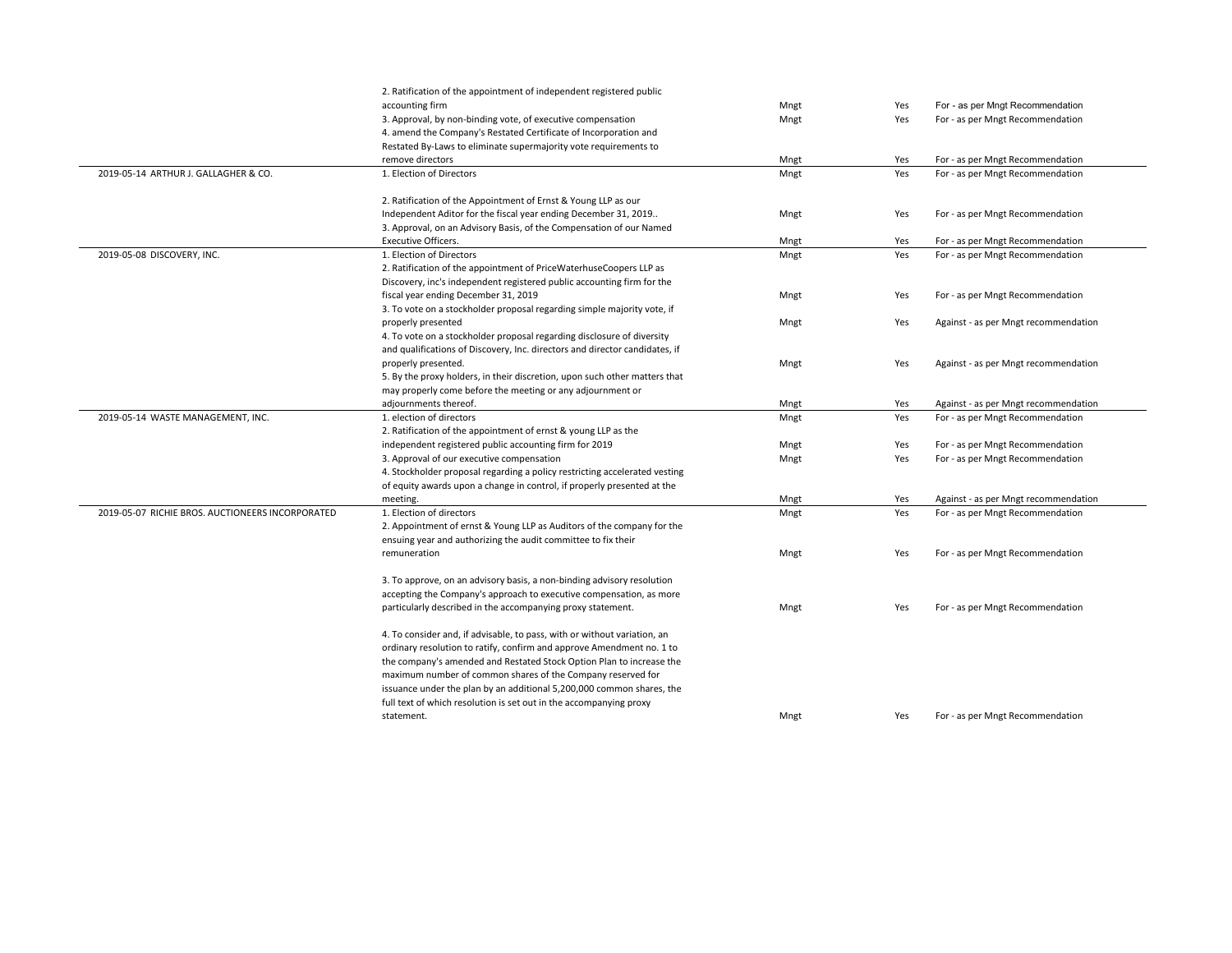|                                      | 5. To consider and, if deemed advisavle, to pass, with or without        |      |     |                                      |
|--------------------------------------|--------------------------------------------------------------------------|------|-----|--------------------------------------|
|                                      | variation, an ordinary resolution to ratify, confirm and approve         |      |     |                                      |
|                                      | Amendment No.2 to the company's Senior Executive Performance Share       |      |     |                                      |
|                                      | Unit Plan (the "executive PSU plan") to increase the maximum aggregate   |      |     |                                      |
|                                      | number of common shares of the Company reserved for issuance under       |      |     |                                      |
|                                      | the executive PSU Plan and the Company's Employee Performance Share      |      |     |                                      |
|                                      | Unit Plan (the "Employee PSU plan" and together with the "Executive      |      |     |                                      |
|                                      | PSU Plan, the "PSU plans") by an additional 1,300,000 common shares,     |      |     |                                      |
|                                      | the full text of which resolution is set out in the accompanying proxy   |      |     |                                      |
|                                      | statement.                                                               | Mngt | Yes | For - as per Mngt Recommendation     |
|                                      | 6. To consider and, if deemed advisable, to pass, with or without        |      |     |                                      |
|                                      | variation, an ordinary resolution to ratify, confirm and approve         |      |     |                                      |
|                                      | amendment no. 2 to the employee PSU Plan to increase the maximum         |      |     |                                      |
|                                      | aggregate number of common shares of the Company reserved for            |      |     |                                      |
|                                      | issuance under the PSU plans by an additional 1,300,000 common           |      |     |                                      |
|                                      | shares, the full text of which resolution is set out in the accompanying |      |     |                                      |
|                                      | proxy statement                                                          | Mngt | Yes | For - as per Mngt Recommendation     |
| 2019-05-08 CME GROUP INC.            | 1. Election of Directors                                                 | Mngt | Yes | For - as per Mngt Recommendation     |
|                                      | 2. Ratification of the appointment of Ernst & Young as our independent   |      |     |                                      |
|                                      | registered public accounting firm for 2019                               | Mngt | Yes | For - as per Mngt Recommendation     |
|                                      |                                                                          |      |     |                                      |
|                                      | 3. Advisory vote on the compensation of our named executive officers.    | Mngt | Yes | For - as per Mngt Recommendation     |
| 2019-05-07 O'REILLY AUTOMOTIVE, INC. | 1. Election of director nominees                                         | Mngt | Yes | For - as per Mngt Recommendation     |
|                                      | 2. Advisory vote to approve executive compensation                       | Mngt | Yes | For - as per Mngt Recommendation     |
|                                      |                                                                          |      |     |                                      |
|                                      | 3. Ratification of appointment of ernst & Young LLP, as independent      |      |     |                                      |
|                                      | auditors for the fiscal year ending December 31,2019                     | Mngt | Yes | For - as per Mngt Recommendation     |
|                                      |                                                                          |      |     |                                      |
|                                      | 4. Shareholder proposal entitled "Special Shareholder Meetings"          | Mngt | Yes | Against - as per Mngt recommendation |
| 2019-05-09 S&P GLOBAL INC.           | 1. Election of directors                                                 | Mngt | Yes | For - as per Mngt Recommendation     |
|                                      |                                                                          |      |     |                                      |
|                                      | 2. Vote to approve, on an adivsory basis, the executive compensation     |      |     |                                      |
|                                      | program for the Company's named executive officers.                      | Mngt | Yes | For - as per Mngt Recommendation     |
|                                      | 3. Vote to approve the company's 2019 Stock Incentive Plan               | Mngt | Yes | For - as per Mngt Recommendation     |
|                                      | 4. Vote to approve the Company's Director Deferred Stock Ownership       |      |     |                                      |
|                                      | Plan, as Amended and Restated                                            | Mngt | Yes | For - as per Mngt Recommendation     |
|                                      | 5. Vote to ratify the selection of Ernst & Young LLP as our indepemdent  |      |     |                                      |
|                                      | Registered public Accounting Firm for 2019                               | Mngt | Yes | For - as per Mngt Recommendation     |
| 2019-05-08 ENBRIDGE INC.             | 1. Election of directors                                                 | Mngt | Yes | For - as per Mngt Recommendation     |
|                                      | 2. Appoint PriceWaterhouseCoopers LLP as auditors at a remuneration      |      |     |                                      |
|                                      | to be fixed by the Board of Directors                                    | Mngt | Yes | For - as per Mngt Recommendation     |
|                                      | 3. Approve the enbridge Inc. 2019 long Term Incentive Plan and ratify    |      |     |                                      |
|                                      | the grants of stock options thereunder.                                  | Mngt | Yes | For - as per Mngt Recommendation     |
|                                      |                                                                          |      |     |                                      |
|                                      | 4. advisory vote to approve compensation of Named Executive officers     | Mngt | Yes | For - as per Mngt Recommendation     |
| 2019-05-09 MORNEAU SHEPELL INC.      | 1. Election of Directors                                                 | Mngt | Yes | For - as per Mngt Recommendation     |
|                                      |                                                                          |      |     |                                      |
|                                      | 2. the re-appointment of KPMG LLP to act as auditors of the Company,     |      |     |                                      |
|                                      | and to authorize the directors to fix their remuneration.                | Mngt | Yes | For - as per Mngt Recommendation     |
|                                      | 3. an advisory resolution, the text of which is set out ON PAGE 8 OF the |      |     |                                      |
|                                      | Management Information Circular dated March 6, 2019, to ACCEPT the       |      |     |                                      |
|                                      | Company's approach to executive compensation as more particularly        |      |     |                                      |
|                                      | described in the circular.                                               | Mngt | Yes | For - as per Mngt Recommendation     |
| 2019-05-08 CHORUS AVIATION INC.      | 1. election of directors                                                 | Mngt | Yes | For - as per Mngt Recommendation     |
|                                      | 2. Appointment of PriceWaterhouseCoopers LLP as external auditors for    |      |     |                                      |
|                                      | the ensuing year.                                                        | Mngt | Yes | For - as per Mngt Recommendation     |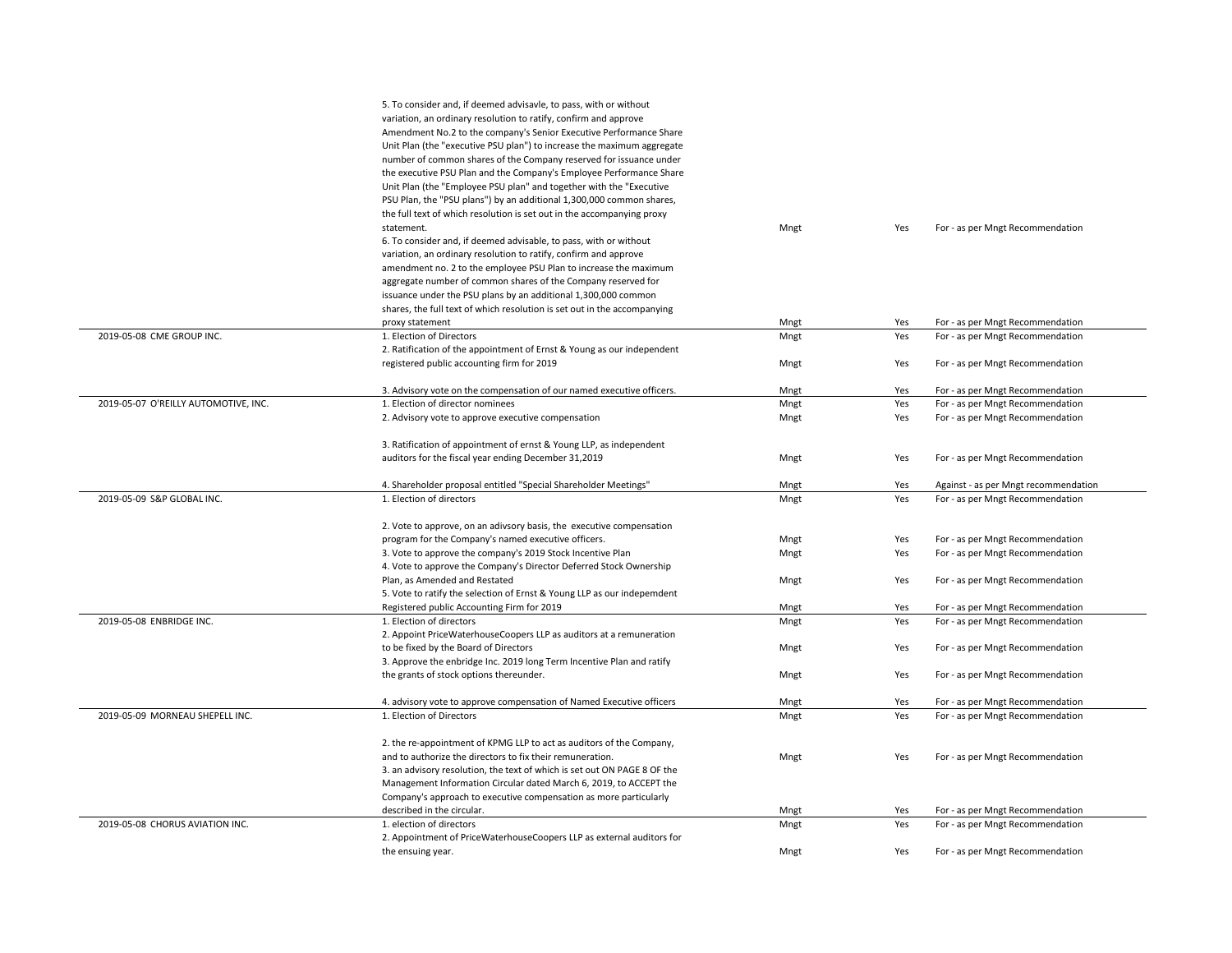|                                             | 3. Special resolution approving a plan of arrangement to effect             |      |     |                                  |  |
|---------------------------------------------|-----------------------------------------------------------------------------|------|-----|----------------------------------|--|
|                                             | amendments to Chorus' restated articles of incorporation relating to the    |      |     |                                  |  |
|                                             | voting rights of Chorus' class A variable voting shares and to Chorus'      |      |     |                                  |  |
|                                             | second amended and restated by-law no.1, as further described in the        |      |     |                                  |  |
|                                             | management proxy circular.                                                  | Mngt | Yes | For - as per Mngt Recommendation |  |
|                                             |                                                                             |      |     |                                  |  |
|                                             | 4. Approval of an advisory, non-binding resolution in respect of Chorus'    |      |     |                                  |  |
|                                             | approach to executive compensation, as further described in the             |      |     |                                  |  |
|                                             | management Proxy circular.                                                  | Mngt | Yes | For - as per Mngt Recommendation |  |
| 2019-05-03 GIBSON ENERGY INC.               | 1. Election of directors                                                    | Mngt | Yes | For - as per Mngt Recommendation |  |
|                                             |                                                                             |      |     |                                  |  |
|                                             | 2. To pass a resolution appointing PRicewaterhousecoopersLLP as our         |      |     |                                  |  |
|                                             | auditors, to serve as our auditors until the next annual meeting of         |      |     |                                  |  |
|                                             | shareholders andauthorizing the directors to fix their remuneration         | Mngt | Yes | For - as per Mngt Recommendation |  |
|                                             |                                                                             |      |     |                                  |  |
|                                             | 3. To consider and, if thought advisable, to pass an advisory resolution    |      |     |                                  |  |
|                                             | to accept the approach to executive compensation as disclosed in the        |      |     |                                  |  |
|                                             | accompanying Management Information Circular                                | Mngt | Yes | For - as per Mngt Recommendation |  |
|                                             |                                                                             |      |     |                                  |  |
|                                             | 4. To consider and, if thought advisable, approve all unallocared awards    |      |     |                                  |  |
|                                             | under our long-term incentive plan, as amended and restated.                | Mngt | Yes | For - as per Mngt Recommendation |  |
| 2019-05-03 BIRD CONSTRUCTION INC.           | 1. Election of directors                                                    | Mngt | Yes | For - as per Mngt Recommendation |  |
|                                             |                                                                             |      |     |                                  |  |
|                                             | 2. To appoint KPMG LLP as Auditors of the Corporation for the ensuing       |      |     |                                  |  |
|                                             | year and authorize the directors to fix their remuneration                  | Mngt | Yes | For - as per Mngt Recommendation |  |
| 2019-05-03 CAMECO CORPORATION               | 1. election of directors                                                    | Mngt | Yes | For - as per Mngt Recommendation |  |
|                                             | 2. Appoint KPMG LLP as auditors                                             | Mngt | Yes | For - as per Mngt Recommendation |  |
|                                             |                                                                             |      |     |                                  |  |
|                                             | 3. Be it resolved that on an advisory basis and not to diminish the role    |      |     |                                  |  |
|                                             | and responsibilities of the board of directors for executive                |      |     |                                  |  |
|                                             | compensation, the shareholders accept the approach to executive             |      |     |                                  |  |
|                                             | compensation disclosed in Cameco's management proxy circular                |      |     |                                  |  |
|                                             | delivered in advance of the 2019 annual meeting of shareholders             | Mngt | Yes | For - as per Mngt Recommendation |  |
| 2019-05-03 AG GROWTH INTERNATIONAL INC.     | 1. Election of directors                                                    | Mngt | Yes | For - as per Mngt Recommendation |  |
|                                             | 2. To fix the number of directors of the company to be elected at the       |      |     |                                  |  |
|                                             | meeting at eight (8)                                                        | Mngt | Yes | For - as per Mngt Recommendation |  |
|                                             | 3. To appoint Ernst & Young LLP as auditors of the Company and              |      |     |                                  |  |
|                                             | authorize the Directors of the ccompany to fix their remuneration as        |      |     |                                  |  |
|                                             | such.                                                                       | Mngt | Yes | For - as per Mngt Recommendation |  |
| 2019-05-01 LIVENT CORPORATION               | 1. Election of two directors to serve as Class I directors for a three-year |      |     |                                  |  |
|                                             | term expiring in 2022, as set forth in the Proxy statement                  |      |     |                                  |  |
|                                             |                                                                             | Mngt | Yes | For - as per Mngt Recommendation |  |
|                                             | 2. Ratification of the appointment of independednt registered public        |      |     |                                  |  |
|                                             | accounting firm                                                             | Mngt | Yes | For - as per Mngt Recommendation |  |
| 2019-05-06 INTACT FINANCIAL CORPORATION     | 1. Election of directors                                                    | Mngt | Yes | For - as per Mngt Recommendation |  |
|                                             | 2. Appointment of Ernst & Young LLP as auditor of the company               | Mngt | Yes | For - as per Mngt Recommendation |  |
|                                             | 3. Advisory resolution to Accept the approach to Executive                  |      |     |                                  |  |
|                                             | Compensation                                                                | Mngt | Yes | For - as per Mngt Recommendation |  |
| 2019-05-10 BSR REAL ESTATE INVESTMENT TRUST | 1. Election of trustees                                                     | Mngt | Yes | For - as per Mngt Recommendation |  |
|                                             |                                                                             |      |     |                                  |  |
|                                             | 2. Appointment of KPMG LLP as auditors of the trust for the ensuing         |      |     |                                  |  |
|                                             | year and authorizing the trustees to fix their remuneration                 | Mngt | Yes | For - as per Mngt Recommendation |  |
| 2019-05-16 MARSH & McLENNAN COMPANIES INC.  | 1. Election of directors                                                    | Mngt | Yes | For - as per Mngt Recommendation |  |
|                                             | 2. Advisory (nonbinding) vote to approve named executive officer            |      |     |                                  |  |
|                                             | compensation                                                                | Mngt | Yes | For - as per Mngt Recommendation |  |
|                                             | 3. ratification of selection of indpendent registered public accounting     |      |     |                                  |  |
|                                             | firm                                                                        | Mngt | Yes | For - as per Mngt Recommendation |  |
| 2019-05-01 AIR CANADA                       | 1. election of directors                                                    | Mngt | Yes | For - as per Mngt Recommendation |  |
|                                             |                                                                             |      |     |                                  |  |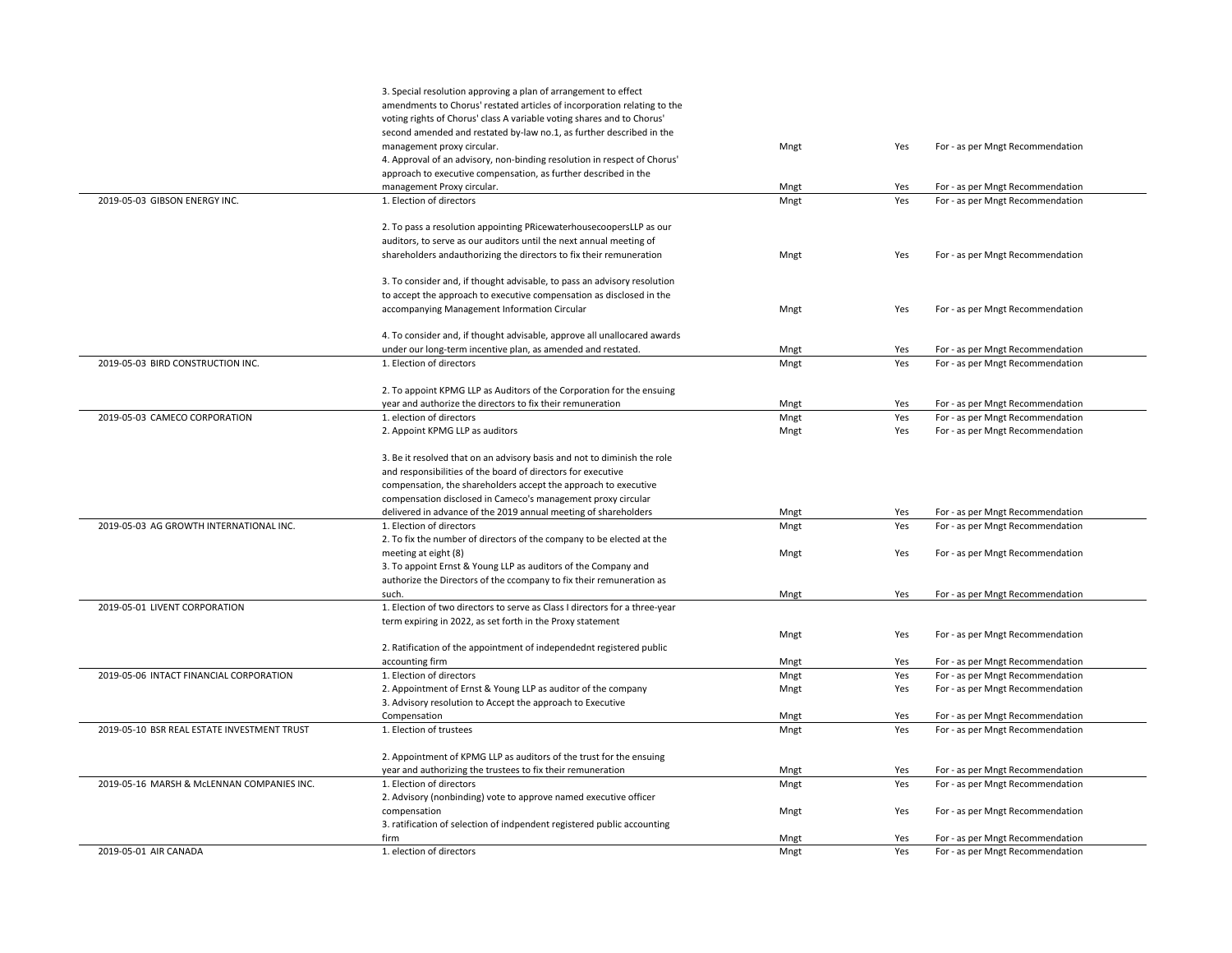|                                           | 2. appointment of PriceWaterhouseCoopers LLP as auditors                    | Mngt | Yes | For - as per Mngt Recommendation     |
|-------------------------------------------|-----------------------------------------------------------------------------|------|-----|--------------------------------------|
|                                           | 3. Advisory vote on executive compensation - consideration and              |      |     |                                      |
|                                           | approval in an advisory, non-binding capacity of a resolution, in the form  |      |     |                                      |
|                                           |                                                                             |      |     |                                      |
|                                           | set out in schedule "A" of the management proxy circular, in respect of     |      |     |                                      |
|                                           | Air Canada's approach to executive compensation, as more particularly       |      |     |                                      |
|                                           | described in the management proxy circular                                  | Mngt | Yes | For - as per Mngt Recommendation     |
|                                           | 4. Plan of arrangement to amend Air Canada's restated articles of           |      |     |                                      |
|                                           | incorporation - consideratio nand approval of a special resolution, a       |      |     |                                      |
|                                           | copy of which is reporduced at schedule "B" of the management proxy         |      |     |                                      |
|                                           | circular, in respect of the plan of arrangement effecting amendments to     |      |     |                                      |
|                                           | the restated articles of incorporation of air canada to align the           |      |     |                                      |
|                                           | restrictions on the level of non-canadian ownership and voting control      |      |     |                                      |
|                                           | with those perscribed by the definition of "Canadian" in subsection         |      |     |                                      |
|                                           | 55(1) of the canada Transport act                                           | Mngt | Yes | For - as per Mngt Recommendation     |
| 2019-05-07 SSR MINING INC.                | 1. election of directors                                                    | Mngt | Yes | For - as per Mngt Recommendation     |
|                                           | 2. To set the number of directors at nine                                   | Mngt | Yes | For - as per Mngt Recommendation     |
|                                           |                                                                             |      |     |                                      |
|                                           | 3. Appointment of PriceWaterhouseCoopers LLP, chartered professional        |      |     |                                      |
|                                           | accountants, as auditor of the company for the ensuing year and             |      |     |                                      |
|                                           | authorizing the directors to set the auditor's remuneration                 | Mngt | Yes | For - as per Mngt Recommendation     |
|                                           | 4. A non-binding, advisory resoltuion accepting the Company's approach      |      |     |                                      |
|                                           | to executive compensation, as more particularly described and set forth     |      |     |                                      |
|                                           | in the accompanying management information circular of the company          |      |     |                                      |
|                                           | dated March 20, 2019                                                        | Mngt | Yes | For - as per Mngt Recommendation     |
| 2019-04-25 CITIZENS FINANCIAL GROUP, INC. | 1. Election of directors                                                    | Mngt | Yes | For - as per Mngt Recommendation     |
|                                           | 2. Advisory vote on executive compensation                                  | Mngt | Yes | For - as per Mngt Recommendation     |
|                                           | 3. Ratification of the appointment of Deloitte & Touche LLP as our          |      |     |                                      |
|                                           | independent registered public accounting firm for 2019                      | Mngt | Yes | For - as per Mngt Recommendation     |
| 2019-04-24 CIGNA CORPORATION              | 1. Election of directors                                                    | Mngt | Yes | For - as per Mngt Recommendation     |
|                                           | 2. Advisory approval of Cigna's executive compensaton                       | Mngt | Yes | For - as per Mngt Recommendation     |
|                                           | 3. Ratification of appoitment of PriceWaterhouseCoopers LLP as Cigna's      |      |     |                                      |
|                                           | independent registered public accounting firm for 2019                      | Mngt | Yes | For - as per Mngt Recommendation     |
|                                           | 4. Shareholder proposal - increase shareholder rights to include action     |      |     |                                      |
|                                           | by written consent                                                          | Mngt | Yes | Against - as per Mngt recommendation |
|                                           | 5. Shareholder proposal - cyber risk report                                 | Mngt | Yes | Against - as per Mngt recommendation |
|                                           | 6. shareholder proposal - gender pay gap report                             | Mngt | Yes | Against - as per Mngt recommendation |
| 2019-05-06 PAREX RESOURCES INC.           | 1. Election of directors                                                    | Mngt | Yes | For - as per Mngt Recommendation     |
|                                           |                                                                             |      |     |                                      |
|                                           | 2. to fix the number of directors to be elected at the Meeting at ten (10)  | Mngt | Yes | For - as per Mngt Recommendation     |
|                                           |                                                                             |      |     |                                      |
|                                           | 3. to appoint PriceWaterhouseCoopers LLP, Chartered Professional            |      |     |                                      |
|                                           | Accountants, as the auditors of Parex for the ensuing year and to           |      |     |                                      |
|                                           | authorize the directors to fix their remuneration as such                   | Mngt | Yes | For - as per Mngt Recommendation     |
|                                           | 4. An advisory, non-binding resolution (a "say on pay" vote) on the         |      |     |                                      |
|                                           | Company's approach to executive compensation, as more particularly          |      |     |                                      |
|                                           | described in the Company's management information circular                  | Mngt | Yes | For - as per Mngt Recommendation     |
| 2019-05-10 KEYERA CORP.                   | 1. election of directors                                                    | Mngt | Yes | For - as per Mngt Recommendation     |
|                                           |                                                                             |      |     |                                      |
|                                           | 2. to appoint Deloitte LLP as auditors of Keyera for a term expiring at the |      |     |                                      |
|                                           | close of the next annual meeting of shareholders                            | Mngt | Yes | For - as per Mngt Recommendation     |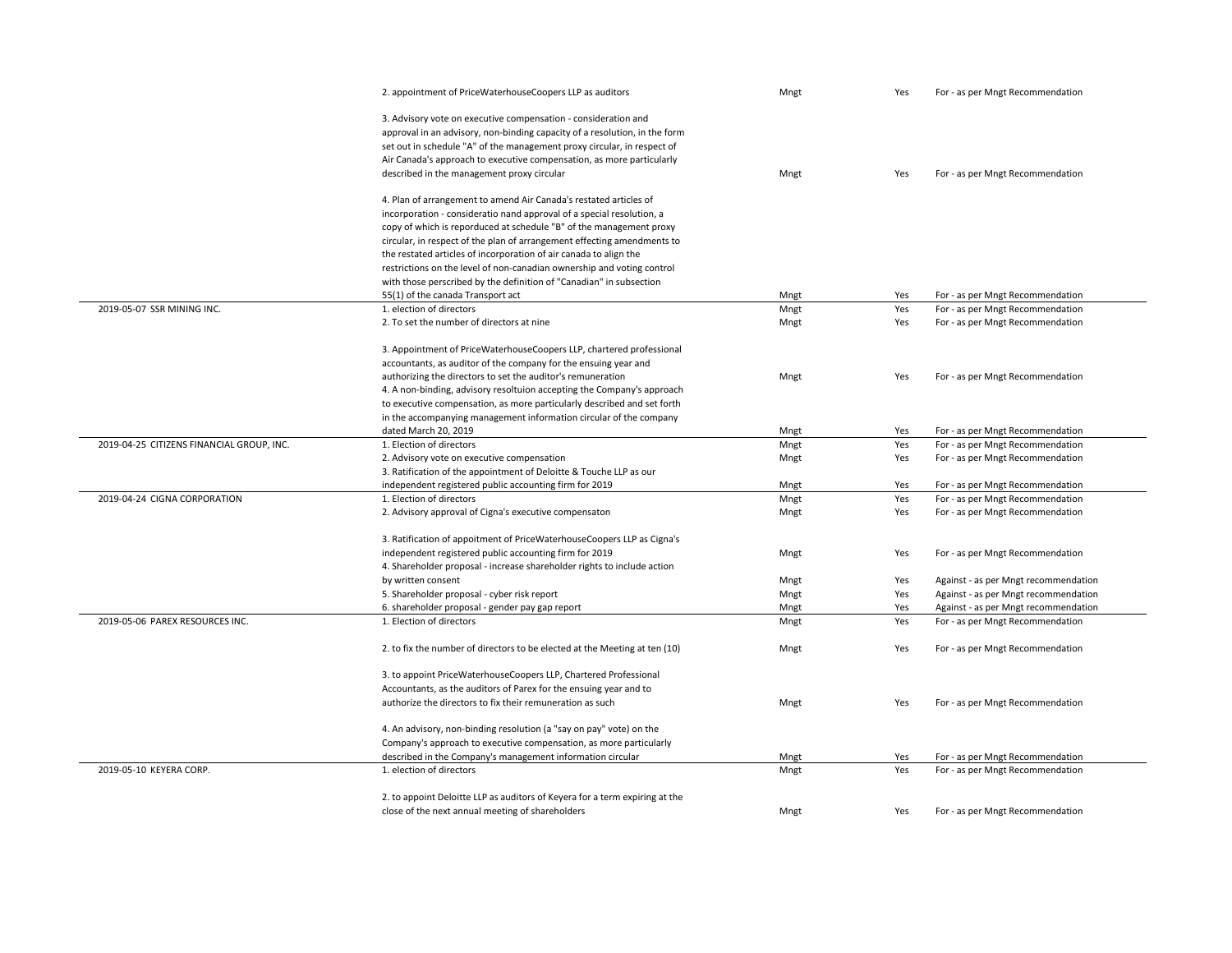|                                                | 3. on the advisory resolution, the full text of which is set forth in the  |              |            |                                                                      |
|------------------------------------------------|----------------------------------------------------------------------------|--------------|------------|----------------------------------------------------------------------|
|                                                | circular, with respect to keyera's approach to executive compensation as   |              |            |                                                                      |
|                                                | more particularly described in the circular under the headings "matters    |              |            |                                                                      |
|                                                | to be acted upon at the meeting" and "compensation discussion and          |              |            |                                                                      |
|                                                | analysis", which advisory resolution shall not diminish the roles and      |              |            |                                                                      |
|                                                | responsibilities of the Board of Directors                                 | Mngt         | Yes        | For - as per Mngt Recommendation                                     |
| 2019-05-08 CANADIAN NATURAL RESOURCES LIMITED. | 1. election of directors                                                   | Mngt         | Yes        | For - as per Mngt Recommendation                                     |
|                                                |                                                                            |              |            |                                                                      |
|                                                | 2. the appointment of PriceWaterhouseCoopers LLP, Chartered                |              |            |                                                                      |
|                                                | Accountants, Calgary, Alberta, as auditors of the corporation for the      |              |            |                                                                      |
|                                                | ensuing year and the authorization of the Audit committee of the Board     |              |            |                                                                      |
|                                                | of Directors of the corporation to fix their remuneration                  | Mngt         | Yes        | For - as per Mngt Recommendation                                     |
|                                                | 3. to vote on approving all unallocated stock options pursuant to the      |              |            |                                                                      |
|                                                | amended, Compiled and Restricted employee stock option plan of the         |              |            |                                                                      |
|                                                | corporation as more particularly described in the accompanying             |              |            |                                                                      |
|                                                | information circular.                                                      | Mngt         | Yes        | For - as per Mngt Recommendation                                     |
|                                                |                                                                            |              |            |                                                                      |
|                                                | 4. On an advisory basis, accepting the corporation's approach to           |              |            |                                                                      |
|                                                | executive compensation as desscribed in the Information circular           | Mngt         | Yes        | For - as per Mngt Recommendation                                     |
| 2019-05-07 SEMAFO INC.                         | 1. Election of directors                                                   | Mngt         | Yes        | For - as per Mngt Recommendation                                     |
|                                                | 2. Appointment of PriceWaterhouseCoopers LLP as Auditors of the            |              |            |                                                                      |
|                                                | Corporation for the ensuing year and authorizin the Directors to           |              |            |                                                                      |
|                                                | determine their compensation                                               | Mngt         | Yes        | For - as per Mngt Recommendation                                     |
|                                                | 3. Advisory resolution on the corporation's approach to executive          |              |            |                                                                      |
|                                                | compensation                                                               | Mngt         | Yes        | For - as per Mngt Recommendation                                     |
| 2019-05-07 DIRTT ENVIRONMENTAL SOLUTIONS INC   | 1. Election of directors                                                   | Mngt         | Yes        | For - as per Mngt Recommendation                                     |
|                                                | 2. To appoint PriceWaterhouseCoopers LLP as auditor and to authorize       |              |            |                                                                      |
|                                                | the directors to fix the auditor's remuneration                            | Mngt         | Yes        | For - as per Mngt Recommendation                                     |
|                                                |                                                                            |              |            |                                                                      |
|                                                | 3. To amend the rights, privileges, restrictions and conditions attaching  |              |            |                                                                      |
|                                                | to the common shares to clarify the voting, dividend, participation rights |              |            |                                                                      |
|                                                | thereof, including the ability to hold meetings of shareholders outside of |              |            |                                                                      |
|                                                | alberta, as described in the information circular of the Company           | Mngt         | Yes        | For - as per Mngt Recommendation                                     |
|                                                | 4. To approve a new class of preferred shares, issuable in series, having  |              |            |                                                                      |
|                                                | the rights, privileges, restrictions, and conditions as described in the   |              |            |                                                                      |
|                                                | information circular of the company                                        | Mngt         | Yes        | For - as per Mngt Recommendation                                     |
|                                                | 5. to confirm and ratify Updayed By-Law no.1, as described in the          |              |            |                                                                      |
|                                                | information circular of the company                                        | Mngt         | Yes        | For - as per Mngt Recommendation                                     |
|                                                | 6. To approve the unallocated options issuable pursuant to the amended     |              |            |                                                                      |
|                                                |                                                                            |              |            |                                                                      |
|                                                | and restated incentive stock option plan of the Company, as described in   |              |            |                                                                      |
| 2019-05-07 ALTAGAS CANADA INC.                 | the information circular of the company.<br>1. Election of directors       | Mngt<br>Mngt | Yes<br>Yes | For - as per Mngt Recommendation<br>For - as per Mngt Recommendation |
|                                                |                                                                            |              |            |                                                                      |
|                                                | 2. To appoint Ernst & Young LLP as auditors of the company and             |              |            |                                                                      |
|                                                | authorize the directors of the company to fix Ernst & Young LLP's          |              |            |                                                                      |
| 2019-05-15 VERISK ANALYTICS INC                | remuneration in that capacity.                                             | Mngt         | Yes        | For - as per Mngt Recommendation                                     |
|                                                | 1. election of directors                                                   | Mngt         | Yes        | For - as per Mngt Recommendation                                     |
|                                                | 2. to approve executive compensation on an advisory, non-binding basis     | Mngt         | Yes        | For - as per Mngt Recommendation                                     |
|                                                | 3. to ratify the appointment of Deloitte and Touche LLP as our             |              |            |                                                                      |
|                                                | independent auditor for the 2019 fiscal year.                              | Mngt         | Yes        | For - as per Mngt Recommendation                                     |
| 2019-05-14 WESDOME GOLD MINES LTD.             | 1. Election of directors                                                   | Mngt         | Yes        | For - as per Mngt Recommendation                                     |
|                                                | 2. To appoint Grant Thornton LLP, Chartred Professional Accountants,       |              |            |                                                                      |
|                                                | as auditor of the Corporation for the ensuing year and authorizing the     |              |            |                                                                      |
|                                                | Directors to fix their remuneration                                        | Mngt         | Yes        | For - as per Mngt Recommendation                                     |
| 2019-05-17 REPUBLIC SERVICES, INC.             | 1. Election of directors                                                   | Mngt         | Yes        | For - as per Mngt Recommendation                                     |
|                                                |                                                                            |              |            |                                                                      |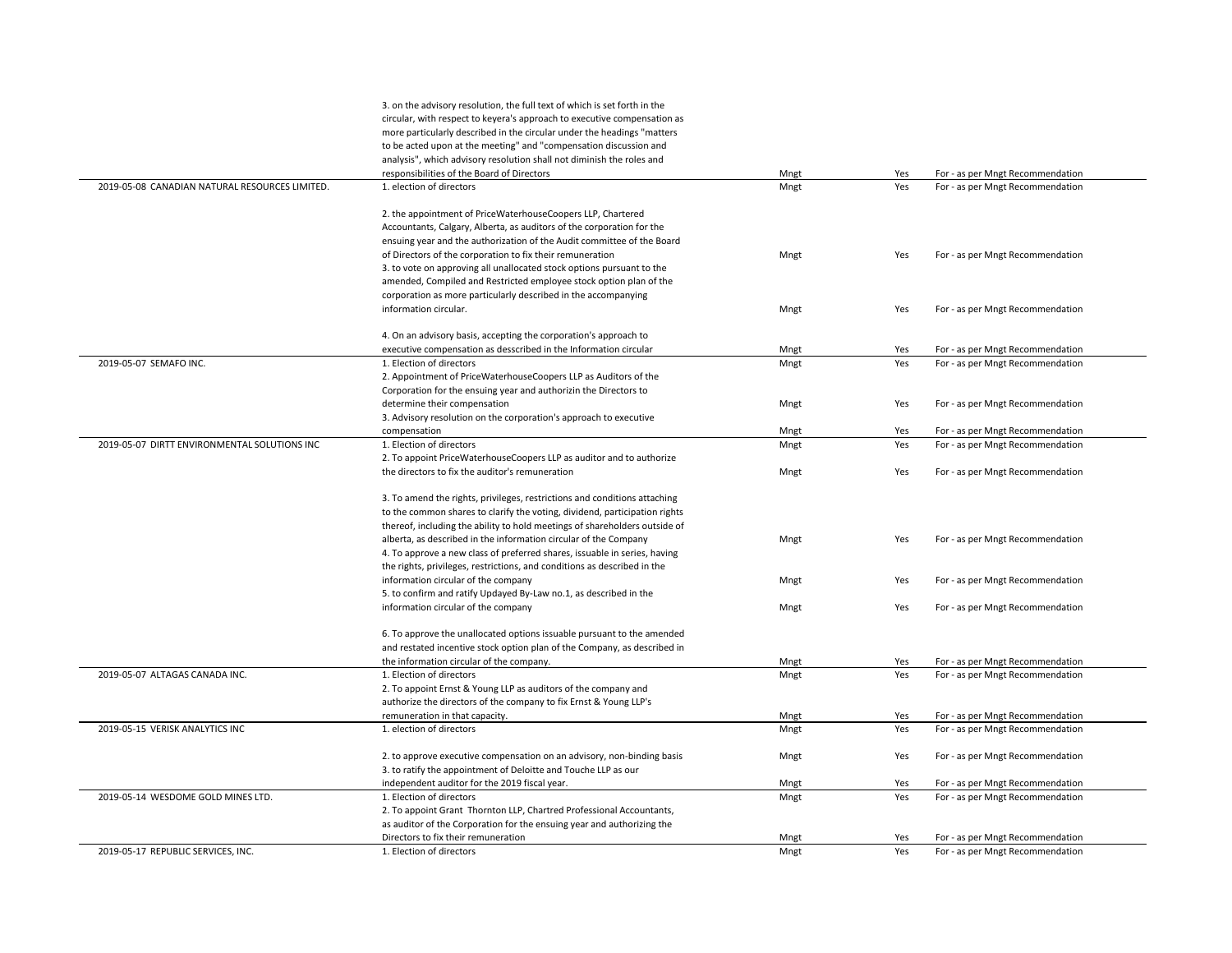|                                                   | 2. Advisory vote to approve our named executive officer compensation<br>3. Ratification of the appointment of Ernst & Young LLP as independent | Mngt | Yes | For - as per Mngt Recommendation     |
|---------------------------------------------------|------------------------------------------------------------------------------------------------------------------------------------------------|------|-----|--------------------------------------|
|                                                   | registered public accounting firm for 2019                                                                                                     | Mngt | Yes | For - as per Mngt Recommendation     |
|                                                   | 4. Shareholder proposal regarding electoral contributions and                                                                                  |      |     |                                      |
|                                                   | expenditures                                                                                                                                   | Mngt | Yes | Against - as per Mngt recommendation |
| 2019-05-13 BOARDWALK REAL ESTATE INVESTMENT TRUST | 1. Election of trustees                                                                                                                        | Mngt | Yes | For - as per Mngt Recommendation     |
|                                                   | 2. To fix the number of trustees to be elected at the meeting at not more                                                                      |      |     |                                      |
|                                                   | than seven (7)                                                                                                                                 | Mngt | Yes | For - as per Mngt Recommendation     |
|                                                   | 3. To appoint Deloitte LLP, chartered accountants as auditors of the trust                                                                     |      |     |                                      |
|                                                   | for the ensuing year and to authorize the trustees of the trust to fix the                                                                     |      |     |                                      |
|                                                   | remuineration of such auditors                                                                                                                 | Mngt | Yes | For - as per Mngt Recommendation     |
|                                                   | 4. An advisory note on the approach to executive compensation                                                                                  |      |     |                                      |
|                                                   | disclosed in the compensation discussion and analysis section of the                                                                           |      |     |                                      |
|                                                   | circular                                                                                                                                       | Mngt | Yes | For - as per Mngt Recommendation     |
|                                                   | 5. to consider and, if thought advisable, to approve amendments to and                                                                         |      |     |                                      |
|                                                   | re-adoption of the deferred unit plan, with amendments, as set fortin in                                                                       |      |     |                                      |
|                                                   | the annexed circular                                                                                                                           | Mngt | Yes | For - as per Mngt Recommendation     |
| 2019-05-17 INTERCONTINENTIAL EXCHANGE, INC.       | 1. Election of directors                                                                                                                       | Mngt | Yes | For - as per Mngt Recommendation     |
|                                                   | 2. To approve, by non-binding vote, the advisory resolution on executive                                                                       |      |     |                                      |
|                                                   | compensation for named executive officers                                                                                                      | Mngt | Yes | For - as per Mngt Recommendation     |
|                                                   | 3. to ratify the appointment of Ernst & Young LLP as our independent<br>registered public accounting firm for the fiscal year ending December  |      |     |                                      |
|                                                   | 31, 2019                                                                                                                                       | Mngt | Yes | For - as per Mngt Recommendation     |
| 2019-05-10 TIDEWATER MIDSTREAM AND INFRASTRUCTURE | 1. Election of directors                                                                                                                       | Mngt | Yes | For - as per Mngt Recommendation     |
|                                                   | 2. Fixing the number of directors at five (5)                                                                                                  | Mngt | Yes | For - as per Mngt Recommendation     |
|                                                   |                                                                                                                                                |      |     |                                      |
|                                                   | 3. Appointment of Deloitte LLP as auditors of the corporation for the                                                                          |      |     |                                      |
|                                                   | ensuing year and authorizing the directors to fix their remuneration                                                                           | Mngt | Yes | For - as per Mngt Recommendation     |
|                                                   | 4. The approval of the new restriced share unit plan of the Corporation.                                                                       |      |     |                                      |
|                                                   | Please refer to "approval of 2019 restricted share unit plan" in the                                                                           |      |     |                                      |
|                                                   | information circular                                                                                                                           | Mngt | Yes | For - as per Mngt Recommendation     |
|                                                   |                                                                                                                                                |      |     |                                      |
|                                                   | 5. To amend and restate the corporation's by-law number 1. Please refer                                                                        |      |     |                                      |
|                                                   | to "Amending the Corporation's by-laws" in the information circular                                                                            | Mngt | Yes | For - as per Mngt Recommendation     |
| 2019-05-16 WASTE CONNECTIONS, INC.                | 1. Election of directors                                                                                                                       | Mngt | Yes | For - as per Mngt Recommendation     |
|                                                   | 2. Approval, on a non-binding, advisory basis, of the compensation of                                                                          |      |     |                                      |
|                                                   | our named executive officers as disclosed in the proxy statement ("Say-                                                                        |      |     |                                      |
|                                                   | on-pay")                                                                                                                                       | Mngt | Yes | For - as per Mngt Recommendation     |
|                                                   | 3. Appointment of Grant Thornton LLP as our independent registered<br>public accounting firm until the close of the 2020 annual meeting of     |      |     |                                      |
|                                                   | shreholders of the company and authorization of our board of directors                                                                         |      |     |                                      |
|                                                   | to fix the remuneration of the independent registered public accounting                                                                        |      |     |                                      |
|                                                   | firm                                                                                                                                           | Mngt | Yes | For - as per Mngt Recommendation     |
|                                                   | 4. Approval of a special resolution empowering and authorizing the                                                                             |      |     |                                      |
|                                                   | board of directors to fix the number of directors of the company to be                                                                         |      |     |                                      |
|                                                   | elected from time to time, allowing the board of directors to appoitn                                                                          |      |     |                                      |
|                                                   | one or more directors between annual meetings to hold office for a term                                                                        |      |     |                                      |
|                                                   | expiring not later than the close of the next annual meeting of                                                                                |      |     |                                      |
|                                                   | shareholders                                                                                                                                   | Mngt | Yes | For - as per Mngt Recommendation     |
|                                                   | 5. Shareholder proposal - proposal requesting that the board of                                                                                |      |     |                                      |
|                                                   | directors disclose to shareholders, among other matters, a formal                                                                              |      |     |                                      |
|                                                   | written diversity policy and report regarding the representation of                                                                            |      |     |                                      |
|                                                   | women in the company                                                                                                                           | Mngt | Yes | Against - as per Mngt recommendation |
| 2019-04-12 ING GROEP N.V.                         | 2e. Annual accounts for 2018                                                                                                                   | Mngt | Yes | For - as per Mngt Recommendation     |
|                                                   | 3b. Dividend for 2018                                                                                                                          | Mngt | Yes | For - as per Mngt Recommendation     |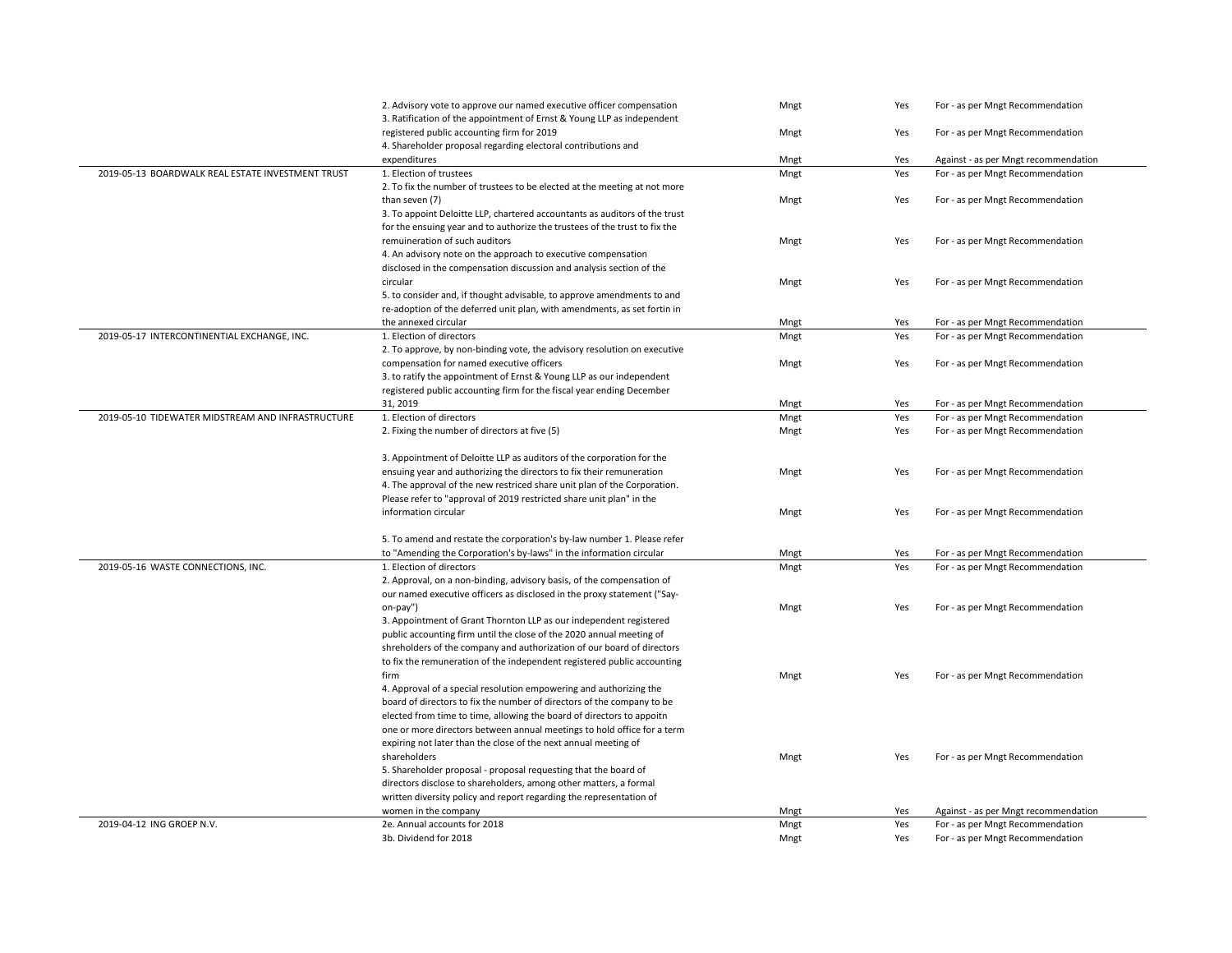|                                        | 4a. Discharge of the members and former members of the Executive<br>board in respect of their duties performed during the year 2018             | Mngt | Yes | For - as per Mngt Recommendation |
|----------------------------------------|-------------------------------------------------------------------------------------------------------------------------------------------------|------|-----|----------------------------------|
|                                        |                                                                                                                                                 |      |     |                                  |
|                                        | 4b. Discharge of the members and former members of the supervisory                                                                              |      |     |                                  |
|                                        | board in respect of their duties performed during the year 2018                                                                                 | Mngt | No  | Received - did not vote          |
|                                        | 5. reappointment of the external auditor                                                                                                        | Mngt | No  | Received - did not vote          |
|                                        | 6. Composition of the executive board: appointment of Tanate Phutrakul<br>7a. Composition of the supervisory board: reappointment of Mariana    | Mngt | No  | Received - did not vote          |
|                                        | Gheorghe                                                                                                                                        | Mngt | No  | Received - did not vote          |
|                                        | 7b. Composition of the supervisory board: Appointment of Mike Rees<br>7c. Composition of the supervisory board: appointment of Herna            | Mngt | No  | Received - did not vote          |
|                                        | Verhagen                                                                                                                                        | Mngt | No  | Received - did not vote          |
|                                        | 8a. Authorization to issue ordinary shares                                                                                                      | Mngt | No  | Received - did not vote          |
|                                        | 8b. Autorization to issue ordinary shares, with or without pre-emptive                                                                          |      |     |                                  |
|                                        | rights of existing shareholders                                                                                                                 | Mngt | No  | Received - did not vote          |
|                                        | 9. Authorization of the executive board to acquire ordinary share in the                                                                        |      |     |                                  |
|                                        | company's capital                                                                                                                               | Mngt | No  | Received - did not vote          |
| 2019-05-14 BIRCHCLIFF ENERGY LTD.      | 1. Election of directors                                                                                                                        | Mngt | Yes | For - as per Mngt Recommendation |
|                                        | 2. To fix the number of directors of the Corporation to be elected at the                                                                       |      |     |                                  |
|                                        | meeting at five                                                                                                                                 | Mngt | Yes | For - as per Mngt Recommendation |
|                                        | 3. To appoint KPMG LLP Chartered professional accountants, as the                                                                               |      |     |                                  |
|                                        | auditors of the corpporation, to hold office until the close of the next                                                                        |      |     |                                  |
|                                        | annual meeting of shareholders of the corporation, and to authorize the                                                                         |      |     |                                  |
|                                        | board of directors to fix their remuneration as such                                                                                            | Mngt | Yes | For - as per Mngt Recommendation |
|                                        |                                                                                                                                                 |      |     |                                  |
|                                        | 4. To pass an ordinary resolution, the full text of which is set forth in the                                                                   |      |     |                                  |
|                                        | information circular of the Corporation dated march 28, 2019 approving                                                                          |      |     |                                  |
|                                        | the amendment of the outstanding performance warrents of the                                                                                    |      |     |                                  |
|                                        | corporation, to extend the expiry date of such performance warrants                                                                             |      |     |                                  |
|                                        | from January 31, 2020 to January 31, 2025                                                                                                       | Mngt | Yes | For - as per Mngt Recommendation |
| 2019-05-08 DUNDEE PRECIOUS METALS INC. | 1. Election of directions                                                                                                                       | Mngt | Yes | For - as per Mngt Recommendation |
|                                        | 2. appointment of PriceWaterhouseCoopers LLP, chartered professional                                                                            |      |     |                                  |
|                                        | accountants, as auditor of the company for the ensuing year and                                                                                 |      |     |                                  |
|                                        | authorizing the directors to set the auditor's remuneration                                                                                     | Mngt | Yes | For - as per Mngt Recommendation |
|                                        | 3. To consider, and if deemed appropriate, to pass a non-binding,                                                                               |      |     |                                  |
|                                        | advisory resolution accepting the company's approach to executive                                                                               |      |     |                                  |
|                                        | compensation, as more particularly described in the accompanying                                                                                |      |     |                                  |
|                                        | management information circular                                                                                                                 | Mngt | Yes | For - as per Mngt Recommendation |
| 2019-05-07 QUEBECOR INC.               | 1. Election of directors                                                                                                                        | Mngt | Yes | For - as per Mngt Recommendation |
|                                        | 2. Appint Ernst & Young LLP as external auditor                                                                                                 | Mngt | Yes | For - as per Mngt Recommendation |
|                                        | 3. Adoption of an advisory resolution on the Board of Directors of the                                                                          |      |     |                                  |
|                                        | Corporation's approach to executive compensation                                                                                                | Mngt | Yes | For - as per Mngt Recommendation |
| 2019-05-21 NIELSEN HOLDINGS PLC        | 1. Election of Directors.                                                                                                                       | Mngt | Yes | For - as per Mngt Recommendation |
|                                        | 2. to ratify the appointment of Ernst & Young LLP as our independent<br>registered public accounting firm for the year ending December 31, 2019 |      |     |                                  |
|                                        |                                                                                                                                                 | Mngt | Yes | For - as per Mngt Recommendation |
|                                        | 3. To reappoint Ernst & Young LLP as our UK statutory auditor to audit                                                                          |      |     |                                  |
|                                        | our UK statutory annual acccounts for the year ending December 31,                                                                              |      |     |                                  |
|                                        | 2019<br>4. To authorize the Audit committee to determine the compensation of                                                                    | Mngt | Yes | For - as per Mngt Recommendation |
|                                        | our UK statutory auditor                                                                                                                        | Mngt | Yes | For - as per Mngt Recommendation |
|                                        | 5. to approve on a non-binding advisory basis the compensation of our                                                                           |      |     |                                  |
|                                        | named executive offiers as disclosed in the proxy statement                                                                                     | Mngt | Yes | For - as per Mngt Recommendation |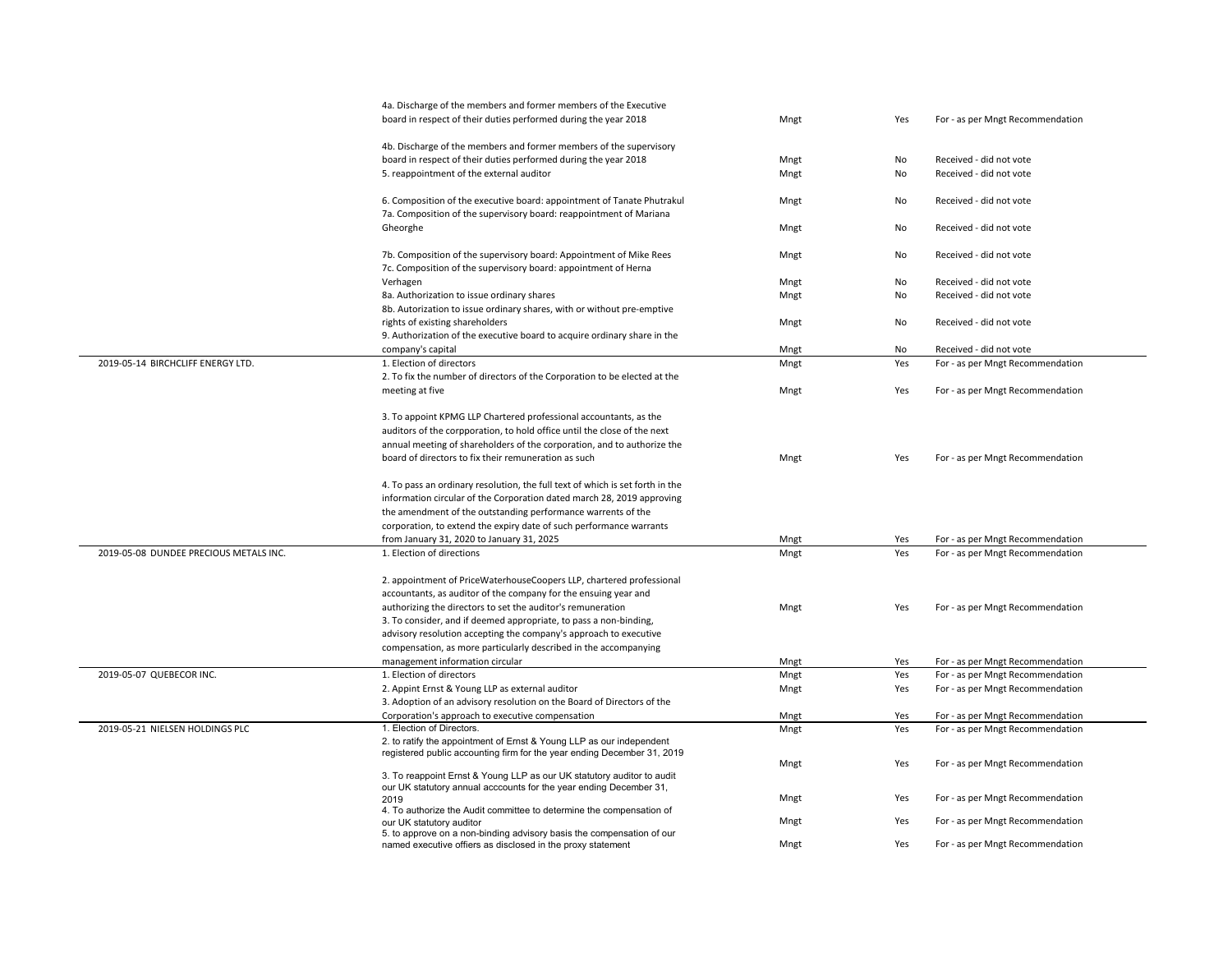|                                                        | 6. To approve on a non-binding, advisory basis the directors'                                                               |      |     |                                      |
|--------------------------------------------------------|-----------------------------------------------------------------------------------------------------------------------------|------|-----|--------------------------------------|
|                                                        | comepnsation report for the year ended December 31, 2018                                                                    | Mngt | Yes | For - as per Mngt Recommendation     |
|                                                        | 7. To approve the Nielsen 2019 stock incentive plan                                                                         | Mngt | Yes | For - as per Mngt Recommendation     |
| 2019-05-14 BOYD GROUP INCOME FUND                      | 1. Election of directors                                                                                                    | Mngt | Yes | For - as per Mngt Recommendation     |
|                                                        | 2. Election of trustees                                                                                                     | Mngt | Yes | For - as per Mngt Recommendation     |
|                                                        | 3. Appointment of Deloitte LLP, Chartered Professional Accountants, as                                                      |      |     |                                      |
|                                                        | auditors of the Boyd Group Income Fund for the Ensuing year and                                                             |      |     |                                      |
|                                                        | authorizing the trustees to fix their remuneration                                                                          | Mngt | Yes | For - as per Mngt Recommendation     |
|                                                        | 4. Non-binding advisory resolution on our approach to executive                                                             |      |     |                                      |
|                                                        | compensation                                                                                                                | Mngt | Yes | For - as per Mngt Recommendation     |
| 2019-05-22 ROSS STORES, INC.                           | 1. Election of 10 directors                                                                                                 | Mngt | Yes | For - as per Mngt Recommendation     |
|                                                        | 2. Advisory vote to approve the resolution on the compensation of the                                                       |      |     |                                      |
|                                                        | named executive officers                                                                                                    | Mngt | Yes | For - as per Mngt Recommendation     |
|                                                        | 3. To ratify the appointment of Deloitte & Touche LLP as the company's                                                      |      |     |                                      |
|                                                        | independent registered public accounting firm for the fiscal year ending                                                    |      |     |                                      |
|                                                        | February 1, 2020                                                                                                            | Mngt | Yes | For - as per Mngt Recommendation     |
|                                                        | 4. To vote on a stockholder proposal on Greenhouse Gas Emissions                                                            |      |     |                                      |
|                                                        | Goals, if properly presented at the Annual meeting                                                                          | Mngt | Yes | Against - as per Mngt recommendation |
| 2019-05-20 WILLIS TOWERS WATSON PUBLIC LIMITED COMPANY | 1. election of directors                                                                                                    | Mngt | Yes | For - as per Mngt Recommendation     |
|                                                        | 2. Ratify, on an advisory basis, the appointment of (i) deloitte & Touche                                                   |      |     |                                      |
|                                                        | LLP to audit our financial statements and (ii) Deloitte LLP to audit our                                                    |      |     |                                      |
|                                                        | Irist Statutory Accounts, and authorize, in a binding vote, the board,                                                      |      |     |                                      |
|                                                        | acting through the audit Committee, to fix the independent auditors'                                                        |      |     |                                      |
|                                                        | remuneration                                                                                                                | Mngt | Yes | For - as per Mngt Recommendation     |
|                                                        | 3. Approve, on an advisory basis, the named executive officer                                                               |      |     | For - as per Mngt Recommendation     |
|                                                        | compensation<br>4. Renew the Board's existing authority to issue shares under irish law                                     | Mngt | Yes |                                      |
|                                                        |                                                                                                                             | Mngt | Yes | For - as per Mngt Recommendation     |
|                                                        | 5. Renew the board's existing authority to opt out of statutory pre-                                                        |      |     |                                      |
|                                                        | emption rights under irish law.                                                                                             | Mngt | Yes | For - as per Mngt Recommendation     |
| 2019-05-23 McDONALDS CORPORATION                       | 1. Election of directors                                                                                                    | Mngt | Yes | For - as per Mngt Recommendation     |
|                                                        | 2. Advisory vote to approve executive compensation                                                                          |      |     |                                      |
|                                                        |                                                                                                                             | Mngt | Yes | For - as per Mngt Recommendation     |
|                                                        | 3. Advisory vote to approve the appointment of Ernst & young LLP as                                                         | Mngt | Yes | For - as per Mngt Recommendation     |
|                                                        | independent auditor for 2019<br>4. Vote to approve an amendment to the company's certificate of                             |      |     |                                      |
|                                                        | incorporation to lower the authorized range of the number of directors on                                                   |      |     |                                      |
|                                                        | the board to 7 to 15 directors                                                                                              | Mngt | Yes | For - as per Mngt Recommendation     |
|                                                        | 5. Advisory vote on a shareholder proposal requesting the ability for                                                       |      |     |                                      |
|                                                        | shareholders to act by written consent, if properly presented                                                               | Mngt | Yes | Against - as per Mngt recommendation |
|                                                        | 1. election of the 12 director nominees identified in the proxy statement                                                   |      |     |                                      |
| 2019-05-22 PAYPAL HOLDINGS, INC.                       |                                                                                                                             | Mngt | Yes | For - as per Mngt Recommendation     |
|                                                        | 2. Advisory vote to approve named executive officer compensation                                                            | Mngt | Yes | For - as per Mngt Recommendation     |
|                                                        | 3. Ratification of the appointment of PriceWaterhouseCoopers LLP as                                                         |      |     |                                      |
|                                                        | our independent auditor for 2019                                                                                            | Mngt | Yes | For - as per Mngt Recommendation     |
|                                                        | 4. Stockholder proposal regarding political disclosure                                                                      | Mngt | Yes | Against - as per Mngt recommendation |
|                                                        | 5. Stockholder proposal regarding human and indigenous peoples' rights                                                      |      |     |                                      |
|                                                        |                                                                                                                             | Mngt | Yes | Against - as per Mngt recommendation |
| 2019-05-29 DOLLAR GENERAL CORPORATION                  | 1. election of directors                                                                                                    | Mngt | Yes | For - as per Mngt Recommendation     |
|                                                        | 2. To approve, on an advisory (non-binding) basis, the compensation of                                                      |      |     |                                      |
|                                                        | Dollar general Corporation's named executive officers as disclosed in                                                       |      |     |                                      |
|                                                        | the proxy statement                                                                                                         | Mngt | Yes | For - as per Mngt Recommendation     |
|                                                        | 3. To ratify the appointment of Ernst & Young LLP as Dollar General                                                         |      |     |                                      |
|                                                        | Corporation's independent registered public accounting firm for fiscal                                                      |      |     |                                      |
|                                                        | 2019                                                                                                                        | Mngt | Yes | For - as per Mngt Recommendation     |
| 2019-05-23 THE HOME DEPOT, INC.                        | 1. Election of directors                                                                                                    | Mngt | Yes | For - as per Mngt Recommendation     |
|                                                        | 2. Ratification of the Appointment of KPMG LLP                                                                              | Mngt | Yes | For - as per Mngt Recommendation     |
|                                                        | 3. Advisory vote to approve executive compensation ("say-on-pay")                                                           | Mngt | Yes | For - as per Mngt Recommendation     |
|                                                        |                                                                                                                             |      |     |                                      |
|                                                        | 4. Shareholder proposal regarding EEO-1 Disclosure                                                                          | Mngt | Yes | Against - as per Mngt recommendation |
|                                                        | 5. Shareholder proposal to reduce the threshold to Call special                                                             | Mngt | Yes | Against - as per Mngt recommendation |
|                                                        | shareholder meetings to 10% of outstanding shares<br>6. shareholder proposal regarding report on prison labor in the supply |      |     |                                      |
|                                                        | chain                                                                                                                       | Mngt | Yes | Against - as per Mngt recommendation |
| 2019-05-23 THE INTERPUBLIC GROUP OF COMPANIES, INC.    | 1. Election of directors                                                                                                    | Mngt | Yes | For - as per Mngt Recommendation     |
|                                                        |                                                                                                                             |      |     |                                      |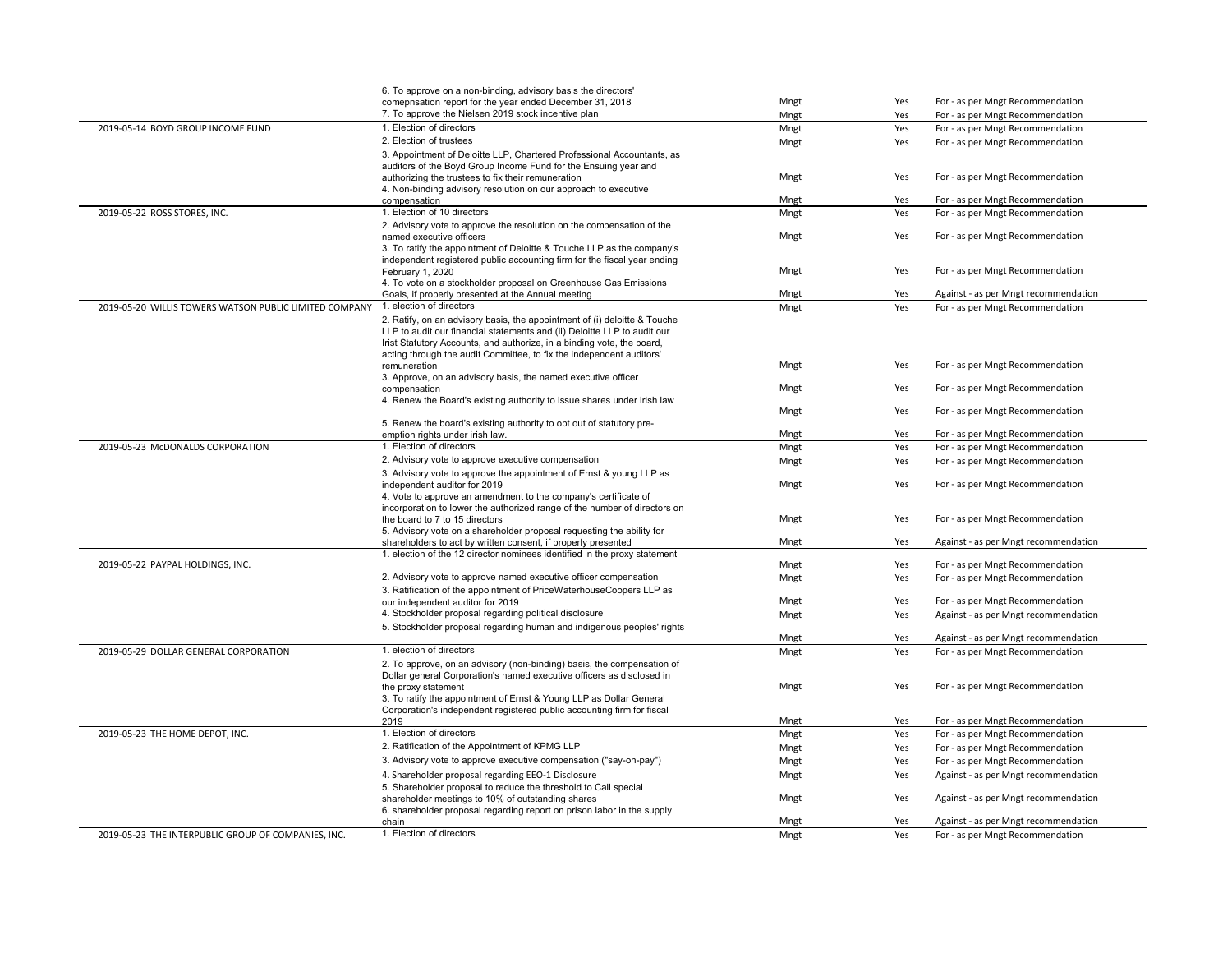|                                                        | 2. Ratification of the appointment of PricewaterhouseCoopers LLP as                                                                       |      |     |                                      |
|--------------------------------------------------------|-------------------------------------------------------------------------------------------------------------------------------------------|------|-----|--------------------------------------|
|                                                        | Interpublic's independent registered public accounting firm for 2019                                                                      |      |     |                                      |
|                                                        |                                                                                                                                           | Mngt | Yes | For - as per Mngt Recommendation     |
|                                                        | 3. Advisory vote to approve named executive officer compensation                                                                          | Mngt | Yes | For - as per Mngt Recommendation     |
|                                                        | 4. Approval of the Interpublic Group of companies, Inc. 2019                                                                              |      |     |                                      |
|                                                        | Performance Incentive Plan                                                                                                                | Mngt | Yes | For - as per Mngt Recommendation     |
|                                                        | 5. Stockholder proposal intitled "Independent Board Chairman"                                                                             | Mngt | Yes | Against - as per Mngt recommendation |
| 2019-05-23 THE MOSAIC COMPANY                          | 1. Election of directors                                                                                                                  | Mngt | Yes | For - as per Mngt Recommendation     |
|                                                        | 2. Ratification of the appointment of KPMG LLP as Mosaic's independent                                                                    |      |     |                                      |
|                                                        | registered public accounting firm for the year ending December 31, 2019                                                                   |      |     |                                      |
|                                                        |                                                                                                                                           | Mngt | Yes | For - as per Mngt Recommendation     |
|                                                        | 3. An advisory vote to approve the compensation of our named<br>executive officers as disclosed in the accompanying proxy statement       |      |     |                                      |
|                                                        |                                                                                                                                           | Mngt | Yes | For - as per Mngt Recommendation     |
| 2019-05-21 FIRST MAGESTIC SILVER CORP.                 | 1. Election of directors                                                                                                                  | Mngt | Yes | For - as per Mngt Recommendation     |
|                                                        | 2. to set the number of directors at 5.                                                                                                   |      |     |                                      |
|                                                        |                                                                                                                                           | Mngt | Yes | For - as per Mngt Recommendation     |
|                                                        | 3. Appointment of deloitte LLP as auditors of the Company for the<br>ensuing year and authorizing the directors to fix their remuneration | Mngt | Yes | For - as per Mngt Recommendation     |
|                                                        | 4. To approve by ordinary resolution approving the adoption of the Long                                                                   |      |     |                                      |
|                                                        | Term Incentive Plan of the Company and the reservation of shares for                                                                      |      |     |                                      |
|                                                        | issuance thereunder, as more particularly set out in the sectuion of the                                                                  |      |     |                                      |
|                                                        | Information Circular entitled "approval of Long Term Incentive Plan"                                                                      |      |     |                                      |
|                                                        |                                                                                                                                           | Mngt | Yes | For - as per Mngt Recommendation     |
|                                                        | 5. To approve by ordinary resolution, the ratification and approval of the                                                                |      |     |                                      |
|                                                        | amendments to the advance notive policy previously adopted by the                                                                         |      |     |                                      |
|                                                        | Board of the company, as more particularly set out in the sectuion of the                                                                 |      |     |                                      |
|                                                        | information Circular entitled "Ratification and Approval of Amendments                                                                    |      |     |                                      |
|                                                        | to Advance Notice Policy"                                                                                                                 | Mngt | Yes | For - as per Mngt Recommendation     |
|                                                        | 6. To approve by special resolution the alteration to the Company's                                                                       |      |     |                                      |
|                                                        | Articles to incresase the quorum for a meeting of shareholders to two                                                                     |      |     |                                      |
|                                                        | persons present or represented by proxy representing not less thant                                                                       |      |     |                                      |
|                                                        | 25% of the outstanding common shares, as more particularly set in the                                                                     |      |     |                                      |
|                                                        | section of the Information circular entitled "Approval of amendment to                                                                    |      |     |                                      |
|                                                        | Articles to uincrease Quorum Requirements"                                                                                                | Mngt | Yes | For - as per Mngt Recommendation     |
|                                                        | 7. Approval of an advisory resolution with respect to the Company's                                                                       |      |     |                                      |
|                                                        | approach to executive compensation, as more particularly set out in the                                                                   |      |     |                                      |
|                                                        | sectuion of the information circular entitled "Advisory vote on executive                                                                 |      |     |                                      |
|                                                        | compensation"                                                                                                                             | Mngt | Yes | For - as per Mngt Recommendation     |
| 2019-05-07 WPT INDUSTRIAL REAL ESTATE INVESTMENT TRUST | 1. Election of trustees                                                                                                                   | Mngt | Yes | For - as per Mngt Recommendation     |
|                                                        | 2. Appointment of KPMG LLP, chartered accountants, as auditors of                                                                         |      |     |                                      |
|                                                        | WPT INDUSTRIAL REAL ESTATE INVESTMENT TRUST and to                                                                                        |      |     |                                      |
|                                                        | authorize the board of trustees to fix the auditors remuneration                                                                          | Mngt | Yes | For - as per Mngt Recommendation     |
|                                                        | 3. Renewal of the second amended and restated deferred trust unit                                                                         |      |     |                                      |
|                                                        | incentive plan of wpt industrial realestate investment trust, as more<br>particularly described in the management information circular    | Mngt | Yes | For - as per Mngt Recommendation     |
| 2019-05-07 FLYHT AEROSPACE SOLUTIONS LTD.              | 1. Election of directors                                                                                                                  | Mngt | Yes | For - as per Mngt Recommendation     |
|                                                        |                                                                                                                                           |      |     |                                      |
|                                                        | 2. To set the number of directors at eight (8)                                                                                            | Mngt | Yes | For - as per Mngt Recommendation     |
|                                                        | 3. Appointment of KPMG LLP of Calgary as auditors of the corporation                                                                      |      |     |                                      |
|                                                        | for the ensuing year and authorizing the directors to fix their                                                                           | Mngt | Yes | For - as per Mngt Recommendation     |
|                                                        | remuneration<br>4. to consider and, if deemed advisable, to pass with or without variation,                                               |      |     |                                      |
|                                                        | an ordinary resolution approving the 2019 stock option plan, as more                                                                      |      |     |                                      |
|                                                        | particularly described in the accompanying Management Proxy circular                                                                      |      |     |                                      |
|                                                        |                                                                                                                                           | Mngt | Yes | For - as per Mngt Recommendation     |
| 2019-05-07 IMV INC.                                    | 1. Election of directors                                                                                                                  | Mngt | Yes | For - as per Mngt Recommendation     |
|                                                        | 2. The appointment of PriceWaterhouseCoopers LLP as auditor and to                                                                        |      |     |                                      |
|                                                        | authorize the directors to fix its remuneration                                                                                           | Mngt | Yes | For - as per Mngt Recommendation     |
|                                                        | 3. Adopting a resolution, the text of which is set out in Schedule "A" to                                                                 |      |     |                                      |
|                                                        | the management information circular of IMV inc. dated April 4, 2019,                                                                      |      |     |                                      |
|                                                        | approving amendments to the stock option plan of the corporation, as                                                                      |      |     |                                      |
|                                                        | more particularly described in the circular                                                                                               | Mngt | Yes | For - as per Mngt Recommendation     |
|                                                        | 4. Adopting a resolution, the text of which is set out in Scheudle "B" to                                                                 |      |     |                                      |
|                                                        | the circular, ratifyign and confirming the grant of 97,350 options to                                                                     |      |     |                                      |
|                                                        | purchase common shares, under the stock option Plan in accordance                                                                         |      |     |                                      |
|                                                        | with the requirements of the Toronto Stock Exchange, as more                                                                              |      |     |                                      |
|                                                        | particularly described in the circular.                                                                                                   | Mngt | Yes | For - as per Mngt Recommendation     |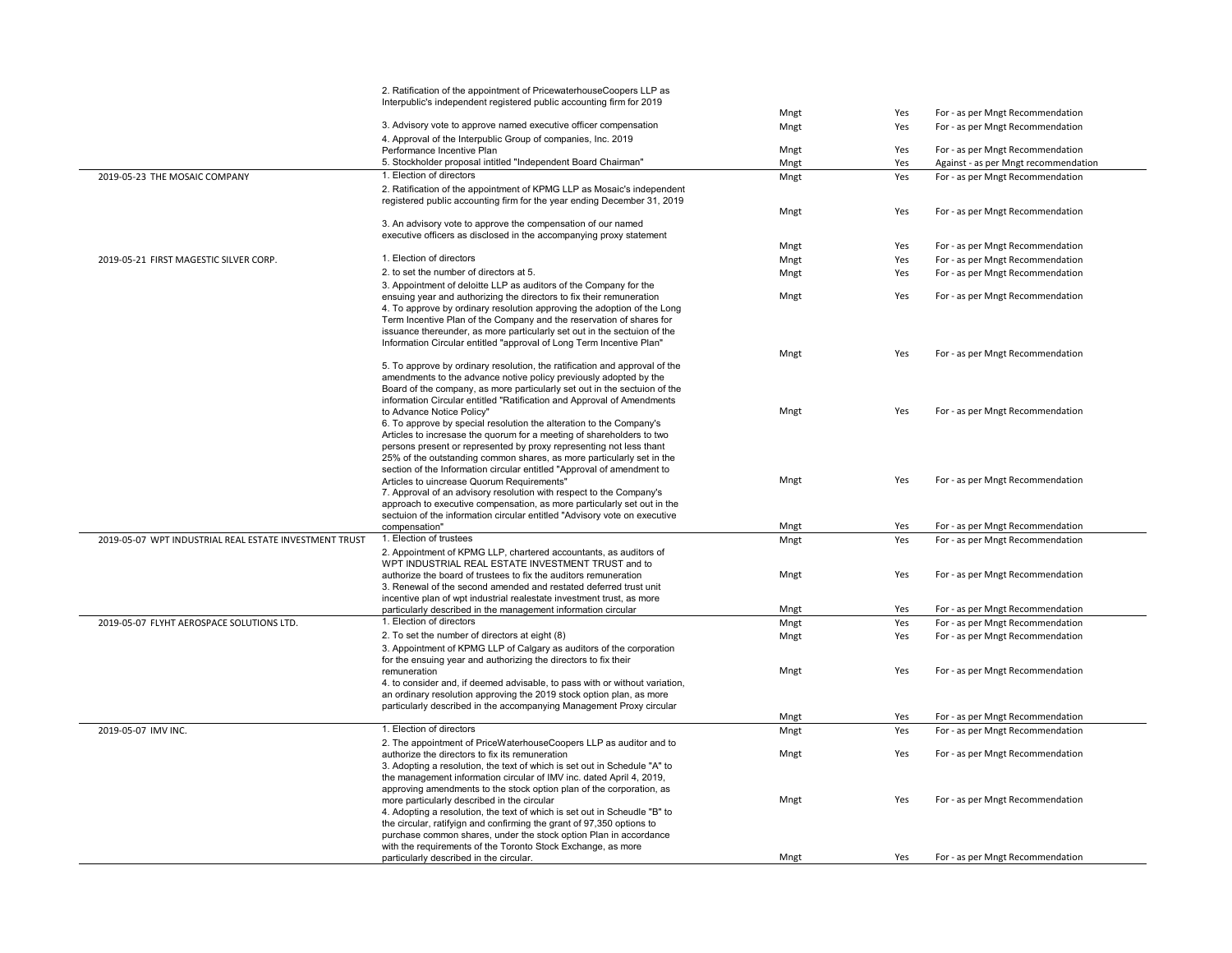| 2019-05-13 COMINAR REAL ESTATE INVESTMENT TRUST           | 1. Election of trustees                                                                                                                   | Mngt | Yes | For - as per Mngt Recommendation     |
|-----------------------------------------------------------|-------------------------------------------------------------------------------------------------------------------------------------------|------|-----|--------------------------------------|
|                                                           | 2. Appointment of PriceWaterhouseCoopers LLP as auditors of the reit                                                                      |      |     |                                      |
|                                                           | for the ensuing year and authorizing the trustees to set their                                                                            |      |     |                                      |
|                                                           | remuneration                                                                                                                              | Mngt | Yes | For - as per Mngt Recommendation     |
|                                                           | 3. On an advisory basis, and not to diminsh the role and responsibilities                                                                 |      |     |                                      |
|                                                           | of the board, the unitholders accept the board's approach to executive                                                                    |      |     |                                      |
|                                                           | compensation disclosed in the REIT's Management proxy circular dated<br>march 31, 2019 delivered in advance of the 2019 annual meeting of |      |     |                                      |
|                                                           | unitholders                                                                                                                               | Mngt | Yes | For - as per Mngt Recommendation     |
| 2019-05-07 ALLIED PROPERTIES REAL ESTATE INVESTMENT TRUST | 1. Election of trustees                                                                                                                   | Mngt | Yes | For - as per Mngt Recommendation     |
|                                                           | 2. With respect to the appointment of Deloitte LLP, chartered                                                                             |      |     |                                      |
|                                                           | professional accountants, as auditor of allied and authorizing the                                                                        |      |     |                                      |
|                                                           | trustees to fix its remuneration                                                                                                          | Mngt | Yes | For - as per Mngt Recommendation     |
|                                                           | 3. the resolution (the full text of which is reproduced in schedule "a" to                                                                |      |     |                                      |
|                                                           | the accompanying management information circular) amending the unit                                                                       | Mngt | Yes | For - as per Mngt Recommendation     |
|                                                           | option plan of allied<br>4. the resolution (the full text of which is reproduced in schedule "B" to                                       |      |     |                                      |
|                                                           | the accompanying management information circular) amending and                                                                            |      |     |                                      |
|                                                           | reconfirming the rights plan of allied                                                                                                    | Mngt | Yes | For - as per Mngt Recommendation     |
| 2019-05-29 CHEVRON CORPORATION                            | 1. Election of directors                                                                                                                  | Mngt | Yes | For - as per Mngt Recommendation     |
|                                                           | 2. Ratification of appointment of PwC as independent registered public                                                                    |      |     |                                      |
|                                                           | accounting firm                                                                                                                           | Mngt | Yes | For - as per Mngt Recommendation     |
|                                                           | 3. Advisory vote to approve named executive officer compensation                                                                          | Mngt | Yes | For - as per Mngt Recommendation     |
|                                                           | 4. report on human right to water                                                                                                         | Mngt | Yes | Against - as per Mngt recommendation |
|                                                           | 5. Report on reducing carbon footprint                                                                                                    | Mngt | Yes | Against - as per Mngt recommendation |
|                                                           | 6. Create a board committee on climate change                                                                                             | Mngt | Yes | Against - as per Mngt recommendation |
|                                                           | 7. adopt policy for an independent chairman                                                                                               | Mngt | Yes | Against - as per Mngt recommendation |
|                                                           | 8. Set special meeting threshold at 10%                                                                                                   | Mngt | Yes | Against - as per Mngt recommendation |
| 2019-05-21 ONEOK, INC.                                    | 1. Election of directors                                                                                                                  | Mngt | Yes | For - as per Mngt Recommendation     |
|                                                           | 2. Ratification of the selection of PriceWaterhouseCoopers LLP as the                                                                     |      |     |                                      |
|                                                           | independent registered public accounting firm of ONEOK, INC. for the                                                                      |      |     |                                      |
|                                                           | year ending December 31, 2019                                                                                                             | Mngt | Yes | For - as per Mngt Recommendation     |
|                                                           | 3. An advisory vote to approve ONEOK, INC's executive compensation                                                                        | Mngt | Yes | For - as per Mngt Recommendation     |
| 2019-05-28 EXXON MOBIL CORPORATION                        | 1. Election of directors                                                                                                                  | Mngt | Yes | For - as per Mngt Recommendation     |
|                                                           | 2. Ratification of independent auditors                                                                                                   | Mngt | Yes | For - as per Mngt Recommendation     |
|                                                           | 3. Advisory vote to approve executive compensation                                                                                        |      |     |                                      |
|                                                           | 4. Independent chairman                                                                                                                   | Mngt | Yes | For - as per Mngt Recommendation     |
|                                                           | 5. Special shareholder meetings                                                                                                           | Mngt | Yes | Against - as per Mngt recommendation |
|                                                           |                                                                                                                                           | Mngt | Yes | For - as per Mngt Recommendation     |
|                                                           | 6. Board matrix                                                                                                                           | Mngt | Yes | For - as per Mngt Recommendation     |
|                                                           | 7. climate change board committee                                                                                                         | Mngt | Yes | For - as per Mngt Recommendation     |
|                                                           | 8. Report on Risks of Gulf Coast Petrochemical Investments                                                                                | Mngt | Yes | For - as per Mngt Recommendation     |
|                                                           | 9. Report on Political contributions                                                                                                      | Mngt | Yes | For - as per Mngt Recommendation     |
|                                                           | 10. Report on lobbying                                                                                                                    | Mngt | Yes | For - as per Mngt Recommendation     |
| 2019-05-17 BP P.L.C.                                      | 1. To receive the annual report and accounts                                                                                              | Mngt | Yes | For - as per Mngt Recommendation     |
|                                                           | 2. to approve the directors' remuneration report                                                                                          | Mngt | Yes | For - as per Mngt Recommendation     |
|                                                           | 3. re-elect mr R W Dudley as director                                                                                                     | Mngt | Yes | For - as per Mngt Recommendation     |
|                                                           | 4. Re-elect B Gilvary as a director                                                                                                       | Mngt | Yes | For - as per Mngt Recommendation     |
|                                                           | 5. Re-elect Mr N S Anderson as a directors                                                                                                | Mngt | Yes | For - as per Mngt Recommendation     |
|                                                           | 6. Re-elect Dame A Carnwath as a director                                                                                                 | Mngt | Yes | For - as per Mngt Recommendation     |
|                                                           | 7. To elect ms. P Daley as director                                                                                                       | Mngt | Yes | For - as per Mngt Recommendation     |
|                                                           | 8. To re-elect Mr. I E L Davis as director                                                                                                | Mngt | Yes | For - as per Mngt Recommendation     |
|                                                           | 9. to re-ellect Prof. Dame A Dowling as a director                                                                                        | Mngt | Yes | For - as per Mngt Recommendation     |
|                                                           | 10. to elect Mr. H Lund as a director                                                                                                     | Mngt | Yes | For - as per Mngt Recommendation     |
|                                                           | 11. to re-elect mrs. M B Meyer as director                                                                                                | Mngt | Yes | For - as per Mngt Recommendation     |
|                                                           | 12. To re-elect mr. B R Nelson as a director                                                                                              | Mngt | Yes | For - as per Mngt Recommendation     |
|                                                           | 13. To re-elect Mrs. P R Reynolds as a director                                                                                           | Mngt | Yes | For - as per Mngt Recommendation     |
|                                                           | 14. to re-elect Sir J Sawers as a director                                                                                                | Mngt | Yes | For - as per Mngt Recommendation     |
|                                                           | 15. To reappoint Deloitte LLP as auditor and to authorize the directors to                                                                |      |     |                                      |
|                                                           | fix their remuneration                                                                                                                    | Mngt | Yes | For - as per Mngt Recommendation     |
|                                                           |                                                                                                                                           |      |     |                                      |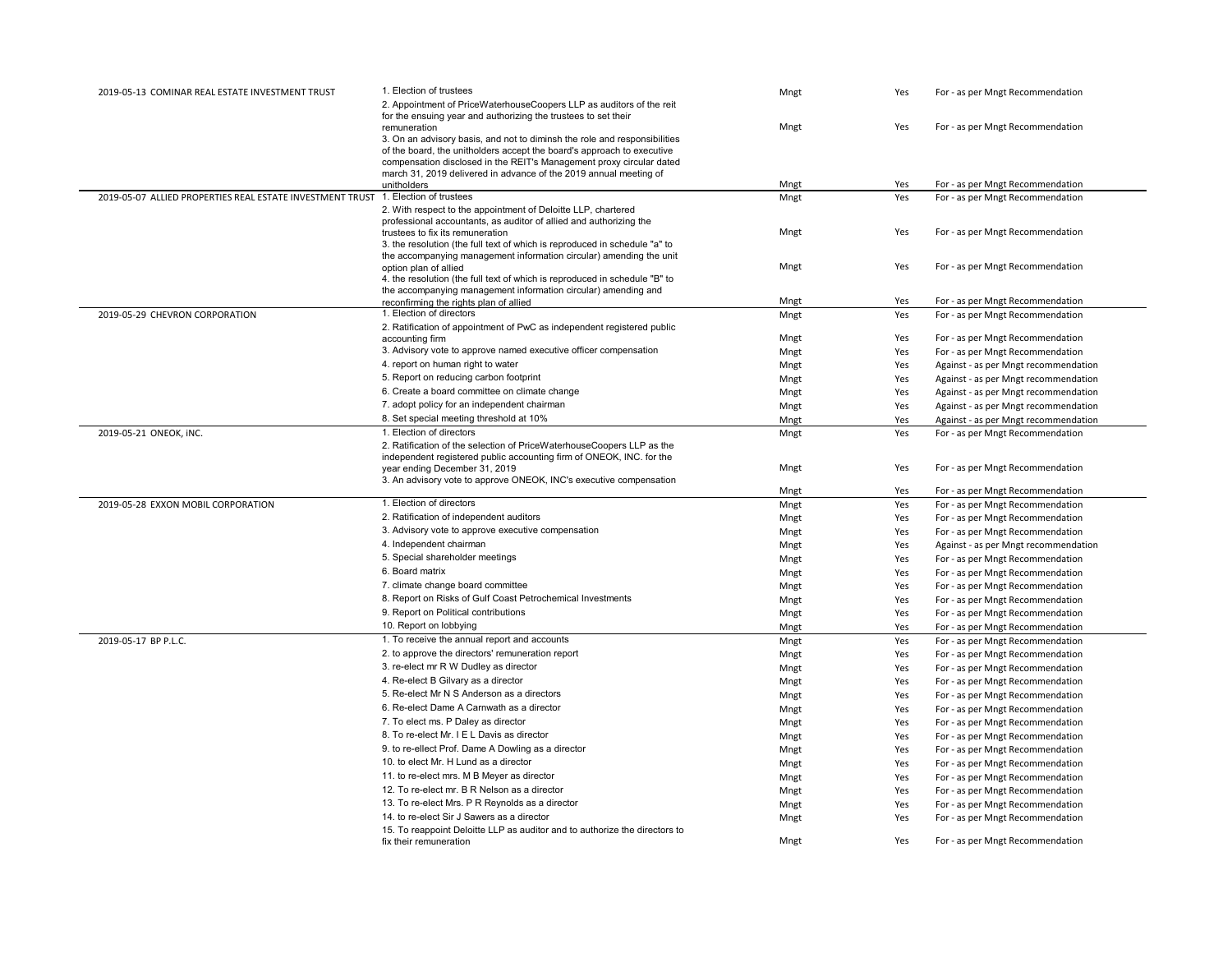|                                                                                 | 16. to give limited authority to make political donations and incur political                               |              |            |                                                                      |
|---------------------------------------------------------------------------------|-------------------------------------------------------------------------------------------------------------|--------------|------------|----------------------------------------------------------------------|
|                                                                                 | expenditure                                                                                                 | Mngt         | Yes        | For - as per Mngt Recommendation                                     |
|                                                                                 | 17. to give limited authority to allot shares up to a specified amount                                      | Mngt         | Yes        | For - as per Mngt Recommendation                                     |
|                                                                                 | 18. special resolution: to give authority to allot a limited number of                                      |              |            |                                                                      |
|                                                                                 | shares for cash free of pre-emption rights                                                                  | Mngt         | Yes        | For - as per Mngt Recommendation                                     |
|                                                                                 | 19. special resolution: to give additional authority to allot a limited                                     |              |            |                                                                      |
|                                                                                 | number of shares for cash free of pre-emption rights                                                        | Mngt         | Yes        | For - as per Mngt Recommendation                                     |
|                                                                                 | 20. special resolution: to give limited authority for the purchase of its                                   |              |            |                                                                      |
|                                                                                 | own shares by the company                                                                                   | Mngt         | Yes        | For - as per Mngt Recommendation                                     |
|                                                                                 | 21. special resolution: to authorize the calling of general meetings                                        |              |            |                                                                      |
|                                                                                 | (excluding annual general meetings) by notice of at least 14 clear days                                     |              |            |                                                                      |
|                                                                                 |                                                                                                             | Mngt         | Yes        | For - as per Mngt Recommendation                                     |
|                                                                                 | 22. Special resolution: Climate Action 100+ shareholder resolution on<br>climate change disclosures         | Mngt         | Yes        | For - as per Mngt Recommendation                                     |
|                                                                                 | 23. Special resolution: Follow This shareholder resolution on climate                                       |              |            |                                                                      |
|                                                                                 | change targets                                                                                              | Mngt         | Yes        | Against - as per Mngt recommendation                                 |
| 2019-05-21 INTERRENT REAL ESTATE INVESTMENT TRUST                               | 1. Election of trustees                                                                                     | Mngt         | Yes        | For - as per Mngt Recommendation                                     |
|                                                                                 | 2. Appointment of RSM Canada LLP as auditors of the trust for the                                           |              |            |                                                                      |
|                                                                                 | ensuing year and authorizing the directors to fix their remuneration                                        | Mngt         | Yes        | For - as per Mngt Recommendation                                     |
|                                                                                 | 3. to direct the trustees of the REIT to elect the nominees named in the                                    |              |            |                                                                      |
|                                                                                 | infomraiton circular as the directors of interrent holdings general partner                                 |              |            |                                                                      |
|                                                                                 | limited for the ensuing year                                                                                | Mngt         | Yes        | For - as per Mngt Recommendation                                     |
|                                                                                 | 4. to amend each of the unit option plan, long term incentive plan and                                      |              |            |                                                                      |
|                                                                                 | deferred unit plan to permit the maximum aggregate number of units that                                     |              |            |                                                                      |
|                                                                                 | may be issued under all such equity incentive compensation plans to be                                      |              |            |                                                                      |
|                                                                                 | set at 7% of the issued and outstanding units and to approve and                                            |              |            |                                                                      |
|                                                                                 | authorize all unallocated units issuable pursuant to such plans as                                          |              |            |                                                                      |
|                                                                                 | required by the tSX every three years                                                                       | Mngt         | Yes        | For - as per Mngt Recommendation                                     |
|                                                                                 | 5. to amend the delcaration of trust                                                                        | Mngt         | Yes        | For - as per Mngt Recommendation                                     |
| 2019-05-21 MINTO APARTMENT REAL ESTATE INVESTMENT TRUST 1. Election of trustees |                                                                                                             | Mngt         | Yes        | For - as per Mngt Recommendation                                     |
|                                                                                 | 2. Re-appointment of KPMG LLP as auditor of the REIT for the ensuing                                        |              |            |                                                                      |
|                                                                                 | year, and to authorize the board of trustees to fix their remuneration                                      |              |            |                                                                      |
|                                                                                 |                                                                                                             | Mngt         | Yes        | For - as per Mngt Recommendation                                     |
| 2019-05-10 BADGER DAYLIGHTING LTD.                                              | 1. Election of directors                                                                                    | Mngt         | Yes        | For - as per Mngt Recommendation                                     |
|                                                                                 | 2. To fix the number of directors of Badger to be elected at the meeting                                    |              |            |                                                                      |
|                                                                                 | at 7                                                                                                        | Mngt         | Yes        | For - as per Mngt Recommendation                                     |
|                                                                                 | 3. to appoint Deloitte LLP, chartered accountants as auditors of Badger                                     |              |            |                                                                      |
|                                                                                 | for the enusing year and to authorize the directors of Badger to fix the                                    |              |            |                                                                      |
|                                                                                 | remuneration of such auditors                                                                               | Mngt         | Yes        | For - as per Mngt Recommendation                                     |
|                                                                                 | 4. To accept the approach to executive compensation disclosed in the                                        |              |            |                                                                      |
|                                                                                 | management proxy circular delivered in advance of the 2019 annual<br>meeting of the shareholders of Badger. | Mngt         | Yes        | For - as per Mngt Recommendation                                     |
| 2019-05-06 ELEMENT FLEET MANAGEMENT CORP.                                       | 1. Election of directors                                                                                    | Mngt         | Yes        | For - as per Mngt Recommendation                                     |
|                                                                                 | 2. the re-appointment of Ernst & Young LLP, as auditors of the                                              |              |            |                                                                      |
|                                                                                 | corporation, for the ensuing year and authorizing the board of directors                                    |              |            |                                                                      |
|                                                                                 | to fix their remuneration                                                                                   | Mngt         | Yes        | For - as per Mngt Recommendation                                     |
|                                                                                 | 3. To consider and, if thought advisable, to approve, a non-binding                                         |              |            |                                                                      |
|                                                                                 | advisory resolution on the Corporation' approach to executive                                               |              |            |                                                                      |
|                                                                                 | compensation as set out in the Corporation's management information                                         |              |            |                                                                      |
|                                                                                 | circular delivered in advance of its 2019 annual meeting                                                    | Mngt         | Yes        | For - as per Mngt Recommendation                                     |
| 2019-05-14 SEVEN ACES LIMITED                                                   | 1. Election of directors                                                                                    | Mngt         | Yes        | For - as per Mngt Recommendation                                     |
|                                                                                 | 2. Appointment of RSM Canada LLP as auditors of the trust for the                                           |              |            |                                                                      |
|                                                                                 | ensuing year and authorizing the directors to fix their remuneration                                        | Mngt         | Yes        | For - as per Mngt Recommendation                                     |
|                                                                                 | 3. Resolution repealing the former by-law no. 1 of the corporation and                                      |              |            |                                                                      |
|                                                                                 | enacting the new-by-law no 1 of the corporation, as more particularly                                       |              |            |                                                                      |
|                                                                                 | described in the accompanying management information circular                                               |              |            |                                                                      |
|                                                                                 |                                                                                                             | Mngt         | Yes        | For - as per Mngt Recommendation                                     |
| 2019-05-16 MAXIM POWER CORP.                                                    |                                                                                                             | Mngt         | Yes        | For - as per Mngt Recommendation                                     |
|                                                                                 | 1. election of directors                                                                                    |              |            |                                                                      |
|                                                                                 | 2. To set the number of directors of the corporation at four (4) members                                    |              |            |                                                                      |
|                                                                                 |                                                                                                             | Mngt         | Yes        | For - as per Mngt Recommendation                                     |
|                                                                                 | 3. To appoint KPMG LLP Chartered professional accountants, as                                               |              |            |                                                                      |
|                                                                                 | auditors of the corporation at such remuneration as shall be fixed by the                                   |              |            |                                                                      |
|                                                                                 | <b>Board of Directors</b>                                                                                   | Mngt         | Yes        | For - as per Mngt Recommendation                                     |
|                                                                                 | 4. To approve all unallocated stock-options issuable pursuant to the                                        |              |            |                                                                      |
| 2019-06-03 THOMSON REUTERS CORPORATION                                          | corporation's Stock option Plan<br>1. Election of directors                                                 | Mngt<br>Mngt | Yes<br>Yes | For - as per Mngt Recommendation<br>For - as per Mngt Recommendation |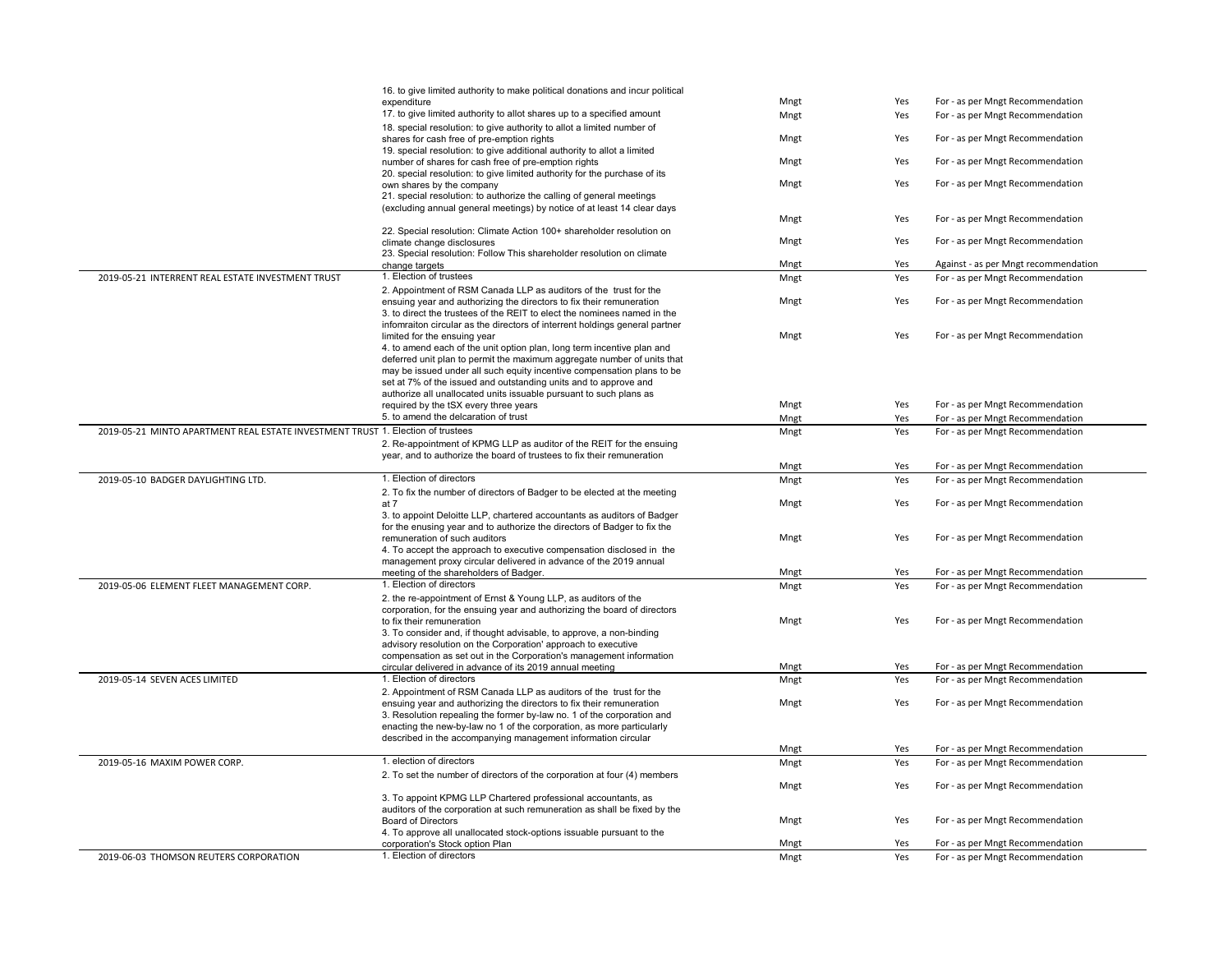|                                                  | 2. To appoint PriceWaterhouseCoopers LLP as auditor and to authorize                                                    |      |     |                                      |
|--------------------------------------------------|-------------------------------------------------------------------------------------------------------------------------|------|-----|--------------------------------------|
|                                                  | the directors to fix the auditor's remuneration                                                                         | Mngt | Yes | For - as per Mngt Recommendation     |
|                                                  | 3. To accept, on an advisory basis, the approach to executive                                                           |      |     |                                      |
|                                                  | compensation described in the accompanying managemeny proxy                                                             |      |     |                                      |
|                                                  | circular                                                                                                                | Mngt | Yes | For - as per Mngt Recommendation     |
|                                                  | 4. Shareholder proposal set out in appendix B of the accompanying                                                       |      |     |                                      |
|                                                  | management proxy circular                                                                                               | Mngt | Yes | For - as per Mngt Recommendation     |
| 2019-05-13 VERSAPAY CORPORATION                  | 1. Election of directors                                                                                                | Mngt | Yes | For - as per Mngt Recommendation     |
|                                                  | 2. Reappointment of KPMG LLP as auditors of the Company for the                                                         |      |     |                                      |
|                                                  | ensuing year and authorizing the Directors to fix their remuneration                                                    | Mngt | Yes | For - as per Mngt Recommendation     |
|                                                  | 3. A resolution approving the replensishment of number of common                                                        |      |     |                                      |
|                                                  | shares available for issuance upon the exercise of options issued under                                                 |      |     |                                      |
|                                                  | the Company's stock option plan, the full text of which is set out in the                                               |      |     |                                      |
|                                                  | management information circular                                                                                         | Mngt | Yes | For - as per Mngt Recommendation     |
|                                                  | 4. A resolution of disinterested Shareholders to approve a restricted                                                   |      |     |                                      |
|                                                  | share unit plan of the Company, in which 5,000,000 Common Shares of                                                     |      |     |                                      |
|                                                  | the company are reserved for issuance to directors, officers, employees,                                                |      |     |                                      |
|                                                  | and other service providers of the company, the full text of which is set<br>out in the management information circular |      |     |                                      |
|                                                  |                                                                                                                         | Mngt | Yes | For - as per Mngt Recommendation     |
| 2019-05-15 LABRADOR IRON ORE ROYALTY CORPORATION | 1. Election of directors                                                                                                | Mngt | Yes | For - as per Mngt Recommendation     |
|                                                  | 2. Appointment of PriceWaterhouseCoopers LLP, chartered                                                                 |      |     |                                      |
|                                                  | accountants, as auditors of LIORC, and authorizing the directors of                                                     |      |     |                                      |
|                                                  | LIORC to fix their remuneration                                                                                         | Mngt | Yes | For - as per Mngt Recommendation     |
| 2019-05-31 LOWE'S COMPANIES, INC                 | 1. Election of directors                                                                                                | Mngt | Yes | For - as per Mngt Recommendation     |
|                                                  | 2. Advisory vote to approve Lowe's named executive officer                                                              |      |     |                                      |
|                                                  | compensation in fiscal 2018                                                                                             | Mngt | Yes | For - as per Mngt Recommendation     |
|                                                  | 3. Ratification of the appointment of Deloitte & Touche LLP as our                                                      |      |     |                                      |
|                                                  | independent registered public accounting firm for fiscal 2019                                                           | Mngt | Yes | For - as per Mngt Recommendation     |
| 2019-05-28 PARK LAWN CORPORATION                 | 1. election of directors                                                                                                | Mngt | Yes | For - as per Mngt Recommendation     |
|                                                  | 2. Appointment of MNP LLP as Auditors of the Company for the ensuing                                                    |      |     |                                      |
|                                                  | year and authorizing the directors to fix their remuneration                                                            | Mngt | Yes | For - as per Mngt Recommendation     |
|                                                  | 3. To approve an ordinary resolution ratifying the adoption of an                                                       |      |     |                                      |
|                                                  | amended and restated omnibus equity incentive plan as more fully                                                        |      |     |                                      |
|                                                  | described in the company's 2019 management information circular                                                         | Mngt | Yes | For - as per Mngt Recommendation     |
|                                                  | 4. To approve an ordinary resolution ratifying the issuance of the                                                      |      |     |                                      |
|                                                  | performance stock options as more fully described in the company's                                                      |      |     |                                      |
|                                                  | 2019 management information circular                                                                                    | Mngt | Yes | For - as per Mngt Recommendation     |
| 2019-06-03 UNITED HEALTH GROUP INCORPORATED      | 1. election of directors                                                                                                | Mngt | Yes | For - as per Mngt Recommendation     |
|                                                  | 2. Advisory approval of the company's executive compensation                                                            | Mngt | Yes | For - as per Mngt Recommendation     |
|                                                  | 3. Ratification of the appointment of Deloitte & touche LLP as the                                                      |      |     |                                      |
|                                                  | independent registered public accounting firm for the Company for the                                                   |      |     |                                      |
|                                                  | year ending December 31, 2019                                                                                           | Mngt | Yes | For - as per Mngt Recommendation     |
|                                                  | 4. The shareholder proposal set forth in the proxy statement requesting                                                 |      |     |                                      |
|                                                  | an amendment to the proxy access bylaw, if propoerly presented at the                                                   |      |     |                                      |
|                                                  | 2019 Annual meeting of shareholders                                                                                     | Mngt | Yes | Against - as per Mngt recommendation |
| 2019-05-16 ROYAL DUTCH SHELL PLC                 | 1. Receipt of annual Report & accounts                                                                                  | Mngt | Yes | For - as per Mngt Recommendation     |
|                                                  | 2. approval of director's remuneration report                                                                           | Mngt | Yes | For - as per Mngt Recommendation     |
|                                                  | 3 - 14. election of directors                                                                                           | Mngt | Yes | For - as per Mngt Recommendation     |
|                                                  | 15. reappointment of auditors                                                                                           | Mngt | Yes | For - as per Mngt Recommendation     |
|                                                  | 16. remuneration of auditors                                                                                            | Mngt | Yes | For - as per Mngt Recommendation     |
|                                                  | 17. authority to allot shares                                                                                           | Mngt | Yes | For - as per Mngt Recommendation     |
|                                                  | 18. Disapplication of pre-emption rights (special resolution)                                                           | Mngt | Yes | For - as per Mngt Recommendation     |
|                                                  | 19. Adoption of new articles of association (special resolution)                                                        |      |     |                                      |
|                                                  | 20. Authority to purchase own shares (special resolution)                                                               | Mngt | Yes | For - as per Mngt Recommendation     |
|                                                  |                                                                                                                         | Mngt | Yes | For - as per Mngt Recommendation     |
|                                                  | 21. authority to make certain donations and incur expenditure                                                           | Mngt | Yes | For - as per Mngt Recommendation     |
|                                                  | 22. Shareholder resolution (special resolution)                                                                         | Mngt | Yes | Against - as per Mngt recommendation |
| 2019-06-11 DOLLARAMA INC.                        | 1. Election of directors                                                                                                | Mngt | Yes | For - as per Mngt Recommendation     |
|                                                  | 2. appointment of PriceWaterhouseCoopers LLP, chartered professional                                                    |      |     |                                      |
|                                                  | accountants, as auditor of the company for the ensuing year and                                                         |      |     |                                      |
|                                                  | authorizing the directors to set the auditor's remuneration                                                             |      |     |                                      |
|                                                  |                                                                                                                         | Mngt | Yes | For - as per Mngt Recommendation     |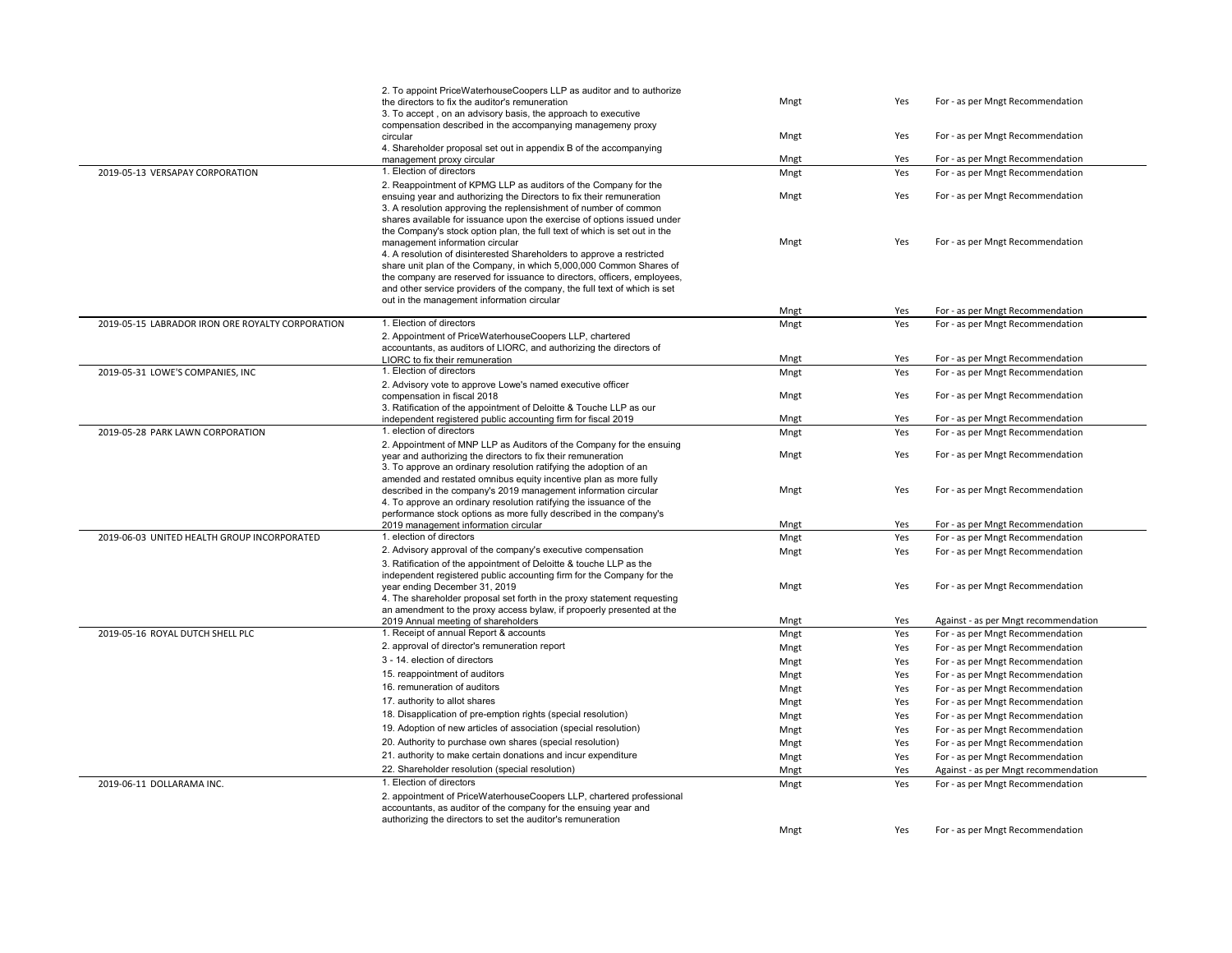|                                               | 3. adoption of an advisory non-binding resolution in respect of the                                                                              |      |     |                                      |
|-----------------------------------------------|--------------------------------------------------------------------------------------------------------------------------------------------------|------|-----|--------------------------------------|
|                                               | corporation's approach to executive compensaton, as more particularly                                                                            |      |     |                                      |
|                                               | described in the accompanying Management Proxy Circular                                                                                          |      |     |                                      |
|                                               |                                                                                                                                                  | Mngt | Yes | For - as per Mngt Recommendation     |
|                                               | 4. Shareholder proposal no.1 - adoption of a shareholder proposal                                                                                |      |     |                                      |
|                                               | requesting the production of an annual sustainability report                                                                                     | Mngt | Yes | For - as per Mngt Recommendation     |
|                                               | 5. shareholder proposal no. 2 - adoption of a shareholder proposal                                                                               |      |     |                                      |
|                                               | requesting the production of an annual report on risks to human rights                                                                           | Mngt | Yes | For - as per Mngt Recommendation     |
|                                               | 6. shareholder proposal no. 3 - adoption of a shareholder proposal                                                                               |      |     |                                      |
|                                               | requesting the adoption of a living wage policy                                                                                                  | Mngt | Yes | For - as per Mngt Recommendation     |
| 2019-06-04 NEXGEN ENERGY LTD.                 | 1. Election of directors                                                                                                                         | Mngt | Yes | For - as per Mngt Recommendation     |
|                                               | 2. To set the number of directors at eight (8)                                                                                                   | Mngt | Yes | For - as per Mngt Recommendation     |
|                                               | 3. Appointment of KPMG LLP as auditors of the corporation for the                                                                                |      |     |                                      |
|                                               | ensuing year and authorizing the directors to fix their remuneration                                                                             | Mngt | Yes | For - as per Mngt Recommendation     |
|                                               | 4. approve the continuation of the corporation's existing share option                                                                           |      |     |                                      |
|                                               | plan                                                                                                                                             | Mngt | Yes | For - as per Mngt Recommendation     |
| 2019-06-05 TOURMALINE OIL CORP.               | 1. election of directors                                                                                                                         | Mngt | Yes | For - as per Mngt Recommendation     |
|                                               | 2. the re-appointment of KPMG LLP, chartered professional                                                                                        |      |     |                                      |
|                                               | accountants, as auditor of tourmaline for the ensuing year and to                                                                                |      |     |                                      |
|                                               | authorizze the directors of the company to fix their remuneration as such                                                                        |      |     |                                      |
|                                               |                                                                                                                                                  | Mngt | Yes | For - as per Mngt Recommendation     |
| 2019-06-05 WALMART INC.                       | 1. Election of directors                                                                                                                         | Mngt | Yes | For - as per Mngt Recommendation     |
|                                               | 2. advisory vote to approve named executive officer compnsation                                                                                  | Mngt | Yes | For - as per Mngt Recommendation     |
|                                               | 3. Ratification of Ernst & Young LLP as independent accountants                                                                                  | Mngt | Yes | For - as per Mngt Recommendation     |
|                                               | 4. request to strengthen prevention of workplace sexual harassment                                                                               | Mngt | Yes | Against - as per Mngt recommendation |
|                                               | 5. request to adopt cumulative voting                                                                                                            | Mngt | Yes | Against - as per Mngt recommendation |
| 2019-06-13 DOLLAR TREE INC.                   | 1. Election of directors                                                                                                                         | Mngt | Yes | For - as per Mngt Recommendation     |
|                                               | 2. to approve, on an advisory basis, the compensation of the company's                                                                           |      |     |                                      |
|                                               | named executive officers                                                                                                                         | Mngt | Yes | For - as per Mngt Recommendation     |
|                                               | 3. to ratify the selection of KPMG LLP as the company's independent                                                                              |      |     |                                      |
|                                               | registered public accounting firm                                                                                                                | Mngt | Yes | For - as per Mngt Recommendation     |
| 2019-05-29 ESH HOSPITALITY, INC.              | 1. Election of directors                                                                                                                         | Mngt | Yes | For - as per Mngt Recommendation     |
|                                               | 2. The approval, on an advisory basis, of ESH REIT'S executive                                                                                   |      |     |                                      |
|                                               | compensation                                                                                                                                     | Mngt | Yes | For - as per Mngt Recommendation     |
|                                               | 3. the ratification of the appointment of Deloitte & Touche LLP as our                                                                           |      |     |                                      |
|                                               | independent registered public accounting firm for 2019                                                                                           | Mngt | Yes | For - as per Mngt Recommendation     |
| 2019-05-29 EXTENDED STAY AMERICA, INC.        | 1. Election of directors                                                                                                                         | Mngt | Yes | For - as per Mngt Recommendation     |
|                                               | 2. The approval, on an advisory basis, of the Corporation's executive                                                                            |      |     |                                      |
|                                               | compensation                                                                                                                                     | Mngt | Yes | For - as per Mngt Recommendation     |
|                                               | 3. the ratification of the appointment of Deloitte & Touche LLP as our                                                                           |      |     |                                      |
|                                               | independent registered public accounting firm for 2019                                                                                           | Mngt | Yes | For - as per Mngt Recommendation     |
| 2019-06-04 FIRST CAPITAL REALTY INC.          | 1. election of directors                                                                                                                         | Mngt | Yes | For - as per Mngt Recommendation     |
|                                               | 2. Appointment of Ernst & Young LLP as auditors of the corporation for                                                                           |      |     |                                      |
|                                               | the ensuing year and authorizing the directors to fix their remuneration                                                                         | Mngt | Yes | For - as per Mngt Recommendation     |
|                                               | 3. an advisory vote on the approach to executive compensation as                                                                                 |      |     |                                      |
|                                               | disclosed in the management information circular                                                                                                 | Mngt | Yes | For - as per Mngt Recommendation     |
| 2019-06-05 COMCAST CORPORATION                | 1. Election of directors                                                                                                                         | Mngt | Yes | For - as per Mngt Recommendation     |
|                                               | 2. Ratification of the appointment of our independent auditors                                                                                   | Mngt | Yes | For - as per Mngt Recommendation     |
|                                               | 3. approval of comcast Corporation 2019 omnibus sharesave plan                                                                                   |      | Yes | For - as per Mngt Recommendation     |
|                                               | 4. Advisory vote on executive compensation                                                                                                       | Mngt |     |                                      |
|                                               |                                                                                                                                                  | Mngt | Yes | For - as per Mngt Recommendation     |
|                                               | 5. shareholder request to require an independent board chairman                                                                                  | Mngt | Yes | Against - as per Mngt recommendation |
|                                               | 6. shareholder request to provide a lobbying report                                                                                              | Mngt | Yes | Against - as per Mngt recommendation |
| 2019-05-29 DEL FRISCO'S RESTAURANT GROUP INC. | 1. Election of directors                                                                                                                         | Mngt | Yes | For - as per Mngt Recommendation     |
|                                               | 2. Ratification of the appointment of KPMG LLP as the Company's                                                                                  |      |     |                                      |
|                                               | independent registered public accounting firm for the year ending                                                                                |      |     |                                      |
|                                               | december 31, 2019                                                                                                                                | Mngt | Yes | For - as per Mngt Recommendation     |
|                                               | 3. advisory vote on the compensation of the company's named executive<br>officers for the year ended december 25, 2018 as set forth in the proxy |      |     |                                      |
|                                               | statement                                                                                                                                        | Mngt | Yes | For - as per Mngt Recommendation     |
|                                               | 4. approval of the del Frisco's Restaurant Group 2019 Long-term                                                                                  |      |     |                                      |
|                                               | incentive plan                                                                                                                                   | Mngt | Yes | For - as per Mngt Recommendation     |
| 2019-06-04 ALGONQUIN POWER & UTILITIES CORP.  | 1. Election of Directors.                                                                                                                        | Mngt |     | Yes For - as per Mngt Recommendation |
|                                               |                                                                                                                                                  |      |     |                                      |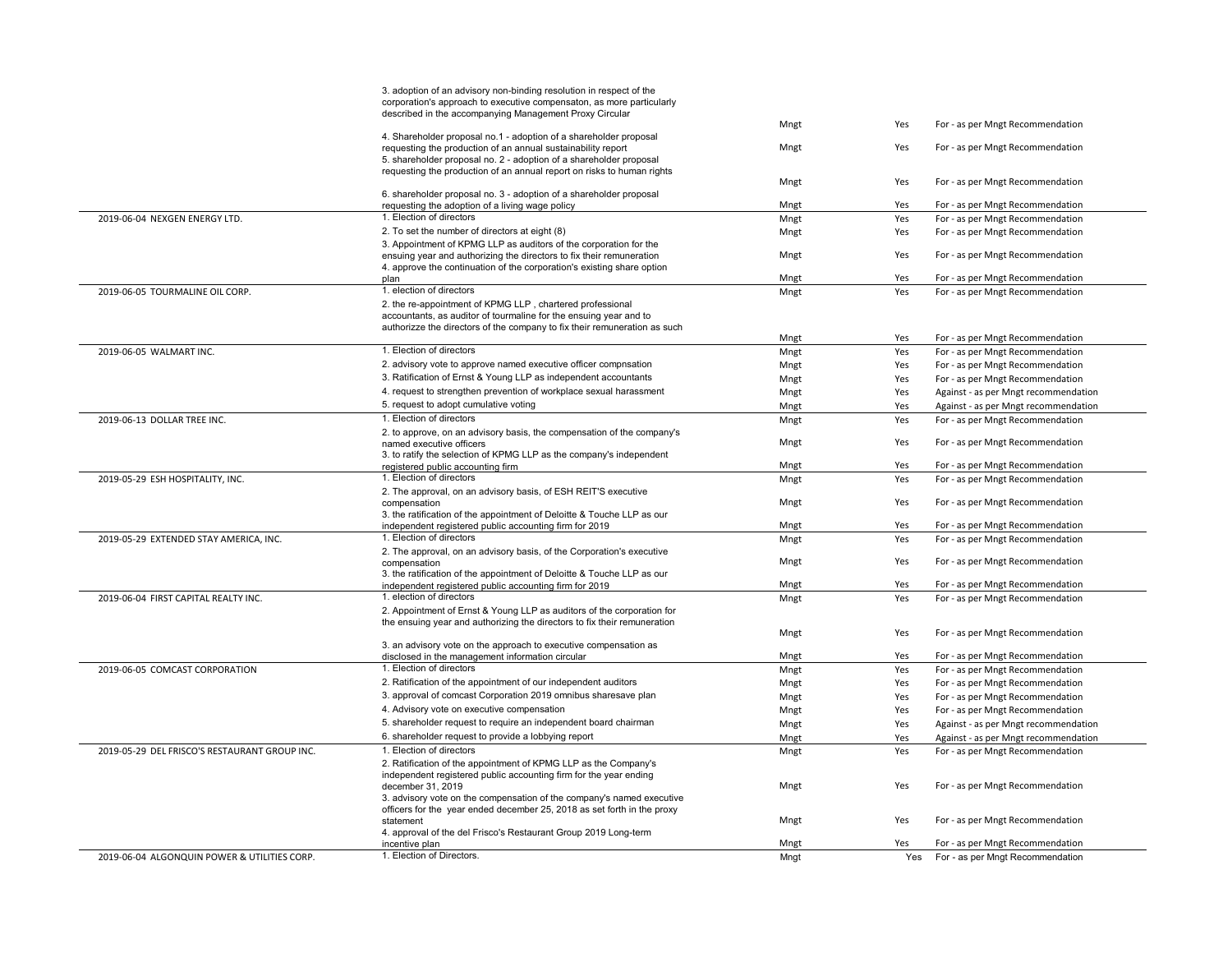|                                         | 2. the appointment of Ernst & Young LLP, chartered accountants, as<br>auditors of the Corporation<br>3. The resolution set forth in "Schedule A" of the corporation's<br>management information circular dated April 22, 2019 to approve the | Mngt         | Yes        | For - as per Mngt Recommendation                                     |
|-----------------------------------------|----------------------------------------------------------------------------------------------------------------------------------------------------------------------------------------------------------------------------------------------|--------------|------------|----------------------------------------------------------------------|
|                                         | unallocated options under the corporation's stock option plan as<br>disclosed in the circular<br>4. The advisory resoltuion set forth in schedule "c" of the circular to                                                                     | Mngt         | Yes        | For - as per Mngt Recommendation                                     |
|                                         | accept the approach to executive compensation as disclosed in the<br>circular<br>5. the resolution set forth in Schedule "d" of the circular to approve the<br>continuation amendment and restatment of the corporation's shareholder        | Mngt         | Yes        | For - as per Mngt Recommendation                                     |
|                                         | rights plan as disclosed in the circular<br>6. the resolution set forth in schedule "g" of te circular to confirm and<br>approve the corporation's advance by-law as disclosed in the circular                                               | Mngt         | Yes        | For - as per Mngt Recommendation                                     |
|                                         |                                                                                                                                                                                                                                              | Mngt         | Yes        | For - as per Mngt Recommendation                                     |
|                                         | 1. The amendment of the company's amended and restated certificate of<br>incorporation to effect a phased declassifiction of the board of directors                                                                                          |              |            |                                                                      |
| 2019-06-17 EXLSERVICE HOLDINGS, INC.    | over the next three years                                                                                                                                                                                                                    | Mngt         | Yes        | For - as per Mngt Recommendation                                     |
|                                         | 2. election of directors                                                                                                                                                                                                                     | Mngt         | Yes        | For - as per Mngt Recommendation                                     |
|                                         | 3. the ratification of the selection of Deloitte & Touche LLP as the<br>independent registered pubic accounting firm of the company for fiscal                                                                                               |              |            |                                                                      |
|                                         | vear 2019                                                                                                                                                                                                                                    | Mngt         | Yes        | For - as per Mngt Recommendation                                     |
|                                         | 4. the approval, on a non-binding advisory basis of the compensation of<br>the named executive officers of the company                                                                                                                       | Mngt         | Yes        | For - as per Mngt Recommendation                                     |
| 2019-05-28 EXTENDICARE INC.             | 1. Election of directors                                                                                                                                                                                                                     | Mngt         | Yes        | For - as per Mngt Recommendation                                     |
|                                         | 2. appointment of KPMG LLP as auditors of the corporation for the<br>enuing year                                                                                                                                                             | Mngt         | Yes        | For - as per Mngt Recommendation                                     |
|                                         | 3. Ordinary resolution, the full text of which is set forth in the                                                                                                                                                                           |              |            |                                                                      |
|                                         | accompanying management information and proxy circular of                                                                                                                                                                                    |              |            |                                                                      |
|                                         | extendicare dated april 22, 2019 approving all unallocated securities,                                                                                                                                                                       |              |            |                                                                      |
|                                         | rights or other entitlements under the company's long term incentive plan                                                                                                                                                                    |              |            |                                                                      |
|                                         |                                                                                                                                                                                                                                              | Mngt         | Yes        | For - as per Mngt Recommendation                                     |
| 2019-05-08 CF INDUSTRIES HOLDINGS, INC. | 1. Election of directors                                                                                                                                                                                                                     | Mngt         | <b>No</b>  | Received late - did not vote                                         |
|                                         |                                                                                                                                                                                                                                              |              |            |                                                                      |
|                                         | 2. Approval of an advisory resolution regarding the compensation of CF<br>Industires Holdings Inc's named executive officers.                                                                                                                | Mngt         | No         | Received late - did not vote                                         |
|                                         | 3. Ratification of the selection of KPMG LLP as CF Industries Holdings<br>Inc's independent registered public accounting firm for 2019.                                                                                                      |              |            |                                                                      |
|                                         |                                                                                                                                                                                                                                              | Mngt         | No         | Received late - did not vote                                         |
|                                         | 4. Shareholder proposal regarding the right to act by written consent, if                                                                                                                                                                    |              |            |                                                                      |
|                                         | properly presented at the meeting.                                                                                                                                                                                                           | Mngt         | No         | Received late - did not vote                                         |
| 2019-06-03 THE TJX COMPANIES, INC.      | 1. Election of directors<br>2. ratification of the appointment of PriceWaterhouseCoopers as TJX's                                                                                                                                            | Mngt         | Yes        | For - as per Mngt Recommendation                                     |
|                                         | independent registered public accounting firm for fiscal 2020<br>3. Advisory approval of TJX's executive compensation (say on pay vote)                                                                                                      | Mngt         | Yes        | For - as per Mngt Recommendation                                     |
|                                         |                                                                                                                                                                                                                                              | Mngt         | Yes        | For - as per Mngt Recommendation                                     |
|                                         | 4. Shareholder proposal for a report on compensation disparities based<br>on race, gender, or ethnicity                                                                                                                                      | Mngt         | Yes        | against - as per Mngt Recommedation                                  |
|                                         | 5. shareholder proposal for a report on prison labor                                                                                                                                                                                         | Mngt         | Yes        | against - as per Mngt Recommedation                                  |
|                                         | 6. shareholder proposal for a report on human rights risks                                                                                                                                                                                   | Mngt         | Yes        | against - as per Mngt Recommedation                                  |
| 2019-05-31 ROXGOLD INC.                 | 1. Election of directors                                                                                                                                                                                                                     | Mngt         | Yes        | For - as per Mngt Recommendation                                     |
|                                         | 2. To set the number of directors at seven                                                                                                                                                                                                   | Mngt         | Yes        | For - as per Mngt Recommendation                                     |
|                                         | 3. to appoint PricewaterhouseCoopers LLP as auditor of the company                                                                                                                                                                           |              |            |                                                                      |
|                                         | for the ensuing year and authorizing the directors to fix their<br>remuneration                                                                                                                                                              | Mngt         | Yes        | For - as per Mngt Recommendation                                     |
|                                         | 4. to approve amendments to the company's option plan all as further<br>detailed in the accompanying management information circular of the                                                                                                  |              |            |                                                                      |
|                                         | company dated as of April 30, 2019 (the information circular)                                                                                                                                                                                |              |            |                                                                      |
|                                         |                                                                                                                                                                                                                                              | Mngt         | Yes        | For - as per Mngt Recommendation                                     |
|                                         | 5. to approve amendments to the company's restricted share unit plan all<br>as further detailed in the information circular                                                                                                                  | Mngt         | Yes        | For - as per Mngt Recommendation                                     |
|                                         | 6. to approve amendments to the company's Deferred share Unit plan all                                                                                                                                                                       |              |            |                                                                      |
| 2019-06-03 GENWORTH MI CANADA INC.      | as further detailed in the information circular<br>1. Election of directors                                                                                                                                                                  | Mngt<br>Mngt | Yes<br>Yes | For - as per Mngt Recommendation<br>For - as per Mngt Recommendation |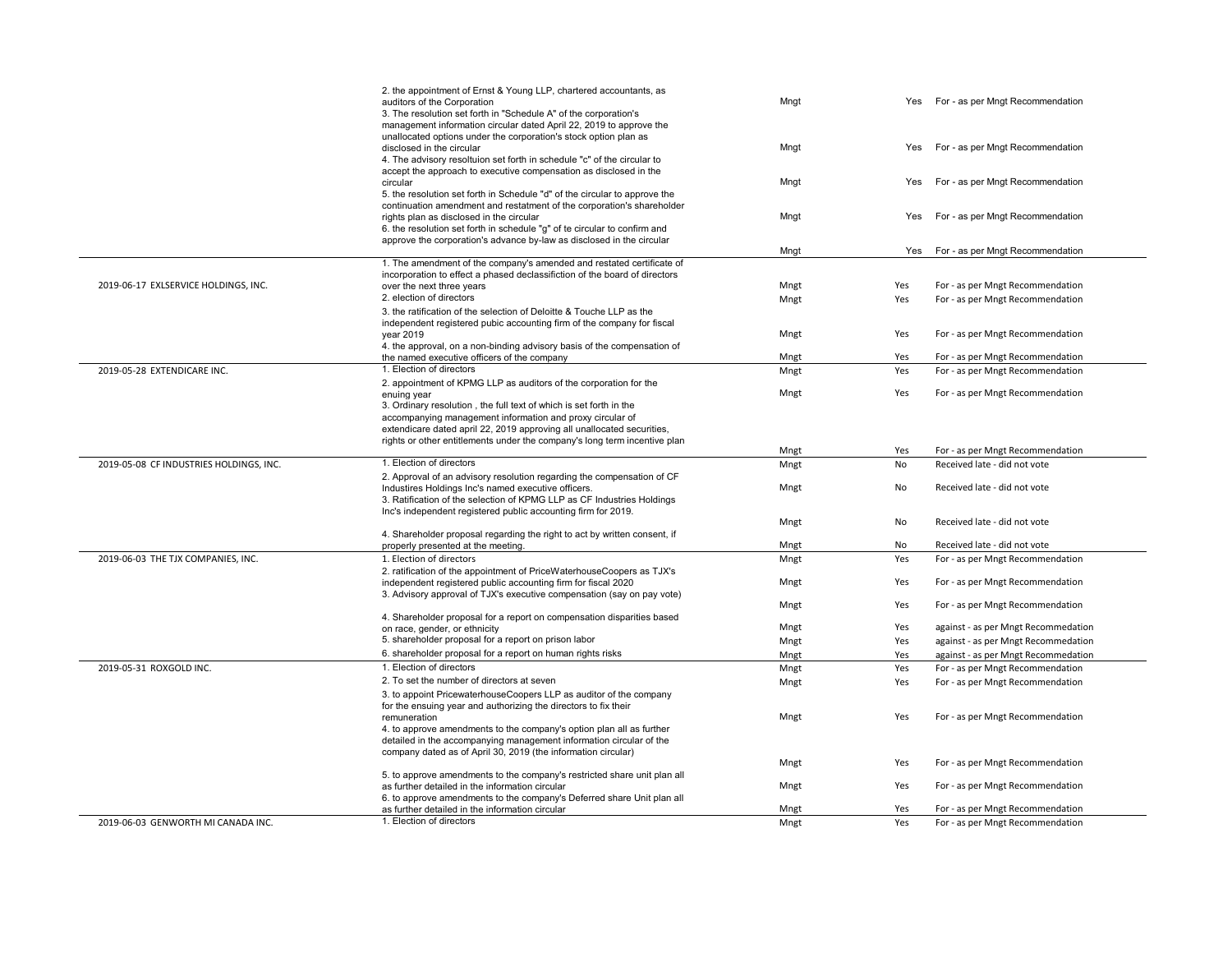|                                             | 2. The appointment of KPMG LLP to serve as auditors of the corporation<br>for the ensuing year and the authorization of the board of directors of the |      |     |                                      |
|---------------------------------------------|-------------------------------------------------------------------------------------------------------------------------------------------------------|------|-----|--------------------------------------|
|                                             | corporation to fix the auditors' remuneration as such                                                                                                 | Mngt | Yes | For - as per Mngt Recommendation     |
| 2019-06-12 TARGET CORPORATION               | 1. election of directors                                                                                                                              | Mngt | Yes | For - as per Mngt Recommendation     |
|                                             | 2. company proposal to ratify the appointment of Ernst & Young LLP as                                                                                 |      |     |                                      |
|                                             | our independent registered public accounting firm                                                                                                     | Mngt | Yes | For - as per Mngt Recommendation     |
|                                             | 3. Company proposal to approve, on an advisory basis, our executive                                                                                   |      |     |                                      |
|                                             | compensation (say on pay)                                                                                                                             | Mngt | Yes | For - as per Mngt Recommendation     |
|                                             | 4. shareholder proposal to amend the proxy access bylaw to remove                                                                                     |      |     |                                      |
|                                             | candidate resubmission threshold                                                                                                                      | Mngt | Yes | against - as per mngt Recommendation |
| 2019-05-22 MEDICAL PROPERTIES TRUST, INC.   | 1. Election of directors                                                                                                                              | Mngt | Yes | For - as per Mngt Recommendation     |
|                                             | 2. to ratify the appointment of PriceWaterhouseCoopers LLP as<br>independent registered public accounting firm for fiscal year ending                 |      |     |                                      |
|                                             | december 31, 2019                                                                                                                                     | Mngt | Yes | For - as per Mngt Recommendation     |
|                                             | 3. non-binding, advisory approval of the company's executive                                                                                          |      |     |                                      |
|                                             | compensation                                                                                                                                          | Mngt | Yes | For - as per Mngt Recommendation     |
|                                             | 4. to approve the medical propoerties trust, inc. 2019 Equity incentive                                                                               |      |     |                                      |
|                                             | Plan                                                                                                                                                  | Mngt | Yes | For - as per Mngt Recommendation     |
| 2019-06-04 TRICON CAPITAL GROUP INC.        | 1. To consider, and if deemed advisable, to approve, with or without                                                                                  |      |     |                                      |
|                                             | variation, an ordinary resolution, the full text of which is attached as                                                                              |      |     |                                      |
|                                             | Appendix A to the management information circular of Tricon Capital                                                                                   |      |     |                                      |
|                                             | Group Inc., Approving the issuance of such number of common shares<br>in the capital of Tricon as may be required to be issued pursuant to the        |      |     |                                      |
|                                             | terms of the arrangement involving, interalia, tricon and starlight U.S.                                                                              |      |     |                                      |
|                                             | multi-family care fund in connection with a court-approved plan of                                                                                    | Mngt | Yes | For - as per Mngt Recommendation     |
|                                             | arrangement to be completed under section 193 of the Business                                                                                         |      |     |                                      |
|                                             | Corporations Act (aB) in accordance with the arrangement agreemnt                                                                                     |      |     |                                      |
|                                             | dated April 2, 2019 enetered into amon, later alias, tricon and the fund,                                                                             |      |     |                                      |
|                                             | all as more particularly set forth in the circular                                                                                                    |      |     |                                      |
| 2019-06-17 POLARIS INFRASTRUCTURE INC.      | 1. election of directors                                                                                                                              | Mngt | Yes | For - as per Mngt Recommendation     |
|                                             | 2. reappointment of PriceWaterhouseCoopers LLP as auditors                                                                                            | Mngt | Yes | For - as per Mngt Recommendation     |
| 2019-06-11 MEG ENERGY CORP.                 | 1. election of directors                                                                                                                              | Mngt | Yes | For - as per Mngt Recommendation     |
|                                             | 2. to pass an ordinary resolution approcing all unallocated stock options                                                                             |      |     |                                      |
|                                             | under the corporation's stock option plan                                                                                                             | Mngt | Yes | For - as per Mngt Recommendation     |
|                                             | 3. to pass an ordinary resolution approving all unallocated restricted                                                                                |      |     |                                      |
|                                             | share units under the corporation's treasury-settled restricted share unit                                                                            |      |     |                                      |
|                                             | plan                                                                                                                                                  | Mngt | Yes | For - as per Mngt Recommendation     |
|                                             | 4. the confirmation of the amendment and restatement of the                                                                                           |      |     |                                      |
|                                             | corporation's by-law no 3 and by-law no 5 in the form of the corporation's<br>2019 consolidated general by-law as described in the management         |      |     |                                      |
|                                             | information circular related to the meeting                                                                                                           | Mngt | Yes | For - as per Mngt Recommendation     |
|                                             | 5. acceptance of the corporation's approach to executive compensation                                                                                 |      |     |                                      |
|                                             | as described in the management information circular related to the                                                                                    |      |     |                                      |
|                                             | meeting                                                                                                                                               | Mngt | Yes | For - as per Mngt Recommendation     |
|                                             | 6. the appointment of pricewaterhousecoopers LLP as auditors of the                                                                                   |      |     |                                      |
|                                             | corporation for the ensuing year at such remuneration as the directors of                                                                             |      |     |                                      |
|                                             | the corporation may determine                                                                                                                         | Mngt | Yes | For - as per Mngt Recommendation     |
| 2019-06-12 BROOKFIELD ASSET MANAGEMENT INC. | 1. Election of directors                                                                                                                              | Mngt | Yes | For - as per Mngt Recommendation     |
|                                             | 2. The appointment of Deloitte LLP as the external auditor and<br>authorizinf the directors to set its remuneration                                   | Mngt | Yes | For - as per Mngt Recommendation     |
|                                             | 3. the say on pay resolution set out in the corporation's management                                                                                  |      |     |                                      |
|                                             | information circular dated april 29, 2019                                                                                                             | Mngt | Yes | For - as per Mngt Recommendation     |
|                                             | 4. the 2019 plan resolution set out in the circular                                                                                                   | Mngt | Yes | For - as per Mngt Recommendation     |
|                                             | 5. The shareholder proposal one set out in the circular                                                                                               | Mngt | Yes | against                              |
|                                             | 6. the shareholder proposal two set out in the circular                                                                                               | Mngt | Yes | against                              |
| 2019-06-12 REX AMERICAN RESOURCES CORP.     | 1. Election of directors                                                                                                                              | Mngt | Yes | For - as per Mngt Recommendation     |
|                                             | 2. Advisory vote on executive compensation                                                                                                            | Mngt | Yes | For - as per Mngt Recommendation     |
| 2019-06-19 ALPHABET INC.                    | 1. election of directors                                                                                                                              | Mngt | Yes | For - as per Mngt Recommendation     |
|                                             | 2. ratification of the appointment of Ernst & Young LLP as Alphabet's                                                                                 |      |     |                                      |
|                                             | independent registered public accounting firm for the fisal year ending                                                                               |      |     |                                      |
|                                             | December 31, 2019                                                                                                                                     | Mngt | Yes | For - as per Mngt Recommendation     |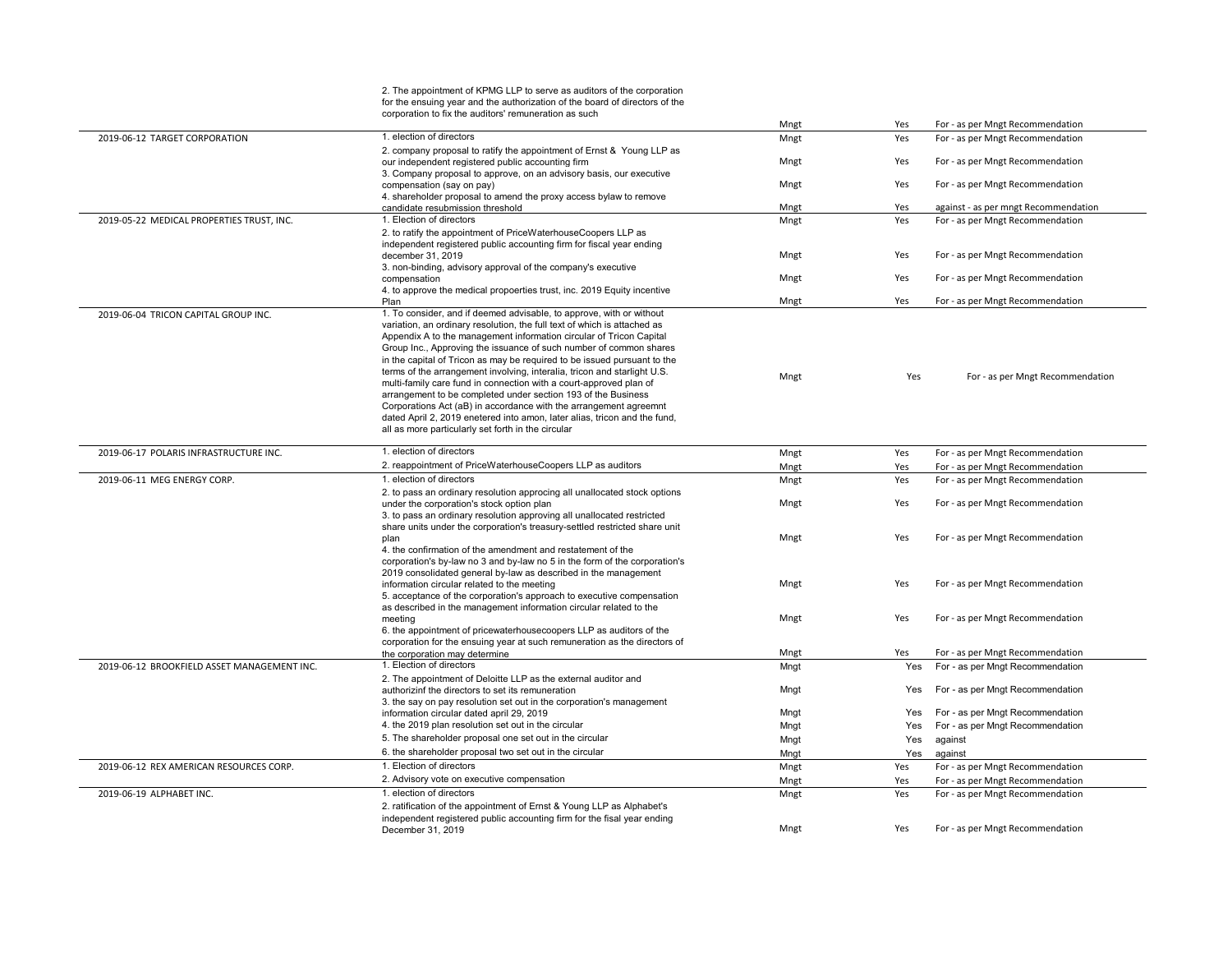|                                                      | 3. the amendment and restatement of Alphabet's 2012 stock plan to                                  |      |     |                                      |
|------------------------------------------------------|----------------------------------------------------------------------------------------------------|------|-----|--------------------------------------|
|                                                      | increase the share reserve by 3,000,000 share of class C capital stock                             |      |     |                                      |
|                                                      |                                                                                                    | Mngt | Yes | For - as per Mngt Recommendation     |
|                                                      | 4. stockholder proposal regarding equal shareholder voting, if propoerly                           |      | Yes |                                      |
|                                                      | presented at the meeting<br>5. stockholder proposal regarding inequitable employment practices, if | Mngt |     | against - as per mngt recommendation |
|                                                      | properly presented at the meeting                                                                  | Mngt | Yes | against - as per mngt recommendation |
|                                                      | 6. stockholder proposal regarding the establishment of a societal risk                             |      |     |                                      |
|                                                      | oversight committee, if properly presented at the meeting                                          | Mngt | Yes | against - as per mngt recommendation |
|                                                      | 7. stockholder proposal regarding a report on sexual harassment risk                               |      |     |                                      |
|                                                      | management, if properly presented at the meeting                                                   | Mngt | Yes | against - as per mngt recommendation |
|                                                      | 8. stockholder proposal regarding majority vote for the election of                                | Mngt | Yes | against - as per mngt recommendation |
|                                                      | directors, if properly presented at the meeting                                                    |      |     |                                      |
|                                                      | 9. stocholder propoal regarding a report on gender pay                                             | Mngt | Yes | against - as per mngt recommendation |
|                                                      | 10. stockholder propsal regarding strategic alternatives                                           | Mngt | Yes | against - as per mngt recommendation |
|                                                      | 11. stockholder proposal regarding the nomination of an employee<br>representative director        | Mngt | Yes | against - as per mngt recommendation |
|                                                      | 12. stockholder proposal regarding simple majority vote                                            |      |     |                                      |
|                                                      | 13. stockholder proposal regarding a sustainability metrics report                                 | Mngt | Yes | against - as per mngt recommendation |
|                                                      |                                                                                                    | Mngt | Yes | against - as per mngt recommendation |
|                                                      | 14. a stocholder proposal regarding google search in china                                         | Mngt | Yes | against - as per mngt recommendation |
|                                                      | 15. a stockholder proposal regarding a clawback policy                                             | Mngt | Yes | against - as per mngt recommendation |
|                                                      | 16. a stockholder proposal regarding a report on content governance                                | Mngt | Yes |                                      |
|                                                      | 1. Approval of the statutory financial statements for the fiscal year ended                        |      |     | against - as per mngt recommendation |
| 2019-05-29 TOTAL S.A.                                | december 31, 2018                                                                                  | Mngt | Yes | For - as per Mngt Recommendation     |
|                                                      | 2. approval of the consolidated financial statements for thefiscal year                            |      |     |                                      |
|                                                      | ended december 31, 2018                                                                            | Mngt | Yes | For - as per Mngt Recommendation     |
|                                                      | 3. allocation of earnings and declaration of dividend for the fiscal yeare                         |      |     |                                      |
|                                                      | ended december 31, 2018                                                                            | Mngt | Yes | For - as per Mngt Recommendation     |
|                                                      | 4. authorization for the board of directors, granted for a period of 18                            |      |     |                                      |
|                                                      | months to trade on the shares of the company                                                       | Mngt | Yes | For - as per Mngt Recommendation     |
|                                                      | 5. agreements covered by articles L 225-38 of the french commercial                                |      |     |                                      |
|                                                      | code                                                                                               | Mngt | Yes | For - as per Mngt Recommendation     |
|                                                      | 6. renewal of directorship                                                                         | Mngt | Yes | For - as per Mngt Recommendation     |
|                                                      | 7. renewal of directorship                                                                         | Mngt | Yes | For - as per Mngt Recommendation     |
|                                                      | 8. appointment of directors                                                                        | Mngt | Yes | For - as per Mngt Recommendation     |
|                                                      | 9. appointment of director                                                                         | Mngt | Yes | For - as per Mngt Recommendation     |
|                                                      | 10. appointment of directors                                                                       | Mngt | Yes | For - as per Mngt Recommendation     |
|                                                      | 11. appointment of director                                                                        | Mngt | Yes | For - as per Mngt Recommendation     |
| 2019-06-11 PURE MULTI-FAMILY REIT LP                 | 1. Election of directors                                                                           | Mngt | Yes | For - as per Mngt Recommendation     |
|                                                      | 2. To fox the number of directors of pure multi family REIT at eight 8                             | Mngt | Yes | For - as per Mngt Recommendation     |
|                                                      | 3. Appointment of KPMG LLP as auditors of the Company for the                                      |      |     |                                      |
|                                                      | ensuing year and authorizing the directors to fix their remuneration.                              | Mngt | Yes | For - as per Mngt Recommendation     |
|                                                      | 4. to transact such further and other business as may properly come                                |      |     |                                      |
|                                                      | before the meeting or any adjournment thereof                                                      | Mnat | Yes | For - as per Mngt Recommendation     |
| 2019-06-11 CANADIAN APARTMENT PROPERTIES REAL ESTATE | 1. Election of directors                                                                           | Mngt | Yes | For - as per Mngt Recommendation     |
|                                                      | 2. re-appointment of PWC LLP as auditors of the corporation                                        | Mngt | Yes | For - as per Mngt Recommendation     |
|                                                      | 3. non-binding advisory say-on-pay resolution as set forth in the                                  |      |     |                                      |
|                                                      | accompanying management information circular approving capreit's                                   |      |     |                                      |
|                                                      | approach to executive officer                                                                      | Mngt | Yes | For - as per Mngt Recommendation     |
|                                                      | 4. ordinary resolution as set forth in the accompanying management                                 |      |     |                                      |
|                                                      | information circular reconfirming capreit's unitholders rights plan                                | Mngt |     |                                      |
|                                                      | agreement<br>1. -8. Election of directors                                                          |      | Yes | For - as per Mngt Recommendation     |
| 2019-06-13 H&R REAL ESTATE INVESTMENT TRUST          |                                                                                                    | Mngt | yes | For - as per Mngt Recommendation     |
|                                                      | 9. Appointment of KPMG LLP as auditors of the REIT and the                                         |      |     |                                      |
|                                                      | authorization of the trustees of the REIT to fix the renumeration of the<br>auditors of the REIT   | Mngt | yes | For - as per Mngt Recommendation     |
|                                                      | 10. Non-binding advisory resolution to accept the approach to executive                            |      |     |                                      |
|                                                      | compensation disclosed in the management information circular dated                                |      |     |                                      |
|                                                      | may 3, 2019 relating to the meeting                                                                | Mnat | yes | For - as per Mngt Recommendation     |
| 2019-06-11 PROFOUND MEDICAL CORP.                    | 1. Election of directors                                                                           | Mngt | Yes | For - as per Mngt Recommendation     |
|                                                      | 2. Appintment of PricewaterhouseCoopers LLP as auditors of the                                     |      |     |                                      |
|                                                      | corporation for the ensuing year and authorizing the directors to fix their                        |      |     |                                      |
|                                                      | remuneration                                                                                       | Mngt | Yes | For - as per Mngt Recommendation     |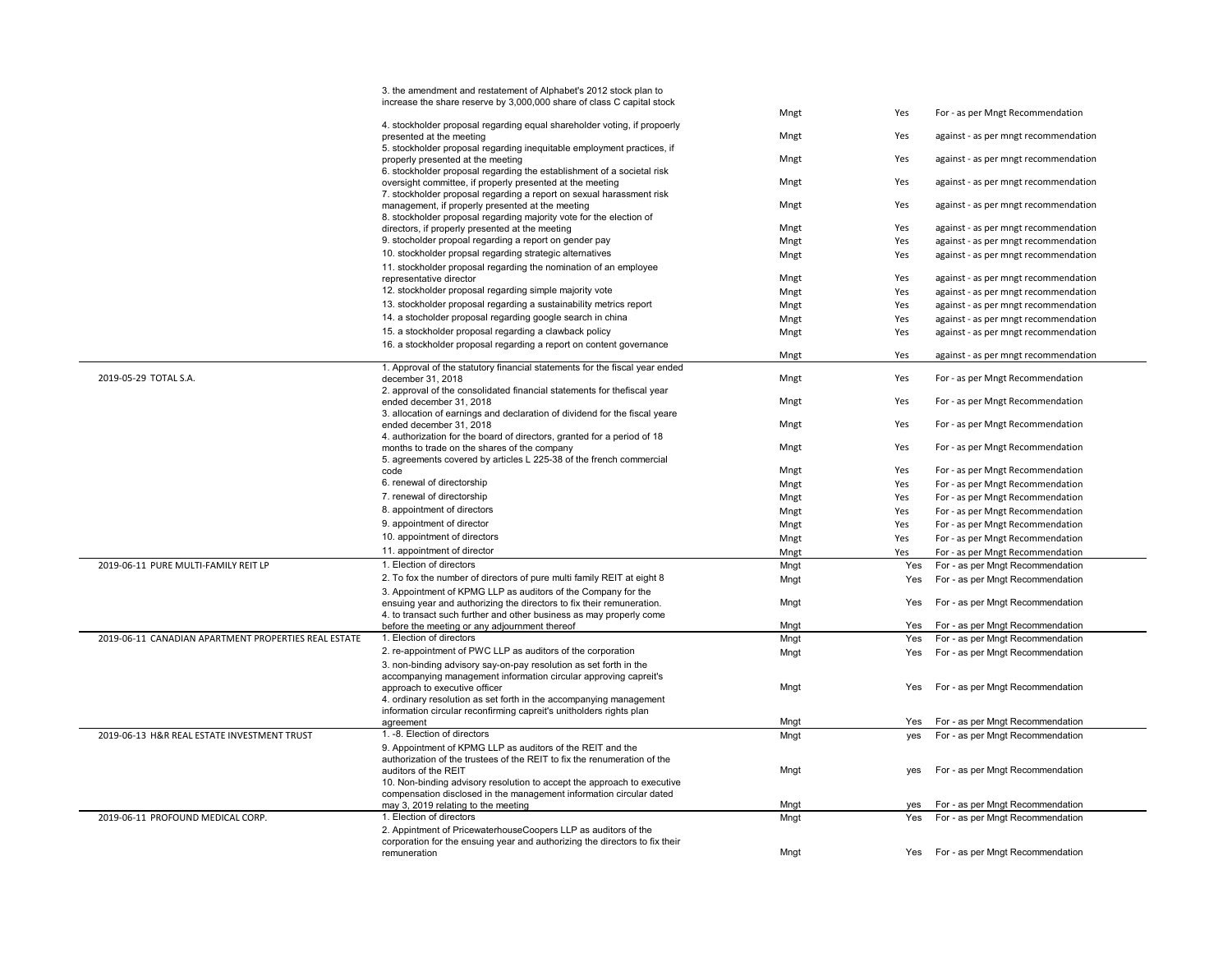|                                                 | 3. the approval of an ordinary resolution, the full text of which is set forth                                                                      |      |     |                                      |
|-------------------------------------------------|-----------------------------------------------------------------------------------------------------------------------------------------------------|------|-----|--------------------------------------|
|                                                 | in the information circular, to approve all unallocated options under the                                                                           |      |     |                                      |
|                                                 | corporation's share option plan                                                                                                                     | Mngt |     | Yes For - as per Mngt Recommendation |
|                                                 | 4. the approval of a special resolution, the full text of which is set forth in                                                                     |      |     |                                      |
|                                                 | the information circular, to approve a proposed consolidation of common                                                                             |      |     |                                      |
|                                                 | shares of the corporation                                                                                                                           | Mngt | Yes | For - as per Mngt Recommendation     |
| 2019-06-25 PROMIS NEUROSCIENCES INC.            | 1. Election of directors                                                                                                                            | Mngt | Yes | For - as per Mngt Recommendation     |
|                                                 | 2. To appoint PricewaterhouseCoopers LLP as auditor of the corporation                                                                              |      |     |                                      |
|                                                 | for the ensuing year and to authorize the directors to fix the auditor's<br>remuneration                                                            | Mngt |     | Yes For - as per Mngt Recommendation |
|                                                 | 3. to pass, the ordinary resolution to ratify, confirm and approve the                                                                              |      |     |                                      |
|                                                 | corporation's shareholder rights plan agreement for continuation, as                                                                                |      |     |                                      |
|                                                 | described in the accompanying management proxy circular                                                                                             | Mngt |     | Yes For - as per Mngt Recommendation |
| 2019-06-20 BLACKBERRY LIMITED                   | 1. Election of directors                                                                                                                            | Mngt | Yes | For - as per Mngt Recommendation     |
|                                                 | 2. Resolution approving the re-appointment of Ernst& Young LLP as                                                                                   |      |     |                                      |
|                                                 | auditors of the company and authorizing the board of directors to fix the                                                                           |      |     |                                      |
|                                                 | auditor's remuneration                                                                                                                              | Mngt | Yes | For - as per Mngt Recommendation     |
|                                                 | 3. resolution approving the unallocated entitlements under the                                                                                      |      |     |                                      |
|                                                 | company's equity incentive plan as disclosed in the management                                                                                      |      |     |                                      |
|                                                 | information circular for the meeting                                                                                                                | Mngt | Yes | For - as per Mngt Recommendation     |
|                                                 | 4. non-binding advisory resolution that the shareholders accept the                                                                                 |      |     |                                      |
|                                                 | company's approach to executive compensation as disclosed in the<br>management information circular                                                 | Mngt | Yes | For - as per Mngt Recommendation     |
| 2019-06-24 TRICON CAPITAL GROUP INC.            | 1. Election of directors                                                                                                                            | Mngt | Yes | For - as per Mngt Recommendation     |
|                                                 | 2. appointment of PriceWaterhouseCoopers LLP as auditor of the                                                                                      |      |     |                                      |
|                                                 | corporation for the ensuing year and authorizing the directors to fix their                                                                         |      |     |                                      |
|                                                 | remuneration                                                                                                                                        | Mngt | Yes | For - as per Mngt Recommendation     |
|                                                 | 3. approval of a resolution, the full text of which is attached as appendix                                                                         |      |     |                                      |
|                                                 | D to the accompanying information circular, to continue, amend and                                                                                  |      |     |                                      |
|                                                 | restate the shareholder rights plan of the corporation                                                                                              | Mngt | Yes | For - as per Mngt Recommendation     |
| 2019-06-10 GREEN THUMB INDUSTRIES INC.          | 1. Election of directors                                                                                                                            | Mngt | Yes | For - as per Mngt Recommendation     |
|                                                 | 2. To set the number of directors to be elected at the meeting at 6                                                                                 | Mngt | Yes | For - as per Mngt Recommendation     |
|                                                 | 3. re-appoint MNP LLP chartered professional accountants as auditors                                                                                |      |     |                                      |
|                                                 | of the corporation and to authorize the board of directors of the                                                                                   |      |     |                                      |
|                                                 | corporation to fix the auditors' remuneration and terms of engagement                                                                               |      |     |                                      |
|                                                 |                                                                                                                                                     | Mngt |     | Yes For - as per Mngt Recommendation |
|                                                 | 4. to consider, and if deemed appropriate, approve a special resolution<br>authorizing certain amendments to the articles of the corporation, which |      |     |                                      |
|                                                 | amendments include the adoption of an advance notice policy among                                                                                   |      |     |                                      |
|                                                 | other corporate maintenance matters, as more particularly described in                                                                              |      |     |                                      |
|                                                 | the accompanying management information circular of the corporation                                                                                 |      |     |                                      |
|                                                 |                                                                                                                                                     | Mngt | Yes | For - as per Mngt Recommendation     |
| 2019-06-11 GRANITE REAL ESTATE INVESTMENT TRUST | 1. Election of trustees                                                                                                                             | Mngt | Yes | For - as per Mngt Recommendation     |
|                                                 | 2. Election of Directors.                                                                                                                           | Mngt | Yes | For - as per Mngt Recommendation     |
|                                                 | 3. the re-appointment of deloitte LLP as auditor of granite reit                                                                                    | Mngt | Yes | For - as per Mngt Recommendation     |
|                                                 | 4. the re-appointment of deloitte LLP as auditor of granite GP and                                                                                  |      |     |                                      |
|                                                 | authorize the directors of granite GP to fix the auditor's remuneration                                                                             |      |     |                                      |
|                                                 |                                                                                                                                                     | Mngt | Yes | For - as per Mngt Recommendation     |
| 2019-05-29 PDC ENERGY, INC                      | 1. Election of class III directors                                                                                                                  | Mngt | No  | Received late                        |
|                                                 | 2. To approve, on an advisory basis, the compensation of the company's                                                                              |      |     |                                      |
|                                                 | named executive officers ("say-on-pay")                                                                                                             | Mngt | No  | Received late                        |
|                                                 | 3. To ratify the appointment of PricewaterhouseCoopers LLP as the                                                                                   |      |     |                                      |
|                                                 | company's independent registered public accounting firm for the fiscal<br>year ending December 31, 2019                                             | Mngt | No  | Received late                        |
| 2019-06-18 LEGEND POWER SYSTEMS INC.            | 1. Election of directors                                                                                                                            | Mngt | Yes | For - as per Mngt Recommendation     |
|                                                 | 2. to set the number of directors at 4                                                                                                              |      |     |                                      |
|                                                 |                                                                                                                                                     | Mngt | Yes | For - as per Mngt Recommendation     |
|                                                 | 3. appointment of Ernst & young LLP, chartered professional<br>accountants as auditors of the company for the ensuing year and                      |      |     |                                      |
|                                                 | authorizing the directors to fix their remuneration                                                                                                 | Mngt | Yes | For - as per Mngt Recommendation     |
|                                                 | 4. to ratify, adopt and re-approbe the company's stock option plan                                                                                  | Mngt | Yes | For - as per Mngt Recommendation     |
| 2019-06-24 LITHIUM AMERICAS CORP.               | 1. Election of directors                                                                                                                            | Mngt | Yes | For - as per Mngt Recommendation     |
|                                                 | 2. To set the number of directors at 9                                                                                                              |      |     |                                      |
|                                                 | 3. Appointment of PriceWaterhousecoopers LLP as auditors of the                                                                                     | Mngt | Yes | For - as per Mngt Recommendation     |
|                                                 | company for the ensuing year and authorizing the directors to fix their                                                                             |      |     |                                      |
|                                                 | remuneration                                                                                                                                        | Mngt |     | Yes For - as per Mngt Recommendation |
|                                                 |                                                                                                                                                     |      |     |                                      |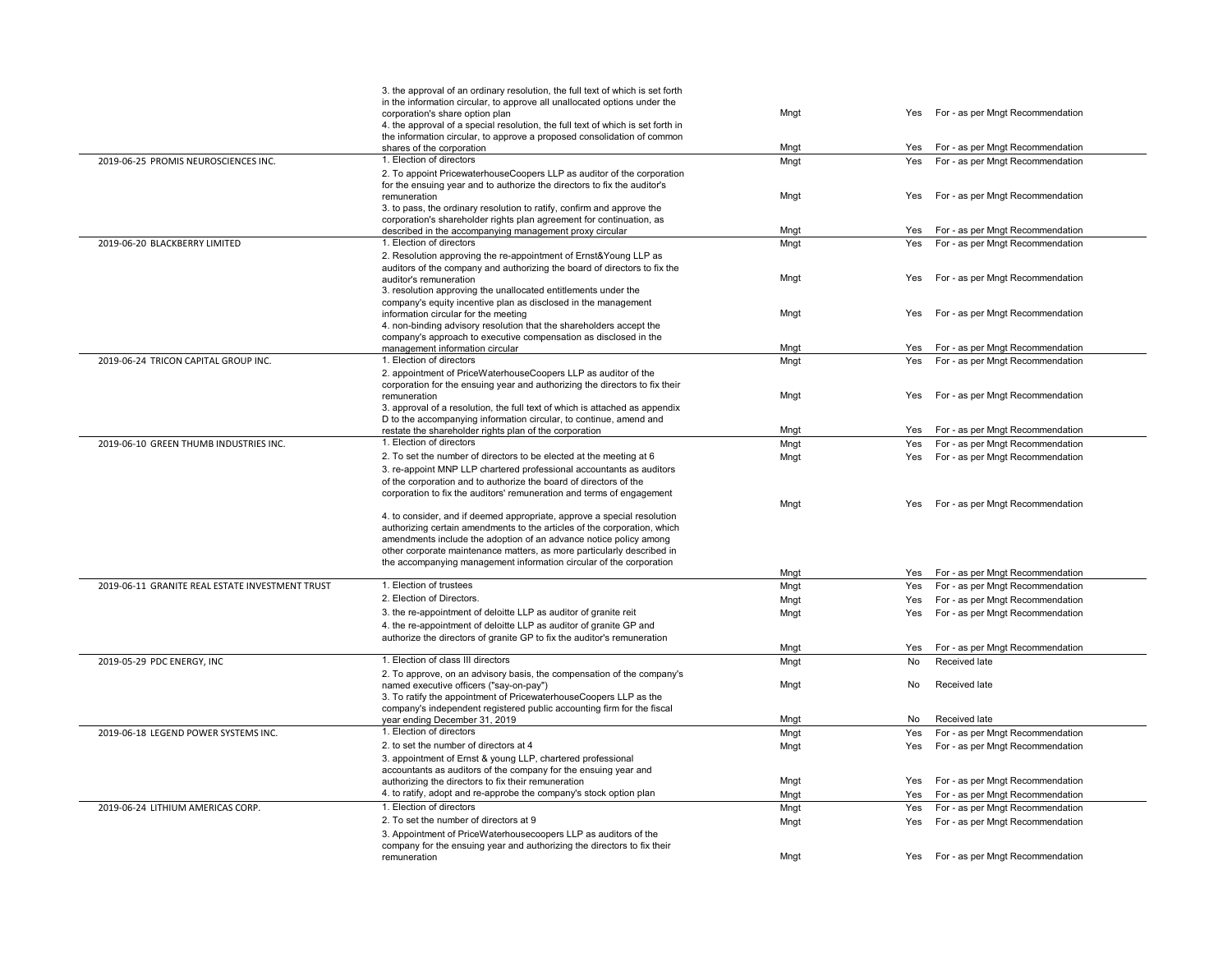| 4. To consider, and if thought fit, pass an ordinary resolution, the full text |      |     |                                  |
|--------------------------------------------------------------------------------|------|-----|----------------------------------|
| of which is set forth in the Management Information circular                   |      |     |                                  |
| accompanying this notice, to approve the issuance of certain equity            |      |     |                                  |
| incentive plans all as more particularly described therein.                    | Mngt | Yes | For - as per Mngt Recommendation |
| 5. To consider, and if thought fit, pass an ordinary resolution, the full text |      |     |                                  |
| of which is set forth in the Management Information circular                   |      |     |                                  |
| accompanying this notice, to approve the issuance of certain equity            |      |     |                                  |
| incentive grants all as more particularly described therein.                   | Mngt | Yes | For - as per Mngt Recommendation |
| 6. To consider, and if thought fit, to pass an ordinary resolution by          |      |     |                                  |
| holders of the company's common shares entitled to vote on such                |      |     |                                  |
| resolution in accordance with multilateral instrument 61-101 - protection      |      |     |                                  |
| of minority security holders in special transactions and, to the extent        |      |     |                                  |
| necessary, in accordance with the requirements of the Toronto Stock            |      |     |                                  |
| Exchange, the full text of which is set forth on Schedule B in the             |      |     |                                  |
| management information circular accompanying thie notice, to approve           |      |     |                                  |
| the project investment, as such term is definied, and all as                   |      |     |                                  |
| moreparticularly described, therein.                                           | Mnat | Yes | For - as per Mngt Recommendation |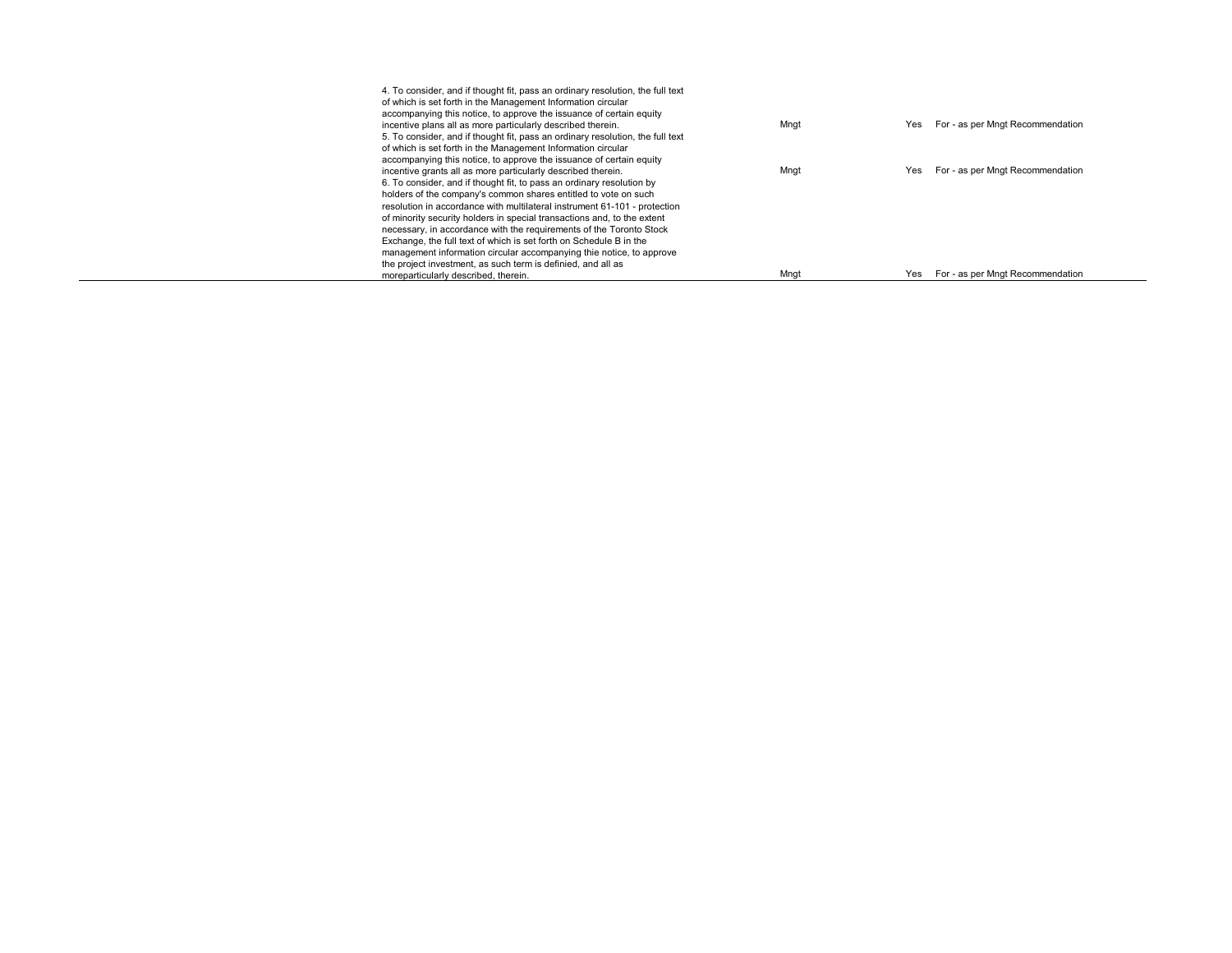## **Arrow Canadian Advantage Alternative Class (formerly Exemplar Canadian Focus Portfolio)**

| <b>Date</b>                 | <b>Name of Issuer</b>                    | <b>Ticker</b> | Cusip | <b>Identification of Voting Matter</b>                                                                                                                            | <b>Matters Proposed By</b>            | <b>Voted</b> | Vote                                 |  |
|-----------------------------|------------------------------------------|---------------|-------|-------------------------------------------------------------------------------------------------------------------------------------------------------------------|---------------------------------------|--------------|--------------------------------------|--|
|                             |                                          |               |       | 1. Election of Directors.                                                                                                                                         | Issuer/Mngt/another person or company | Yes/No       | <b>For/Against</b>                   |  |
|                             | 2018-07-17 CONSTELLATION BRANDS, INC.    |               |       |                                                                                                                                                                   | Mnat                                  | Yes          | For - as per Mngt Recommendation     |  |
|                             |                                          |               |       | 2. To ratify the selection of KPMG LLP as the Company's independent                                                                                               |                                       |              |                                      |  |
|                             |                                          |               |       | registered public accounting firm for the fiscal year ending February 28, 2019.                                                                                   | Mngt                                  | Yes          | For - as per Mngt Recommendation     |  |
|                             |                                          |               |       |                                                                                                                                                                   |                                       |              |                                      |  |
|                             |                                          |               |       | 3. To approve, by an advisory vote, the compensation of the Company's                                                                                             |                                       |              |                                      |  |
|                             |                                          |               |       | named executive officers as disclosed in the Proxy Statement.                                                                                                     | Mnat                                  |              | Yes For - as per Mngt Recommendation |  |
|                             |                                          |               |       | 1. Fixing the number of directors to be elected at the meeting at eight (8), as                                                                                   |                                       |              |                                      |  |
|                             | 2018-07-12 COMPUTER MODELLING GROUP LTD. |               |       | set forth in the accompanying Information Circular.                                                                                                               | Mngt                                  | Yes          | For - as per Mngt Recommendation     |  |
|                             |                                          |               |       | 2. Election of Directors.                                                                                                                                         | Mnat                                  | Yes          | For - as per Mngt Recommendation     |  |
|                             |                                          |               |       | 3. The appointment of KPMG LLP, Chartered Professional Accountants, as                                                                                            |                                       |              |                                      |  |
|                             |                                          |               |       | auditors of the Corporation for the ensuing year and authorizing the directors to                                                                                 |                                       |              |                                      |  |
|                             |                                          |               |       | fix their remuneration.                                                                                                                                           | Mngt                                  | Yes          | For - as per Mngt Recommendation     |  |
|                             |                                          |               |       | 4. To consider and, if deemed advisable, approve an ordinary resolution                                                                                           |                                       |              |                                      |  |
|                             |                                          |               |       | authorizing the renewal of the Corporation's shareholder rights plan, as more                                                                                     |                                       |              |                                      |  |
|                             |                                          |               |       | particularly described in the accompanying management information circular.                                                                                       | Mnat                                  |              | Yes For - as per Mngt Recommendation |  |
|                             | 2018-07-18 MEDRELEAF CORP.               |               |       |                                                                                                                                                                   |                                       |              |                                      |  |
|                             |                                          |               |       | 1. A special resolution, the full text of which is set forth in Appendix B to the                                                                                 |                                       |              |                                      |  |
|                             |                                          |               |       | management information circular of the Company dated June 18, 2018 (the                                                                                           |                                       |              |                                      |  |
|                             |                                          |               |       | "Information Circular"), approving an arrangement under section 182 of the                                                                                        |                                       |              |                                      |  |
|                             |                                          |               |       | Business Corporations Act (Ontario) made in accordance with the arrangement                                                                                       |                                       |              |                                      |  |
|                             |                                          |               |       | agreement dated as of May 14, 2018, as amended May 24, 2018, among the                                                                                            |                                       |              |                                      |  |
|                             |                                          |               |       | Company and Aurora Cannabis Inc., as more particularly described in the                                                                                           |                                       |              |                                      |  |
|                             |                                          |               |       | Information Circular.<br>1. Election of Directors.                                                                                                                | Mngt                                  | Yes          | For - as per Mngt Recommendation     |  |
| 2018-07-31 LEGG MASON, INC. |                                          |               |       | 2. An advisory vote to approve the compensation of Legg Mason's named                                                                                             | Mngt                                  | Yes          | For - as per Mngt Recommendation     |  |
|                             |                                          |               |       | executive officers.                                                                                                                                               | Mngt                                  | Yes          | For - as per Mngt Recommendation     |  |
|                             |                                          |               |       | 3. Ratification of the appointment of PricewaterhouseCoopers LLP as Legg                                                                                          |                                       |              |                                      |  |
|                             |                                          |               |       | Mason's independent registered public accounting firm for the fiscal year                                                                                         |                                       |              |                                      |  |
|                             |                                          |               |       | ending March 31, 2019.                                                                                                                                            | Mngt                                  | Yes          | For - as per Mngt Recommendation     |  |
| 2018-07-19 NUTRIEN LTD.     |                                          |               |       | 1. Election of Directors.<br>2. The re-appointment of KPMG LLP, Chartered Accountants, as auditors of                                                             | Mngt                                  | Yes          | For - as per Mngt Recommendation     |  |
|                             |                                          |               |       | the Corporation.                                                                                                                                                  | Mngt                                  | Yes          | For - as per Mngt Recommendation     |  |
|                             |                                          |               |       |                                                                                                                                                                   |                                       |              |                                      |  |
|                             |                                          |               |       | 3. A resolution to ratify and approve: (i) a stock option plan of the Corporation;                                                                                |                                       |              |                                      |  |
|                             |                                          |               |       | and (ii) the grant of stock options made to eligible participants under the stock                                                                                 |                                       |              |                                      |  |
|                             |                                          |               |       | option plan, as more particularly detailed in the accompanying notice of                                                                                          |                                       |              |                                      |  |
|                             |                                          |               |       | meeting and management proxy circular.                                                                                                                            | Mngt                                  | Yes          | For - as per Mngt Recommendation     |  |
|                             |                                          |               |       | 4. A non-binding advisory resolution to accept the Corporation's approach to<br>executive compensation.                                                           | Mngt                                  | Yes          | For - as per Mngt Recommendation     |  |
|                             | 2018-07-26 EQUINOX GOLD CORP.            |               |       | 1. To set the number of Directors at seven (7).                                                                                                                   | Mngt                                  | Yes          | For - as per Mngt Recommendation     |  |
|                             |                                          |               |       | 2. Election of Directors.                                                                                                                                         | Mngt                                  | Yes          | For - as per Mngt Recommendation     |  |
|                             |                                          |               |       |                                                                                                                                                                   |                                       |              |                                      |  |
|                             |                                          |               |       | 3. Appointment of KPMG LLP as auditors of the Company for the ensuing year                                                                                        |                                       |              |                                      |  |
|                             |                                          |               |       | and authorizing the directors to fix their remuneration.                                                                                                          | Mngt                                  | Yes          | For - as per Mngt Recommendation     |  |
|                             |                                          |               |       | 4. To consider, and, if deemed appropriate, to pass, with or without variation,                                                                                   |                                       |              |                                      |  |
|                             |                                          |               |       | as an ordinary resolution, the Equinox Option Plan Resolution, as such term is                                                                                    |                                       |              |                                      |  |
|                             |                                          |               |       | defined in the accompanying Management Information Circular of the                                                                                                |                                       |              |                                      |  |
|                             |                                          |               |       | Company.                                                                                                                                                          | Mngt                                  | Yes          | For - as per Mngt Recommendation     |  |
|                             |                                          |               |       |                                                                                                                                                                   |                                       |              |                                      |  |
|                             |                                          |               |       | 5. To consider and, if deemed appropriate, to pass, with or without variation,<br>an ordinary resolution, the RSU Plan Resolution, as such term is defined in the |                                       |              |                                      |  |
|                             |                                          |               |       | accompanying Management Information Circular of the Company.                                                                                                      | Mnat                                  |              | Yes For - as per Mngt Recommendation |  |
|                             |                                          |               |       |                                                                                                                                                                   |                                       |              |                                      |  |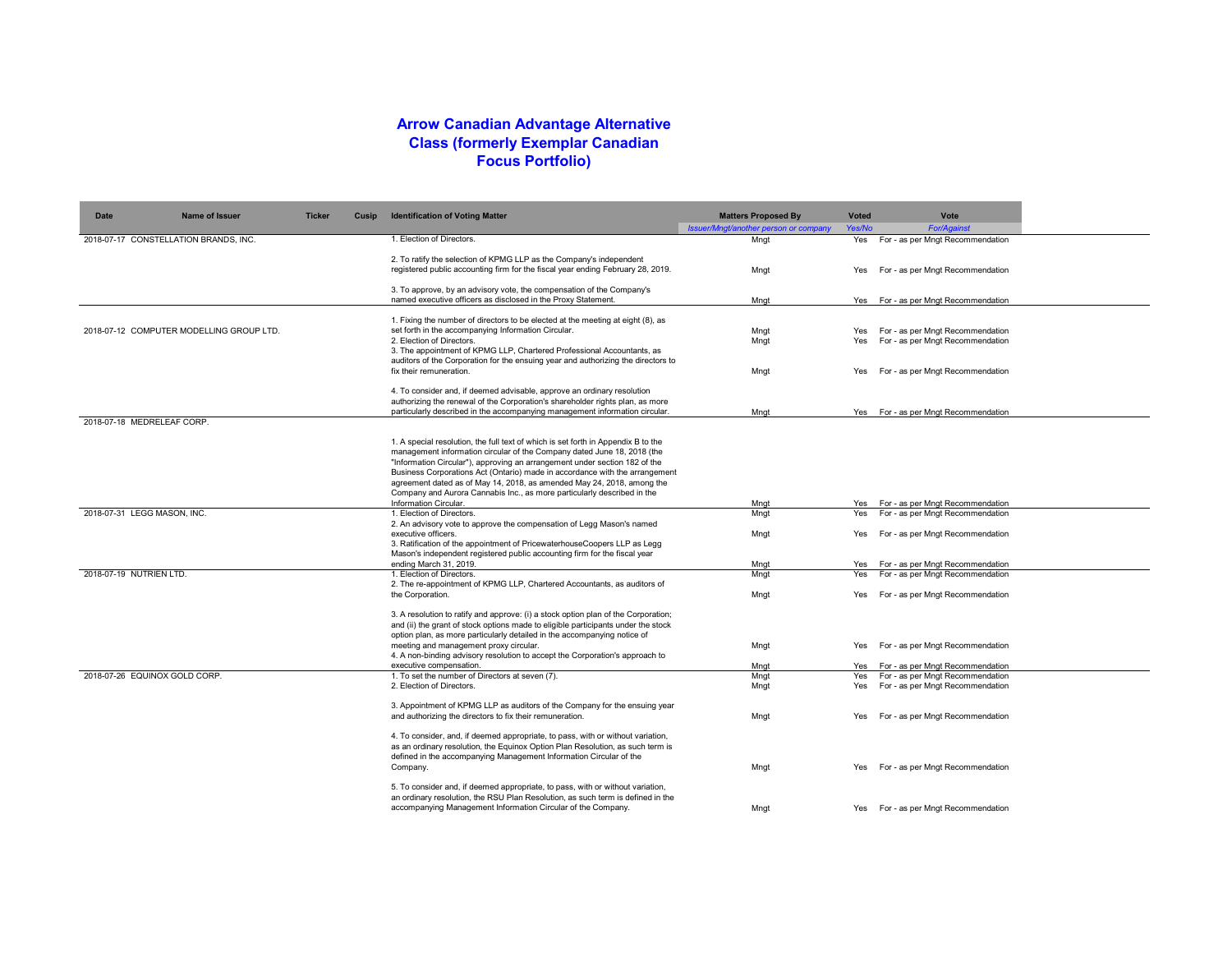|                                                   | 6. To consider and, if thought advisable, to pass, with or without amendment, a<br>special resolution, the full text of which is attached as Schedule "D" to the<br>Management Information Circular of the Company, approving a statutory plan<br>of arrangement under section 288 of the Business Corporations Act (British<br>Columbia) which involves, among other things, the distribution of common<br>shares of Solaris Copper Inc. ("Solaris Copper") to shareholders of the<br>Company on the basis of one-tenth of one Solaris Copper common share for<br>each common share of the Company held, all as more particularly described in<br>the Management Information Circular. | Mngt         | For - as per Mngt Recommendation<br>Yes                                            |  |
|---------------------------------------------------|-----------------------------------------------------------------------------------------------------------------------------------------------------------------------------------------------------------------------------------------------------------------------------------------------------------------------------------------------------------------------------------------------------------------------------------------------------------------------------------------------------------------------------------------------------------------------------------------------------------------------------------------------------------------------------------------|--------------|------------------------------------------------------------------------------------|--|
|                                                   | 7. To consider, and, if deemed appropriate, to pass, with or without variation,<br>as an ordinary resolution, the Solaris Copper Option Plan Resolution, as such<br>term is defined in the accompanying Management Information Circular of the<br>Company.                                                                                                                                                                                                                                                                                                                                                                                                                              | Mngt         | For - as per Mngt Recommendation<br>Yes                                            |  |
|                                                   | 8. To consider and, if deemed appropriate, to pass, with or without variation,<br>an ordinary resolution, the Solaris Copper RSU Plan Resolution, as such term<br>is defined in the accompanying Management Information Circular of the<br>Company.                                                                                                                                                                                                                                                                                                                                                                                                                                     | Mngt         | For - as per Mngt Recommendation<br>Yes                                            |  |
|                                                   | 9. To consider, and, if deemed appropriate, to pass, with or without variation,<br>as an ordinary resolution, the Solaris Copper Advance Notice Policy<br>Resolution, as such term is defined in the accompanying Management                                                                                                                                                                                                                                                                                                                                                                                                                                                            |              |                                                                                    |  |
| 2018-07-30 CANOPY GROWTH CORPORATION              | Information Circular of the Company.                                                                                                                                                                                                                                                                                                                                                                                                                                                                                                                                                                                                                                                    | Mngt         | Yes For - as per Mngt Recommendation                                               |  |
|                                                   | 1. To pass an ordinary resolution, the full text of which is set out in Schedule<br>"A" to the Management Information Circular in respect of the Special Meeting<br>(the "Circular"), ratifying, confirming, and approving certain amendments to the<br>Corporation's omnibus incentive plan, as more fully described in the section of<br>the Circular entitled "Particulars of Matters to be Acted Upon - 1. Omnibus<br>Incentive Plan".                                                                                                                                                                                                                                              | Mngt         | Yes For - as per Mngt Recommendation                                               |  |
|                                                   | 2. To pass a special resolution, the full text of which is set out in Schedule "C"<br>to the Circular, amending the Corporation's Articles of Incorporation to divide<br>the issued and outstanding common shares of the Corporation on a two-for-<br>one basis, as more fully described in the section of the Circular entitled<br>"Particulars of Matters to be Acted Upon - 2. Stock Split".                                                                                                                                                                                                                                                                                         |              |                                                                                    |  |
| 2018-08-08 STINGRAY DIGITAL GROUP INC. "STINGRAY" | 1. Election of Directors.                                                                                                                                                                                                                                                                                                                                                                                                                                                                                                                                                                                                                                                               | Mngt<br>Mnat | Yes For - as per Mngt Recommendation<br>Yes<br>For - as per Mngt Recommendation    |  |
|                                                   | 2. To appoint KPMG LLP, Chartered Professional Accountants, as the<br>independent auditor of Stingray for the ensuing year and to authorize the board<br>of directors to fix the remuneration of the auditor.<br>3. To consider and, if deemed advisable, to adopt, with or without variation, a<br>special resolution authorizing the board of directors of Stingray to file articles of<br>amendment in order to change the name of Stingray to "Stingray Group                                                                                                                                                                                                                       | Mngt         | For - as per Mngt Recommendation<br>Yes                                            |  |
| 2018-08-09 RED HAT, INC.                          | Inc./Groupe Stingray Inc.".<br>1. Election of Directors.                                                                                                                                                                                                                                                                                                                                                                                                                                                                                                                                                                                                                                | Mngt<br>Mngt | Yes For - as per Mngt Recommendation<br>For - as per Mngt Recommendation<br>Yes    |  |
|                                                   | 2. To approve, on an advisory basis, a resolution relating to Red Hat's<br>executive compensation.                                                                                                                                                                                                                                                                                                                                                                                                                                                                                                                                                                                      | Mngt         | For - as per Mngt Recommendation<br>Yes                                            |  |
|                                                   | 3. To ratify the selection of PricewaterhouseCoopers LLP as Red Hat's<br>independent registered public accounting firm for the fiscal year ending<br>February 28, 2019.                                                                                                                                                                                                                                                                                                                                                                                                                                                                                                                 | Mngt         | For - as per Mngt Recommendation<br>Yes                                            |  |
| 08/14/18 CAE INC.                                 | 1. Election of Directors.<br>2. Appointment of PricewaterhouseCoopers, LLP as auditors and authorization<br>of the Directors to fix their remuneration.                                                                                                                                                                                                                                                                                                                                                                                                                                                                                                                                 | Mngt<br>Mngt | For - as per Mngt Recommendation<br>Yes<br>For - as per Mngt Recommendation<br>Yes |  |
|                                                   | 3. Considering an advisory (non-binding) resolution on executive<br>compensation.<br>4. Considering the resolution to approve the renewal of the Sharehold<br>Protection Rights Plan Agreement set forth in Appendix C of the Management                                                                                                                                                                                                                                                                                                                                                                                                                                                | Mngt         | For - as per Mngt Recommendation<br>Yes                                            |  |
| <b>GREENSPACE BRANDS INC.</b><br>09/10/18         | Proxy Circular dated June 15, 2018.                                                                                                                                                                                                                                                                                                                                                                                                                                                                                                                                                                                                                                                     | Mnat         | Yes For - as per Mngt Recommendation                                               |  |
|                                                   | 1. Election of Directors.<br>2. To appoint MNP LLP as the auditor of the Corporation for the ensuing year<br>and to authorize the directors of the Corporation to fix their remuneration.                                                                                                                                                                                                                                                                                                                                                                                                                                                                                               | Mngt         | Yes<br>For - as per Mngt Recommendation                                            |  |
|                                                   | 3. To consider and, if deemed advisable, to pass, with or without variation, a                                                                                                                                                                                                                                                                                                                                                                                                                                                                                                                                                                                                          | Mngt         | For - as per Mngt Recommendation<br>Yes                                            |  |
|                                                   | resolution confirming and approving the share option plan of the Corporation.                                                                                                                                                                                                                                                                                                                                                                                                                                                                                                                                                                                                           |              |                                                                                    |  |
|                                                   | 4. To consider and, if deemed advisable, to pass, with or without variation, a<br>resolution of disinterested shareholders of the Corporation, in accordance with<br>the requirements of the TSX Venture Exchange, confirming and approving the                                                                                                                                                                                                                                                                                                                                                                                                                                         | Mngt         | For - as per Mngt Recommendation<br>Yes                                            |  |
|                                                   | equity incentive plan of the Corporation.                                                                                                                                                                                                                                                                                                                                                                                                                                                                                                                                                                                                                                               | Mngt         | Yes For - as per Mngt Recommendation                                               |  |
| CANOPY GROWTH CORPORATION<br>09/26/18             | 1. Election of Directors.                                                                                                                                                                                                                                                                                                                                                                                                                                                                                                                                                                                                                                                               | Mngt         | Yes For - as per Mngt Recommendation                                               |  |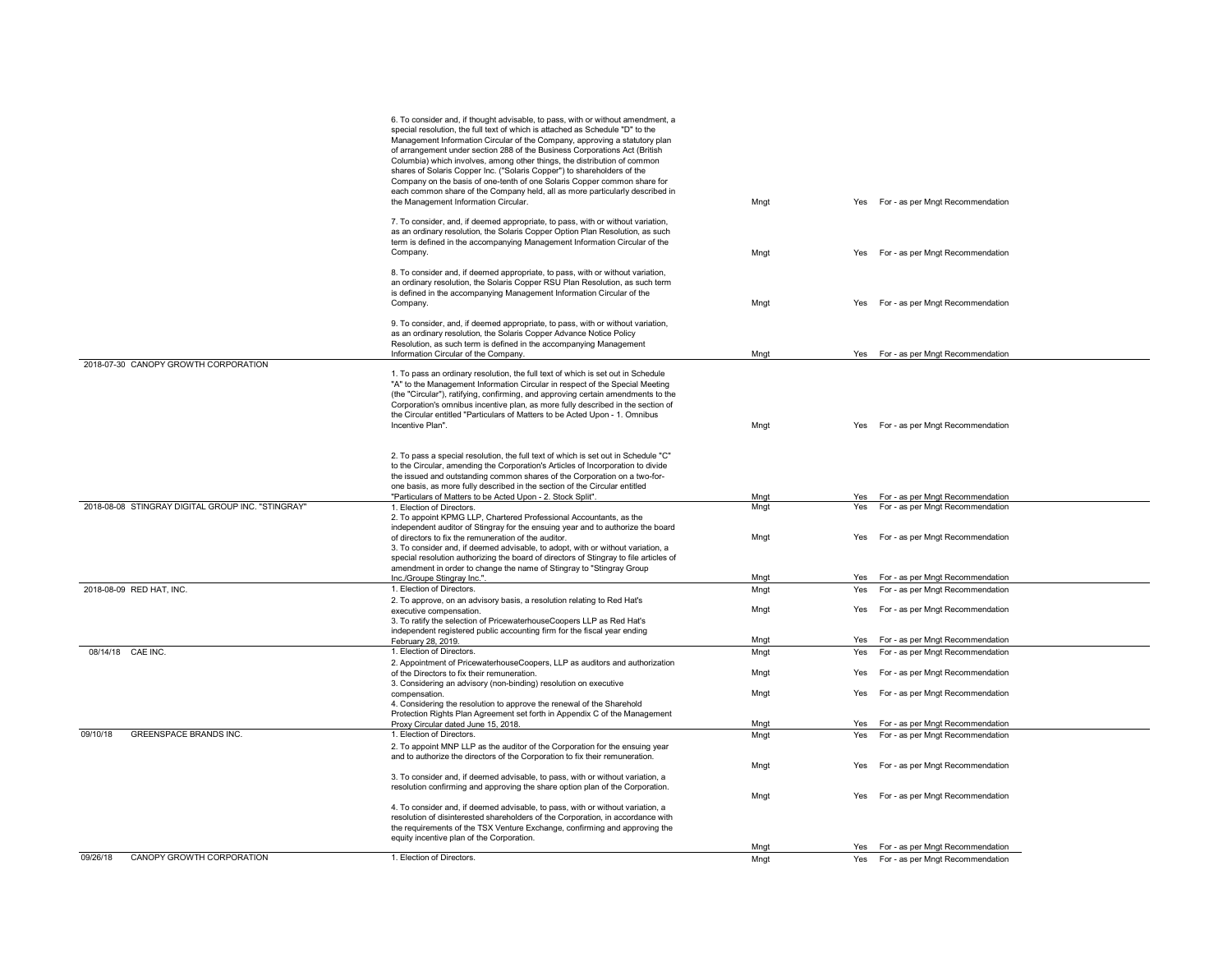|                                                | 2. Appointment of Deloitte LLP as Auditors of the Corporation for the ensuing<br>year and authorizing the Directors to fix their remuneration.<br>3. To consider and, if thought advisable, approve an ordinary resolution, the full<br>text of which is set forth in Schedule A to the accompanying Management<br>Information Circular, authorizing the Corporation to issue on a private<br>placement basis 104,500,000 common shares in the capital of the Corporation<br>(the "Common Shares") and 139,745,453 warrants to purchase Common<br>Shares to CBG Holdings LLC (or its affiliates or permitted assignees); the<br>removal of Murray Goldman and Chris Schnarr as directors of the Corporation;<br>the election of William Newlands, David Klein and Judy Schmeling as directors<br>of the Corporation; and certain other matters relating to such transaction. | Mngt<br>Mngt | Yes For - as per Mngt Recommendation<br>For - as per Mngt Recommendation<br>Yes    |
|------------------------------------------------|------------------------------------------------------------------------------------------------------------------------------------------------------------------------------------------------------------------------------------------------------------------------------------------------------------------------------------------------------------------------------------------------------------------------------------------------------------------------------------------------------------------------------------------------------------------------------------------------------------------------------------------------------------------------------------------------------------------------------------------------------------------------------------------------------------------------------------------------------------------------------|--------------|------------------------------------------------------------------------------------|
| 11/02/18<br>APHRIA INC.                        | 1. Election of Directors.                                                                                                                                                                                                                                                                                                                                                                                                                                                                                                                                                                                                                                                                                                                                                                                                                                                    | Mngt         | For - as per Mngt Recommendation<br>Yes                                            |
|                                                | 2. Appointment of PricewaterhouseCoopers as Auditors of the Corporation for<br>the ensuing year and authorizing the Directors to fix their remuneration.                                                                                                                                                                                                                                                                                                                                                                                                                                                                                                                                                                                                                                                                                                                     |              |                                                                                    |
|                                                | 3. To approve the Omnibus Plan Resolution, the full text of which is set forth in<br>Exhibit A of the Management Information Circular of Aphria Inc.                                                                                                                                                                                                                                                                                                                                                                                                                                                                                                                                                                                                                                                                                                                         | Mngt<br>Mngt | For - as per Mngt Recommendation<br>Yes<br>For - as per Mngt Recommendation<br>Yes |
| AURORA CANNABIS INC.<br>11/30/18               | 1. To fix the number of Directors at eight.                                                                                                                                                                                                                                                                                                                                                                                                                                                                                                                                                                                                                                                                                                                                                                                                                                  | Mngt         | Yes For - as per Mngt Recommendation                                               |
|                                                | 2. Election of Directors.                                                                                                                                                                                                                                                                                                                                                                                                                                                                                                                                                                                                                                                                                                                                                                                                                                                    | Mngt         | Yes For - as per Mngt Recommendation                                               |
|                                                | 3. Appointment of KPMG LLP, Chartered Professional Accountants, as Auditors<br>of the Company for the ensuing year and authorizing the Directors to fix their<br>remuneration.                                                                                                                                                                                                                                                                                                                                                                                                                                                                                                                                                                                                                                                                                               | Mngt         | For - as per Mngt Recommendation<br>Yes                                            |
|                                                | 4. To consider and, if deemed appropriate, to pass with or without variation, a<br>non-binding advisory resolution on executive compensation, as more<br>particularly described in the accompanying Information Circular.                                                                                                                                                                                                                                                                                                                                                                                                                                                                                                                                                                                                                                                    |              |                                                                                    |
|                                                | 5. To approve an ordinary resolution to ratify and approve the adoption of the<br>Company's deferred share unit plan, as more particularly described in the                                                                                                                                                                                                                                                                                                                                                                                                                                                                                                                                                                                                                                                                                                                  | Mngt         | Yes<br>For - as per Mngt Recommendation                                            |
|                                                | accompanying Information Circular.<br>6. To approve an ordinary resolution to ratify and approve the adoption of the<br>Company's shareholder rights plan for the Company, as more particularly<br>described in the accompanying Information Circular.                                                                                                                                                                                                                                                                                                                                                                                                                                                                                                                                                                                                                       | Mngt         | For - as per Mngt Recommendation<br>Yes                                            |
|                                                |                                                                                                                                                                                                                                                                                                                                                                                                                                                                                                                                                                                                                                                                                                                                                                                                                                                                              | Mngt         | For - as per Mngt Recommendation<br>Yes                                            |
|                                                | 7. To pass a special resolution to approve the adoption of the Company's new<br>Business Corporations Act (British Columbia) Articles, as more particularly<br>described in the accompanying Information Circular.                                                                                                                                                                                                                                                                                                                                                                                                                                                                                                                                                                                                                                                           | Mngt         | For - as per Mngt Recommendation<br>Yes                                            |
| <b>LSC LITHIUM CORPORATION</b><br>3/6/2019     | 1. to consider, and if deemed advisable, to pass a special resolution to<br>approve an arrangement under section 288 of the Business corporations Act<br>(British Colombia), the full text of which is set out in Appendix A to the                                                                                                                                                                                                                                                                                                                                                                                                                                                                                                                                                                                                                                          | Mngt         | For - as per Mngt Recommendation<br>yes                                            |
| CARGOJET INC. (THE "CORPORATION")<br>3/19/2019 | accompanying management proxy circular.<br>1. Election of Directors.                                                                                                                                                                                                                                                                                                                                                                                                                                                                                                                                                                                                                                                                                                                                                                                                         |              |                                                                                    |
|                                                | 2. To appoint PriceWaterhouseCoopers LLP, chartered accountants, as the                                                                                                                                                                                                                                                                                                                                                                                                                                                                                                                                                                                                                                                                                                                                                                                                      | Mngt         | For - as per Mngt Recommendation<br>Yes                                            |
|                                                | auditor of the corporation and to authorize the directors of the corporation to fix<br>the remuneration to be paid to the auditor                                                                                                                                                                                                                                                                                                                                                                                                                                                                                                                                                                                                                                                                                                                                            | Mngt         | For - as per Mngt Recommendation<br>yes                                            |
| IGM FINANCIAL INC.<br>5/1/2019                 | 1. Election of Directors.                                                                                                                                                                                                                                                                                                                                                                                                                                                                                                                                                                                                                                                                                                                                                                                                                                                    | Mngt         | For - as per Mngt Recommendation<br>Yes                                            |
|                                                | 2. In respect of the appointment of Deloitte LLP, as auditors                                                                                                                                                                                                                                                                                                                                                                                                                                                                                                                                                                                                                                                                                                                                                                                                                | Mngt         | Yes For - as per Mngt Recommendation                                               |
| 2019-04-02 RICHELIEU HARDWARE LTD.             | 1. Election of Directors.<br>2. appointment of Ernst & young s.r.l./S.E.N.C.R.L., Chartered Accountants, as                                                                                                                                                                                                                                                                                                                                                                                                                                                                                                                                                                                                                                                                                                                                                                  | Mngt         | For - as per Mngt Recommendation<br>Yes                                            |
|                                                | auditors of the corporation for the ensuing year and authorizing the Directors to<br>fix their remuneration<br>3. Consider and, if deemed advisable, approve and ratify amendments to the                                                                                                                                                                                                                                                                                                                                                                                                                                                                                                                                                                                                                                                                                    | Mngt<br>Mngt | For - as per Mngt Recommendation<br>Yes                                            |
| 2019-04-10 SOLIUM CAPITAL INC.                 | corporation's Share Option Plan<br>1. Approve of a special resolution, the full text of which is set forth in Appendix<br>A to the accompanying management information circular of the corporation<br>dated March 12, 2019, approving an arrangement pursuant to section 193 of<br>the business Corporations Act (Alberta) involving the Corporation, Morgan<br>Stanley 2171350 Alberta Ltd. and the holders of common shares, stock options<br>and restricted share units in the capital of the Corporation.                                                                                                                                                                                                                                                                                                                                                                |              | Yes For - as per Mngt Recommendation                                               |
|                                                |                                                                                                                                                                                                                                                                                                                                                                                                                                                                                                                                                                                                                                                                                                                                                                                                                                                                              | Mngt         | For - as per Mngt Recommendation<br>ves                                            |
| 2019-04-22 CENOVUS ENERGY INC.                 | 1. Election of Directors.<br>2. Appoint PriceWaterhouseCoopers LLP, Chartered Professional<br>Accountants, as auditors of the Corporation                                                                                                                                                                                                                                                                                                                                                                                                                                                                                                                                                                                                                                                                                                                                    | Mngt<br>mngt | For - as per Mngt Recommendation<br>yes<br>For - as per Mngt Recommendation<br>Yes |
|                                                | 3. Accept the Corporation's approach to executive compensation as described<br>in the accompanying management information circular'                                                                                                                                                                                                                                                                                                                                                                                                                                                                                                                                                                                                                                                                                                                                          | Mngt         | For - as per Mngt Recommendation<br>Yes                                            |
|                                                | 4. To consider the shareholder proposal as described as Schedule A in the<br>accompanying management information circular. The Board recommends                                                                                                                                                                                                                                                                                                                                                                                                                                                                                                                                                                                                                                                                                                                              |              |                                                                                    |
|                                                | voting Against the shareholder proposal.                                                                                                                                                                                                                                                                                                                                                                                                                                                                                                                                                                                                                                                                                                                                                                                                                                     | Mngt         | Yes Against - as per Mngt Recommendation                                           |
| 2019-04-29 EQUINOX GOLD CORP.                  | 1. Election of Directors.<br>2. Appointment of KPMG LLP as Auditors of the corporation for the ensuing<br>year and authorizing the Directors to fix their remuneration                                                                                                                                                                                                                                                                                                                                                                                                                                                                                                                                                                                                                                                                                                       | Mngt<br>Mngt | For - as per Mngt Recommendation<br>Yes<br>Yes For - as per Mngt Recommendation    |
|                                                |                                                                                                                                                                                                                                                                                                                                                                                                                                                                                                                                                                                                                                                                                                                                                                                                                                                                              |              |                                                                                    |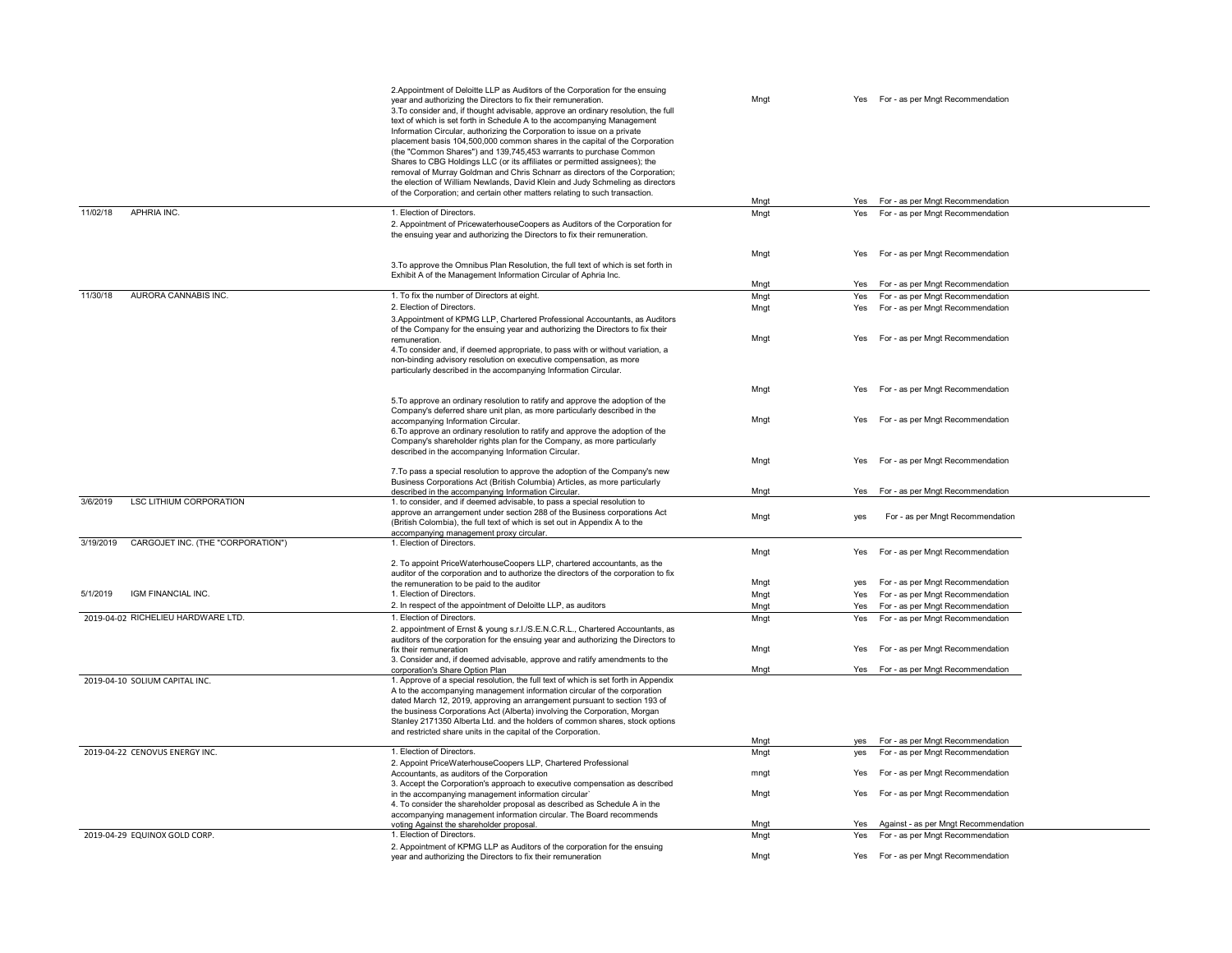|                                           | 3. An ordinary resolution to approve amendments to certain terms of our rolling                                                                |      |     |                                          |
|-------------------------------------------|------------------------------------------------------------------------------------------------------------------------------------------------|------|-----|------------------------------------------|
|                                           | stock option plan, as more fully described in the accompanying Management                                                                      |      |     |                                          |
|                                           | Information Circular of the corporation.                                                                                                       | Mngt | Yes | For - as per Mngt Recommendation         |
|                                           | 4. An ordinary resolution to approve amendments to our restricted share unit                                                                   |      |     |                                          |
|                                           | plan, as more fully described in the accompanying Management Information<br>Circular of the Corporation                                        | Mngt | Yes | For - as per Mngt Recommendation         |
| 2019-04-23 VERMILION ENERGY INC.          | 1. Election of Directors.                                                                                                                      | Mngt | Yes | For - as per Mngt Recommendation         |
|                                           | 2. to set the number of directors at 10 (ten)                                                                                                  |      |     | For - as per Mngt Recommendation         |
|                                           |                                                                                                                                                | Mngt | Yes |                                          |
|                                           | 3. Appointment of Deloitte LLP as Auditors of the Corporation for the ensuing<br>year and authorizing the Directors to fix their remuneration  | Mngt | Yes | For - as per Mngt Recommendation         |
|                                           | 4. Approving the adoptiion of, and unallocated entitlements under, the Deferred                                                                |      |     |                                          |
|                                           | Share Unit Plan. Please read the resolution in full in the accompanying 2019                                                                   |      |     |                                          |
|                                           | Proxy Statement and Information Circular "circular"                                                                                            | Mngt | Yes | For - as per Mngt Recommendation         |
|                                           | 5. Approving amendments to, and unallocated entitlements under, the                                                                            |      |     |                                          |
|                                           | Vermillion Incentive plan. Please read the resolution in full in the                                                                           |      |     |                                          |
|                                           | accompanying Circular                                                                                                                          | Mngt | Yes | For - as per Mngt Recommendation         |
|                                           | 6. Approving amendments to, and unallocated entitlements under, the                                                                            |      |     |                                          |
|                                           | Employee bonus Plan. Please read the resolution in full in the accompanying                                                                    |      |     |                                          |
|                                           | Circular                                                                                                                                       | Mngt | Yes | For - as per Mngt Recommendation         |
|                                           | 7. Approving amendments to, and unallocated entitlements under, the                                                                            |      |     |                                          |
|                                           | Employee bonus Plan. Please read the resolution in full in the accompanying                                                                    |      |     |                                          |
|                                           | circular                                                                                                                                       | Mngt | Yes | For - as per Mngt Recommendation         |
|                                           | 8. Approving amendments to, and unallocated entitlements under, the Five-                                                                      |      |     |                                          |
|                                           | Year Security-Based Compensation Arangement. Please read the resolution in                                                                     |      |     |                                          |
|                                           | full in the accompanying circular                                                                                                              | Mngt | Yes | For - as per Mngt Recommendation         |
|                                           | 9. Advisory resolution to accept the approac to executive compensation                                                                         |      | Yes |                                          |
|                                           | disclosed in the circular.<br>1. Election of Directors.                                                                                        | Mngt |     | For - as per Mngt Recommendation         |
| 2019-04-30 MANULIFE FINANCIAL CORPORATION |                                                                                                                                                | Mngt | Yes | For - as per Mngt Recommendation         |
|                                           | 2. Appointment of Ernst & Younge LLP as auditors                                                                                               | Mngt |     | Yes For - as per Mngt Recommendation     |
|                                           | 3. Advisory resolution accepting approach to executive compensation                                                                            | Mngt | Yes | For - as per Mngt Recommendation         |
| 2019-04-30 SUNCOR ENERGY INC.             | 1. Election of Directors.                                                                                                                      | Mngt | Yes | For - as per Mngt Recommendation         |
|                                           | 2. appointment of KPMG LLP as auditor of Suncorp Energy Inc. for the ensuing                                                                   |      |     |                                          |
|                                           | year                                                                                                                                           | Mngt | Yes | For - as per Mngt Recommendation         |
|                                           | 3. To accept the approach to executive compensation disclosed in the                                                                           |      |     |                                          |
|                                           | Management Proxy Circular of Suncorp Energy Inc. dated February 28,2019                                                                        |      |     |                                          |
|                                           |                                                                                                                                                | Mngt | Yes | For - as per Mngt Recommendation         |
| 4/25/219<br>TRANSALTA RENEWABLES INC.     | 1. Election of Directors.                                                                                                                      | Mngt | Yes | For - as per Mngt Recommendation         |
|                                           | 2. Appointment of Ernst & Yonge LLP as Auditors at a remuneration to be fixed                                                                  |      |     |                                          |
|                                           | by the Board of Directors. Directors and management recommend                                                                                  |      |     |                                          |
|                                           | shareholders vote for the appointement of Ernst & Young LLP.                                                                                   |      |     |                                          |
|                                           |                                                                                                                                                | Mngt | Yes | For - as per Mngt Recommendation         |
| 2019-04-30 BAYTEX ENERGY CORP.            | 1. Election of Directors.                                                                                                                      | Mngt | Yes | For - as per Mngt Recommendation         |
|                                           | 2. Appointment of KPMG LLP, Chartered Professional Accountants, as                                                                             |      |     |                                          |
|                                           | Auditors of the corporation for the ensuing year and authorizing the directors to                                                              |      |     |                                          |
|                                           | fix their remuneration                                                                                                                         | Mngt | Yes | For - as per Mngt Recommendation         |
|                                           | 3. Advisory resolution to accept the approach to executive compensation                                                                        |      |     |                                          |
|                                           | disclosed in the accompanying information circular proxy statement                                                                             |      | Yes |                                          |
|                                           |                                                                                                                                                | Mngt |     | For - as per Mngt Recommendation         |
|                                           | 4. A resolution to approve the unallocated awards under our Share Award                                                                        |      | Yes | For - as per Mngt Recommendation         |
| 2019-05-01 TRANSCANADA CORPORATION        | Incentive Plan.<br>1. Election of Directors.                                                                                                   | Mngt |     |                                          |
|                                           |                                                                                                                                                | Mngt | Yes | For - as per Mngt Recommendation         |
|                                           | 2. Resolution to apooint KPMG LLP Chartered professional accountants as                                                                        |      | Yes |                                          |
|                                           | auditors and authorize the directors to fix their remuneration.<br>3. Resolution to accept transcanada's approach to executive as described in | Mngt |     | For - as per Mngt Recommendation         |
|                                           | the management information circular.                                                                                                           | Mngt | Yes | For - as per Mngt Recommendation         |
|                                           | 4. special resolution, as described in the management information circular, to                                                                 |      |     |                                          |
|                                           | approve an amendment to the articles of transcanada, changing the                                                                              |      |     |                                          |
|                                           | corporations name to "TC ENERGY CORPORATION / CORPORATION TC                                                                                   |      |     |                                          |
|                                           | <b>ENERGIE"</b>                                                                                                                                | Mngt | Yes | For - as per Mngt Recommendation         |
|                                           | 5. Resolution to continue and approve minor amendments to the amended and                                                                      |      |     |                                          |
|                                           | restated shareholder rights plan, as described in the management information                                                                   |      |     |                                          |
|                                           | circular                                                                                                                                       | Mngt | Yes | For - as per Mngt Recommendation         |
|                                           | 6. resolution to consider the shareholder proposal about indigenous relations                                                                  |      |     |                                          |
|                                           | disclosure, as set forth in schedule A of the management information circular.                                                                 |      |     |                                          |
|                                           |                                                                                                                                                | Mngt |     | Yes Against - as per Mngt Recommendation |
| 2019-04-30 GILDAN ACTIVEWEAR INC.         | 1. Election of Directors.                                                                                                                      | Mngt | Yes | For - as per Mngt Recommendation         |
|                                           | 2. Confirming the adoption of By-law no 2 relating to the advance nomination                                                                   |      |     |                                          |
|                                           | of directors of the company; see schedule "D" of the Management Proxy                                                                          |      |     |                                          |
|                                           | circular                                                                                                                                       | Mngt | Yes | For - as per Mngt Recommendation         |
|                                           | 3. Approving an advisory resolution on the Corporation's approach to executive                                                                 |      |     |                                          |
|                                           | compensation; see schedule "E" in the management proxy circular                                                                                |      |     |                                          |
|                                           |                                                                                                                                                | Mngt | Yes | For - as per Mngt Recommendation         |
|                                           | 4. The appointment of KPMG LLP chartered professional accountants as                                                                           |      |     |                                          |
|                                           | auditors for the ensuing year                                                                                                                  | Mngt |     | Yes For - as per Mngt Recommendation     |
| 2019-05-06 SUPERIOR PLUS CORP.            | 1. Election of Directors.                                                                                                                      | Mngt |     | Yes For - as per Mngt Recommendation     |
|                                           |                                                                                                                                                |      |     |                                          |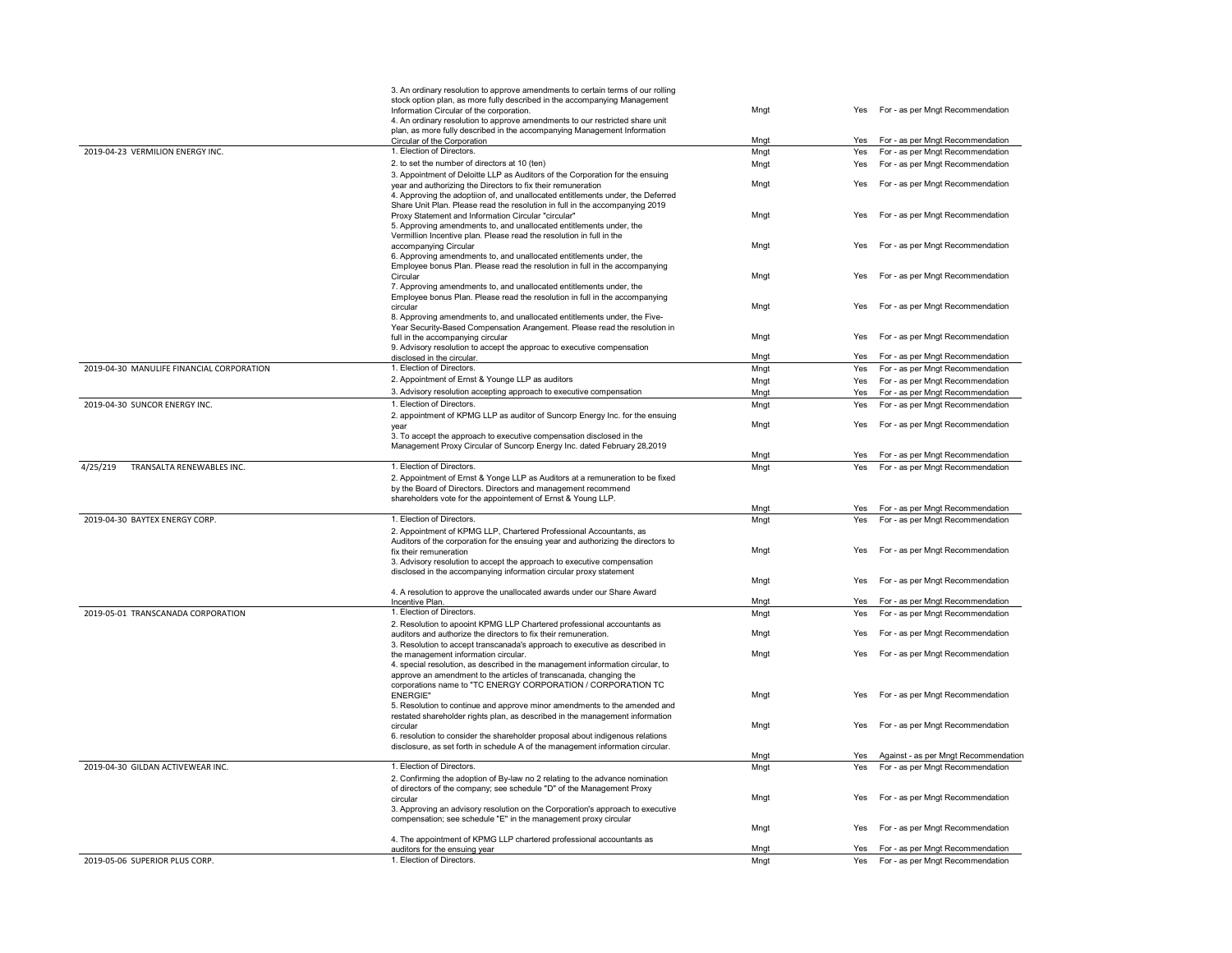| Yes For - as per Mngt Recommendation<br>Mngt<br>3. To approve the corporation's advisory vote on executive compensation<br>For - as per Mngt Recommendation<br>Mngt<br>Yes<br>2019-04-30 PARKLAND FUEL CORPORATION<br>1. Election of Directors.<br>Mngt<br>For - as per Mngt Recommendation<br>Yes<br>2. The appointment of PriceWaterhouseCoopers LLP as auditor of Parkland for<br>the ensuing year and the authorization of the directors to set the auditor's<br>Mngt<br>For - as per Mngt Recommendation<br>Yes<br>remuneration.<br>3. To approve the approach to executive compensation as further described in<br>Mngt<br>For - as per Mngt Recommendation<br>Yes<br>the circular.<br>1. Election of Directors.<br>2019-05-07 WHEATON PRECIOUS METALS CORP.<br>Mngt<br>For - as per Mngt Recommendation<br>Yes<br>2. the appointment of Deloitte LLP, independent registered public accounting<br>firm as auditors for 2019 and to authorize the directors to fix the aduitors'<br>Mngt<br>For - as per Mngt Recommendation<br>Yes<br>remuneration<br>3. a non-binding advisory resolution on the Company's approach to executive<br>For - as per Mngt Recommendation<br>Mngt<br>Yes<br>compensation<br>2019-05-05 GEORGE WESTON LIMITED<br>1. Election of Directors.<br>Mngt<br>For - as per Mngt Recommendation<br>Yes<br>2. Appointment of KPMG LLP as Auditor and authorization of the directors to<br>Mngt<br>For - as per Mngt Recommendation<br>fix the Auditor's remuneration<br>Yes<br>3. Vote on the advisory resolution on the approach to executive compensation<br>For - as per Mngt Recommendation<br>Mngt<br>Yes<br>1. Election of Directors.<br>2019-05-01 TOROMOUNT INDUSTRIES LTD.<br>For - as per Mngt Recommendation<br>Mngt<br>Yes<br>2. to appoint Ernst & Young LLP, chartered professional accountants, as<br>auditors of the Corporation until the next annual general meeting at a<br>For - as per Mngt Recommendation<br>Mngt<br>remuneration to be fixed by the Directors of the corporation.<br>Yes<br>3. To approve a non-binding resolution accepting the Corporation's approach<br>to executive compensation, as described on page 6 of the Corporation's<br>Mngt<br>For - as per Mngt Recommendation<br>Circular.<br>Yes<br>2019-05-01 ENERFLEX LTD.<br>1. Election of Directors.<br>Mngt<br>For - as per Mngt Recommendation<br>Yes<br>2. Appoint Ernst & Young LLP as auditors at a remuneration to be fixed by the<br>Mngt<br>For - as per Mngt Recommendation<br>Yes<br><b>Board of Directors</b><br>3. Approve an advisory resolution to accept the Company's approach to<br>For - as per Mngt Recommendation<br>Mngt<br>Yes<br>executive compensation<br>4. Approve a special resolution to increse the Company's maximum number of<br>Mngt<br>For - as per Mngt Recommendation<br>directors from nine to twelve.<br>Yes<br>5. approve an ordinary resolution to confirm the amendments to the company's<br>Mngt<br>For - as per Mngt Recommendation<br>By-law no. 3<br>Yes<br>1. Election of Directors.<br>2019-05-07 ENERPLUS CORPORATION<br>For - as per Mngt Recommendation<br>Mngt<br>Yes<br>2. To appoint KPMG LLP, Independent Registered Public Accounting Firm, as<br>Mngt<br>For - as per Mngt Recommendation<br>Yes<br>auditors of the Corporation<br>3. To vote, on an advisory, non-binding basis, on an ordinary resolution, the<br>text of which is set forth in the information Circular and Proxy Statement of the<br>corporation, to accept the Corporation's approach to executive compensation<br>Mngt<br>For - as per Mngt Recommendation<br>Yes<br>1. Election of Directors.<br>2019-04-30 ALAMOS GOLD INC.<br>For - as per Mngt Recommendation<br>Mngt<br>Yes<br>2. Appointment of KPMG LLP as auditors of the Company for the ensuing year<br>For - as per Mngt Recommendation<br>Mngt<br>and authorizing the directors to fix their remuneration.<br>Yes<br>3. To consider, and if deemed advisable, pass a resolution to approve the<br>For - as per Mngt Recommendation<br>Mngt<br>Company's Long-Term Incentive Plan.<br>Yes<br>4. To consider, and if deemed advisable, pass a resolution to approve the<br>For - as per Mngt Recommendation<br>Mngt<br>Yes<br>Company's Employee Share Purchase Plan<br>5. To consider, and if deemed advisable, pass a resolution to approve the<br>Mngt<br>For - as per Mngt Recommendation<br>Company's fourth amended and Restated Shareholder Rights Plan.<br>Yes<br>6. To consider, and if deemed advisable, pass a resolution to approve an<br>advisory resolution on the company's approach to executive compensation.<br>Mngt<br>For - as per Mngt Recommendation<br>Yes<br>1. Election of Directors.<br>2019-05-03 CANADIAN PACIFIC RAILWAY LIMITED<br>Mngt<br>For - as per Mngt Recommendation<br>Yes<br>2. Appointment of Auditor as named in the Proxy circular<br>For - as per Mngt Recommendation<br>Mngt<br>Yes<br>3. Advisory vote to approve Compensation of Corporation's named Executive<br>For - as per Mngt Recommendation<br>Officers as described in the Proxy circular<br>Mngt<br>Yes<br>2019-04-29 ROCKY MOUNTAIN DEALERSHIPS INC.<br>1. Election of Directors.<br>Mngt<br>Yes<br>For - as per Mngt Recommendation<br>2. To approve an ordinary resolution to fix the number of Directors of Rocky to<br>Mngt<br>For - as per Mngt Recommendation<br>be elected at the Meeting for the ensuing year, at eight (8)<br>Yes<br>3. to appoint PriceWaterhouseCoopers LLP as Auditor of rocky for the ensuing<br>year and to authorize the Directors of Rocky to fix their remuneration<br>Mngt<br>For - as per Mngt Recommendation<br>Yes<br>4. To consider and approve, on an adivosry basis, an ordinary resolution to<br>accept Rocky's approach to executive compensation, as described in the<br>For - as per Mngt Recommendation<br>management information circular for the meeting.<br>Mngt<br>Yes<br>1. Election of Directors.<br>2019-05-08 FRANCO-NEVADA CORPORATION<br>Mngt<br>For - as per Mngt Recommendation<br>Yes<br>2. Appointment of PriceWaterhouseCoopers LLP, chartered Accountants as<br>Auditors of the corporation for the ensuing year and authorizing the directors to<br>Yes For - as per Mngt Recommendation<br>Mngt<br>fix their remuneration<br>3. Acceptance of the Corporation's approach to executive compensation<br>Mngt<br>Yes For - as per Mngt Recommendation |  | 2. On the appointment of Ernst & Young LLP as auditors of the Corporation at |  |  |
|---------------------------------------------------------------------------------------------------------------------------------------------------------------------------------------------------------------------------------------------------------------------------------------------------------------------------------------------------------------------------------------------------------------------------------------------------------------------------------------------------------------------------------------------------------------------------------------------------------------------------------------------------------------------------------------------------------------------------------------------------------------------------------------------------------------------------------------------------------------------------------------------------------------------------------------------------------------------------------------------------------------------------------------------------------------------------------------------------------------------------------------------------------------------------------------------------------------------------------------------------------------------------------------------------------------------------------------------------------------------------------------------------------------------------------------------------------------------------------------------------------------------------------------------------------------------------------------------------------------------------------------------------------------------------------------------------------------------------------------------------------------------------------------------------------------------------------------------------------------------------------------------------------------------------------------------------------------------------------------------------------------------------------------------------------------------------------------------------------------------------------------------------------------------------------------------------------------------------------------------------------------------------------------------------------------------------------------------------------------------------------------------------------------------------------------------------------------------------------------------------------------------------------------------------------------------------------------------------------------------------------------------------------------------------------------------------------------------------------------------------------------------------------------------------------------------------------------------------------------------------------------------------------------------------------------------------------------------------------------------------------------------------------------------------------------------------------------------------------------------------------------------------------------------------------------------------------------------------------------------------------------------------------------------------------------------------------------------------------------------------------------------------------------------------------------------------------------------------------------------------------------------------------------------------------------------------------------------------------------------------------------------------------------------------------------------------------------------------------------------------------------------------------------------------------------------------------------------------------------------------------------------------------------------------------------------------------------------------------------------------------------------------------------------------------------------------------------------------------------------------------------------------------------------------------------------------------------------------------------------------------------------------------------------------------------------------------------------------------------------------------------------------------------------------------------------------------------------------------------------------------------------------------------------------------------------------------------------------------------------------------------------------------------------------------------------------------------------------------------------------------------------------------------------------------------------------------------------------------------------------------------------------------------------------------------------------------------------------------------------------------------------------------------------------------------------------------------------------------------------------------------------------------------------------------------------------------------------------------------------------------------------------------------------------------------------------------------------------------------------------------------------------------------------------------------------------------------------------------------------------------------------------------------------------------------------------------------------------------------------------------------------------------------------------------------------------------------------------------------------------------------------------------------------------------------------------------------------------------------------------------------------------------------------------------------------------------------------------------------------------------------------------------------------------------------------------------------------------------------------------------------------------------------------------------------------------------------------------------------------------------------------------------------------------------------------------------------------------------------------------------------------------------------------------------------|--|------------------------------------------------------------------------------|--|--|
|                                                                                                                                                                                                                                                                                                                                                                                                                                                                                                                                                                                                                                                                                                                                                                                                                                                                                                                                                                                                                                                                                                                                                                                                                                                                                                                                                                                                                                                                                                                                                                                                                                                                                                                                                                                                                                                                                                                                                                                                                                                                                                                                                                                                                                                                                                                                                                                                                                                                                                                                                                                                                                                                                                                                                                                                                                                                                                                                                                                                                                                                                                                                                                                                                                                                                                                                                                                                                                                                                                                                                                                                                                                                                                                                                                                                                                                                                                                                                                                                                                                                                                                                                                                                                                                                                                                                                                                                                                                                                                                                                                                                                                                                                                                                                                                                                                                                                                                                                                                                                                                                                                                                                                                                                                                                                                                                                                                                                                                                                                                                                                                                                                                                                                                                                                                                                                                                                                                                                                                                                                                                                                                                                                                                                                                                                                                                                                                                                                       |  | such remuneration as may be approved by the directors of the corporation     |  |  |
|                                                                                                                                                                                                                                                                                                                                                                                                                                                                                                                                                                                                                                                                                                                                                                                                                                                                                                                                                                                                                                                                                                                                                                                                                                                                                                                                                                                                                                                                                                                                                                                                                                                                                                                                                                                                                                                                                                                                                                                                                                                                                                                                                                                                                                                                                                                                                                                                                                                                                                                                                                                                                                                                                                                                                                                                                                                                                                                                                                                                                                                                                                                                                                                                                                                                                                                                                                                                                                                                                                                                                                                                                                                                                                                                                                                                                                                                                                                                                                                                                                                                                                                                                                                                                                                                                                                                                                                                                                                                                                                                                                                                                                                                                                                                                                                                                                                                                                                                                                                                                                                                                                                                                                                                                                                                                                                                                                                                                                                                                                                                                                                                                                                                                                                                                                                                                                                                                                                                                                                                                                                                                                                                                                                                                                                                                                                                                                                                                                       |  |                                                                              |  |  |
|                                                                                                                                                                                                                                                                                                                                                                                                                                                                                                                                                                                                                                                                                                                                                                                                                                                                                                                                                                                                                                                                                                                                                                                                                                                                                                                                                                                                                                                                                                                                                                                                                                                                                                                                                                                                                                                                                                                                                                                                                                                                                                                                                                                                                                                                                                                                                                                                                                                                                                                                                                                                                                                                                                                                                                                                                                                                                                                                                                                                                                                                                                                                                                                                                                                                                                                                                                                                                                                                                                                                                                                                                                                                                                                                                                                                                                                                                                                                                                                                                                                                                                                                                                                                                                                                                                                                                                                                                                                                                                                                                                                                                                                                                                                                                                                                                                                                                                                                                                                                                                                                                                                                                                                                                                                                                                                                                                                                                                                                                                                                                                                                                                                                                                                                                                                                                                                                                                                                                                                                                                                                                                                                                                                                                                                                                                                                                                                                                                       |  |                                                                              |  |  |
|                                                                                                                                                                                                                                                                                                                                                                                                                                                                                                                                                                                                                                                                                                                                                                                                                                                                                                                                                                                                                                                                                                                                                                                                                                                                                                                                                                                                                                                                                                                                                                                                                                                                                                                                                                                                                                                                                                                                                                                                                                                                                                                                                                                                                                                                                                                                                                                                                                                                                                                                                                                                                                                                                                                                                                                                                                                                                                                                                                                                                                                                                                                                                                                                                                                                                                                                                                                                                                                                                                                                                                                                                                                                                                                                                                                                                                                                                                                                                                                                                                                                                                                                                                                                                                                                                                                                                                                                                                                                                                                                                                                                                                                                                                                                                                                                                                                                                                                                                                                                                                                                                                                                                                                                                                                                                                                                                                                                                                                                                                                                                                                                                                                                                                                                                                                                                                                                                                                                                                                                                                                                                                                                                                                                                                                                                                                                                                                                                                       |  |                                                                              |  |  |
|                                                                                                                                                                                                                                                                                                                                                                                                                                                                                                                                                                                                                                                                                                                                                                                                                                                                                                                                                                                                                                                                                                                                                                                                                                                                                                                                                                                                                                                                                                                                                                                                                                                                                                                                                                                                                                                                                                                                                                                                                                                                                                                                                                                                                                                                                                                                                                                                                                                                                                                                                                                                                                                                                                                                                                                                                                                                                                                                                                                                                                                                                                                                                                                                                                                                                                                                                                                                                                                                                                                                                                                                                                                                                                                                                                                                                                                                                                                                                                                                                                                                                                                                                                                                                                                                                                                                                                                                                                                                                                                                                                                                                                                                                                                                                                                                                                                                                                                                                                                                                                                                                                                                                                                                                                                                                                                                                                                                                                                                                                                                                                                                                                                                                                                                                                                                                                                                                                                                                                                                                                                                                                                                                                                                                                                                                                                                                                                                                                       |  |                                                                              |  |  |
|                                                                                                                                                                                                                                                                                                                                                                                                                                                                                                                                                                                                                                                                                                                                                                                                                                                                                                                                                                                                                                                                                                                                                                                                                                                                                                                                                                                                                                                                                                                                                                                                                                                                                                                                                                                                                                                                                                                                                                                                                                                                                                                                                                                                                                                                                                                                                                                                                                                                                                                                                                                                                                                                                                                                                                                                                                                                                                                                                                                                                                                                                                                                                                                                                                                                                                                                                                                                                                                                                                                                                                                                                                                                                                                                                                                                                                                                                                                                                                                                                                                                                                                                                                                                                                                                                                                                                                                                                                                                                                                                                                                                                                                                                                                                                                                                                                                                                                                                                                                                                                                                                                                                                                                                                                                                                                                                                                                                                                                                                                                                                                                                                                                                                                                                                                                                                                                                                                                                                                                                                                                                                                                                                                                                                                                                                                                                                                                                                                       |  |                                                                              |  |  |
|                                                                                                                                                                                                                                                                                                                                                                                                                                                                                                                                                                                                                                                                                                                                                                                                                                                                                                                                                                                                                                                                                                                                                                                                                                                                                                                                                                                                                                                                                                                                                                                                                                                                                                                                                                                                                                                                                                                                                                                                                                                                                                                                                                                                                                                                                                                                                                                                                                                                                                                                                                                                                                                                                                                                                                                                                                                                                                                                                                                                                                                                                                                                                                                                                                                                                                                                                                                                                                                                                                                                                                                                                                                                                                                                                                                                                                                                                                                                                                                                                                                                                                                                                                                                                                                                                                                                                                                                                                                                                                                                                                                                                                                                                                                                                                                                                                                                                                                                                                                                                                                                                                                                                                                                                                                                                                                                                                                                                                                                                                                                                                                                                                                                                                                                                                                                                                                                                                                                                                                                                                                                                                                                                                                                                                                                                                                                                                                                                                       |  |                                                                              |  |  |
|                                                                                                                                                                                                                                                                                                                                                                                                                                                                                                                                                                                                                                                                                                                                                                                                                                                                                                                                                                                                                                                                                                                                                                                                                                                                                                                                                                                                                                                                                                                                                                                                                                                                                                                                                                                                                                                                                                                                                                                                                                                                                                                                                                                                                                                                                                                                                                                                                                                                                                                                                                                                                                                                                                                                                                                                                                                                                                                                                                                                                                                                                                                                                                                                                                                                                                                                                                                                                                                                                                                                                                                                                                                                                                                                                                                                                                                                                                                                                                                                                                                                                                                                                                                                                                                                                                                                                                                                                                                                                                                                                                                                                                                                                                                                                                                                                                                                                                                                                                                                                                                                                                                                                                                                                                                                                                                                                                                                                                                                                                                                                                                                                                                                                                                                                                                                                                                                                                                                                                                                                                                                                                                                                                                                                                                                                                                                                                                                                                       |  |                                                                              |  |  |
|                                                                                                                                                                                                                                                                                                                                                                                                                                                                                                                                                                                                                                                                                                                                                                                                                                                                                                                                                                                                                                                                                                                                                                                                                                                                                                                                                                                                                                                                                                                                                                                                                                                                                                                                                                                                                                                                                                                                                                                                                                                                                                                                                                                                                                                                                                                                                                                                                                                                                                                                                                                                                                                                                                                                                                                                                                                                                                                                                                                                                                                                                                                                                                                                                                                                                                                                                                                                                                                                                                                                                                                                                                                                                                                                                                                                                                                                                                                                                                                                                                                                                                                                                                                                                                                                                                                                                                                                                                                                                                                                                                                                                                                                                                                                                                                                                                                                                                                                                                                                                                                                                                                                                                                                                                                                                                                                                                                                                                                                                                                                                                                                                                                                                                                                                                                                                                                                                                                                                                                                                                                                                                                                                                                                                                                                                                                                                                                                                                       |  |                                                                              |  |  |
|                                                                                                                                                                                                                                                                                                                                                                                                                                                                                                                                                                                                                                                                                                                                                                                                                                                                                                                                                                                                                                                                                                                                                                                                                                                                                                                                                                                                                                                                                                                                                                                                                                                                                                                                                                                                                                                                                                                                                                                                                                                                                                                                                                                                                                                                                                                                                                                                                                                                                                                                                                                                                                                                                                                                                                                                                                                                                                                                                                                                                                                                                                                                                                                                                                                                                                                                                                                                                                                                                                                                                                                                                                                                                                                                                                                                                                                                                                                                                                                                                                                                                                                                                                                                                                                                                                                                                                                                                                                                                                                                                                                                                                                                                                                                                                                                                                                                                                                                                                                                                                                                                                                                                                                                                                                                                                                                                                                                                                                                                                                                                                                                                                                                                                                                                                                                                                                                                                                                                                                                                                                                                                                                                                                                                                                                                                                                                                                                                                       |  |                                                                              |  |  |
|                                                                                                                                                                                                                                                                                                                                                                                                                                                                                                                                                                                                                                                                                                                                                                                                                                                                                                                                                                                                                                                                                                                                                                                                                                                                                                                                                                                                                                                                                                                                                                                                                                                                                                                                                                                                                                                                                                                                                                                                                                                                                                                                                                                                                                                                                                                                                                                                                                                                                                                                                                                                                                                                                                                                                                                                                                                                                                                                                                                                                                                                                                                                                                                                                                                                                                                                                                                                                                                                                                                                                                                                                                                                                                                                                                                                                                                                                                                                                                                                                                                                                                                                                                                                                                                                                                                                                                                                                                                                                                                                                                                                                                                                                                                                                                                                                                                                                                                                                                                                                                                                                                                                                                                                                                                                                                                                                                                                                                                                                                                                                                                                                                                                                                                                                                                                                                                                                                                                                                                                                                                                                                                                                                                                                                                                                                                                                                                                                                       |  |                                                                              |  |  |
|                                                                                                                                                                                                                                                                                                                                                                                                                                                                                                                                                                                                                                                                                                                                                                                                                                                                                                                                                                                                                                                                                                                                                                                                                                                                                                                                                                                                                                                                                                                                                                                                                                                                                                                                                                                                                                                                                                                                                                                                                                                                                                                                                                                                                                                                                                                                                                                                                                                                                                                                                                                                                                                                                                                                                                                                                                                                                                                                                                                                                                                                                                                                                                                                                                                                                                                                                                                                                                                                                                                                                                                                                                                                                                                                                                                                                                                                                                                                                                                                                                                                                                                                                                                                                                                                                                                                                                                                                                                                                                                                                                                                                                                                                                                                                                                                                                                                                                                                                                                                                                                                                                                                                                                                                                                                                                                                                                                                                                                                                                                                                                                                                                                                                                                                                                                                                                                                                                                                                                                                                                                                                                                                                                                                                                                                                                                                                                                                                                       |  |                                                                              |  |  |
|                                                                                                                                                                                                                                                                                                                                                                                                                                                                                                                                                                                                                                                                                                                                                                                                                                                                                                                                                                                                                                                                                                                                                                                                                                                                                                                                                                                                                                                                                                                                                                                                                                                                                                                                                                                                                                                                                                                                                                                                                                                                                                                                                                                                                                                                                                                                                                                                                                                                                                                                                                                                                                                                                                                                                                                                                                                                                                                                                                                                                                                                                                                                                                                                                                                                                                                                                                                                                                                                                                                                                                                                                                                                                                                                                                                                                                                                                                                                                                                                                                                                                                                                                                                                                                                                                                                                                                                                                                                                                                                                                                                                                                                                                                                                                                                                                                                                                                                                                                                                                                                                                                                                                                                                                                                                                                                                                                                                                                                                                                                                                                                                                                                                                                                                                                                                                                                                                                                                                                                                                                                                                                                                                                                                                                                                                                                                                                                                                                       |  |                                                                              |  |  |
|                                                                                                                                                                                                                                                                                                                                                                                                                                                                                                                                                                                                                                                                                                                                                                                                                                                                                                                                                                                                                                                                                                                                                                                                                                                                                                                                                                                                                                                                                                                                                                                                                                                                                                                                                                                                                                                                                                                                                                                                                                                                                                                                                                                                                                                                                                                                                                                                                                                                                                                                                                                                                                                                                                                                                                                                                                                                                                                                                                                                                                                                                                                                                                                                                                                                                                                                                                                                                                                                                                                                                                                                                                                                                                                                                                                                                                                                                                                                                                                                                                                                                                                                                                                                                                                                                                                                                                                                                                                                                                                                                                                                                                                                                                                                                                                                                                                                                                                                                                                                                                                                                                                                                                                                                                                                                                                                                                                                                                                                                                                                                                                                                                                                                                                                                                                                                                                                                                                                                                                                                                                                                                                                                                                                                                                                                                                                                                                                                                       |  |                                                                              |  |  |
|                                                                                                                                                                                                                                                                                                                                                                                                                                                                                                                                                                                                                                                                                                                                                                                                                                                                                                                                                                                                                                                                                                                                                                                                                                                                                                                                                                                                                                                                                                                                                                                                                                                                                                                                                                                                                                                                                                                                                                                                                                                                                                                                                                                                                                                                                                                                                                                                                                                                                                                                                                                                                                                                                                                                                                                                                                                                                                                                                                                                                                                                                                                                                                                                                                                                                                                                                                                                                                                                                                                                                                                                                                                                                                                                                                                                                                                                                                                                                                                                                                                                                                                                                                                                                                                                                                                                                                                                                                                                                                                                                                                                                                                                                                                                                                                                                                                                                                                                                                                                                                                                                                                                                                                                                                                                                                                                                                                                                                                                                                                                                                                                                                                                                                                                                                                                                                                                                                                                                                                                                                                                                                                                                                                                                                                                                                                                                                                                                                       |  |                                                                              |  |  |
|                                                                                                                                                                                                                                                                                                                                                                                                                                                                                                                                                                                                                                                                                                                                                                                                                                                                                                                                                                                                                                                                                                                                                                                                                                                                                                                                                                                                                                                                                                                                                                                                                                                                                                                                                                                                                                                                                                                                                                                                                                                                                                                                                                                                                                                                                                                                                                                                                                                                                                                                                                                                                                                                                                                                                                                                                                                                                                                                                                                                                                                                                                                                                                                                                                                                                                                                                                                                                                                                                                                                                                                                                                                                                                                                                                                                                                                                                                                                                                                                                                                                                                                                                                                                                                                                                                                                                                                                                                                                                                                                                                                                                                                                                                                                                                                                                                                                                                                                                                                                                                                                                                                                                                                                                                                                                                                                                                                                                                                                                                                                                                                                                                                                                                                                                                                                                                                                                                                                                                                                                                                                                                                                                                                                                                                                                                                                                                                                                                       |  |                                                                              |  |  |
|                                                                                                                                                                                                                                                                                                                                                                                                                                                                                                                                                                                                                                                                                                                                                                                                                                                                                                                                                                                                                                                                                                                                                                                                                                                                                                                                                                                                                                                                                                                                                                                                                                                                                                                                                                                                                                                                                                                                                                                                                                                                                                                                                                                                                                                                                                                                                                                                                                                                                                                                                                                                                                                                                                                                                                                                                                                                                                                                                                                                                                                                                                                                                                                                                                                                                                                                                                                                                                                                                                                                                                                                                                                                                                                                                                                                                                                                                                                                                                                                                                                                                                                                                                                                                                                                                                                                                                                                                                                                                                                                                                                                                                                                                                                                                                                                                                                                                                                                                                                                                                                                                                                                                                                                                                                                                                                                                                                                                                                                                                                                                                                                                                                                                                                                                                                                                                                                                                                                                                                                                                                                                                                                                                                                                                                                                                                                                                                                                                       |  |                                                                              |  |  |
|                                                                                                                                                                                                                                                                                                                                                                                                                                                                                                                                                                                                                                                                                                                                                                                                                                                                                                                                                                                                                                                                                                                                                                                                                                                                                                                                                                                                                                                                                                                                                                                                                                                                                                                                                                                                                                                                                                                                                                                                                                                                                                                                                                                                                                                                                                                                                                                                                                                                                                                                                                                                                                                                                                                                                                                                                                                                                                                                                                                                                                                                                                                                                                                                                                                                                                                                                                                                                                                                                                                                                                                                                                                                                                                                                                                                                                                                                                                                                                                                                                                                                                                                                                                                                                                                                                                                                                                                                                                                                                                                                                                                                                                                                                                                                                                                                                                                                                                                                                                                                                                                                                                                                                                                                                                                                                                                                                                                                                                                                                                                                                                                                                                                                                                                                                                                                                                                                                                                                                                                                                                                                                                                                                                                                                                                                                                                                                                                                                       |  |                                                                              |  |  |
|                                                                                                                                                                                                                                                                                                                                                                                                                                                                                                                                                                                                                                                                                                                                                                                                                                                                                                                                                                                                                                                                                                                                                                                                                                                                                                                                                                                                                                                                                                                                                                                                                                                                                                                                                                                                                                                                                                                                                                                                                                                                                                                                                                                                                                                                                                                                                                                                                                                                                                                                                                                                                                                                                                                                                                                                                                                                                                                                                                                                                                                                                                                                                                                                                                                                                                                                                                                                                                                                                                                                                                                                                                                                                                                                                                                                                                                                                                                                                                                                                                                                                                                                                                                                                                                                                                                                                                                                                                                                                                                                                                                                                                                                                                                                                                                                                                                                                                                                                                                                                                                                                                                                                                                                                                                                                                                                                                                                                                                                                                                                                                                                                                                                                                                                                                                                                                                                                                                                                                                                                                                                                                                                                                                                                                                                                                                                                                                                                                       |  |                                                                              |  |  |
|                                                                                                                                                                                                                                                                                                                                                                                                                                                                                                                                                                                                                                                                                                                                                                                                                                                                                                                                                                                                                                                                                                                                                                                                                                                                                                                                                                                                                                                                                                                                                                                                                                                                                                                                                                                                                                                                                                                                                                                                                                                                                                                                                                                                                                                                                                                                                                                                                                                                                                                                                                                                                                                                                                                                                                                                                                                                                                                                                                                                                                                                                                                                                                                                                                                                                                                                                                                                                                                                                                                                                                                                                                                                                                                                                                                                                                                                                                                                                                                                                                                                                                                                                                                                                                                                                                                                                                                                                                                                                                                                                                                                                                                                                                                                                                                                                                                                                                                                                                                                                                                                                                                                                                                                                                                                                                                                                                                                                                                                                                                                                                                                                                                                                                                                                                                                                                                                                                                                                                                                                                                                                                                                                                                                                                                                                                                                                                                                                                       |  |                                                                              |  |  |
|                                                                                                                                                                                                                                                                                                                                                                                                                                                                                                                                                                                                                                                                                                                                                                                                                                                                                                                                                                                                                                                                                                                                                                                                                                                                                                                                                                                                                                                                                                                                                                                                                                                                                                                                                                                                                                                                                                                                                                                                                                                                                                                                                                                                                                                                                                                                                                                                                                                                                                                                                                                                                                                                                                                                                                                                                                                                                                                                                                                                                                                                                                                                                                                                                                                                                                                                                                                                                                                                                                                                                                                                                                                                                                                                                                                                                                                                                                                                                                                                                                                                                                                                                                                                                                                                                                                                                                                                                                                                                                                                                                                                                                                                                                                                                                                                                                                                                                                                                                                                                                                                                                                                                                                                                                                                                                                                                                                                                                                                                                                                                                                                                                                                                                                                                                                                                                                                                                                                                                                                                                                                                                                                                                                                                                                                                                                                                                                                                                       |  |                                                                              |  |  |
|                                                                                                                                                                                                                                                                                                                                                                                                                                                                                                                                                                                                                                                                                                                                                                                                                                                                                                                                                                                                                                                                                                                                                                                                                                                                                                                                                                                                                                                                                                                                                                                                                                                                                                                                                                                                                                                                                                                                                                                                                                                                                                                                                                                                                                                                                                                                                                                                                                                                                                                                                                                                                                                                                                                                                                                                                                                                                                                                                                                                                                                                                                                                                                                                                                                                                                                                                                                                                                                                                                                                                                                                                                                                                                                                                                                                                                                                                                                                                                                                                                                                                                                                                                                                                                                                                                                                                                                                                                                                                                                                                                                                                                                                                                                                                                                                                                                                                                                                                                                                                                                                                                                                                                                                                                                                                                                                                                                                                                                                                                                                                                                                                                                                                                                                                                                                                                                                                                                                                                                                                                                                                                                                                                                                                                                                                                                                                                                                                                       |  |                                                                              |  |  |
|                                                                                                                                                                                                                                                                                                                                                                                                                                                                                                                                                                                                                                                                                                                                                                                                                                                                                                                                                                                                                                                                                                                                                                                                                                                                                                                                                                                                                                                                                                                                                                                                                                                                                                                                                                                                                                                                                                                                                                                                                                                                                                                                                                                                                                                                                                                                                                                                                                                                                                                                                                                                                                                                                                                                                                                                                                                                                                                                                                                                                                                                                                                                                                                                                                                                                                                                                                                                                                                                                                                                                                                                                                                                                                                                                                                                                                                                                                                                                                                                                                                                                                                                                                                                                                                                                                                                                                                                                                                                                                                                                                                                                                                                                                                                                                                                                                                                                                                                                                                                                                                                                                                                                                                                                                                                                                                                                                                                                                                                                                                                                                                                                                                                                                                                                                                                                                                                                                                                                                                                                                                                                                                                                                                                                                                                                                                                                                                                                                       |  |                                                                              |  |  |
|                                                                                                                                                                                                                                                                                                                                                                                                                                                                                                                                                                                                                                                                                                                                                                                                                                                                                                                                                                                                                                                                                                                                                                                                                                                                                                                                                                                                                                                                                                                                                                                                                                                                                                                                                                                                                                                                                                                                                                                                                                                                                                                                                                                                                                                                                                                                                                                                                                                                                                                                                                                                                                                                                                                                                                                                                                                                                                                                                                                                                                                                                                                                                                                                                                                                                                                                                                                                                                                                                                                                                                                                                                                                                                                                                                                                                                                                                                                                                                                                                                                                                                                                                                                                                                                                                                                                                                                                                                                                                                                                                                                                                                                                                                                                                                                                                                                                                                                                                                                                                                                                                                                                                                                                                                                                                                                                                                                                                                                                                                                                                                                                                                                                                                                                                                                                                                                                                                                                                                                                                                                                                                                                                                                                                                                                                                                                                                                                                                       |  |                                                                              |  |  |
|                                                                                                                                                                                                                                                                                                                                                                                                                                                                                                                                                                                                                                                                                                                                                                                                                                                                                                                                                                                                                                                                                                                                                                                                                                                                                                                                                                                                                                                                                                                                                                                                                                                                                                                                                                                                                                                                                                                                                                                                                                                                                                                                                                                                                                                                                                                                                                                                                                                                                                                                                                                                                                                                                                                                                                                                                                                                                                                                                                                                                                                                                                                                                                                                                                                                                                                                                                                                                                                                                                                                                                                                                                                                                                                                                                                                                                                                                                                                                                                                                                                                                                                                                                                                                                                                                                                                                                                                                                                                                                                                                                                                                                                                                                                                                                                                                                                                                                                                                                                                                                                                                                                                                                                                                                                                                                                                                                                                                                                                                                                                                                                                                                                                                                                                                                                                                                                                                                                                                                                                                                                                                                                                                                                                                                                                                                                                                                                                                                       |  |                                                                              |  |  |
|                                                                                                                                                                                                                                                                                                                                                                                                                                                                                                                                                                                                                                                                                                                                                                                                                                                                                                                                                                                                                                                                                                                                                                                                                                                                                                                                                                                                                                                                                                                                                                                                                                                                                                                                                                                                                                                                                                                                                                                                                                                                                                                                                                                                                                                                                                                                                                                                                                                                                                                                                                                                                                                                                                                                                                                                                                                                                                                                                                                                                                                                                                                                                                                                                                                                                                                                                                                                                                                                                                                                                                                                                                                                                                                                                                                                                                                                                                                                                                                                                                                                                                                                                                                                                                                                                                                                                                                                                                                                                                                                                                                                                                                                                                                                                                                                                                                                                                                                                                                                                                                                                                                                                                                                                                                                                                                                                                                                                                                                                                                                                                                                                                                                                                                                                                                                                                                                                                                                                                                                                                                                                                                                                                                                                                                                                                                                                                                                                                       |  |                                                                              |  |  |
|                                                                                                                                                                                                                                                                                                                                                                                                                                                                                                                                                                                                                                                                                                                                                                                                                                                                                                                                                                                                                                                                                                                                                                                                                                                                                                                                                                                                                                                                                                                                                                                                                                                                                                                                                                                                                                                                                                                                                                                                                                                                                                                                                                                                                                                                                                                                                                                                                                                                                                                                                                                                                                                                                                                                                                                                                                                                                                                                                                                                                                                                                                                                                                                                                                                                                                                                                                                                                                                                                                                                                                                                                                                                                                                                                                                                                                                                                                                                                                                                                                                                                                                                                                                                                                                                                                                                                                                                                                                                                                                                                                                                                                                                                                                                                                                                                                                                                                                                                                                                                                                                                                                                                                                                                                                                                                                                                                                                                                                                                                                                                                                                                                                                                                                                                                                                                                                                                                                                                                                                                                                                                                                                                                                                                                                                                                                                                                                                                                       |  |                                                                              |  |  |
|                                                                                                                                                                                                                                                                                                                                                                                                                                                                                                                                                                                                                                                                                                                                                                                                                                                                                                                                                                                                                                                                                                                                                                                                                                                                                                                                                                                                                                                                                                                                                                                                                                                                                                                                                                                                                                                                                                                                                                                                                                                                                                                                                                                                                                                                                                                                                                                                                                                                                                                                                                                                                                                                                                                                                                                                                                                                                                                                                                                                                                                                                                                                                                                                                                                                                                                                                                                                                                                                                                                                                                                                                                                                                                                                                                                                                                                                                                                                                                                                                                                                                                                                                                                                                                                                                                                                                                                                                                                                                                                                                                                                                                                                                                                                                                                                                                                                                                                                                                                                                                                                                                                                                                                                                                                                                                                                                                                                                                                                                                                                                                                                                                                                                                                                                                                                                                                                                                                                                                                                                                                                                                                                                                                                                                                                                                                                                                                                                                       |  |                                                                              |  |  |
|                                                                                                                                                                                                                                                                                                                                                                                                                                                                                                                                                                                                                                                                                                                                                                                                                                                                                                                                                                                                                                                                                                                                                                                                                                                                                                                                                                                                                                                                                                                                                                                                                                                                                                                                                                                                                                                                                                                                                                                                                                                                                                                                                                                                                                                                                                                                                                                                                                                                                                                                                                                                                                                                                                                                                                                                                                                                                                                                                                                                                                                                                                                                                                                                                                                                                                                                                                                                                                                                                                                                                                                                                                                                                                                                                                                                                                                                                                                                                                                                                                                                                                                                                                                                                                                                                                                                                                                                                                                                                                                                                                                                                                                                                                                                                                                                                                                                                                                                                                                                                                                                                                                                                                                                                                                                                                                                                                                                                                                                                                                                                                                                                                                                                                                                                                                                                                                                                                                                                                                                                                                                                                                                                                                                                                                                                                                                                                                                                                       |  |                                                                              |  |  |
|                                                                                                                                                                                                                                                                                                                                                                                                                                                                                                                                                                                                                                                                                                                                                                                                                                                                                                                                                                                                                                                                                                                                                                                                                                                                                                                                                                                                                                                                                                                                                                                                                                                                                                                                                                                                                                                                                                                                                                                                                                                                                                                                                                                                                                                                                                                                                                                                                                                                                                                                                                                                                                                                                                                                                                                                                                                                                                                                                                                                                                                                                                                                                                                                                                                                                                                                                                                                                                                                                                                                                                                                                                                                                                                                                                                                                                                                                                                                                                                                                                                                                                                                                                                                                                                                                                                                                                                                                                                                                                                                                                                                                                                                                                                                                                                                                                                                                                                                                                                                                                                                                                                                                                                                                                                                                                                                                                                                                                                                                                                                                                                                                                                                                                                                                                                                                                                                                                                                                                                                                                                                                                                                                                                                                                                                                                                                                                                                                                       |  |                                                                              |  |  |
|                                                                                                                                                                                                                                                                                                                                                                                                                                                                                                                                                                                                                                                                                                                                                                                                                                                                                                                                                                                                                                                                                                                                                                                                                                                                                                                                                                                                                                                                                                                                                                                                                                                                                                                                                                                                                                                                                                                                                                                                                                                                                                                                                                                                                                                                                                                                                                                                                                                                                                                                                                                                                                                                                                                                                                                                                                                                                                                                                                                                                                                                                                                                                                                                                                                                                                                                                                                                                                                                                                                                                                                                                                                                                                                                                                                                                                                                                                                                                                                                                                                                                                                                                                                                                                                                                                                                                                                                                                                                                                                                                                                                                                                                                                                                                                                                                                                                                                                                                                                                                                                                                                                                                                                                                                                                                                                                                                                                                                                                                                                                                                                                                                                                                                                                                                                                                                                                                                                                                                                                                                                                                                                                                                                                                                                                                                                                                                                                                                       |  |                                                                              |  |  |
|                                                                                                                                                                                                                                                                                                                                                                                                                                                                                                                                                                                                                                                                                                                                                                                                                                                                                                                                                                                                                                                                                                                                                                                                                                                                                                                                                                                                                                                                                                                                                                                                                                                                                                                                                                                                                                                                                                                                                                                                                                                                                                                                                                                                                                                                                                                                                                                                                                                                                                                                                                                                                                                                                                                                                                                                                                                                                                                                                                                                                                                                                                                                                                                                                                                                                                                                                                                                                                                                                                                                                                                                                                                                                                                                                                                                                                                                                                                                                                                                                                                                                                                                                                                                                                                                                                                                                                                                                                                                                                                                                                                                                                                                                                                                                                                                                                                                                                                                                                                                                                                                                                                                                                                                                                                                                                                                                                                                                                                                                                                                                                                                                                                                                                                                                                                                                                                                                                                                                                                                                                                                                                                                                                                                                                                                                                                                                                                                                                       |  |                                                                              |  |  |
|                                                                                                                                                                                                                                                                                                                                                                                                                                                                                                                                                                                                                                                                                                                                                                                                                                                                                                                                                                                                                                                                                                                                                                                                                                                                                                                                                                                                                                                                                                                                                                                                                                                                                                                                                                                                                                                                                                                                                                                                                                                                                                                                                                                                                                                                                                                                                                                                                                                                                                                                                                                                                                                                                                                                                                                                                                                                                                                                                                                                                                                                                                                                                                                                                                                                                                                                                                                                                                                                                                                                                                                                                                                                                                                                                                                                                                                                                                                                                                                                                                                                                                                                                                                                                                                                                                                                                                                                                                                                                                                                                                                                                                                                                                                                                                                                                                                                                                                                                                                                                                                                                                                                                                                                                                                                                                                                                                                                                                                                                                                                                                                                                                                                                                                                                                                                                                                                                                                                                                                                                                                                                                                                                                                                                                                                                                                                                                                                                                       |  |                                                                              |  |  |
|                                                                                                                                                                                                                                                                                                                                                                                                                                                                                                                                                                                                                                                                                                                                                                                                                                                                                                                                                                                                                                                                                                                                                                                                                                                                                                                                                                                                                                                                                                                                                                                                                                                                                                                                                                                                                                                                                                                                                                                                                                                                                                                                                                                                                                                                                                                                                                                                                                                                                                                                                                                                                                                                                                                                                                                                                                                                                                                                                                                                                                                                                                                                                                                                                                                                                                                                                                                                                                                                                                                                                                                                                                                                                                                                                                                                                                                                                                                                                                                                                                                                                                                                                                                                                                                                                                                                                                                                                                                                                                                                                                                                                                                                                                                                                                                                                                                                                                                                                                                                                                                                                                                                                                                                                                                                                                                                                                                                                                                                                                                                                                                                                                                                                                                                                                                                                                                                                                                                                                                                                                                                                                                                                                                                                                                                                                                                                                                                                                       |  |                                                                              |  |  |
|                                                                                                                                                                                                                                                                                                                                                                                                                                                                                                                                                                                                                                                                                                                                                                                                                                                                                                                                                                                                                                                                                                                                                                                                                                                                                                                                                                                                                                                                                                                                                                                                                                                                                                                                                                                                                                                                                                                                                                                                                                                                                                                                                                                                                                                                                                                                                                                                                                                                                                                                                                                                                                                                                                                                                                                                                                                                                                                                                                                                                                                                                                                                                                                                                                                                                                                                                                                                                                                                                                                                                                                                                                                                                                                                                                                                                                                                                                                                                                                                                                                                                                                                                                                                                                                                                                                                                                                                                                                                                                                                                                                                                                                                                                                                                                                                                                                                                                                                                                                                                                                                                                                                                                                                                                                                                                                                                                                                                                                                                                                                                                                                                                                                                                                                                                                                                                                                                                                                                                                                                                                                                                                                                                                                                                                                                                                                                                                                                                       |  |                                                                              |  |  |
|                                                                                                                                                                                                                                                                                                                                                                                                                                                                                                                                                                                                                                                                                                                                                                                                                                                                                                                                                                                                                                                                                                                                                                                                                                                                                                                                                                                                                                                                                                                                                                                                                                                                                                                                                                                                                                                                                                                                                                                                                                                                                                                                                                                                                                                                                                                                                                                                                                                                                                                                                                                                                                                                                                                                                                                                                                                                                                                                                                                                                                                                                                                                                                                                                                                                                                                                                                                                                                                                                                                                                                                                                                                                                                                                                                                                                                                                                                                                                                                                                                                                                                                                                                                                                                                                                                                                                                                                                                                                                                                                                                                                                                                                                                                                                                                                                                                                                                                                                                                                                                                                                                                                                                                                                                                                                                                                                                                                                                                                                                                                                                                                                                                                                                                                                                                                                                                                                                                                                                                                                                                                                                                                                                                                                                                                                                                                                                                                                                       |  |                                                                              |  |  |
|                                                                                                                                                                                                                                                                                                                                                                                                                                                                                                                                                                                                                                                                                                                                                                                                                                                                                                                                                                                                                                                                                                                                                                                                                                                                                                                                                                                                                                                                                                                                                                                                                                                                                                                                                                                                                                                                                                                                                                                                                                                                                                                                                                                                                                                                                                                                                                                                                                                                                                                                                                                                                                                                                                                                                                                                                                                                                                                                                                                                                                                                                                                                                                                                                                                                                                                                                                                                                                                                                                                                                                                                                                                                                                                                                                                                                                                                                                                                                                                                                                                                                                                                                                                                                                                                                                                                                                                                                                                                                                                                                                                                                                                                                                                                                                                                                                                                                                                                                                                                                                                                                                                                                                                                                                                                                                                                                                                                                                                                                                                                                                                                                                                                                                                                                                                                                                                                                                                                                                                                                                                                                                                                                                                                                                                                                                                                                                                                                                       |  |                                                                              |  |  |
|                                                                                                                                                                                                                                                                                                                                                                                                                                                                                                                                                                                                                                                                                                                                                                                                                                                                                                                                                                                                                                                                                                                                                                                                                                                                                                                                                                                                                                                                                                                                                                                                                                                                                                                                                                                                                                                                                                                                                                                                                                                                                                                                                                                                                                                                                                                                                                                                                                                                                                                                                                                                                                                                                                                                                                                                                                                                                                                                                                                                                                                                                                                                                                                                                                                                                                                                                                                                                                                                                                                                                                                                                                                                                                                                                                                                                                                                                                                                                                                                                                                                                                                                                                                                                                                                                                                                                                                                                                                                                                                                                                                                                                                                                                                                                                                                                                                                                                                                                                                                                                                                                                                                                                                                                                                                                                                                                                                                                                                                                                                                                                                                                                                                                                                                                                                                                                                                                                                                                                                                                                                                                                                                                                                                                                                                                                                                                                                                                                       |  |                                                                              |  |  |
|                                                                                                                                                                                                                                                                                                                                                                                                                                                                                                                                                                                                                                                                                                                                                                                                                                                                                                                                                                                                                                                                                                                                                                                                                                                                                                                                                                                                                                                                                                                                                                                                                                                                                                                                                                                                                                                                                                                                                                                                                                                                                                                                                                                                                                                                                                                                                                                                                                                                                                                                                                                                                                                                                                                                                                                                                                                                                                                                                                                                                                                                                                                                                                                                                                                                                                                                                                                                                                                                                                                                                                                                                                                                                                                                                                                                                                                                                                                                                                                                                                                                                                                                                                                                                                                                                                                                                                                                                                                                                                                                                                                                                                                                                                                                                                                                                                                                                                                                                                                                                                                                                                                                                                                                                                                                                                                                                                                                                                                                                                                                                                                                                                                                                                                                                                                                                                                                                                                                                                                                                                                                                                                                                                                                                                                                                                                                                                                                                                       |  |                                                                              |  |  |
|                                                                                                                                                                                                                                                                                                                                                                                                                                                                                                                                                                                                                                                                                                                                                                                                                                                                                                                                                                                                                                                                                                                                                                                                                                                                                                                                                                                                                                                                                                                                                                                                                                                                                                                                                                                                                                                                                                                                                                                                                                                                                                                                                                                                                                                                                                                                                                                                                                                                                                                                                                                                                                                                                                                                                                                                                                                                                                                                                                                                                                                                                                                                                                                                                                                                                                                                                                                                                                                                                                                                                                                                                                                                                                                                                                                                                                                                                                                                                                                                                                                                                                                                                                                                                                                                                                                                                                                                                                                                                                                                                                                                                                                                                                                                                                                                                                                                                                                                                                                                                                                                                                                                                                                                                                                                                                                                                                                                                                                                                                                                                                                                                                                                                                                                                                                                                                                                                                                                                                                                                                                                                                                                                                                                                                                                                                                                                                                                                                       |  |                                                                              |  |  |
|                                                                                                                                                                                                                                                                                                                                                                                                                                                                                                                                                                                                                                                                                                                                                                                                                                                                                                                                                                                                                                                                                                                                                                                                                                                                                                                                                                                                                                                                                                                                                                                                                                                                                                                                                                                                                                                                                                                                                                                                                                                                                                                                                                                                                                                                                                                                                                                                                                                                                                                                                                                                                                                                                                                                                                                                                                                                                                                                                                                                                                                                                                                                                                                                                                                                                                                                                                                                                                                                                                                                                                                                                                                                                                                                                                                                                                                                                                                                                                                                                                                                                                                                                                                                                                                                                                                                                                                                                                                                                                                                                                                                                                                                                                                                                                                                                                                                                                                                                                                                                                                                                                                                                                                                                                                                                                                                                                                                                                                                                                                                                                                                                                                                                                                                                                                                                                                                                                                                                                                                                                                                                                                                                                                                                                                                                                                                                                                                                                       |  |                                                                              |  |  |
|                                                                                                                                                                                                                                                                                                                                                                                                                                                                                                                                                                                                                                                                                                                                                                                                                                                                                                                                                                                                                                                                                                                                                                                                                                                                                                                                                                                                                                                                                                                                                                                                                                                                                                                                                                                                                                                                                                                                                                                                                                                                                                                                                                                                                                                                                                                                                                                                                                                                                                                                                                                                                                                                                                                                                                                                                                                                                                                                                                                                                                                                                                                                                                                                                                                                                                                                                                                                                                                                                                                                                                                                                                                                                                                                                                                                                                                                                                                                                                                                                                                                                                                                                                                                                                                                                                                                                                                                                                                                                                                                                                                                                                                                                                                                                                                                                                                                                                                                                                                                                                                                                                                                                                                                                                                                                                                                                                                                                                                                                                                                                                                                                                                                                                                                                                                                                                                                                                                                                                                                                                                                                                                                                                                                                                                                                                                                                                                                                                       |  |                                                                              |  |  |
|                                                                                                                                                                                                                                                                                                                                                                                                                                                                                                                                                                                                                                                                                                                                                                                                                                                                                                                                                                                                                                                                                                                                                                                                                                                                                                                                                                                                                                                                                                                                                                                                                                                                                                                                                                                                                                                                                                                                                                                                                                                                                                                                                                                                                                                                                                                                                                                                                                                                                                                                                                                                                                                                                                                                                                                                                                                                                                                                                                                                                                                                                                                                                                                                                                                                                                                                                                                                                                                                                                                                                                                                                                                                                                                                                                                                                                                                                                                                                                                                                                                                                                                                                                                                                                                                                                                                                                                                                                                                                                                                                                                                                                                                                                                                                                                                                                                                                                                                                                                                                                                                                                                                                                                                                                                                                                                                                                                                                                                                                                                                                                                                                                                                                                                                                                                                                                                                                                                                                                                                                                                                                                                                                                                                                                                                                                                                                                                                                                       |  |                                                                              |  |  |
|                                                                                                                                                                                                                                                                                                                                                                                                                                                                                                                                                                                                                                                                                                                                                                                                                                                                                                                                                                                                                                                                                                                                                                                                                                                                                                                                                                                                                                                                                                                                                                                                                                                                                                                                                                                                                                                                                                                                                                                                                                                                                                                                                                                                                                                                                                                                                                                                                                                                                                                                                                                                                                                                                                                                                                                                                                                                                                                                                                                                                                                                                                                                                                                                                                                                                                                                                                                                                                                                                                                                                                                                                                                                                                                                                                                                                                                                                                                                                                                                                                                                                                                                                                                                                                                                                                                                                                                                                                                                                                                                                                                                                                                                                                                                                                                                                                                                                                                                                                                                                                                                                                                                                                                                                                                                                                                                                                                                                                                                                                                                                                                                                                                                                                                                                                                                                                                                                                                                                                                                                                                                                                                                                                                                                                                                                                                                                                                                                                       |  |                                                                              |  |  |
|                                                                                                                                                                                                                                                                                                                                                                                                                                                                                                                                                                                                                                                                                                                                                                                                                                                                                                                                                                                                                                                                                                                                                                                                                                                                                                                                                                                                                                                                                                                                                                                                                                                                                                                                                                                                                                                                                                                                                                                                                                                                                                                                                                                                                                                                                                                                                                                                                                                                                                                                                                                                                                                                                                                                                                                                                                                                                                                                                                                                                                                                                                                                                                                                                                                                                                                                                                                                                                                                                                                                                                                                                                                                                                                                                                                                                                                                                                                                                                                                                                                                                                                                                                                                                                                                                                                                                                                                                                                                                                                                                                                                                                                                                                                                                                                                                                                                                                                                                                                                                                                                                                                                                                                                                                                                                                                                                                                                                                                                                                                                                                                                                                                                                                                                                                                                                                                                                                                                                                                                                                                                                                                                                                                                                                                                                                                                                                                                                                       |  |                                                                              |  |  |
|                                                                                                                                                                                                                                                                                                                                                                                                                                                                                                                                                                                                                                                                                                                                                                                                                                                                                                                                                                                                                                                                                                                                                                                                                                                                                                                                                                                                                                                                                                                                                                                                                                                                                                                                                                                                                                                                                                                                                                                                                                                                                                                                                                                                                                                                                                                                                                                                                                                                                                                                                                                                                                                                                                                                                                                                                                                                                                                                                                                                                                                                                                                                                                                                                                                                                                                                                                                                                                                                                                                                                                                                                                                                                                                                                                                                                                                                                                                                                                                                                                                                                                                                                                                                                                                                                                                                                                                                                                                                                                                                                                                                                                                                                                                                                                                                                                                                                                                                                                                                                                                                                                                                                                                                                                                                                                                                                                                                                                                                                                                                                                                                                                                                                                                                                                                                                                                                                                                                                                                                                                                                                                                                                                                                                                                                                                                                                                                                                                       |  |                                                                              |  |  |
|                                                                                                                                                                                                                                                                                                                                                                                                                                                                                                                                                                                                                                                                                                                                                                                                                                                                                                                                                                                                                                                                                                                                                                                                                                                                                                                                                                                                                                                                                                                                                                                                                                                                                                                                                                                                                                                                                                                                                                                                                                                                                                                                                                                                                                                                                                                                                                                                                                                                                                                                                                                                                                                                                                                                                                                                                                                                                                                                                                                                                                                                                                                                                                                                                                                                                                                                                                                                                                                                                                                                                                                                                                                                                                                                                                                                                                                                                                                                                                                                                                                                                                                                                                                                                                                                                                                                                                                                                                                                                                                                                                                                                                                                                                                                                                                                                                                                                                                                                                                                                                                                                                                                                                                                                                                                                                                                                                                                                                                                                                                                                                                                                                                                                                                                                                                                                                                                                                                                                                                                                                                                                                                                                                                                                                                                                                                                                                                                                                       |  |                                                                              |  |  |
|                                                                                                                                                                                                                                                                                                                                                                                                                                                                                                                                                                                                                                                                                                                                                                                                                                                                                                                                                                                                                                                                                                                                                                                                                                                                                                                                                                                                                                                                                                                                                                                                                                                                                                                                                                                                                                                                                                                                                                                                                                                                                                                                                                                                                                                                                                                                                                                                                                                                                                                                                                                                                                                                                                                                                                                                                                                                                                                                                                                                                                                                                                                                                                                                                                                                                                                                                                                                                                                                                                                                                                                                                                                                                                                                                                                                                                                                                                                                                                                                                                                                                                                                                                                                                                                                                                                                                                                                                                                                                                                                                                                                                                                                                                                                                                                                                                                                                                                                                                                                                                                                                                                                                                                                                                                                                                                                                                                                                                                                                                                                                                                                                                                                                                                                                                                                                                                                                                                                                                                                                                                                                                                                                                                                                                                                                                                                                                                                                                       |  |                                                                              |  |  |
|                                                                                                                                                                                                                                                                                                                                                                                                                                                                                                                                                                                                                                                                                                                                                                                                                                                                                                                                                                                                                                                                                                                                                                                                                                                                                                                                                                                                                                                                                                                                                                                                                                                                                                                                                                                                                                                                                                                                                                                                                                                                                                                                                                                                                                                                                                                                                                                                                                                                                                                                                                                                                                                                                                                                                                                                                                                                                                                                                                                                                                                                                                                                                                                                                                                                                                                                                                                                                                                                                                                                                                                                                                                                                                                                                                                                                                                                                                                                                                                                                                                                                                                                                                                                                                                                                                                                                                                                                                                                                                                                                                                                                                                                                                                                                                                                                                                                                                                                                                                                                                                                                                                                                                                                                                                                                                                                                                                                                                                                                                                                                                                                                                                                                                                                                                                                                                                                                                                                                                                                                                                                                                                                                                                                                                                                                                                                                                                                                                       |  |                                                                              |  |  |
|                                                                                                                                                                                                                                                                                                                                                                                                                                                                                                                                                                                                                                                                                                                                                                                                                                                                                                                                                                                                                                                                                                                                                                                                                                                                                                                                                                                                                                                                                                                                                                                                                                                                                                                                                                                                                                                                                                                                                                                                                                                                                                                                                                                                                                                                                                                                                                                                                                                                                                                                                                                                                                                                                                                                                                                                                                                                                                                                                                                                                                                                                                                                                                                                                                                                                                                                                                                                                                                                                                                                                                                                                                                                                                                                                                                                                                                                                                                                                                                                                                                                                                                                                                                                                                                                                                                                                                                                                                                                                                                                                                                                                                                                                                                                                                                                                                                                                                                                                                                                                                                                                                                                                                                                                                                                                                                                                                                                                                                                                                                                                                                                                                                                                                                                                                                                                                                                                                                                                                                                                                                                                                                                                                                                                                                                                                                                                                                                                                       |  |                                                                              |  |  |
|                                                                                                                                                                                                                                                                                                                                                                                                                                                                                                                                                                                                                                                                                                                                                                                                                                                                                                                                                                                                                                                                                                                                                                                                                                                                                                                                                                                                                                                                                                                                                                                                                                                                                                                                                                                                                                                                                                                                                                                                                                                                                                                                                                                                                                                                                                                                                                                                                                                                                                                                                                                                                                                                                                                                                                                                                                                                                                                                                                                                                                                                                                                                                                                                                                                                                                                                                                                                                                                                                                                                                                                                                                                                                                                                                                                                                                                                                                                                                                                                                                                                                                                                                                                                                                                                                                                                                                                                                                                                                                                                                                                                                                                                                                                                                                                                                                                                                                                                                                                                                                                                                                                                                                                                                                                                                                                                                                                                                                                                                                                                                                                                                                                                                                                                                                                                                                                                                                                                                                                                                                                                                                                                                                                                                                                                                                                                                                                                                                       |  |                                                                              |  |  |
|                                                                                                                                                                                                                                                                                                                                                                                                                                                                                                                                                                                                                                                                                                                                                                                                                                                                                                                                                                                                                                                                                                                                                                                                                                                                                                                                                                                                                                                                                                                                                                                                                                                                                                                                                                                                                                                                                                                                                                                                                                                                                                                                                                                                                                                                                                                                                                                                                                                                                                                                                                                                                                                                                                                                                                                                                                                                                                                                                                                                                                                                                                                                                                                                                                                                                                                                                                                                                                                                                                                                                                                                                                                                                                                                                                                                                                                                                                                                                                                                                                                                                                                                                                                                                                                                                                                                                                                                                                                                                                                                                                                                                                                                                                                                                                                                                                                                                                                                                                                                                                                                                                                                                                                                                                                                                                                                                                                                                                                                                                                                                                                                                                                                                                                                                                                                                                                                                                                                                                                                                                                                                                                                                                                                                                                                                                                                                                                                                                       |  |                                                                              |  |  |
|                                                                                                                                                                                                                                                                                                                                                                                                                                                                                                                                                                                                                                                                                                                                                                                                                                                                                                                                                                                                                                                                                                                                                                                                                                                                                                                                                                                                                                                                                                                                                                                                                                                                                                                                                                                                                                                                                                                                                                                                                                                                                                                                                                                                                                                                                                                                                                                                                                                                                                                                                                                                                                                                                                                                                                                                                                                                                                                                                                                                                                                                                                                                                                                                                                                                                                                                                                                                                                                                                                                                                                                                                                                                                                                                                                                                                                                                                                                                                                                                                                                                                                                                                                                                                                                                                                                                                                                                                                                                                                                                                                                                                                                                                                                                                                                                                                                                                                                                                                                                                                                                                                                                                                                                                                                                                                                                                                                                                                                                                                                                                                                                                                                                                                                                                                                                                                                                                                                                                                                                                                                                                                                                                                                                                                                                                                                                                                                                                                       |  |                                                                              |  |  |
|                                                                                                                                                                                                                                                                                                                                                                                                                                                                                                                                                                                                                                                                                                                                                                                                                                                                                                                                                                                                                                                                                                                                                                                                                                                                                                                                                                                                                                                                                                                                                                                                                                                                                                                                                                                                                                                                                                                                                                                                                                                                                                                                                                                                                                                                                                                                                                                                                                                                                                                                                                                                                                                                                                                                                                                                                                                                                                                                                                                                                                                                                                                                                                                                                                                                                                                                                                                                                                                                                                                                                                                                                                                                                                                                                                                                                                                                                                                                                                                                                                                                                                                                                                                                                                                                                                                                                                                                                                                                                                                                                                                                                                                                                                                                                                                                                                                                                                                                                                                                                                                                                                                                                                                                                                                                                                                                                                                                                                                                                                                                                                                                                                                                                                                                                                                                                                                                                                                                                                                                                                                                                                                                                                                                                                                                                                                                                                                                                                       |  |                                                                              |  |  |
|                                                                                                                                                                                                                                                                                                                                                                                                                                                                                                                                                                                                                                                                                                                                                                                                                                                                                                                                                                                                                                                                                                                                                                                                                                                                                                                                                                                                                                                                                                                                                                                                                                                                                                                                                                                                                                                                                                                                                                                                                                                                                                                                                                                                                                                                                                                                                                                                                                                                                                                                                                                                                                                                                                                                                                                                                                                                                                                                                                                                                                                                                                                                                                                                                                                                                                                                                                                                                                                                                                                                                                                                                                                                                                                                                                                                                                                                                                                                                                                                                                                                                                                                                                                                                                                                                                                                                                                                                                                                                                                                                                                                                                                                                                                                                                                                                                                                                                                                                                                                                                                                                                                                                                                                                                                                                                                                                                                                                                                                                                                                                                                                                                                                                                                                                                                                                                                                                                                                                                                                                                                                                                                                                                                                                                                                                                                                                                                                                                       |  |                                                                              |  |  |
|                                                                                                                                                                                                                                                                                                                                                                                                                                                                                                                                                                                                                                                                                                                                                                                                                                                                                                                                                                                                                                                                                                                                                                                                                                                                                                                                                                                                                                                                                                                                                                                                                                                                                                                                                                                                                                                                                                                                                                                                                                                                                                                                                                                                                                                                                                                                                                                                                                                                                                                                                                                                                                                                                                                                                                                                                                                                                                                                                                                                                                                                                                                                                                                                                                                                                                                                                                                                                                                                                                                                                                                                                                                                                                                                                                                                                                                                                                                                                                                                                                                                                                                                                                                                                                                                                                                                                                                                                                                                                                                                                                                                                                                                                                                                                                                                                                                                                                                                                                                                                                                                                                                                                                                                                                                                                                                                                                                                                                                                                                                                                                                                                                                                                                                                                                                                                                                                                                                                                                                                                                                                                                                                                                                                                                                                                                                                                                                                                                       |  |                                                                              |  |  |
|                                                                                                                                                                                                                                                                                                                                                                                                                                                                                                                                                                                                                                                                                                                                                                                                                                                                                                                                                                                                                                                                                                                                                                                                                                                                                                                                                                                                                                                                                                                                                                                                                                                                                                                                                                                                                                                                                                                                                                                                                                                                                                                                                                                                                                                                                                                                                                                                                                                                                                                                                                                                                                                                                                                                                                                                                                                                                                                                                                                                                                                                                                                                                                                                                                                                                                                                                                                                                                                                                                                                                                                                                                                                                                                                                                                                                                                                                                                                                                                                                                                                                                                                                                                                                                                                                                                                                                                                                                                                                                                                                                                                                                                                                                                                                                                                                                                                                                                                                                                                                                                                                                                                                                                                                                                                                                                                                                                                                                                                                                                                                                                                                                                                                                                                                                                                                                                                                                                                                                                                                                                                                                                                                                                                                                                                                                                                                                                                                                       |  |                                                                              |  |  |
|                                                                                                                                                                                                                                                                                                                                                                                                                                                                                                                                                                                                                                                                                                                                                                                                                                                                                                                                                                                                                                                                                                                                                                                                                                                                                                                                                                                                                                                                                                                                                                                                                                                                                                                                                                                                                                                                                                                                                                                                                                                                                                                                                                                                                                                                                                                                                                                                                                                                                                                                                                                                                                                                                                                                                                                                                                                                                                                                                                                                                                                                                                                                                                                                                                                                                                                                                                                                                                                                                                                                                                                                                                                                                                                                                                                                                                                                                                                                                                                                                                                                                                                                                                                                                                                                                                                                                                                                                                                                                                                                                                                                                                                                                                                                                                                                                                                                                                                                                                                                                                                                                                                                                                                                                                                                                                                                                                                                                                                                                                                                                                                                                                                                                                                                                                                                                                                                                                                                                                                                                                                                                                                                                                                                                                                                                                                                                                                                                                       |  |                                                                              |  |  |
|                                                                                                                                                                                                                                                                                                                                                                                                                                                                                                                                                                                                                                                                                                                                                                                                                                                                                                                                                                                                                                                                                                                                                                                                                                                                                                                                                                                                                                                                                                                                                                                                                                                                                                                                                                                                                                                                                                                                                                                                                                                                                                                                                                                                                                                                                                                                                                                                                                                                                                                                                                                                                                                                                                                                                                                                                                                                                                                                                                                                                                                                                                                                                                                                                                                                                                                                                                                                                                                                                                                                                                                                                                                                                                                                                                                                                                                                                                                                                                                                                                                                                                                                                                                                                                                                                                                                                                                                                                                                                                                                                                                                                                                                                                                                                                                                                                                                                                                                                                                                                                                                                                                                                                                                                                                                                                                                                                                                                                                                                                                                                                                                                                                                                                                                                                                                                                                                                                                                                                                                                                                                                                                                                                                                                                                                                                                                                                                                                                       |  |                                                                              |  |  |
|                                                                                                                                                                                                                                                                                                                                                                                                                                                                                                                                                                                                                                                                                                                                                                                                                                                                                                                                                                                                                                                                                                                                                                                                                                                                                                                                                                                                                                                                                                                                                                                                                                                                                                                                                                                                                                                                                                                                                                                                                                                                                                                                                                                                                                                                                                                                                                                                                                                                                                                                                                                                                                                                                                                                                                                                                                                                                                                                                                                                                                                                                                                                                                                                                                                                                                                                                                                                                                                                                                                                                                                                                                                                                                                                                                                                                                                                                                                                                                                                                                                                                                                                                                                                                                                                                                                                                                                                                                                                                                                                                                                                                                                                                                                                                                                                                                                                                                                                                                                                                                                                                                                                                                                                                                                                                                                                                                                                                                                                                                                                                                                                                                                                                                                                                                                                                                                                                                                                                                                                                                                                                                                                                                                                                                                                                                                                                                                                                                       |  |                                                                              |  |  |
|                                                                                                                                                                                                                                                                                                                                                                                                                                                                                                                                                                                                                                                                                                                                                                                                                                                                                                                                                                                                                                                                                                                                                                                                                                                                                                                                                                                                                                                                                                                                                                                                                                                                                                                                                                                                                                                                                                                                                                                                                                                                                                                                                                                                                                                                                                                                                                                                                                                                                                                                                                                                                                                                                                                                                                                                                                                                                                                                                                                                                                                                                                                                                                                                                                                                                                                                                                                                                                                                                                                                                                                                                                                                                                                                                                                                                                                                                                                                                                                                                                                                                                                                                                                                                                                                                                                                                                                                                                                                                                                                                                                                                                                                                                                                                                                                                                                                                                                                                                                                                                                                                                                                                                                                                                                                                                                                                                                                                                                                                                                                                                                                                                                                                                                                                                                                                                                                                                                                                                                                                                                                                                                                                                                                                                                                                                                                                                                                                                       |  |                                                                              |  |  |
|                                                                                                                                                                                                                                                                                                                                                                                                                                                                                                                                                                                                                                                                                                                                                                                                                                                                                                                                                                                                                                                                                                                                                                                                                                                                                                                                                                                                                                                                                                                                                                                                                                                                                                                                                                                                                                                                                                                                                                                                                                                                                                                                                                                                                                                                                                                                                                                                                                                                                                                                                                                                                                                                                                                                                                                                                                                                                                                                                                                                                                                                                                                                                                                                                                                                                                                                                                                                                                                                                                                                                                                                                                                                                                                                                                                                                                                                                                                                                                                                                                                                                                                                                                                                                                                                                                                                                                                                                                                                                                                                                                                                                                                                                                                                                                                                                                                                                                                                                                                                                                                                                                                                                                                                                                                                                                                                                                                                                                                                                                                                                                                                                                                                                                                                                                                                                                                                                                                                                                                                                                                                                                                                                                                                                                                                                                                                                                                                                                       |  |                                                                              |  |  |
|                                                                                                                                                                                                                                                                                                                                                                                                                                                                                                                                                                                                                                                                                                                                                                                                                                                                                                                                                                                                                                                                                                                                                                                                                                                                                                                                                                                                                                                                                                                                                                                                                                                                                                                                                                                                                                                                                                                                                                                                                                                                                                                                                                                                                                                                                                                                                                                                                                                                                                                                                                                                                                                                                                                                                                                                                                                                                                                                                                                                                                                                                                                                                                                                                                                                                                                                                                                                                                                                                                                                                                                                                                                                                                                                                                                                                                                                                                                                                                                                                                                                                                                                                                                                                                                                                                                                                                                                                                                                                                                                                                                                                                                                                                                                                                                                                                                                                                                                                                                                                                                                                                                                                                                                                                                                                                                                                                                                                                                                                                                                                                                                                                                                                                                                                                                                                                                                                                                                                                                                                                                                                                                                                                                                                                                                                                                                                                                                                                       |  |                                                                              |  |  |
|                                                                                                                                                                                                                                                                                                                                                                                                                                                                                                                                                                                                                                                                                                                                                                                                                                                                                                                                                                                                                                                                                                                                                                                                                                                                                                                                                                                                                                                                                                                                                                                                                                                                                                                                                                                                                                                                                                                                                                                                                                                                                                                                                                                                                                                                                                                                                                                                                                                                                                                                                                                                                                                                                                                                                                                                                                                                                                                                                                                                                                                                                                                                                                                                                                                                                                                                                                                                                                                                                                                                                                                                                                                                                                                                                                                                                                                                                                                                                                                                                                                                                                                                                                                                                                                                                                                                                                                                                                                                                                                                                                                                                                                                                                                                                                                                                                                                                                                                                                                                                                                                                                                                                                                                                                                                                                                                                                                                                                                                                                                                                                                                                                                                                                                                                                                                                                                                                                                                                                                                                                                                                                                                                                                                                                                                                                                                                                                                                                       |  |                                                                              |  |  |
|                                                                                                                                                                                                                                                                                                                                                                                                                                                                                                                                                                                                                                                                                                                                                                                                                                                                                                                                                                                                                                                                                                                                                                                                                                                                                                                                                                                                                                                                                                                                                                                                                                                                                                                                                                                                                                                                                                                                                                                                                                                                                                                                                                                                                                                                                                                                                                                                                                                                                                                                                                                                                                                                                                                                                                                                                                                                                                                                                                                                                                                                                                                                                                                                                                                                                                                                                                                                                                                                                                                                                                                                                                                                                                                                                                                                                                                                                                                                                                                                                                                                                                                                                                                                                                                                                                                                                                                                                                                                                                                                                                                                                                                                                                                                                                                                                                                                                                                                                                                                                                                                                                                                                                                                                                                                                                                                                                                                                                                                                                                                                                                                                                                                                                                                                                                                                                                                                                                                                                                                                                                                                                                                                                                                                                                                                                                                                                                                                                       |  |                                                                              |  |  |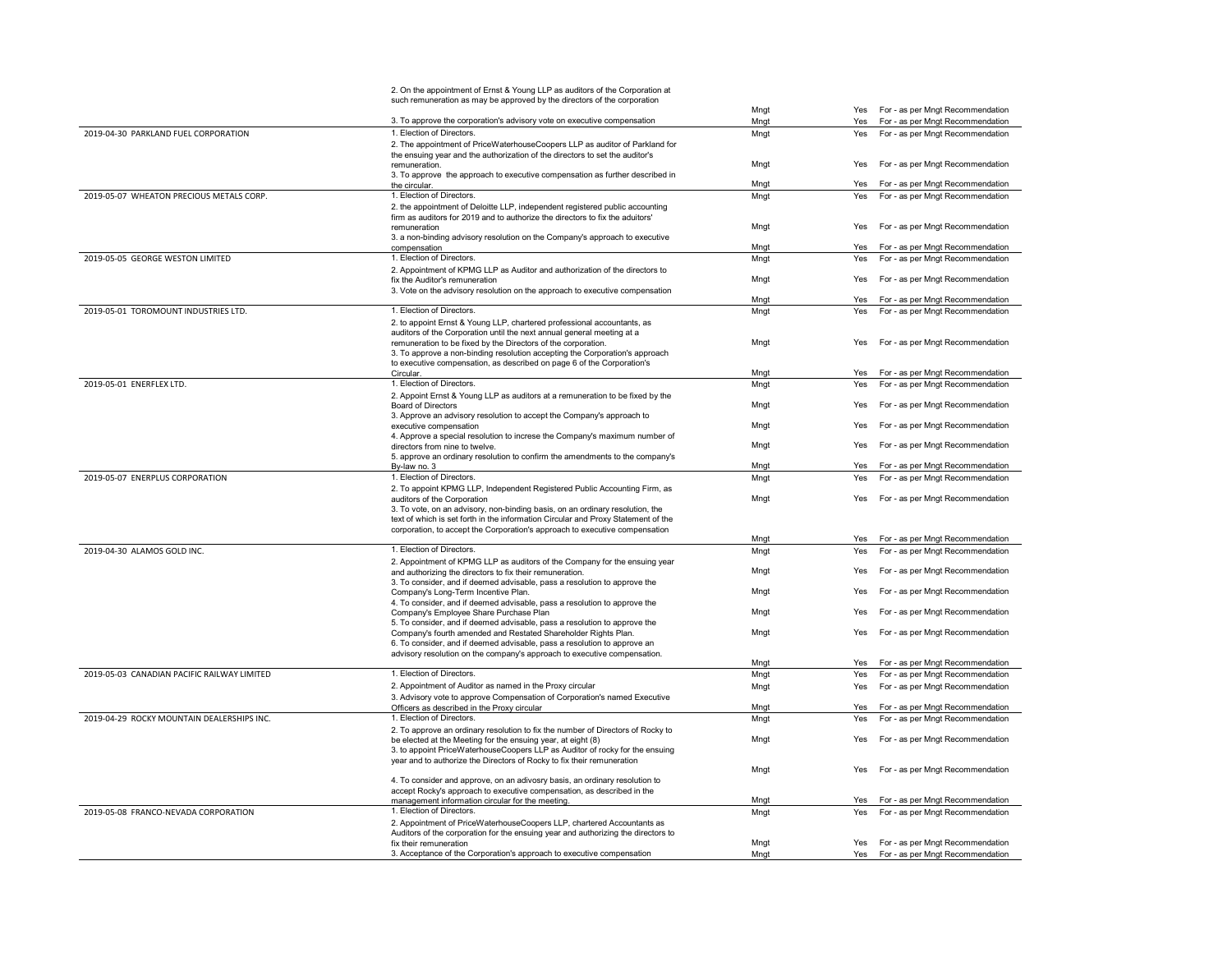| 2019-05-08 ENBRIDGE INC.                | 1. Election of Directors.                                                                                                                        | Mngt | Yes | For - as per Mngt Recommendation     |
|-----------------------------------------|--------------------------------------------------------------------------------------------------------------------------------------------------|------|-----|--------------------------------------|
|                                         | 2. Appoint PriceWaterhouseCoopers LLP as auditors at remuneration to be                                                                          |      |     |                                      |
|                                         | fixed by the board of directors                                                                                                                  | Mngt | Yes | For - as per Mngt Recommendation     |
|                                         | 3. Approve the Enbridge inc. 2019 Long Term Incentive plan and ratify the<br>grants of stock options thereunder                                  | Mngt | Yes | For - as per Mngt Recommendation     |
|                                         | 4. Advisory vote to approve compensation of Named Executive Officers                                                                             | Mnat | Yes | For - as per Mngt Recommendation     |
| 2019-05-09 MORNEAU SHEPELL INC.         | 1. Election of Directors.                                                                                                                        | Mngt | Yes | For - as per Mngt Recommendation     |
|                                         | 2. The re-appointment of KPMG LLP to act as auditors of the Company, and to                                                                      |      |     |                                      |
|                                         | authorize the directors to fix their remuneration                                                                                                | Mngt | Yes | For - as per Mngt Recommendation     |
|                                         | 3. An advisory resolution, the text of which is set out on page 8 of the                                                                         |      |     |                                      |
|                                         | management information circular dated March 6, 2019, to ACCEPT the                                                                               |      |     |                                      |
|                                         | Company's approach to executive compensation as more particularly                                                                                | Mngt | Yes | For - as per Mngt Recommendation     |
| 2019-05-08 CHORUS AVIATION INC.         | described in the Circular.<br>1. Election of Directors.                                                                                          | Mngt | Yes | For - as per Mngt Recommendation     |
|                                         | 2. Appointment of PriceWaterhouseCoopers LLP as external auditors for the                                                                        |      |     |                                      |
|                                         | ensuing year                                                                                                                                     | Mngt | Yes | For - as per Mngt Recommendation     |
|                                         | 3. Special resolution approving a plan of arrangement to effect amendments to                                                                    |      |     |                                      |
|                                         | Chorus' restated articles of incorporation relating to the voting rights of chorus'                                                              |      |     |                                      |
|                                         | Class A variable voting shares and the chorus' second amended and restated                                                                       |      |     |                                      |
|                                         | by-law no. 1, as further described in the management proxy                                                                                       | Mngt | Yes | For - as per Mngt Recommendation     |
|                                         | 4. approval of an advisory, non-binding resolution in respect of chorus'                                                                         |      |     |                                      |
|                                         | approach to executive compensation, as further described in the management                                                                       |      |     |                                      |
|                                         | proxy circular                                                                                                                                   | Mngt | Yes | For - as per Mngt Recommendation     |
| 2019-05-07 GIBSON ENERGY INC.           | 1. Election of Directors.                                                                                                                        | Mngt | Yes | For - as per Mngt Recommendation     |
|                                         | 2. To pass a resolution appointing PriceWaterhouseCoopers LLP as our                                                                             |      |     |                                      |
|                                         | aditors, to serve as our auditors until the next annual meeting of shareholders                                                                  | Mngt | Yes | For - as per Mngt Recommendation     |
|                                         | and authorizing the directors to fix their remuneration<br>3. to consider, and if thought advisable, to pass an advisory resolution to           |      |     |                                      |
|                                         | accept the approach to executive compensation as disclosed in the                                                                                |      |     |                                      |
|                                         | accompanying Management Information Circular                                                                                                     | Mngt | Yes | For - as per Mngt Recommendation     |
|                                         | 4. To consider and, if thought advisable, approve all unallocated awards under                                                                   |      |     |                                      |
|                                         | our long-term incentive plan, as amended and restated                                                                                            | Mngt | Yes | For - as per Mngt Recommendation     |
| 2019-05-07 FREEHOLD ROYALITIES LTD.     | 1. Election of directors                                                                                                                         | Mngt | Yes | For - as per Mngt Recommendation     |
|                                         | 2. Appointment of KPMG LLP, Chartered Professional Accountants, as<br>auditors of Freehold for the ensuing year.                                 | Mngt | Yes | For - as per Mngt Recommendation     |
|                                         | 3. to vote, on an advisory, non-binding basis, to accept Freehold's approach to                                                                  |      |     |                                      |
|                                         | executive compensation                                                                                                                           | Mngt | Yes | For - as per Mngt Recommendation     |
|                                         | 4. To consider and, if thought advisable, to pass an ordinary resolution                                                                         |      |     |                                      |
|                                         | approving the reservation of 350,000 Common Shares of Freehold for                                                                               |      |     |                                      |
|                                         | issuance to Rife Resources Management Ltd. (the "Manager"), when and as                                                                          |      |     |                                      |
|                                         | earned, as payment of the quarterly management fee payable to the Manager<br>in Common Shares of Freehold, as more particularly described in the |      |     |                                      |
|                                         | accompanying management information circular of Freehold dated march                                                                             |      |     |                                      |
|                                         | 21.2019                                                                                                                                          | Mngt | Yes | For - as per Mngt Recommendation     |
|                                         | 5. To consider, and if thought advisable, to passs an ordinary resolution                                                                        |      |     |                                      |
|                                         | confirming and approving a new Advance notice By-Law of the corporation                                                                          |      |     |                                      |
|                                         | relating to the advance notive of nominations of directors of Freehold, as more<br>particularly described in the information Circular            | Mngt | Yes | For - as per Mngt Recommendation     |
|                                         | 6. To consider, and if thought advisable, to pass, with or without variation, a                                                                  |      |     |                                      |
|                                         | special resolution approving a reduction in the stated capital of Freehold, as                                                                   |      |     |                                      |
|                                         | more particularly described in the Information Circular.                                                                                         | Mngt | Yes | For - as per Mngt Recommendation     |
| 2019-05-09 NUTRIEN LTD.                 | 1. Election of Directors.                                                                                                                        | Mngt | Yes | For - as per Mngt Recommendation     |
|                                         | 2. The re-appointment of KPMG LLP, Chartered Accountants, as auditors of                                                                         |      |     |                                      |
|                                         | the Corporation.<br>3. a non-binding advisory resolution on the Company's approach to executive                                                  | Mngt | Yes | For - as per Mngt Recommendation     |
|                                         | compensation                                                                                                                                     | Mngt | Yes | For - as per Mngt Recommendation     |
| 2019-05-03 CAMECO CORPORATION           | 1. Election of Directors.                                                                                                                        | Mnat | Yes | For - as per Mngt Recommendation     |
|                                         | 2. Appoint KPMG LLP as auditors                                                                                                                  | Mngt | Yes | For - as per Mngt Recommendation     |
|                                         | 3. Be it resolved that, on an advisory basis and not to diminish the role and                                                                    |      |     |                                      |
|                                         | responsibilities of the board of directors for executive compensation, the                                                                       |      |     |                                      |
|                                         | shareholders accept the approach to executive compensation disclosed in                                                                          |      |     |                                      |
|                                         | Cameco's Management Proxy Circular delivered in advance of the 2019                                                                              | Mngt | Yes | For - as per Mngt Recommendation     |
| 2019-05-03 AG GROWTH INTERNATIONAL INC. | annual meeting of shareholders.<br>1. Election of Directors.                                                                                     | Mngt | Yes | For - as per Mngt Recommendation     |
|                                         | 2. To fix the number of directors of the company to be elected at the Meeting at                                                                 |      |     |                                      |
|                                         | eight (8)                                                                                                                                        | Mngt | Yes | For - as per Mngt Recommendation     |
|                                         | 3. To appoint Ernst & Young LLP as auditors of the company and authorize the                                                                     |      |     |                                      |
|                                         | directors of the company to fix their remuneration as such.                                                                                      |      |     |                                      |
|                                         | 1. Election of Directors.                                                                                                                        | Mngt | Yes | For - as per Mngt Recommendation     |
| 2019-04-30 CONSTELLATION SOFTWARE INC.  | 2. Re-appointment of KPMG LLP, as auditors of the corporation for the ensuing                                                                    | Mngt | Yes | For - as per Mngt Recommendation     |
|                                         | year and to authorize the directors to fix the remuneration to be paid to the                                                                    |      |     |                                      |
|                                         | auditors                                                                                                                                         | Mngt |     | Yes For - as per Mngt Recommendation |
|                                         |                                                                                                                                                  |      |     |                                      |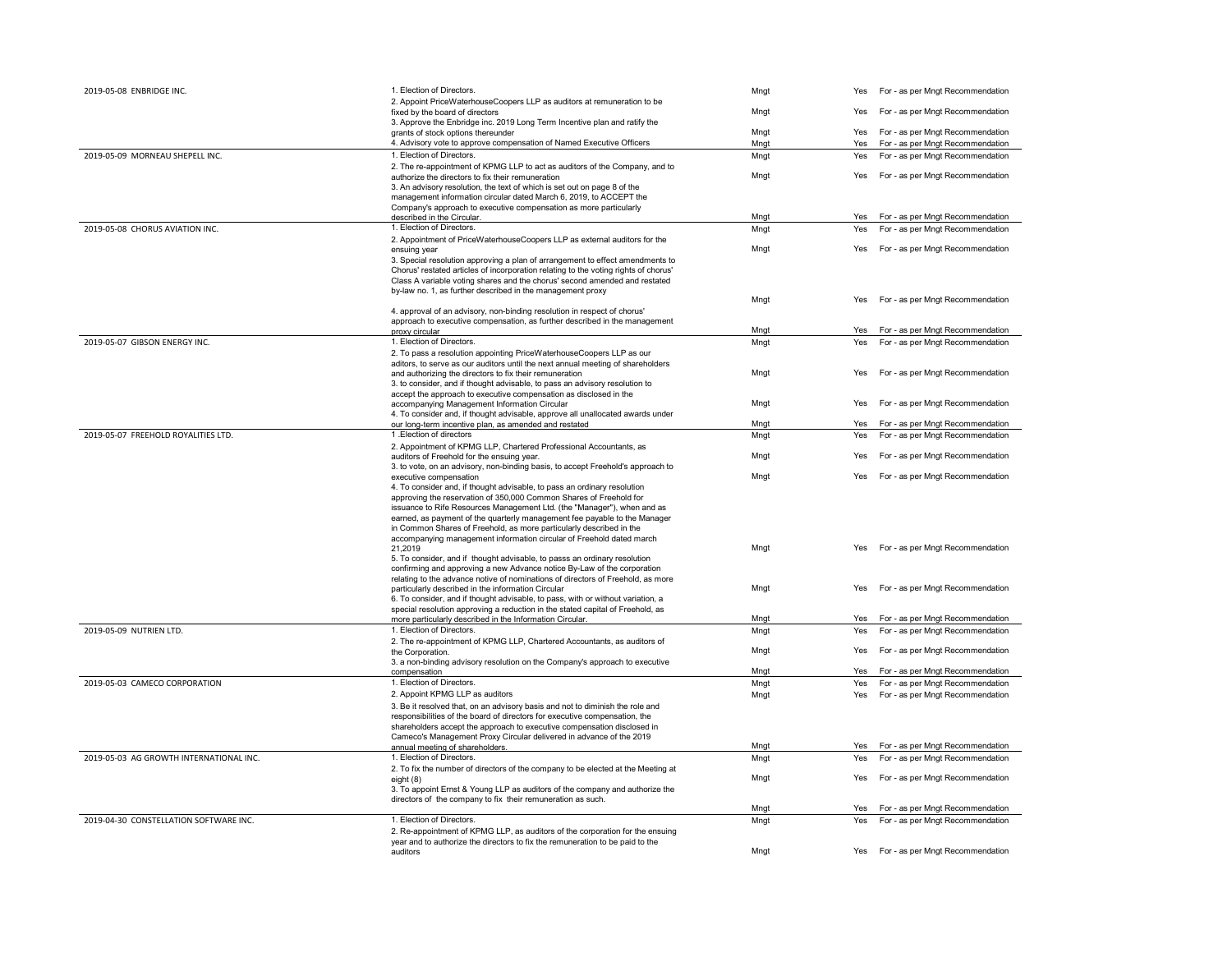|                                               | 3. a special resolution authorizing and approving an amendment to the articles                                                                                  |      |     |                                      |
|-----------------------------------------------|-----------------------------------------------------------------------------------------------------------------------------------------------------------------|------|-----|--------------------------------------|
|                                               | to increase the maximum number of directors from ten to fiteen, as more                                                                                         |      |     |                                      |
|                                               | particularly described in the accompanying management information circular                                                                                      | Mngt | Yes | For - as per Mngt Recommendation     |
|                                               | 4. An advisory vote to accept the corporation's approach to executive                                                                                           |      |     |                                      |
|                                               | compensation as more particularly described in the accompanying                                                                                                 |      |     |                                      |
|                                               | management information circular.                                                                                                                                | Mngt | Yes | For - as per Mngt Recommendation     |
| 2019-05-08 CANADIAN TIRE CORPORATION, LIMITED | 1. Election of Directors.                                                                                                                                       | Mngt | Yes | For - as per Mngt Recommendation     |
| 2019-05-07 JAMIESON WELLNESS INC.             | 1. Election of Directors.                                                                                                                                       | Mngt | Yes | For - as per Mngt Recommendation     |
|                                               | 2. To re-appoint Ernst & Young LLP as the auditors of Jamieson for the                                                                                          |      |     |                                      |
|                                               | ensuing year and to authorize the directors of Jamieson to fix their<br>remuneration                                                                            | Mngt | Yes | For - as per Mngt Recommendation     |
| 2019-05-07 SPIN MASTER CORP.                  | 1. Election of Directors.                                                                                                                                       | Mngt | Yes | For - as per Mngt Recommendation     |
|                                               | 2. To appoint Deloitte LLP as auditors of the Company for the ensuing year and                                                                                  |      |     |                                      |
|                                               | authorize the directors of the Company to fix such auditors' remuneration                                                                                       |      |     |                                      |
|                                               |                                                                                                                                                                 | Mngt | Yes | For - as per Mngt Recommendation     |
| 2019-05-07 SEMAFO INC.                        | 1. Election of Directors.                                                                                                                                       | Mngt | Yes | For - as per Mngt Recommendation     |
|                                               | 2. Appointment of PriceWaterhouseCoopers LLP as Auditors of the corporation                                                                                     |      |     |                                      |
|                                               | for the ensuing year and authorizing the Directors to determine their                                                                                           |      |     |                                      |
|                                               | compensation                                                                                                                                                    | Mngt | Yes | For - as per Mngt Recommendation     |
|                                               | 3. Advisory resolution on the corporation's approach to executive<br>compensation                                                                               | Mnat | Yes | For - as per Mngt Recommendation     |
| 2019-05-01 AIR CANADA                         | 1. Election of Directors.                                                                                                                                       | Mnat | Yes | For - as per Mngt Recommendation     |
|                                               | 2. Appointment of PriceWaterhouseCoopers LLP as auditors                                                                                                        | Mngt | Yes | For - as per Mngt Recommendation     |
|                                               | 3. Advisor vote on executive compensation, consideration and approval in an                                                                                     |      |     |                                      |
|                                               | advisory, non-binding capacity of a resolution, in the form set out in schedule                                                                                 |      |     |                                      |
|                                               | "a" of the management proxy circular, in respect of Air Canada's approach to                                                                                    |      |     |                                      |
|                                               | executive compensation, as more particularly described in the management                                                                                        |      |     |                                      |
|                                               | proxy circular.                                                                                                                                                 | Mngt | Yes | For - as per Mngt Recommendation     |
|                                               | 4. Plan of arrangement to amend air Canada's restated articles of incorporation                                                                                 |      |     |                                      |
|                                               | - consideration and approval of a special resolution, a copy of which is<br>reproduced at scheudle "b" of the management proxy circular, in respect o the       |      |     |                                      |
|                                               | plan of arrangement effectuing amendments to the restated articles of                                                                                           |      |     |                                      |
|                                               | incorporation of Air Canada to alighn the restrictions on the level of non-                                                                                     |      |     |                                      |
|                                               | canadian ownership and voting control with those perscribed by the definition                                                                                   |      |     |                                      |
|                                               | of "Canadian" in subsection 55(1) of the Canada Transport Act.                                                                                                  |      |     |                                      |
|                                               |                                                                                                                                                                 | Mngt | Yes | For - as per Mngt Recommendation     |
| 2019-04-24 AGNICO EAGLE MINES LIMITED         | 1. Election of Directors.                                                                                                                                       | Mngt | Yes | For - as per Mngt Recommendation     |
|                                               | 2. Appointment of ernst & young LLP as auditors of the company for the                                                                                          | Mngt | Yes | For - as per Mngt Recommendation     |
|                                               | ensuing year and authorizing the Directors to fix their remuneration<br>3. Consideration of and, if deemed advisable, the passing of an ordinary                |      |     |                                      |
|                                               | resolution approving an amendment to the company's incentive share                                                                                              |      |     |                                      |
|                                               | purchase plan                                                                                                                                                   | Mngt | Yes | For - as per Mngt Recommendation     |
|                                               | 4. Consideration of and, if deemed advisable, the passing of a non-binary,                                                                                      |      |     |                                      |
|                                               | advisory resolution accepting the Company's approach to executive                                                                                               |      |     |                                      |
|                                               | compensation                                                                                                                                                    | Mngt |     | Yes For - as per Mngt Recommendation |
| 2019-05-06 PAREX RESOURCES INC.               | 1. Election of Directors.                                                                                                                                       | Mngt | Yes | For - as per Mngt Recommendation     |
|                                               | 2. to fix the number of directors to be elected at the Meeting at ten (10)                                                                                      | Mngt | Yes | For - as per Mngt Recommendation     |
|                                               | 3. To appoint PriceWaterhouseCoopers LLP, chartered professional                                                                                                |      |     |                                      |
|                                               | accountants, as the auditors for Parex for the ensuing year and to authorize the<br>directors to fix their remuneration as such                                 | Mngt | Yes | For - as per Mngt Recommendation     |
|                                               | 4. an advisory, non-binding resolution (a "say on pay" vote) on the company's                                                                                   |      |     |                                      |
|                                               | approach to executive compensation, as more particularly described in the                                                                                       |      |     |                                      |
|                                               | company's management information circular dated April 2, 2019                                                                                                   |      |     |                                      |
|                                               |                                                                                                                                                                 | Mngt | Yes | For - as per Mngt Recommendation     |
| 2019-05-08 CANADIAN NATURAL RESOURCES LIMITED | 1. Election of Directors.                                                                                                                                       | Mngt | Yes | For - as per Mngt Recommendation     |
|                                               | 2. The appointment of PriceWaterhouseCoopers LLP, charted accountants,                                                                                          |      |     |                                      |
|                                               | Calgary, Alberta, as auditors of the corporation for the ensuing year and the                                                                                   |      |     |                                      |
|                                               | authorization of the audit Committee of the board of Directors of the<br>corporation to fix their remuneration                                                  | Mngt | Yes | For - as per Mngt Recommendation     |
|                                               | 3. To vote on approving all unallocated stock options pursuant to the amended,                                                                                  |      |     |                                      |
|                                               | compiled and restritcted Employee Stock Option Plan of the corporation as                                                                                       |      |     |                                      |
|                                               | more particularly described in the accompanying information circular                                                                                            |      |     |                                      |
|                                               |                                                                                                                                                                 | Mngt | Yes | For - as per Mngt Recommendation     |
|                                               | 4. on an advisory basis, accepting the Corporation's approach to executive                                                                                      |      |     |                                      |
|                                               | compensation as described in the information circular.                                                                                                          | Mngt | Yes | For - as per Mngt Recommendation     |
| 2019-05-03 KNIGHT THERAPEUTICS INC            | 1. Election of Directors.                                                                                                                                       | Mngt | Yes | For - as per Mngt Recommendation     |
|                                               | 2. Appointment of Ernst & Young LLP as auditors of the corporation and the<br>authorization of the directors of the corporation to determine their remuneration |      |     |                                      |
|                                               |                                                                                                                                                                 | Mngt | Yes | For - as per Mngt Recommendation     |
|                                               |                                                                                                                                                                 |      |     |                                      |
|                                               | 3. To approve the advance notice by-law as attached in Scheule A of the                                                                                         |      |     |                                      |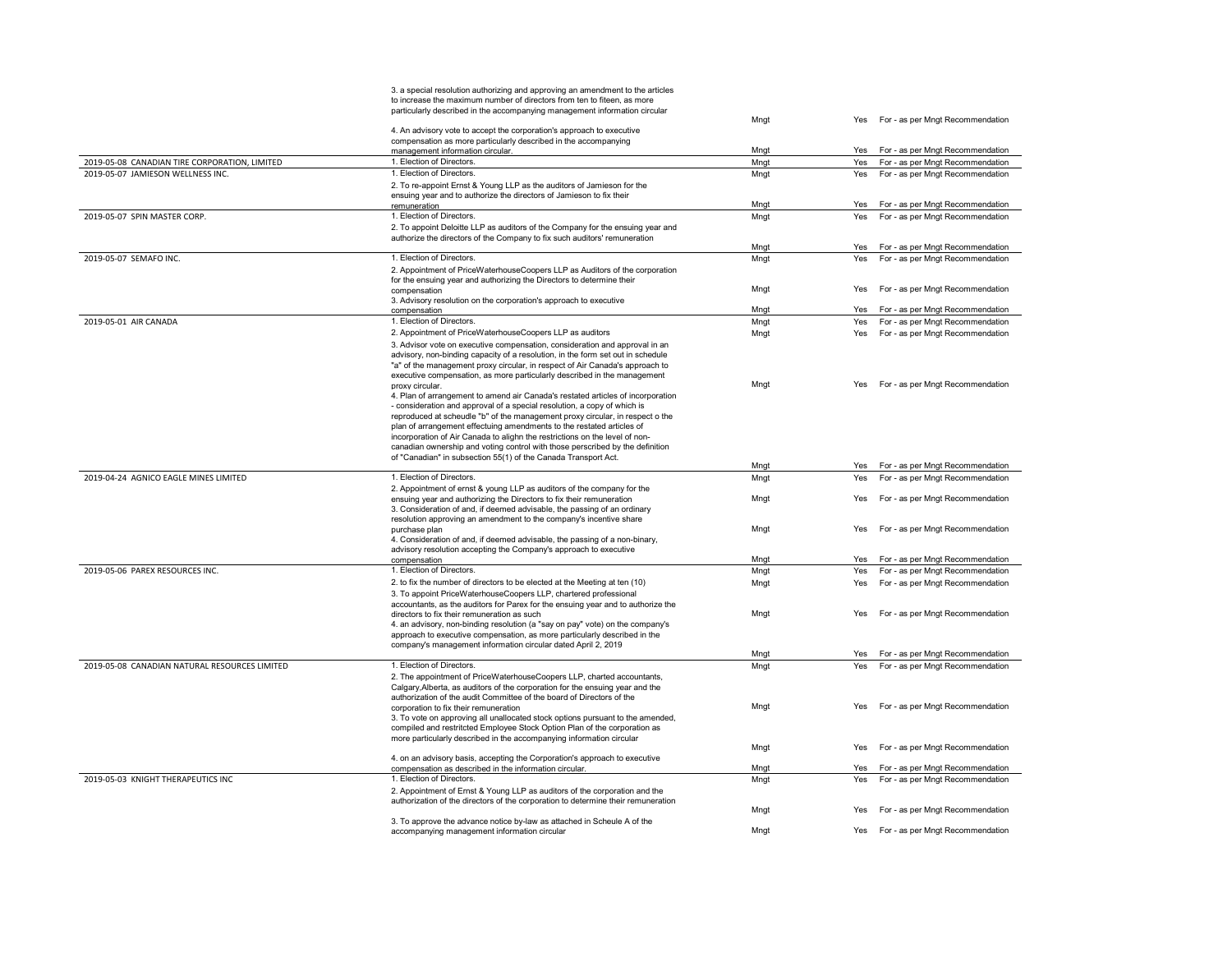|                                                    | 4. to consider, and if deemed advisable, to approve unallocated rights under<br>the corporation's employee share purchase plan (the ESPP) for the ensuing<br>three years, as more particularly described in the accompanying management<br>information circular | Mngt         | Yes        | For - as per Mngt Recommendation                                         |
|----------------------------------------------------|-----------------------------------------------------------------------------------------------------------------------------------------------------------------------------------------------------------------------------------------------------------------|--------------|------------|--------------------------------------------------------------------------|
|                                                    | 5. To consider, and if deemed advisable, to approve the proposed dissident by-<br>law, as more particularly described in the accompanying management                                                                                                            |              |            |                                                                          |
| 2019-05-08 CROMBIE REAL ESTATE INVESTMENT TRUST    | information circular<br>1. Election of Directors.                                                                                                                                                                                                               | Mngt<br>Mngt | Yes<br>Yes | Against - as per Mngt Recommendation<br>For - as per Mngt Recommendation |
|                                                    | 2. Appointment of PriceWaterhouseCoopers LLP as auditors                                                                                                                                                                                                        | Mngt         | Yes        | For - as per Mngt Recommendation                                         |
|                                                    | 3. Approval for the authorization of the trustees to fix the remuneration of the                                                                                                                                                                                |              |            |                                                                          |
|                                                    | auditors                                                                                                                                                                                                                                                        | Mngt         | Yes        | For - as per Mngt Recommendation                                         |
|                                                    | 4. Approval of an advisory resolution on executive compensation                                                                                                                                                                                                 | Mngt         | Yes        | For - as per Mngt Recommendation                                         |
| 2019-05-07 DIRTT ENVIRONMENTAL SOLUTIONS LTD.      | 1. Election of Directors.                                                                                                                                                                                                                                       | Mngt         | Yes        | For - as per Mngt Recommendation                                         |
|                                                    | 2. To appoint PriceWaterhouseCoopers LLP as auditor and to authorize the                                                                                                                                                                                        |              |            |                                                                          |
|                                                    | directors to fix the auditor's remuneration                                                                                                                                                                                                                     | Mngt         | Yes        | For - as per Mngt Recommendation                                         |
|                                                    | 3. To amend the rights, privileges, restrictions and conditions attaching to the                                                                                                                                                                                |              |            |                                                                          |
|                                                    | Common Shares to clarify the voting, divident and participation rights thereof,<br>including the ability to hold meetings of shareholders outide of alberta, as                                                                                                 |              |            |                                                                          |
|                                                    | described in the infomraiton circular of the company                                                                                                                                                                                                            | Mngt         | Yes        | For - as per Mngt Recommendation                                         |
|                                                    | 4. to approve a new class of preferred shares, issuable in series, having the                                                                                                                                                                                   |              |            |                                                                          |
|                                                    | rights, privilages, restrictions and conditions, as described in the information                                                                                                                                                                                |              |            |                                                                          |
|                                                    | circular of the Company.                                                                                                                                                                                                                                        | Mngt         | Yes        | For - as per Mngt Recommendation                                         |
|                                                    | 5. To confirm and ratify Updated By-Law No.1, as described in the information<br>circular of the company                                                                                                                                                        | Mngt         | Yes        | For - as per Mngt Recommendation                                         |
|                                                    | 6. To approve, the unallocated options issuable pursuant to the amended and                                                                                                                                                                                     |              |            |                                                                          |
|                                                    | restated incentive stock option plan of the company, as descsribed in the                                                                                                                                                                                       |              |            |                                                                          |
|                                                    | information circular of the Company.                                                                                                                                                                                                                            | Mngt         | Yes        | For - as per Mngt Recommendation                                         |
| 2019-05-08 SPROTT INC.                             | 1. Election of Directors.                                                                                                                                                                                                                                       | Mngt         | Yes        | For - as per Mngt Recommendation                                         |
|                                                    | 2. Appointment of KPMG LLP as auditors of the corporation and to authorize                                                                                                                                                                                      |              |            |                                                                          |
|                                                    | the board of directors of the Corporation to fix their remuneration and terms of                                                                                                                                                                                | Mngt         | Yes        | For - as per Mngt Recommendation                                         |
| 2019-04-24 TRANSALTA CORPORATION                   | engagement<br>1. Election of Directors.                                                                                                                                                                                                                         | Mngt         | Yes        | For - as per Mngt Recommendation                                         |
|                                                    | 2. Re-appointment of Ernst & Young LLP as auditors of the company at a                                                                                                                                                                                          |              |            |                                                                          |
|                                                    | remuneration to be fixed by the board of directors                                                                                                                                                                                                              | Mngt         | Yes        | For - as per Mngt Recommendation                                         |
|                                                    | 3. An ordinary resolution ratifying, confirming and approving the amendment,<br>restatement, and continuation of the amended and restated shareholder rights                                                                                                    |              |            |                                                                          |
|                                                    | plan, as described in the accompanying management proxy circular                                                                                                                                                                                                | Mngt         | Yes        | For - as per Mngt Recommendation                                         |
| 2019-05-10 TIDEWATER MIDSTREAM AND INFRAASTRUCTURE | 1. Election of Directors.                                                                                                                                                                                                                                       | Mngt         | Yes        | For - as per Mngt Recommendation                                         |
|                                                    | 2. Fixingthe number of directors at five                                                                                                                                                                                                                        | Mngt         | Yes        | For - as per Mngt Recommendation                                         |
|                                                    | 3. Appointment of Deloitte LLP as Auditors of the Corporation for the ensuing                                                                                                                                                                                   |              |            |                                                                          |
|                                                    | year and authorizing the Directors to fix their remuneration<br>4. The approval of the new restricted share unit plan of the Corporation. Please                                                                                                                | Mngt         | Yes        | For - as per Mngt Recommendation                                         |
|                                                    | refer to "Approval of 2019 Restricted Share Unit Plan" in the Information<br>circular                                                                                                                                                                           | Mngt         | Yes        | For - as per Mngt Recommendation                                         |
|                                                    | 5. To amend and restate the Corporation's By-Law Number 1. Please refer to                                                                                                                                                                                      |              |            |                                                                          |
|                                                    | "Amending the corporation's By-Laws" in the information circular                                                                                                                                                                                                | Mngt         | Yes        | For - as per Mngt Recommendation                                         |
| 2019-05-08 DUNDEE PRECIOUS METALS INC.             | 1. Election of Directors.                                                                                                                                                                                                                                       | Mngt         | Yes        | For - as per Mngt Recommendation                                         |
|                                                    | 2. Appointment of PriceWaterhouseCoopers LLP, Chartered Professional                                                                                                                                                                                            |              |            |                                                                          |
|                                                    | Accountants, as auditor of the Company for the ensuing year and authorizing                                                                                                                                                                                     | Mngt         | Yes        | For - as per Mngt Recommendation                                         |
|                                                    | the directors to set the auditor's remuneration<br>3. To consider, and if deemed appropriate, to pass a non-binding, advisory                                                                                                                                   |              |            |                                                                          |
|                                                    | resolution accepting the company's approach to executive compensation, as                                                                                                                                                                                       |              |            |                                                                          |
|                                                    | more particularly described in the accompanying management information                                                                                                                                                                                          |              |            |                                                                          |
|                                                    | circular.                                                                                                                                                                                                                                                       | Mngt         | Yes        | For - as per Mngt Recommendation                                         |
| 2019-05-13 WSP GLOBAL INC.                         | 1. Election of Directors.                                                                                                                                                                                                                                       | Mngt         | Yes        | For - as per Mngt Recommendation                                         |
|                                                    | 2. To appoint PriceWaterhouseCoopers LLP as Auditors of the corporation                                                                                                                                                                                         | Mngt         | Yes        | For - as per Mngt Recommendation                                         |
|                                                    | 3. Consideration and approval in a non-binding, advisory capacity of the                                                                                                                                                                                        |              |            |                                                                          |
|                                                    | appraoch to executive compensation policies                                                                                                                                                                                                                     | Mngt         | Yes        | For - as per Mngt Recommendation                                         |
| 2019-05-02 KNIGHT THERAPEUTICS INC.                | 1. Election of Directors.                                                                                                                                                                                                                                       | Mngt         | Yes        | For - as per Mngt Recommendation                                         |
|                                                    | 2. Appointment of Ernst & Young LLP as external auditors of Knight and                                                                                                                                                                                          |              |            |                                                                          |
|                                                    | authorziation of the directors of Knight to determine their remuneration                                                                                                                                                                                        | Mngt         | Yes        | For - as per Mngt Recommendation                                         |
|                                                    | 3. Approval of the advance notice by-law                                                                                                                                                                                                                        | Mngt         | Yes        | For - as per Mngt Recommendation                                         |
|                                                    | 4. Approval of unallocated rights under Knight's employee share purchase plan                                                                                                                                                                                   | Mngt         | Yes        | For - as per Mngt Recommendation                                         |
|                                                    | for the ensuing three years<br>5. Approval of the enhanced governance by-law                                                                                                                                                                                    | Mngt         | Yes        | For - as per Mngt Recommendation                                         |
| 5/14/25019 BOYD GROUP INCOME FUND                  | 1. Election of Directors.                                                                                                                                                                                                                                       | Mngt         | Yes        | For - as per Mngt Recommendation                                         |
|                                                    | 2. Election of trustees                                                                                                                                                                                                                                         | Mngt         | Yes        | For - as per Mngt Recommendation                                         |
|                                                    | 3. Appointment of Deloitte LLP, chartered professional accountants, as                                                                                                                                                                                          |              |            |                                                                          |
|                                                    | Auditors of the Boyd Group Income Fund for the ensuing year and authorizing                                                                                                                                                                                     |              |            |                                                                          |
|                                                    | the trustees to fix their remuneration                                                                                                                                                                                                                          | Mngt         | Yes        | For - as per Mngt Recommendation                                         |
|                                                    | 4. Non-binding advisory resolution on our approach to executive compensation                                                                                                                                                                                    |              |            | Yes For - as per Mngt Recommendation                                     |
|                                                    |                                                                                                                                                                                                                                                                 | Mngt         |            |                                                                          |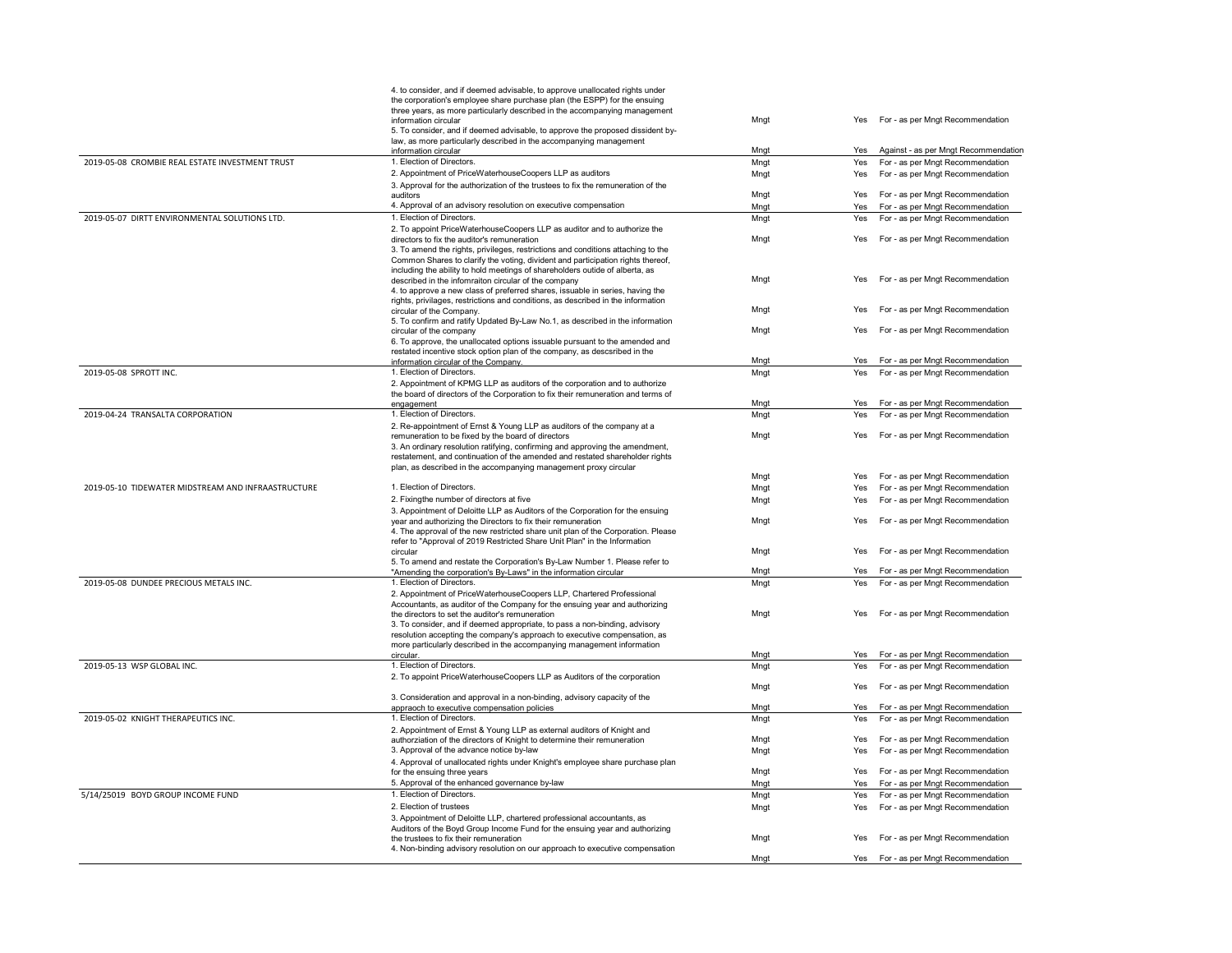| 2019-05-21 FIRST MAJESTIC SILVER CORP. | 1. Election of Directors.                                                                                                                                                                                                                                                                                                                                                                                         | Mngt |     | Yes For - as per Mngt Recommendation |
|----------------------------------------|-------------------------------------------------------------------------------------------------------------------------------------------------------------------------------------------------------------------------------------------------------------------------------------------------------------------------------------------------------------------------------------------------------------------|------|-----|--------------------------------------|
|                                        | 2. To set the number of directors at 5.                                                                                                                                                                                                                                                                                                                                                                           | Mngt | Yes | For - as per Mngt Recommendation     |
|                                        | 3. Appointment of deloitte LLP as Auditors of the company for the ensuing year<br>and authorizing the directors to fix their remuneration                                                                                                                                                                                                                                                                         | Mngt | Yes | For - as per Mngt Recommendation     |
|                                        | 4. To approve by ordinary resolution approving the adoption of the long Term<br>Incentive Plan of the company and the reservation of shares for issuance<br>thereunder, as more particualrly set out in the section of the information                                                                                                                                                                            |      |     |                                      |
|                                        | Circular entitled "Approval of Long Term incentive Plan"<br>5. To approve by ordinary resolution, the ratification and approval of the<br>amendments to the advance notice policy previously adopted by the board of<br>the company, as more particularly set out in the section of the information                                                                                                               | Mngt | Yes | For - as per Mngt Recommendation     |
|                                        | circular entitled "Ratification and approval of amendments to advance notice<br>policy"<br>6. To approve, by special resolution the alteration to the company's articles to<br>increase the quorum for a meeting of shareholders to two persons present or<br>represented by proxy representing not less than 25% of the outstanding<br>common shares, as more particularly set in the section of the information | Mngt | Yes | For - as per Mngt Recommendation     |
|                                        | circular entitled "approval of amendment to articles to increase quorum<br>requirements"<br>7. approval of an advisory resolution with respect to the company's approach<br>to executive compensation, as more particualry set out in the section of the<br>information circular entitled "advisory vote on executive compensation"                                                                               | Mngt | Yes | For - as per Mngt Recommendation     |
|                                        |                                                                                                                                                                                                                                                                                                                                                                                                                   | Mngt | Yes | For - as per Mngt Recommendation     |
| 2019-05-02 KNIGHT THERAPEUTICS INC.    | 1. Election of Directors.<br>2. Appointment of Ernst & Younge LLP as external auditors of knight and<br>authorization of the directors of knight to determine t heir remuneration                                                                                                                                                                                                                                 | Mngt | Yes | For - as per Mngt Recommendation     |
| from Medison Biotech                   |                                                                                                                                                                                                                                                                                                                                                                                                                   | Mngt | Yes | For - as per Mngt Recommendation     |
|                                        | 3. Approval of the advance notice by-law                                                                                                                                                                                                                                                                                                                                                                          | Mngt | Yes | For - as per Mngt Recommendation     |
|                                        | 4. Approval of unallocated rights under Knight's employee share purchase plan                                                                                                                                                                                                                                                                                                                                     |      |     |                                      |
|                                        | for the ensuing three years                                                                                                                                                                                                                                                                                                                                                                                       | Mngt | Yes | For - as per Mngt Recommendation     |
|                                        | 5. Approval of the enhanced governance by-law                                                                                                                                                                                                                                                                                                                                                                     | Mngt | Yes | For - as per Mngt Recommendation     |
| 2019-05-03 KIRKLAND LAKE GOLD LTD.     | 1. Election of Directors.                                                                                                                                                                                                                                                                                                                                                                                         | Mngt | Yes | For - as per Mngt Recommendation     |
|                                        | 2. To set the number of directors at seven                                                                                                                                                                                                                                                                                                                                                                        | Mngt | Yes | For - as per Mngt Recommendation     |
|                                        | 3. Appointment of KPMG LLP as auditors of the Company for the ensuing year                                                                                                                                                                                                                                                                                                                                        |      |     |                                      |
|                                        | and authorizing the directors to fix their remuneration.<br>4. To consider and, if deemed appropriate, pass, with or without variation, a<br>non-binding advisory resolution on the company's approach to executive                                                                                                                                                                                               | Mngt | Yes | For - as per Mngt Recommendation     |
|                                        | compensation                                                                                                                                                                                                                                                                                                                                                                                                      | Mngt | Yes | For - as per Mngt Recommendation     |
| 2019-05-16 IPL PLASTICS INC.           | 1. Election of Directors.                                                                                                                                                                                                                                                                                                                                                                                         | Mngt | Yes | For - as per Mngt Recommendation     |
|                                        | 2. Appointment of KPMG LLP as auditor of the Company for the forthcoming<br>year and authorizing the directors of the company to fix its remuneration                                                                                                                                                                                                                                                             |      |     |                                      |
|                                        | 1. Election of Directors.                                                                                                                                                                                                                                                                                                                                                                                         | Mngt | Yes | For - as per Mngt Recommendation     |
| 2019-05-17 NORTHLAND POWER INC.        | 2. The reappointment of ernst & young LLP as auditors of the corporation and<br>authorization of the directors to fix the auditors' remuneration                                                                                                                                                                                                                                                                  | Mngt | Yes | For - as per Mngt Recommendation     |
|                                        | 3. The resolution to accept northland's approach to executive compensation                                                                                                                                                                                                                                                                                                                                        | Mngt | Yes | For - as per Mngt Recommendation     |
|                                        |                                                                                                                                                                                                                                                                                                                                                                                                                   | Mngt | Yes | For - as per Mngt Recommendation     |
| 2019-05-29 PDC ENERGY INC.             | 1. Election of Directors.                                                                                                                                                                                                                                                                                                                                                                                         | Mngt | Yes | For - as per Mngt Recommendation     |
|                                        | 2. To approve, on an advisory basis, the compensation of the company's<br>named executive officers ("say-on-pay")<br>3. To ratify the appointment of PricewaterhouseCoopers LLP as the company's                                                                                                                                                                                                                  | Mngt | Yes | For - as per Mngt Recommendation     |
|                                        | independent registered public accounting firm for the fiscal year ending                                                                                                                                                                                                                                                                                                                                          |      |     |                                      |
|                                        | December 31, 2019                                                                                                                                                                                                                                                                                                                                                                                                 | Mngt | Yes | For - as per Mngt Recommendation     |
| 2019-06-13 DOLLARAMA INC.              | 1. Election of Directors.<br>2. Appointment of PriceWaterhouseCoopers LLP, Chartered Professional                                                                                                                                                                                                                                                                                                                 | Mngt | Yes | For - as per Mngt Recommendation     |
|                                        | Accountants, as auditor of the Company for the ensuing year and authorizing<br>the directors to set the auditor's remuneration<br>3. Adoption of an advisory non-binding resolution in respect of the                                                                                                                                                                                                             | Mngt | Yes | For - as per Mngt Recommendation     |
|                                        | Corporation's approach to executive compensation, as more particularly<br>described in the accompanying Management proxy circular<br>4. Shareholder proposal no. 1 - adoption of a shareholder propsal requesting                                                                                                                                                                                                 | Mngt | Yes | For - as per Mngt Recommendation     |
|                                        | the production of an annual sustainability report<br>5. Shareholder proposal no. 2 - Adoption of a shareholder proposal requesting                                                                                                                                                                                                                                                                                | Mngt | Yes | Against - as per Mngt Recommendation |
|                                        | the production of an annual report on risks to human rights<br>6. Shareholder proposal no. 3 - Adoption of a shareholder proposal requesting                                                                                                                                                                                                                                                                      | Mngt | Yes | Against - as per Mngt Recommendation |
|                                        | the adoption of a living wage policy                                                                                                                                                                                                                                                                                                                                                                              | Mngt | Yes | Against - as per Mngt Recommendation |
| 2019-05-26 PARK LAWN CORPORATION       | 1. Election of Directors.<br>2. Appointment of MNP LLP as auditors of the company for the ensuing year                                                                                                                                                                                                                                                                                                            | Mngt | Yes | For - as per Mngt Recommendation     |
|                                        | and authorizing the directors to fix their remuneration<br>3. To approve an ordinary resolution ratifying the adoption of an amended and<br>restated omnibus equity incentive plan as more fully described in the                                                                                                                                                                                                 | Mngt | Yes | For - as per Mngt Recommendation     |
|                                        | company's 2019 management information circular                                                                                                                                                                                                                                                                                                                                                                    | Mngt | Yes | For - as per Mngt Recommendation     |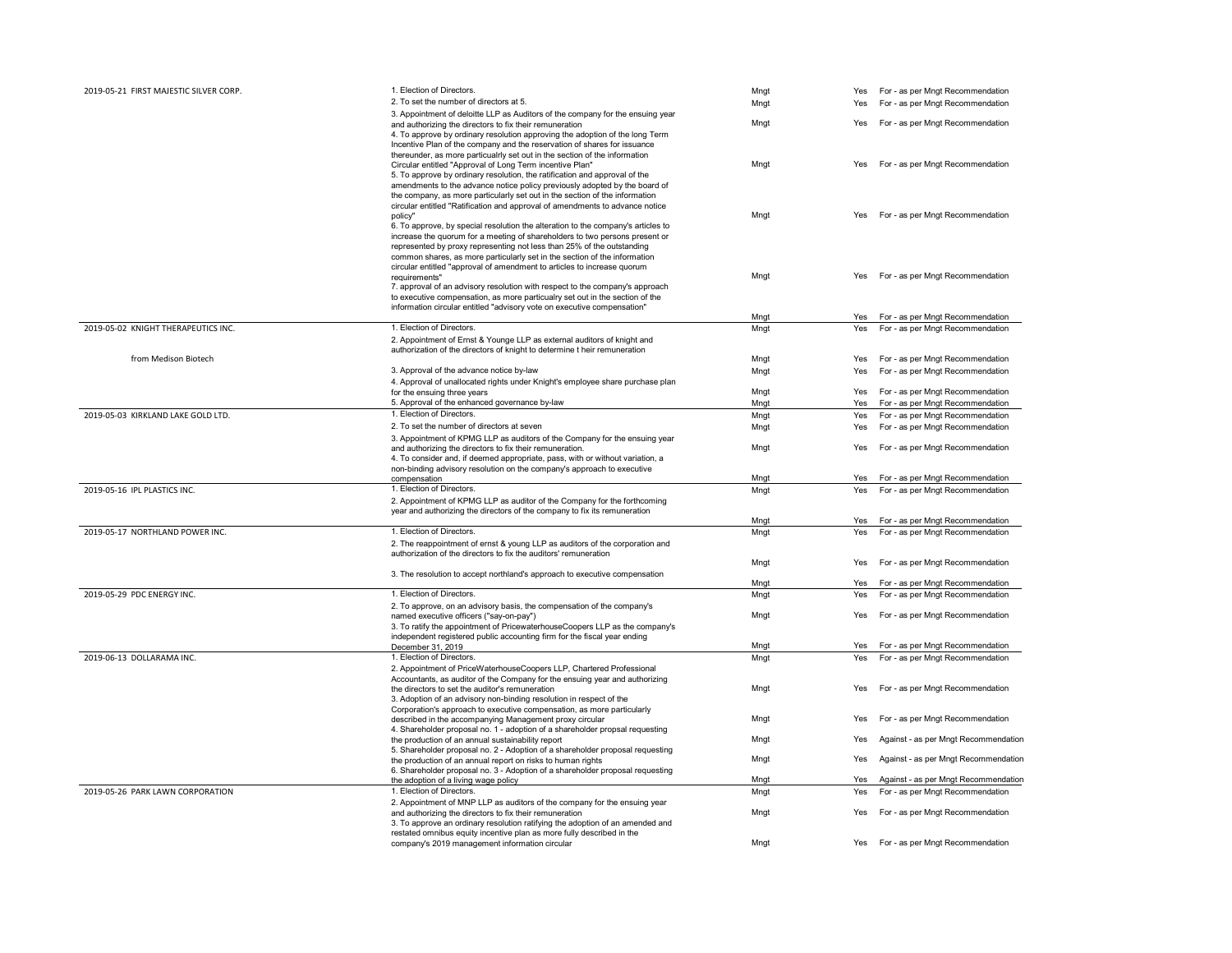|                                                     | 4. To apporve an ordinary resolution ratifying the issuance of the performance                                                                              |      |            |                                      |
|-----------------------------------------------------|-------------------------------------------------------------------------------------------------------------------------------------------------------------|------|------------|--------------------------------------|
|                                                     | stock options as more fully described in the Company's 2019 management<br>information circular                                                              | Mngt | Yes        | For - as per Mngt Recommendation     |
| 2019-06-05 SANDSTORM GOLD LTD>                      | 1. Election of Directors.                                                                                                                                   | Mngt | Yes        | For - as per Mngt Recommendation     |
|                                                     | 2. To set the number of directors at seven                                                                                                                  | Mngt | Yes        | For - as per Mngt Recommendation     |
|                                                     | 3. Appointment of PriceWaterhousecoopers LLP as auditors of the company                                                                                     |      |            |                                      |
|                                                     | for the ensuing year and authorizing the directors to fix their remuneration                                                                                |      |            |                                      |
|                                                     | 4. to consider, and if deemed appropriate, to pass, with or without variation, an                                                                           | Mngt | Yes        | For - as per Mngt Recommendation     |
|                                                     | ordinary resoltuion to approve unallocated stock options under the company's                                                                                |      |            |                                      |
|                                                     | stock option plan, as more fully described in the Management information                                                                                    |      |            |                                      |
|                                                     | circular                                                                                                                                                    | Mngt | Yes        | For - as per Mngt Recommendation     |
|                                                     | 5. to consider, and if deemed appropriate, to pass, with or without variation, an                                                                           |      |            |                                      |
|                                                     | ordinary resolution to approve: a) certain amendments to the Company's<br>Restricted share Plan, including an amendment settling the number of              |      |            |                                      |
|                                                     | common shares which may be reserved for issuance from treasury under the                                                                                    |      |            |                                      |
|                                                     | restricted share plan at any point in time at maximum 4,500,000 common                                                                                      |      |            |                                      |
|                                                     | shares; and b) unallocated Restricted share rights under the Company's                                                                                      |      |            |                                      |
|                                                     | amended Restricted Share Plan. all as more fully described in the<br>management information circular                                                        | Mngt | Yes        | For - as per Mngt Recommendation     |
| 2019-05-23 FRONT YARD RESIDENTIAL CORPORATION       | 1. Election of Directors.                                                                                                                                   | Mnat | Yes        | For - as per Mngt Recommendation     |
|                                                     | 2. The Ratification of the appointment of ernst & Young LLP as our                                                                                          |      |            |                                      |
|                                                     | independent registered public accounting firm for the year ending Dcember 31,                                                                               |      |            |                                      |
|                                                     | 2019                                                                                                                                                        | Mngt | Yes        | For - as per Mngt Recommendation     |
|                                                     | 3. Approve the adoption of the Front Yard Residential corporation 2019 Equity                                                                               |      | Yes        | For - as per Mngt Recommendation     |
|                                                     | Incentive Plan (the "2019 equity incentive plan)<br>4. Approval, on an advisory basis, of the compensation of the Company's                                 | Mngt |            |                                      |
|                                                     | named executive officers, as disclosed in the Proxy statement                                                                                               |      |            |                                      |
|                                                     |                                                                                                                                                             | Mngt | Yes        | For - as per Mngt Recommendation     |
|                                                     | 1. Election of the three individuals nominated by Kimmeridge to serve as                                                                                    |      |            |                                      |
| 2019-05-29 PDC ENERGY INC.                          | directors<br>2. Company proposal to ratify the selection of PricewaterhouseCoopers LLP as                                                                   | Mngt | Yes        | For - as per Mngt Recommendation     |
|                                                     | the Company's independent registered public accounting firm for the fiscal                                                                                  |      |            |                                      |
|                                                     | vear ending December 31, 2019                                                                                                                               | Mngt | Yes        | For - as per Mngt Recommendation     |
|                                                     | 3. Company proposal to approve, on an advisory basis, the compensation of                                                                                   |      |            |                                      |
|                                                     | the company's named executive officers<br>1. to st the number of directors to be elected at the meeting at five                                             | Mngt | Yes        | Against - as per Mngt Recommendation |
| 2019-05-28 STORAGEVAULT CANADA INC.                 | 2. Election of Directors.                                                                                                                                   | Mngt | Yes        | For - as per Mngt Recommendation     |
|                                                     | 3. appointment of MNP LLP as auditors of the corporation for the ensuing year                                                                               | Mngt | Yes        | For - as per Mngt Recommendation     |
|                                                     | and authorizing the directors to fix their remuneration                                                                                                     | Mngt | Yes        | For - as per Mngt Recommendation     |
|                                                     | 4. an ordinary resolution, as more particularly set forth in the accompanying                                                                               |      |            |                                      |
|                                                     | management information circular, re-approving the stock option plan of the                                                                                  |      |            |                                      |
| 2019-05-24 STORAGEVAULT CANADA INC.                 | corporation<br>1. Election of Directors.                                                                                                                    | Mngt | Yes        | For - as per Mngt Recommendation     |
|                                                     | 2. to set the number of directors to be elected at the meeting at 5                                                                                         | Mngt | Yes<br>Yes | For - as per Mngt Recommendation     |
|                                                     | 3. appointment of MNP LLP as auditors of the corporation for the ensuing year                                                                               | Mngt |            | For - as per Mngt Recommendation     |
|                                                     | and authorizing the directors to fix their remuneration                                                                                                     | Mngt | Yes        | For - as per Mngt Recommendation     |
|                                                     | 4. an ordinary resolution, as more particularly set forth in the accompanying                                                                               |      |            |                                      |
|                                                     | management information circular, re-approving the stock option plan of the                                                                                  |      |            |                                      |
|                                                     | corporation                                                                                                                                                 | Mngt | Yes        | For - as per Mngt Recommendation     |
| 2019-05-23 FRONT YARD RESIDENTIAL CORPORATION       | 1. Snow park's proposal to elect directors of the company<br>2. Company's proposal to ratify the appointment of Ernst & Young LLP as the                    | Mngt | yes        | For - as per Mngt Recommendation     |
|                                                     | Company's independent registered public accounting firm for the fiscal year                                                                                 |      |            |                                      |
| on behalf of Snow Park Capital partners master fund | ending December 31, 2019                                                                                                                                    | Mngt | yes        | For - as per Mngt Recommendation     |
|                                                     | 3. Company's proposal to approve the adoption of the Front Yard Residential                                                                                 |      |            |                                      |
|                                                     | Corporation 2019 Equity Incentive Plan<br>4. Company's proposal to approve, on an advisory basis, the compensation of                                       | Mngt | yes        | For - as per Mngt Recommendation     |
|                                                     | the company's named executive officers                                                                                                                      | Mnat | ves        | For - as per Mngt Recommendation     |
| 2019-05-23 FRONT YARD RESIDENTIAL CORPORATION       | 1. Election of Directors.                                                                                                                                   | Mngt | Yes        | For - as per Mngt Recommendation     |
|                                                     | 2. The Ratification of the appointment of ernst & Young LLP as our                                                                                          |      |            |                                      |
|                                                     | independent registered public accounting firm for the year ending Dcember 31,                                                                               |      |            |                                      |
|                                                     | 2019<br>3. Approve the adoption of the Front Yard Residential corporation 2019 Equity                                                                       | Mngt | Yes        | For - as per Mngt Recommendation     |
|                                                     | Incentive Plan (the "2019 equity incentive plan)                                                                                                            | Mngt | Yes        | For - as per Mngt Recommendation     |
|                                                     | 4. Approval, on an advisory basis, of the compensation of the Company's                                                                                     |      |            |                                      |
|                                                     | named executive officers, as disclosed in the Proxy statement                                                                                               |      |            |                                      |
|                                                     |                                                                                                                                                             | Mngt | Yes        | For - as per Mngt Recommendation     |
| 2019-05-28 THE DESCARTES SYSTEMS GROUP INC.         | 1. Election of directors                                                                                                                                    | Mngt | Yes        | For - as per Mngt Recommendation     |
|                                                     | 2. appointment of KPMG LLP, chartered professional accoutants, licensed<br>public accountants, as auditors of the corporation to hold office until the next |      |            |                                      |
|                                                     | annual general meeting of shareholders or until a successor is appointed                                                                                    |      |            |                                      |
|                                                     |                                                                                                                                                             | Mngt | Yes        | For - as per Mngt Recommendation     |
|                                                     | 3. Approval of the ssay-on-pay resolution as set out on page 17 of the                                                                                      |      |            |                                      |
| 2019-05-28 EXTENDICARE INC.                         | corporation's management information circular dated April 30, 2019<br>1. Election of directors                                                              | Mngt | Yes        | For - as per Mngt Recommendation     |
|                                                     |                                                                                                                                                             | Mngt | Yes        | For - as per Mngt Recommendation     |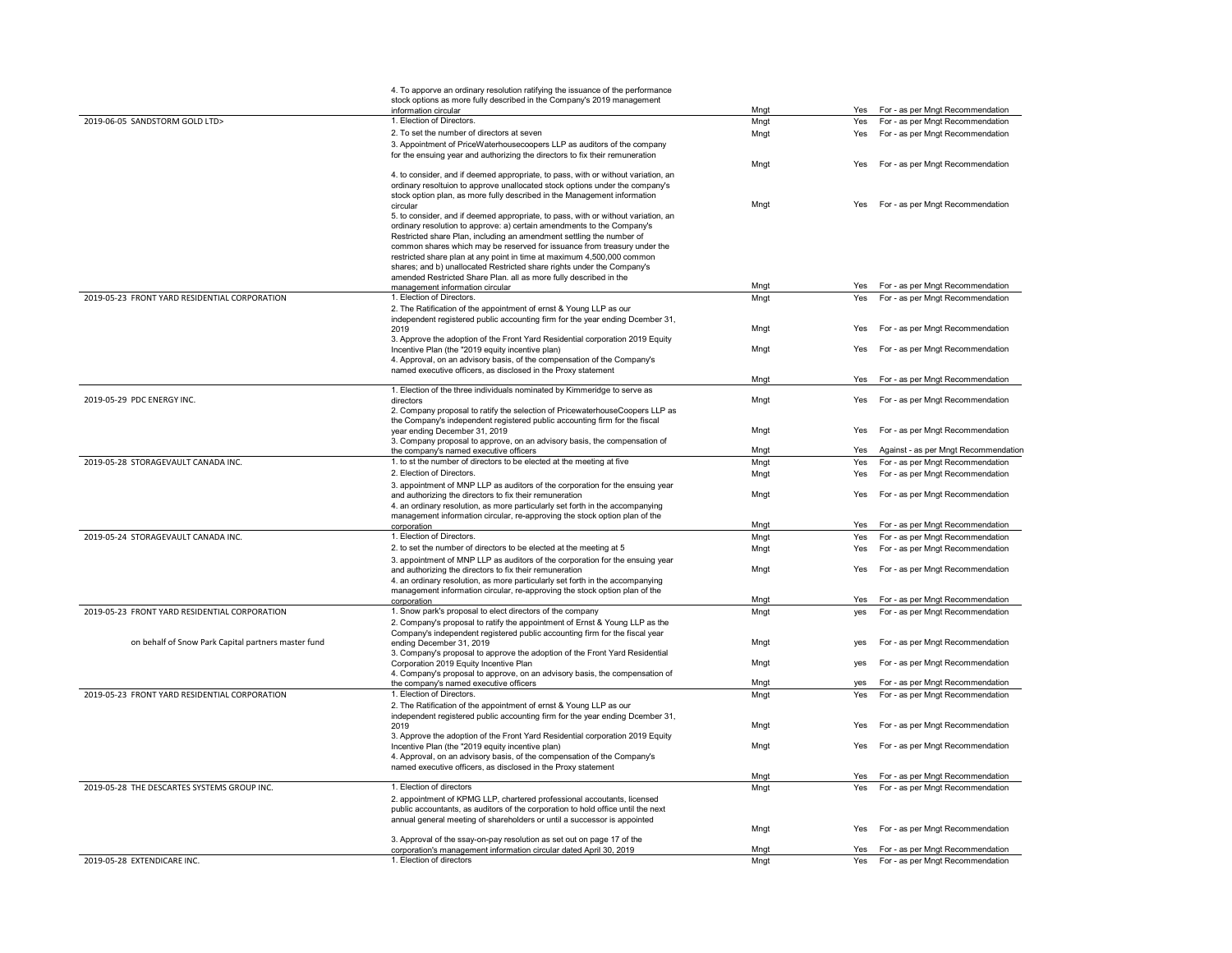|                                               | 2. Appointment of KPMG LLP as auditors of the corporation for the ensuing<br>vear                                                                                                                                                                                                                                                                                                                                                                                                                                                                                                                                                                                                                                                                                                                 | Mngt         | Yes        | For - as per Mngt Recommendation                                         |
|-----------------------------------------------|---------------------------------------------------------------------------------------------------------------------------------------------------------------------------------------------------------------------------------------------------------------------------------------------------------------------------------------------------------------------------------------------------------------------------------------------------------------------------------------------------------------------------------------------------------------------------------------------------------------------------------------------------------------------------------------------------------------------------------------------------------------------------------------------------|--------------|------------|--------------------------------------------------------------------------|
|                                               | 3. ordinary resolution, the full text of which is set forth in the accompanying<br>management information and proxy circular of Extendicare dated april 22,<br>2019 approving all unallocated securities, rights or other entitlements under the<br>company's long term incentive plan                                                                                                                                                                                                                                                                                                                                                                                                                                                                                                            |              |            |                                                                          |
|                                               | 4. an advisory non-binding resolution to accept extendicare's approach to                                                                                                                                                                                                                                                                                                                                                                                                                                                                                                                                                                                                                                                                                                                         | Mngt         | Yes        | For - as per Mngt Recommendation                                         |
|                                               | executive compensation disclosed in the information circular                                                                                                                                                                                                                                                                                                                                                                                                                                                                                                                                                                                                                                                                                                                                      | Mngt         | Yes        | For - as per Mngt Recommendation                                         |
| 2019-06-04 TRICON CAPITAL GROUP INC.          | 1. To consider, and if deemed advisable, to approve, with or without variation,<br>an ordinary resolution, the full text of which is attached as Appendix A to the<br>management information circular of Tricon Capital Group Inc., Approving the<br>issuance of such number of common shares in the capital of Tricon as may be<br>required to be issued pursuant to the terms of the arrangement involving,<br>interalia, tricon and starlight U.S. multi-family care fund in connection with a<br>court-approved plan of arrangement to be completed under section 193 of the<br>Business Corporations Act (aB) in accordance with the arrangement agreemnt<br>dated April 2, 2019 enetered into amon, later alias, tricon and the fund, all as<br>more particularly set forth in the circular | Mngt         | Yes        | For - as per Mngt Recommendation                                         |
| 2019-05-29 PDC ENERGY INC.                    | 1. Election of class III directors                                                                                                                                                                                                                                                                                                                                                                                                                                                                                                                                                                                                                                                                                                                                                                | Mngt         | Yes        | For - as per Mngt Recommendation                                         |
|                                               | 2. To approve, on an advisory basis, the compensation of the company's<br>named executive officers ("say-on-pay")<br>3. To ratify the appointment of PricewaterhouseCoopers LLP as the company's<br>independent registered public accounting firm for the fiscal year ending<br>December 31, 2019                                                                                                                                                                                                                                                                                                                                                                                                                                                                                                 | Mngt<br>Mngt | Yes<br>Yes | For - as per Mngt Recommendation<br>For - as per Mngt Recommendation     |
| 2019-06-07 MARTINREA INTERNATIONAL INC.       | 1. Election of directors                                                                                                                                                                                                                                                                                                                                                                                                                                                                                                                                                                                                                                                                                                                                                                          | Mngt         | Yes        | For - as per Mngt Recommendation                                         |
|                                               | 2. Management recommends that you vote FOR the reappointment of KPMG<br>LLP as auditors of the corporation and to authorize the directors to fix their<br>remuneraiton<br>3. Advisory resolution on executive compensation. Resolved, on an advisory<br>basis and not to diminish the roles and responsibilities of the board of<br>directors, that the shareholders accept the approach to executive<br>compensation disclosed in the accompanying management information                                                                                                                                                                                                                                                                                                                        | Mngt         | Yes        | For - as per Mngt Recommendation                                         |
|                                               | circular of the corporation dated may 6, 2019.<br>1. Election of directors                                                                                                                                                                                                                                                                                                                                                                                                                                                                                                                                                                                                                                                                                                                        | Mngt         |            | Yes For - as per Mngt Recommendation                                     |
| 2019-06-12 KINAXIS INC.                       | 2. Appointment of KPMG LLP as auditors                                                                                                                                                                                                                                                                                                                                                                                                                                                                                                                                                                                                                                                                                                                                                            | Mngt<br>Mngt | Yes<br>Yes | For - as per Mngt Recommendation<br>For - as per Mngt Recommendation     |
| 2019-06-11 MEG ENERGY CORP.                   | 1. Election of directors                                                                                                                                                                                                                                                                                                                                                                                                                                                                                                                                                                                                                                                                                                                                                                          | Mngt         | Yes        | For - as per Mngt Recommendation                                         |
|                                               | 2. to pass an ordinary resolution approving all unallocated restricted share<br>units under the corporation's treasury-settled restricted share unit plan                                                                                                                                                                                                                                                                                                                                                                                                                                                                                                                                                                                                                                         | Mngt         | Yes        | For - as per Mngt Recommendation                                         |
|                                               | 4. the confirmation of the amendment and restatement of the corporation's by-<br>law no. 3 and by-law no. 5, in the form of the corporation's 2019 consolidated<br>general by-law, as described in the management inforation circular related to<br>the meeting<br>5. acceptance of the corporation's approach to executive compensation as<br>described in the management information circular related to the meeting                                                                                                                                                                                                                                                                                                                                                                            | Mngt         | Yes        | For - as per Mngt Recommendation                                         |
|                                               | 6. the appointment of pricewaterhousecoopers LLP as auditors of the<br>corporation for the ensuing year at such remuneration as the directors of the                                                                                                                                                                                                                                                                                                                                                                                                                                                                                                                                                                                                                                              | Mngt         | Yes        | For - as per Mngt Recommendation                                         |
|                                               | corporation may determine                                                                                                                                                                                                                                                                                                                                                                                                                                                                                                                                                                                                                                                                                                                                                                         | Mngt         | Yes        | For - as per Mngt Recommendation                                         |
| 2019-06-12 BROOKFIELD ASSET MANAGEMENT INC.   | 1. Election of directors<br>2. The appointment of Deloitte LLP as the external auditor and authorizinf the                                                                                                                                                                                                                                                                                                                                                                                                                                                                                                                                                                                                                                                                                        | Mngt         | Yes        | For - as per Mngt Recommendation                                         |
|                                               | directors to set its remuneration<br>3. the say on pay resolution set out in the corporation's management                                                                                                                                                                                                                                                                                                                                                                                                                                                                                                                                                                                                                                                                                         | Mngt         | Yes        | For - as per Mngt Recommendation                                         |
|                                               | information circular dated april 29, 2019<br>4. the 2019 plan resolution set out in the circular                                                                                                                                                                                                                                                                                                                                                                                                                                                                                                                                                                                                                                                                                                  | Mngt         | Yes        | For - as per Mngt Recommendation                                         |
|                                               | 5. The shareholder proposal one set out in the circular                                                                                                                                                                                                                                                                                                                                                                                                                                                                                                                                                                                                                                                                                                                                           | Mngt<br>Mngt | Yes<br>Yes | For - as per Mngt Recommendation<br>Against - as per Mngt Recommendation |
|                                               | 6. the shareholder proposal two set out in the circular                                                                                                                                                                                                                                                                                                                                                                                                                                                                                                                                                                                                                                                                                                                                           | Mngt         | Yes        | Against - as per Mngt Recommendation                                     |
| 2019-05-23 FRONT YARD RESIDENTIAL CORPORATION | 1. Election of directors                                                                                                                                                                                                                                                                                                                                                                                                                                                                                                                                                                                                                                                                                                                                                                          | Mngt         | No         | Received late                                                            |
|                                               | 2. Ratification of the appointment of ernst & Young LLP as our independent<br>registered public accounting firm for the year ending december 31, 2019                                                                                                                                                                                                                                                                                                                                                                                                                                                                                                                                                                                                                                             | Mngt         | No         | Received late                                                            |
|                                               | 3. Approve the adoption of the ront Yard Residential Corporation 2019 Equity                                                                                                                                                                                                                                                                                                                                                                                                                                                                                                                                                                                                                                                                                                                      |              |            |                                                                          |
|                                               | incentive plan<br>4. Approval, on an advisory basis, of the compensation of the Company's<br>named executive officers, as disclosed in the Proxy statement                                                                                                                                                                                                                                                                                                                                                                                                                                                                                                                                                                                                                                        | Mngt         | No         | Received late                                                            |
|                                               |                                                                                                                                                                                                                                                                                                                                                                                                                                                                                                                                                                                                                                                                                                                                                                                                   | Mngt         | No         | Received late                                                            |
| 2019-06-11 PURE MULTI-FAMILY REIT LP          | 1. Election of directors                                                                                                                                                                                                                                                                                                                                                                                                                                                                                                                                                                                                                                                                                                                                                                          | Mngt         | Yes        | For - as per Mngt Recommendation                                         |
|                                               | 2. To fox the number of directors of pure multi family REIT at eight 8<br>3. Appointment of KPMG LLP as auditors of the Company for the ensuing year<br>and authorizing the directors to fix their remuneration.                                                                                                                                                                                                                                                                                                                                                                                                                                                                                                                                                                                  | Mngt<br>Mngt | Yes<br>Yes | For - as per Mngt Recommendation<br>For - as per Mngt Recommendation     |
|                                               | 4. to transact such further and other business as may properly come before the<br>meeting or any adjournment thereof                                                                                                                                                                                                                                                                                                                                                                                                                                                                                                                                                                                                                                                                              | Mngt         | Yes        | For - as per Mngt Recommendation                                         |
|                                               |                                                                                                                                                                                                                                                                                                                                                                                                                                                                                                                                                                                                                                                                                                                                                                                                   |              |            |                                                                          |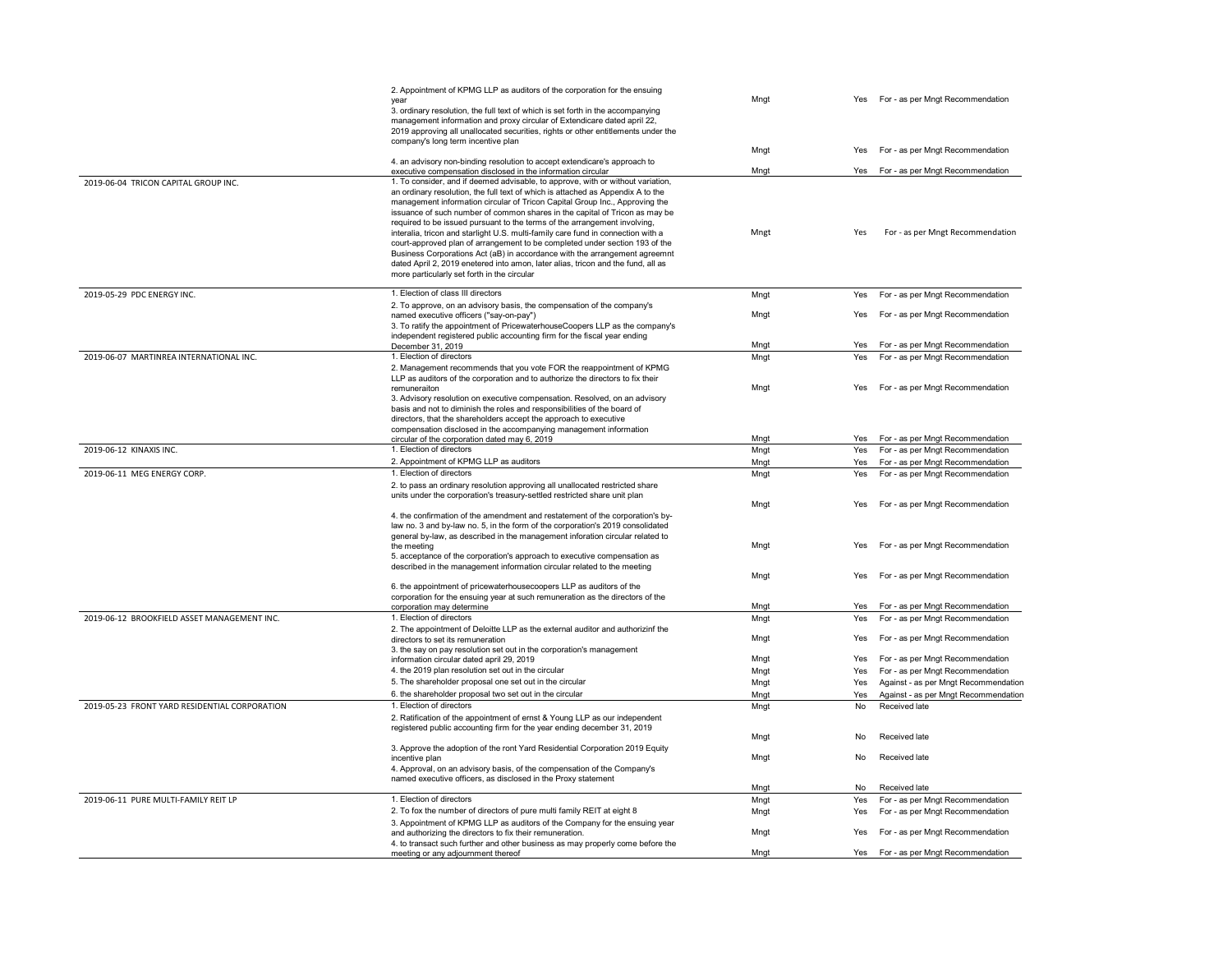| 2019-06-11 CANADIAN APARTMENT PROPERTIES REAL ESTATE | 1. Election of directors                                                                | Mngt | Yes | For - as per Mngt Recommendation |
|------------------------------------------------------|-----------------------------------------------------------------------------------------|------|-----|----------------------------------|
|                                                      | 2. re-appointment of PWC LLP as auditors of the corporation                             | Mngt | Yes | For - as per Mngt Recommendation |
|                                                      | 3. non-binding advisory say-on-pay resolution as set forth in the accompanying          |      |     |                                  |
|                                                      | management information circular approving capreit's approach to executive               |      |     |                                  |
|                                                      | officer                                                                                 | Mngt | Yes | For - as per Mngt Recommendation |
|                                                      | 4. ordinary resolution as set forth in the accompanying management                      |      |     |                                  |
|                                                      | information circular reconfirming capreit's unitholders rights plan agreement           |      |     |                                  |
|                                                      |                                                                                         | Mngt | Yes | For - as per Mngt Recommendation |
| 2019-06-10 MAV BEAUTY BRANDS INC.                    | 1. .election of directors                                                               | Mngt | Yes | For - as per Mngt Recommendation |
|                                                      | 2. Appointment of Ernst & Young LLP as auditors of the Company for the                  |      |     |                                  |
|                                                      | ensuing year and authorizin the Directors to fix their remuneration                     | Mngt | Yes | For - as per Mngt Recommendation |
| 2019-06-18 NEO PERFORMANCE MATERIALS INC.            | 1. election of directors                                                                | Mngt | Yes | For - as per Mngt Recommendation |
|                                                      | 2. Re-appointment of KPMG LLP, as auditors of the corporation for the ensuing           |      |     |                                  |
|                                                      | year and to authorize the directors to fix the remuneration to be paid to the           |      |     |                                  |
|                                                      | auditors                                                                                | Mngt | Yes | For - as per Mngt Recommendation |
| 2019-06-10 HELIUS MEDICAL TECHNOLOGIES INC.          | 1. Election of directors                                                                | Mngt | Yes | For - as per Mngt Recommendation |
|                                                      | 2. Appointment of BDO USA, LLP as auditors of the corporation for the                   |      |     |                                  |
|                                                      | ensuing year and authorizing the directors to fix their remuneration                    | Mngt | Yes | For - as per Mngt Recommendation |
| 2019-06-25 SOLARIS COPPER INC.                       | 1. election of directors                                                                | Mngt | Yes | For - as per Mngt Recommendation |
|                                                      | 2. appointment of KPMG LLP as auditors of the corporation for the ensuing               |      |     |                                  |
|                                                      | year and authorizing the directors to fix their remuneration                            | Mngt | Yes | For - as per Mngt Recommendation |
| 2019-06-18 CANNTRUST HOLDINGS INC.                   | 1. Election of directors                                                                | Mngt | Yes | For - as per Mngt Recommendation |
|                                                      | 2. appointment of KPMG LLP as auditors of the corporation for the ensuing               |      |     |                                  |
|                                                      | year and authorizing the directors to fix their remuneration                            | Mngt | Yes | For - as per Mngt Recommendation |
|                                                      | 3. To pass an ordinary resolution approving the corporation's omnibus                   |      |     |                                  |
|                                                      | incentive plan, as more fully described in the circular entitled "particulars of        |      |     |                                  |
|                                                      | matters to be acted upon omnibus incentive plan"                                        | Mngt | Yes | For - as per Mngt Recommendation |
| 2019-06-24 TRICON CAPITAL GROUP INC.                 | 1. Election of directors                                                                | Mnat | Yes | For - as per Mngt Recommendation |
|                                                      | 2. appointment of PriceWaterhouseCoopers LLP as auditor of the corporation              |      |     |                                  |
|                                                      | for the ensuing year and authorizing the directors to fix their remuneration            |      |     |                                  |
|                                                      |                                                                                         | Mngt | Yes | For - as per Mngt Recommendation |
|                                                      | 3. approval of a resolution, the full text of which is attached as appendix D to        |      |     |                                  |
|                                                      | the accompanying information circular, to continue, amend and restate the               |      |     |                                  |
|                                                      | shareholder rights plan of the corporation                                              | Mngt | Yes | For - as per Mngt Recommendation |
| 2019-06-10 GREEN THUMB INDUSTRIES INC.               | 1. Election of directors                                                                | Mngt | Yes | For - as per Mngt Recommendation |
|                                                      | 2. To set the number of directors to be elected at the meeting at 6                     | Mngt | Yes | For - as per Mngt Recommendation |
|                                                      | 3. re-appoint MNP LLP chartered professional accountants as auditors of the             |      |     |                                  |
|                                                      | corporation and to authorize the board of directors of the corporation to fix the       |      |     |                                  |
|                                                      | auditors' remuneration and terms of engagement                                          | Mngt | Yes | For - as per Mngt Recommendation |
|                                                      | 4. to consider, and if deemed appropriate, approve a special resolution                 |      |     |                                  |
|                                                      | authorizing certain amendments to the articles of the corporation, which                |      |     |                                  |
|                                                      | amendments include the adoption of an advance notice policy among other                 |      |     |                                  |
|                                                      | corporate maintenance matters, as more particularly described in the                    |      |     |                                  |
|                                                      | accompanying management information circular of the corporation                         | Mngt | Yes | For - as per Mngt Recommendation |
| 2019-06-11 GRANITE REAL ESTATE INVESTMENT TRUST      | 1. Election of trustees                                                                 | Mngt | Yes | For - as per Mngt Recommendation |
|                                                      | 2. Election of Directors.                                                               | Mngt | Yes | For - as per Mngt Recommendation |
|                                                      | 3. the re-appointment of deloitte LLP as auditor of granite reit                        | Mngt | Yes | For - as per Mngt Recommendation |
|                                                      | 4. the re-appointment of deloitte LLP as auditor of granite GP and authorize the        |      |     |                                  |
|                                                      | directors of granite GP to fix the auditor's remuneration                               | Mngt | Yes | For - as per Mngt Recommendation |
| 2019-05-29 PDC ENERGY, INC                           | 1. Election of class III directors                                                      | Mngt | No  | Received late                    |
|                                                      | 2. To approve, on an advisory basis, the compensation of the company's                  |      |     |                                  |
|                                                      | named executive officers ("say-on-pay")                                                 | Mngt | No  | Received late                    |
|                                                      | 3. To ratify the appointment of PricewaterhouseCoopers LLP as the company's             |      |     |                                  |
|                                                      | independent registered public accounting firm for the fiscal year ending                |      |     |                                  |
|                                                      | December 31, 2019                                                                       | Mngt | No  | Received late                    |
| 2019-06-17 LEUCROTTA EXPLORATION INC.                | 1. Election of directors                                                                | Mngt | Yes | For - as per Mngt Recommendation |
|                                                      | 2. fixing the number of directors of the corporation to be elected at the meeting       |      |     |                                  |
|                                                      | for the ensuing year at 7                                                               | Mngt | Yes | For - as per Mngt Recommendation |
|                                                      | 3. Appointing KPMG LLP, chartered acountants, as the auditors of the                    |      |     |                                  |
|                                                      | corporation for the ensuing year and authorizing the board of directors to fix          |      |     |                                  |
|                                                      | their remuneration                                                                      | Mngt | Yes | For - as per Mngt Recommendation |
|                                                      | 4. to consider, and if thought fit, to pass a resolution, the full text of which is set |      |     |                                  |
|                                                      | forth in the information circular, to approve the stock option plan for the             |      |     |                                  |
|                                                      | corporation, all as more particularly set forth in the information circular             | Mngt | Yes | For - as per Mngt Recommendation |
|                                                      |                                                                                         |      |     |                                  |
| 2019-06-14 ABASCUS HEALTH PRODUCTS INC.              | 1. ELECTION OF DIRECTORS                                                                | Mngt | Yes | For - as per Mngt Recommendation |
|                                                      | 2. To consider, and if thought appropriate, pass an ordinary resolution to              |      |     |                                  |
|                                                      | appoint Richter LLP as the auditors of the company for the ensuing year and to          |      |     |                                  |
|                                                      | authorize the directors to fix their remuneration                                       | Mngt | Yes | For - as per Mngt Recommendation |
|                                                      | 3. to consider, and if thought appropriate, pass, with or without variation, an         |      |     |                                  |
|                                                      | ordinary resolution to amend the long-term incentvie plan of the company as             |      |     |                                  |
|                                                      | further described in the accompanying management information circular of the            | Mnat | Yes | For - as per Mngt Recommendation |
| 2019-06-17 CRONOS GROUP INC.                         | company<br>1. Election of directors                                                     | Mngt |     |                                  |
|                                                      |                                                                                         |      | Yes | For - as per Mngt Recommendation |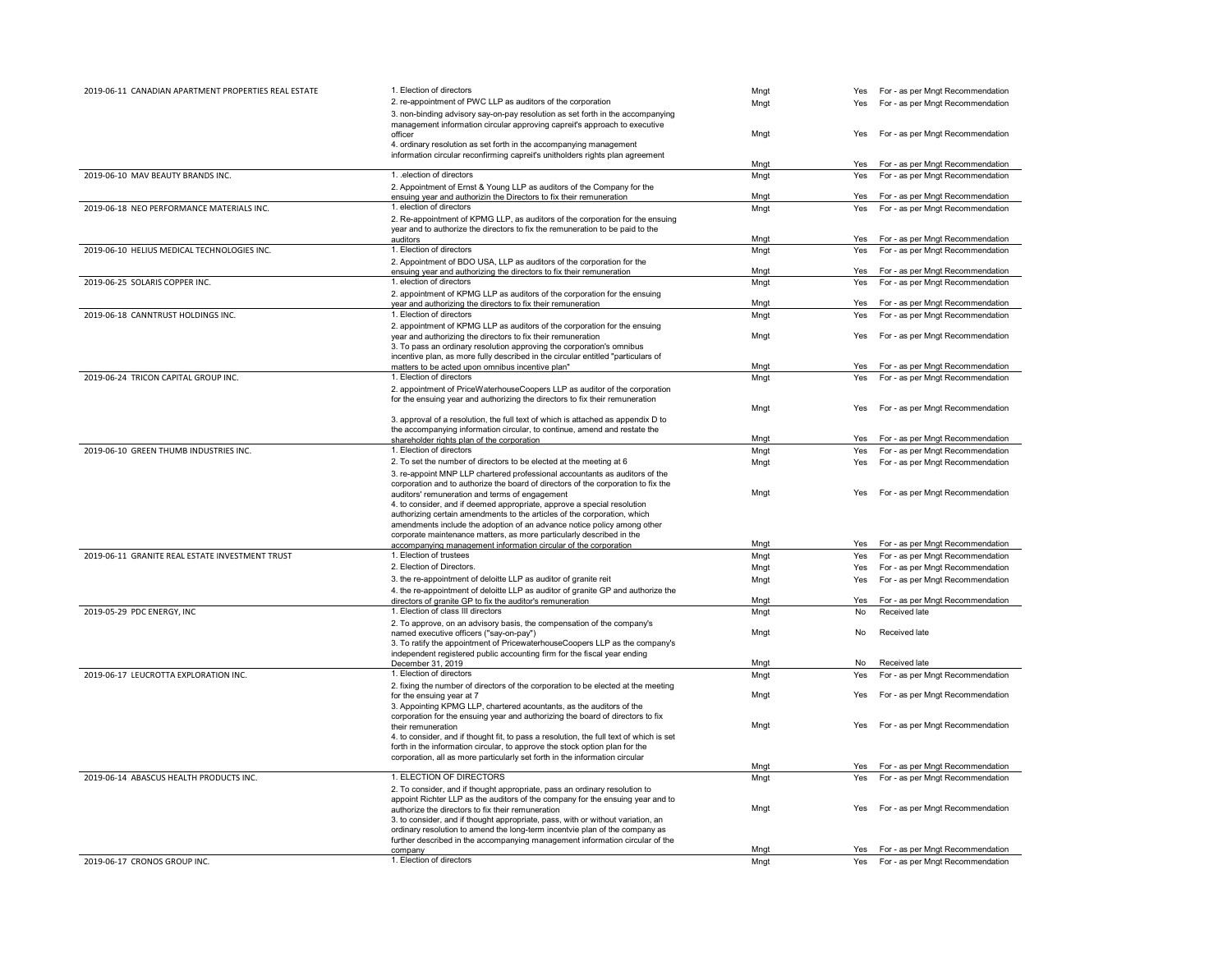|                                             | 2. appointment of auditors                                                                                                                                                                                                                                                                                                                                                                                                                                                                                                                                                                                                                                    | Mngt | Yes | For - as per Mngt Recommendation     |
|---------------------------------------------|---------------------------------------------------------------------------------------------------------------------------------------------------------------------------------------------------------------------------------------------------------------------------------------------------------------------------------------------------------------------------------------------------------------------------------------------------------------------------------------------------------------------------------------------------------------------------------------------------------------------------------------------------------------|------|-----|--------------------------------------|
| 2019-06-21 VILLAGE FARMS INTERNATIONAL INC. | . Election of directors                                                                                                                                                                                                                                                                                                                                                                                                                                                                                                                                                                                                                                       | Mngt | Yes | For - as per Mngt Recommendation     |
|                                             | 2. appointment of PriceWaterhouseCoopers LLP as auditors of the corporation<br>for the ensuing year and authorizing the directors to fix their remuneration                                                                                                                                                                                                                                                                                                                                                                                                                                                                                                   |      |     |                                      |
|                                             |                                                                                                                                                                                                                                                                                                                                                                                                                                                                                                                                                                                                                                                               | Mngt | Yes | For - as per Mngt Recommendation     |
| 2019-06-24 LITHIUM AMFRICAS CORP.           | . Election of directors                                                                                                                                                                                                                                                                                                                                                                                                                                                                                                                                                                                                                                       | Mngt | Yes | For - as per Mngt Recommendation     |
|                                             | 2. To set the number of directors at 9                                                                                                                                                                                                                                                                                                                                                                                                                                                                                                                                                                                                                        | Mngt | Yes | For - as per Mngt Recommendation     |
|                                             | 3. Appointment of PriceWaterhousecoopers LLP as auditors of the company<br>for the ensuing year and authorizing the directors to fix their remuneration                                                                                                                                                                                                                                                                                                                                                                                                                                                                                                       |      |     |                                      |
|                                             |                                                                                                                                                                                                                                                                                                                                                                                                                                                                                                                                                                                                                                                               | Mngt | Yes | For - as per Mngt Recommendation     |
|                                             | 4. To consider, and if thought fit, pass an ordinary resolution, the full text of<br>which is set forth in the Management Information circular accompanying this<br>notice, to approve the issuance of certain equity incentive plans all as more                                                                                                                                                                                                                                                                                                                                                                                                             |      |     |                                      |
|                                             | particularly described therein.<br>5. To consider, and if thought fit, pass an ordinary resolution, the full text of<br>which is set forth in the Management Information circular accompanying this<br>notice, to approve the issuance of certain equity incentive grants all as more                                                                                                                                                                                                                                                                                                                                                                         | Mngt | Yes | For - as per Mngt Recommendation     |
|                                             | particularly described therein.<br>6. To consider, and if thought fit, to pass an ordinary resolution by holders of<br>the company's common shares entitled to vote on such resolution in<br>accordance with multilateral instrument 61-101 - protection of minority security<br>holders in special transactions and, to the extent necessary, in accordance with<br>the requirements of the Toronto Stock Exchange, the full text of which is set<br>forth on Schedule B in the management information circular accompanying thie<br>notice, to approve the project investment, as such term is definied, and all as<br>moreparticularly described, therein. | Mngt | Yes | For - as per Mngt Recommendation     |
|                                             |                                                                                                                                                                                                                                                                                                                                                                                                                                                                                                                                                                                                                                                               | Mngt | Yes | For - as per Mngt Recommendation     |
| 2019-06-17 CANOPY GROWTH CORPORATION        | 1. an ordinary resolution, the full text ofwhich is included as appendix a<br>attached to the accompanying management information circular                                                                                                                                                                                                                                                                                                                                                                                                                                                                                                                    | Mnat |     | Yes For - as per Mngt Recommendation |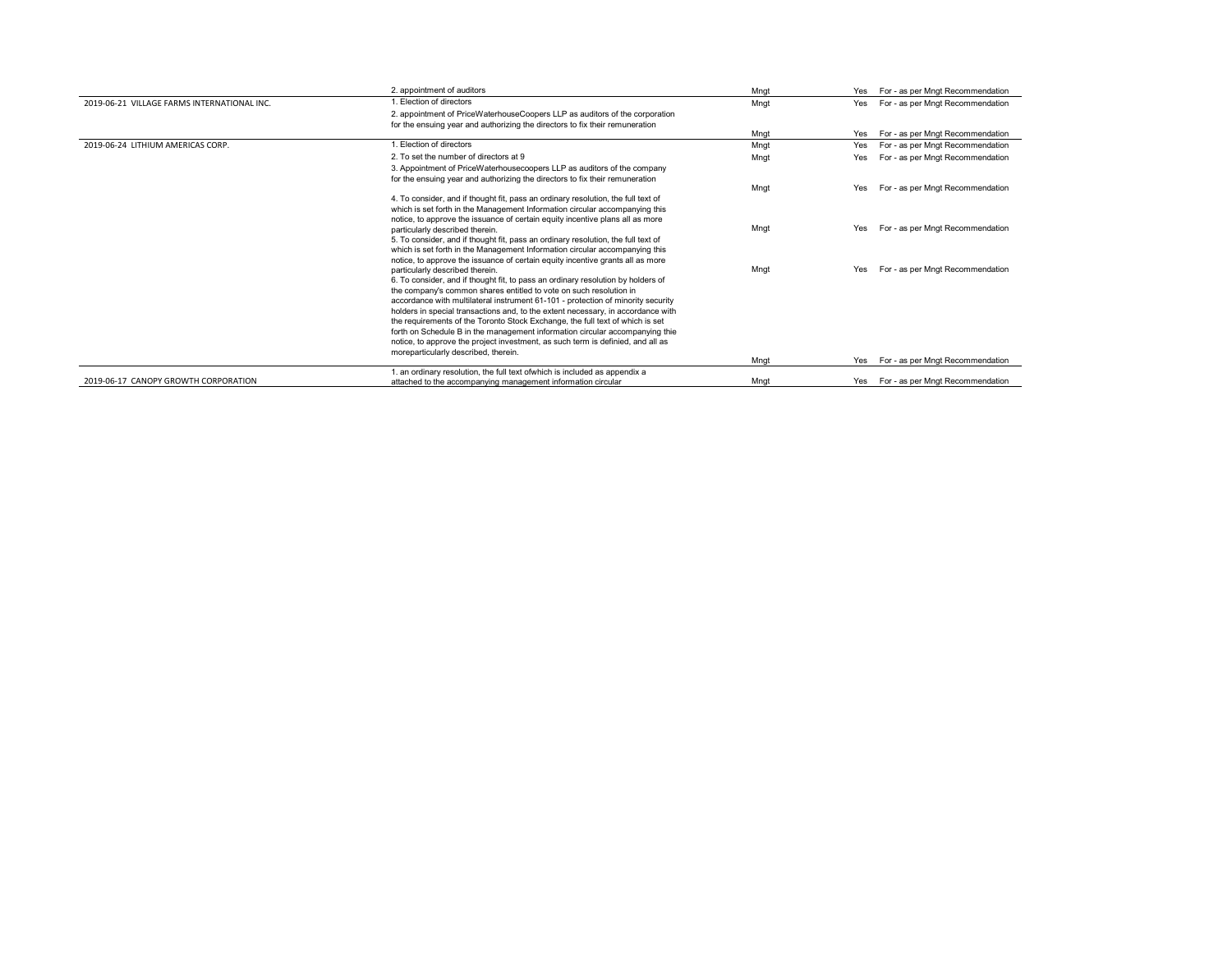## **Exemplar Performance Fund**

| Date                          | <b>Name of Issuer</b>                     | <b>Ticker</b> | Cusip | <b>Identification of Voting Matter</b>                                                                                                                                                                                                                                                                                                                                                                                                                                                                  | <b>Matters Proposed By</b>                    | <b>Voted</b> | Vote                                                       |
|-------------------------------|-------------------------------------------|---------------|-------|---------------------------------------------------------------------------------------------------------------------------------------------------------------------------------------------------------------------------------------------------------------------------------------------------------------------------------------------------------------------------------------------------------------------------------------------------------------------------------------------------------|-----------------------------------------------|--------------|------------------------------------------------------------|
|                               | 2018-07-17 CONSTELLATION BRANDS, INC.     |               |       | 1. Election of Directors.                                                                                                                                                                                                                                                                                                                                                                                                                                                                               | Issuer/Mngt/another person or company<br>Mngt | Yes/No       | <b>For/Against</b><br>Yes For - as per Mngt Recommendation |
|                               |                                           |               |       |                                                                                                                                                                                                                                                                                                                                                                                                                                                                                                         |                                               |              |                                                            |
|                               |                                           |               |       | 2. To ratify the selection of KPMG LLP as the Company's independent registered<br>public accounting firm for the fiscal year ending February 28, 2019.                                                                                                                                                                                                                                                                                                                                                  | Mngt                                          | Yes          | For - as per Mngt Recommendation                           |
|                               |                                           |               |       | 3. To approve, by an advisory vote, the compensation of the Company's named<br>executive officers as disclosed in the Proxy Statement.                                                                                                                                                                                                                                                                                                                                                                  | Mngt                                          |              | Yes For - as per Mngt Recommendation                       |
|                               |                                           |               |       |                                                                                                                                                                                                                                                                                                                                                                                                                                                                                                         |                                               |              |                                                            |
|                               | 2018-07-12 COMPUTER MODELLINGS GROUP LTD. |               |       | 1. Fixing the number of directors to be elected at the meeting at eight (8), as set<br>forth in the accompanying Information Circular.                                                                                                                                                                                                                                                                                                                                                                  | Mngt                                          | Yes          | For - as per Mngt Recommendation                           |
|                               |                                           |               |       | 2. Election of Director                                                                                                                                                                                                                                                                                                                                                                                                                                                                                 | Mngt                                          | Yes          | For - as per Mngt Recommendation                           |
|                               |                                           |               |       |                                                                                                                                                                                                                                                                                                                                                                                                                                                                                                         |                                               |              |                                                            |
|                               |                                           |               |       | 3. The appointment of KPMG LLP, Chartered Professional Accountants, as<br>auditors of the Corporation for the ensuing year and authorizing the directors to<br>fix their remuneration.                                                                                                                                                                                                                                                                                                                  | Mngt                                          | Yes          | For - as per Mngt Recommendation                           |
|                               |                                           |               |       |                                                                                                                                                                                                                                                                                                                                                                                                                                                                                                         |                                               |              |                                                            |
|                               |                                           |               |       | 4. To consider and, if deemed advisable, approve an ordinary resolution<br>authorizing the renewal of the Corporation's shareholder rights plan, as more<br>particularly described in the accompanying management information circular.                                                                                                                                                                                                                                                                 | Mngt                                          |              | Yes For - as per Mngt Recommendation                       |
| 2018-07-18 MEDRELEAF CORP.    |                                           |               |       |                                                                                                                                                                                                                                                                                                                                                                                                                                                                                                         |                                               |              |                                                            |
|                               |                                           |               |       | 1. A special resolution, the full text of which is set forth in Appendix B to the<br>management information circular of the Company dated June 18, 2018 (the<br>"Information Circular"), approving an arrangement under section 182 of the<br>Business Corporations Act (Ontario) made in accordance with the arrangement<br>agreement dated as of May 14, 2018, as amended May 24, 2018, among the<br>Company and Aurora Cannabis Inc., as more particularly described in the<br>Information Circular. | Mngt                                          | Yes          | For - as per Mngt Recommendation                           |
| 2018-07-31 LEGG MASON, INC.   |                                           |               |       | 1. Election of Directors.                                                                                                                                                                                                                                                                                                                                                                                                                                                                               | Mngt                                          | Yes          | For - as per Mngt Recommendation                           |
|                               |                                           |               |       | 2. An advisory vote to approve the compensation of Legg Mason's named<br>executive officers.                                                                                                                                                                                                                                                                                                                                                                                                            | Mngt                                          | Yes          | For - as per Mngt Recommendation                           |
|                               |                                           |               |       | 3. Ratification of the appointment of PricewaterhouseCoopers LLP as Legg<br>Mason's independent registered public accounting firm for the fiscal year ending<br>March 31, 2019.                                                                                                                                                                                                                                                                                                                         | Mnat                                          |              | Yes For - as per Mngt Recommendation                       |
| 2018-07-19 NUTRIEN LTD.       |                                           |               |       | 1. Election of Directors.                                                                                                                                                                                                                                                                                                                                                                                                                                                                               | Mngt                                          | Yes          | For - as per Mngt Recommendation                           |
|                               |                                           |               |       | 2. The re-appointment of KPMG LLP, Chartered Accountants, as auditors of the                                                                                                                                                                                                                                                                                                                                                                                                                            |                                               |              |                                                            |
|                               |                                           |               |       | Corporation.                                                                                                                                                                                                                                                                                                                                                                                                                                                                                            | Mngt                                          | Yes          | For - as per Mngt Recommendation                           |
|                               |                                           |               |       | 3. A resolution to ratify and approve: (i) a stock option plan of the Corporation;<br>and (ii) the grant of stock options made to eligible participants under the stock<br>option plan, as more particularly detailed in the accompanying notice of meeting                                                                                                                                                                                                                                             |                                               |              |                                                            |
|                               |                                           |               |       | and management proxy circular.<br>4. A non-binding advisory resolution to accept the Corporation's approach to                                                                                                                                                                                                                                                                                                                                                                                          | Mngt                                          | Yes          | For - as per Mngt Recommendation                           |
|                               |                                           |               |       | executive compensation.                                                                                                                                                                                                                                                                                                                                                                                                                                                                                 | Mngt                                          | Yes          | For - as per Mngt Recommendation                           |
| 2018-07-26 EQUINOX GOLD CORP. |                                           |               |       | 1. To set the number of Directors at seven (7).                                                                                                                                                                                                                                                                                                                                                                                                                                                         | Mngt                                          | Yes          | For - as per Mngt Recommendation                           |
|                               |                                           |               |       | 2. Election of Directors.                                                                                                                                                                                                                                                                                                                                                                                                                                                                               | Mngt                                          | Yes          | For - as per Mngt Recommendation                           |
|                               |                                           |               |       | 3. Appointment of KPMG LLP as auditors of the Company for the ensuing year                                                                                                                                                                                                                                                                                                                                                                                                                              |                                               |              |                                                            |
|                               |                                           |               |       | and authorizing the directors to fix their remuneration.                                                                                                                                                                                                                                                                                                                                                                                                                                                | Mngt                                          | Yes          | For - as per Mngt Recommendation                           |
|                               |                                           |               |       | 4. To consider, and, if deemed appropriate, to pass, with or without variation, as                                                                                                                                                                                                                                                                                                                                                                                                                      |                                               |              |                                                            |
|                               |                                           |               |       | an ordinary resolution, the Equinox Option Plan Resolution, as such term is<br>defined in the accompanying Management Information Circular of the Company.                                                                                                                                                                                                                                                                                                                                              | Mngt                                          | Yes          | For - as per Mngt Recommendation                           |
|                               |                                           |               |       | 5. To consider and, if deemed appropriate, to pass, with or without variation, an<br>ordinary resolution, the RSU Plan Resolution, as such term is defined in the                                                                                                                                                                                                                                                                                                                                       |                                               |              |                                                            |
|                               |                                           |               |       | accompanying Management Information Circular of the Company.                                                                                                                                                                                                                                                                                                                                                                                                                                            | Mngt                                          | Yes          | For - as per Mngt Recommendation                           |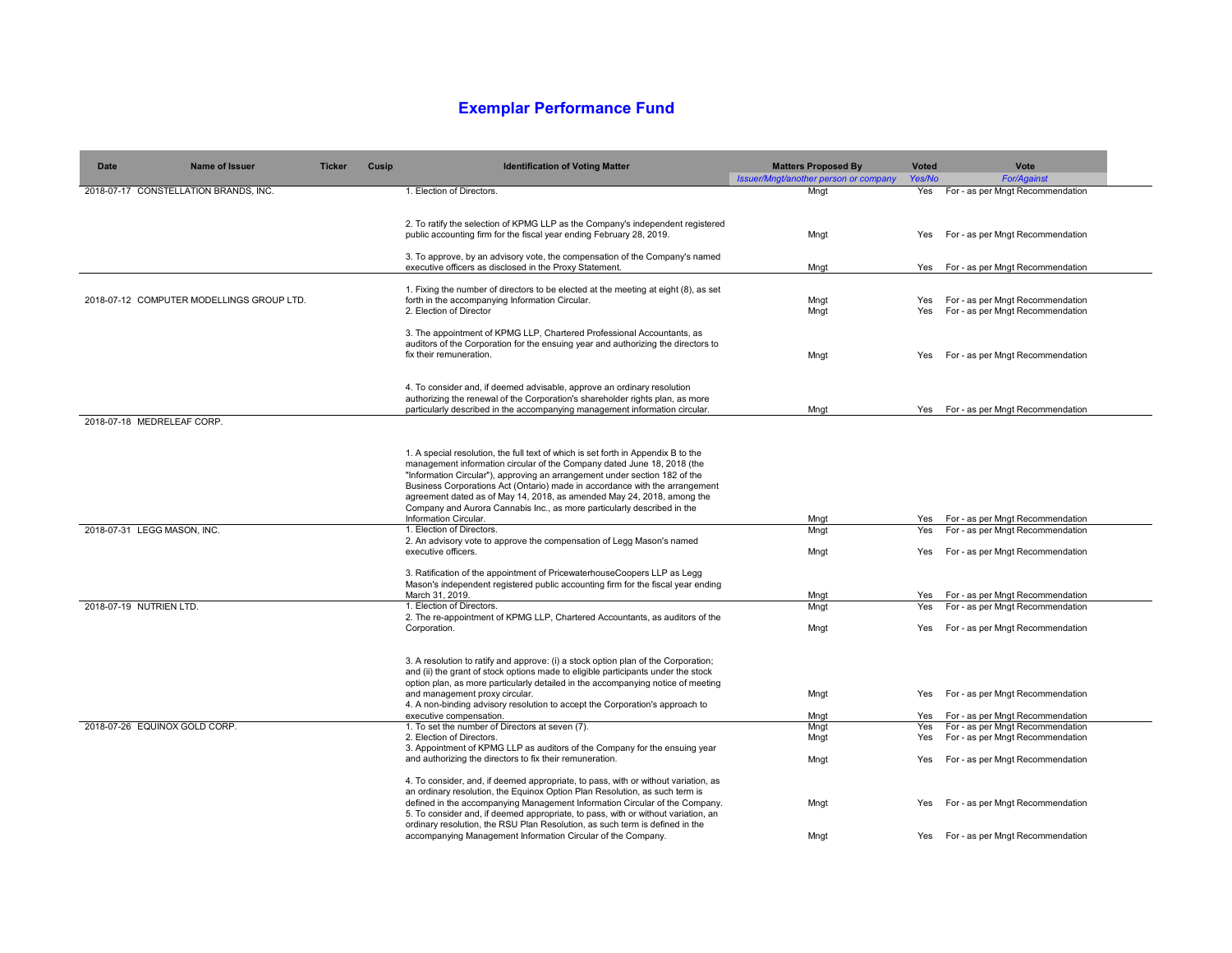|                                                   | 6. To consider and, if thought advisable, to pass, with or without amendment, a<br>special resolution, the full text of which is attached as Schedule "D" to the<br>Management Information Circular of the Company, approving a statutory plan of<br>arrangement under section 288 of the Business Corporations Act (British<br>Columbia) which involves, among other things, the distribution of common shares<br>of Solaris Copper Inc. ("Solaris Copper") to shareholders of the Company on the<br>basis of one-tenth of one Solaris Copper common share for each common share<br>of the Company held, all as more particularly described in the Management                                                                                                                                                                               |              |                                                                                    |
|---------------------------------------------------|----------------------------------------------------------------------------------------------------------------------------------------------------------------------------------------------------------------------------------------------------------------------------------------------------------------------------------------------------------------------------------------------------------------------------------------------------------------------------------------------------------------------------------------------------------------------------------------------------------------------------------------------------------------------------------------------------------------------------------------------------------------------------------------------------------------------------------------------|--------------|------------------------------------------------------------------------------------|
|                                                   | Information Circular.<br>7. To consider, and, if deemed appropriate, to pass, with or without variation, as<br>an ordinary resolution, the Solaris Copper Option Plan Resolution, as such term<br>is defined in the accompanying Management Information Circular of the                                                                                                                                                                                                                                                                                                                                                                                                                                                                                                                                                                      | Mngt         | For - as per Mngt Recommendation<br><b>Yes</b>                                     |
|                                                   | Company.                                                                                                                                                                                                                                                                                                                                                                                                                                                                                                                                                                                                                                                                                                                                                                                                                                     | Mngt         | For - as per Mngt Recommendation<br>Yes                                            |
|                                                   | 8. To consider and, if deemed appropriate, to pass, with or without variation, an<br>ordinary resolution, the Solaris Copper RSU Plan Resolution, as such term is<br>defined in the accompanying Management Information Circular of the Company.<br>9. To consider, and, if deemed appropriate, to pass, with or without variation, as<br>an ordinary resolution, the Solaris Copper Advance Notice Policy Resolution, as<br>such term is defined in the accompanying Management Information Circular of                                                                                                                                                                                                                                                                                                                                     | Mngt         | For - as per Mngt Recommendation<br><b>Yes</b>                                     |
|                                                   | the Company.                                                                                                                                                                                                                                                                                                                                                                                                                                                                                                                                                                                                                                                                                                                                                                                                                                 | Mngt         | For - as per Mngt Recommendation<br>Yes                                            |
| 2018-07-30 CANOPY GROWTH CORPORATION              | 1. To pass an ordinary resolution, the full text of which is set out in Schedule "A"<br>to the Management Information Circular in respect of the Special Meeting (the<br>"Circular"), ratifying, confirming, and approving certain amendments to the<br>Corporation's omnibus incentive plan, as more fully described in the section of<br>the Circular entitled "Particulars of Matters to be Acted Upon - 1. Omnibus<br>Incentive Plan".<br>2. To pass a special resolution, the full text of which is set out in Schedule "C" to<br>the Circular, amending the Corporation's Articles of Incorporation to divide the<br>issued and outstanding common shares of the Corporation on a two-for-one<br>basis, as more fully described in the section of the Circular entitled "Particulars of<br>Matters to be Acted Upon - 2. Stock Split". | Mngt<br>Mngt | For - as per Mngt Recommendation<br>Yes<br>For - as per Mngt Recommendation<br>Yes |
| 2018-08-08 STINGRAY DIGITAL GROUP INC. "STINGRAY" | 1. Election of Directors.                                                                                                                                                                                                                                                                                                                                                                                                                                                                                                                                                                                                                                                                                                                                                                                                                    | Mngt         | For - as per Mngt Recommendation<br>Yes                                            |
|                                                   | 2. To appoint KPMG LLP, Chartered Professional Accountants, as the<br>independent auditor of Stingray for the ensuing year and to authorize the board<br>of directors to fix the remuneration of the auditor.<br>3. To consider and, if deemed advisable, to adopt, with or without variation, a<br>special resolution authorizing the board of directors of Stingray to file articles of<br>amendment in order to change the name of Stingray to "Stingray Group<br>Inc./Groupe Stingray Inc.".                                                                                                                                                                                                                                                                                                                                             | Mngt<br>Mngt | For - as per Mngt Recommendation<br>Yes<br>For - as per Mngt Recommendation<br>Yes |
| 2018-08-09 RED HAT, INC.                          | 1. Election of Directors.                                                                                                                                                                                                                                                                                                                                                                                                                                                                                                                                                                                                                                                                                                                                                                                                                    | Mngt         | For - as per Mngt Recommendation<br>Yes                                            |
|                                                   | 2. To approve, on an advisory basis, a resolution relating to Red Hat's executive<br>compensation.<br>3. To ratify the selection of PricewaterhouseCoopers LLP as Red Hat's<br>independent registered public accounting firm for the fiscal year ending February                                                                                                                                                                                                                                                                                                                                                                                                                                                                                                                                                                             | Mngt         | For - as per Mngt Recommendation<br>Yes                                            |
|                                                   | 28, 2019.                                                                                                                                                                                                                                                                                                                                                                                                                                                                                                                                                                                                                                                                                                                                                                                                                                    | Mngt         | For - as per Mngt Recommendation<br>Yes                                            |
| 08/14/18<br>CAE INC.                              | 1. Election of Directors.                                                                                                                                                                                                                                                                                                                                                                                                                                                                                                                                                                                                                                                                                                                                                                                                                    | Mngt         | For - as per Mngt Recommendation<br>Yes                                            |
|                                                   | 2. Appointment of PricewaterhouseCoopers, LLP as auditors and authorization of<br>the Directors to fix their remuneration.<br>3. Considering an advisory (non-binding) resolution on executive compensation.                                                                                                                                                                                                                                                                                                                                                                                                                                                                                                                                                                                                                                 | Mngt         | For - as per Mngt Recommendation<br>Yes                                            |
|                                                   | 4. Considering the resolution to approve the renewal of the Sharehold Protection<br>Rights Plan Agreement set forth in Appendix C of the Management Proxy<br>Circular dated June 15, 2018.                                                                                                                                                                                                                                                                                                                                                                                                                                                                                                                                                                                                                                                   | Mngt<br>Mngt | For - as per Mngt Recommendation<br>Yes<br>For - as per Mngt Recommendation<br>Yes |
| <b>GREENSPACE BRANDS INC.</b><br>09/12/18         | 1. Election of Directors                                                                                                                                                                                                                                                                                                                                                                                                                                                                                                                                                                                                                                                                                                                                                                                                                     | Mngt         | Yes<br>For - as per Mngt Recommendation                                            |
|                                                   | 2. To appoint MNP LLP as the auditor of the Corporation for the ensuing year and<br>to authorize the directors of the Corporation to fix their remuneration.                                                                                                                                                                                                                                                                                                                                                                                                                                                                                                                                                                                                                                                                                 |              |                                                                                    |
|                                                   | 3. To consider and, if deemed advisable, to pass, with or without variation, a<br>resolution confirming and approving the share option plan of the Corporation.                                                                                                                                                                                                                                                                                                                                                                                                                                                                                                                                                                                                                                                                              | Mngt         | For - as per Mngt Recommendation<br>Yes                                            |
|                                                   |                                                                                                                                                                                                                                                                                                                                                                                                                                                                                                                                                                                                                                                                                                                                                                                                                                              | Mngt         | For - as per Mngt Recommendation<br>Yes                                            |
|                                                   | 4. To consider and, if deemed advisable, to pass, with or without variation, a<br>resolution of disinterested shareholders of the Corporation, in accordance with<br>the requirements of the TSX Venture Exchange, confirming and approving the                                                                                                                                                                                                                                                                                                                                                                                                                                                                                                                                                                                              |              |                                                                                    |
|                                                   | equity incentive plan of the Corporation.                                                                                                                                                                                                                                                                                                                                                                                                                                                                                                                                                                                                                                                                                                                                                                                                    | Mngt         | For - as per Mngt Recommendation<br>Yes                                            |
| 2018-09-26 CANOPY GROWTH CORPORATION              | 1. Election of Directors.                                                                                                                                                                                                                                                                                                                                                                                                                                                                                                                                                                                                                                                                                                                                                                                                                    | Mngt         | Yes For - as per Mngt Recommendation                                               |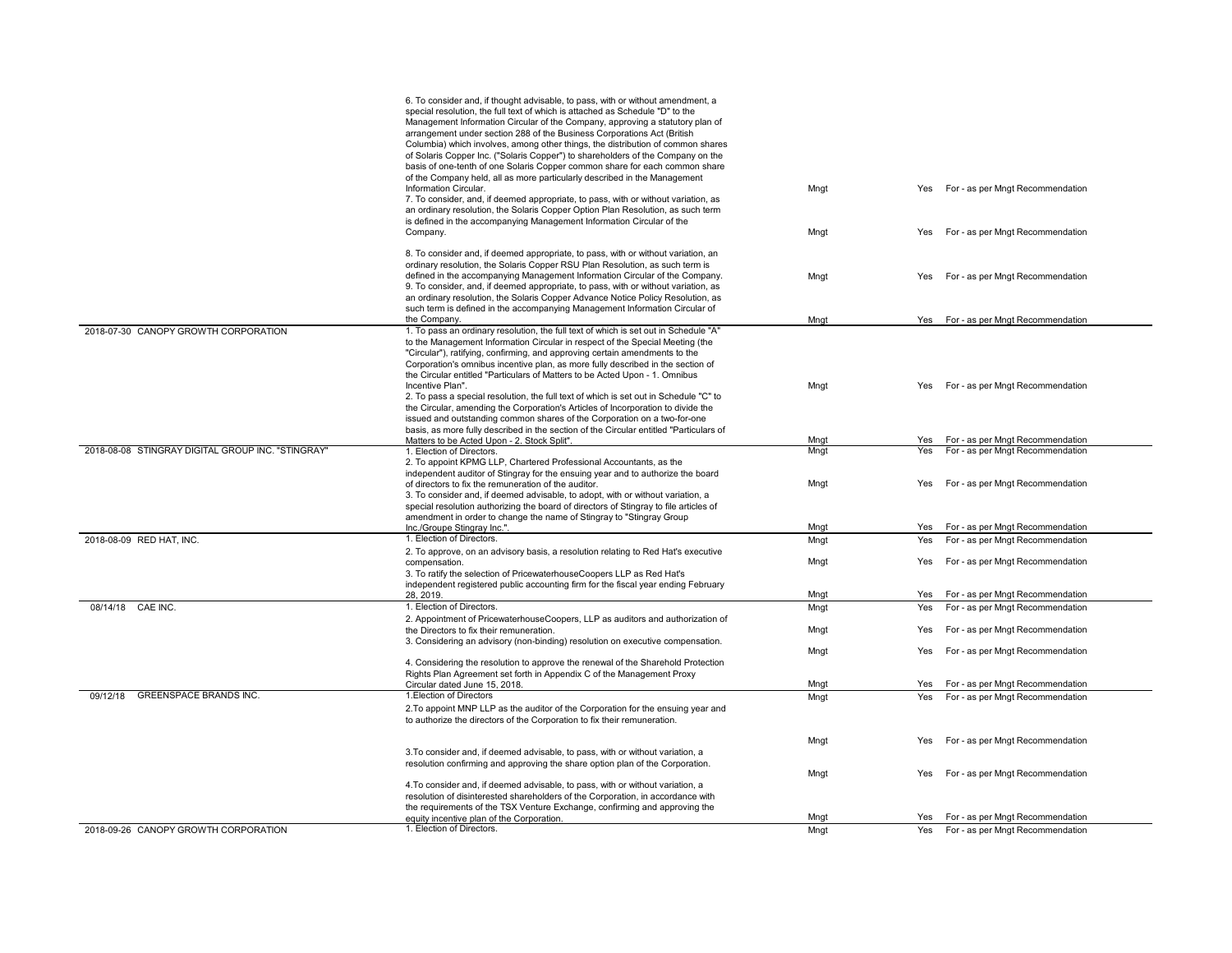|                                    | 2. Appointment of Deloitte LLP as Auditors of the Corporation for the ensuing year                                                                                                                                                                                                                                                                                                                                                                                                                                                                                                                                                                                                                                         |      |            |                                                                      |
|------------------------------------|----------------------------------------------------------------------------------------------------------------------------------------------------------------------------------------------------------------------------------------------------------------------------------------------------------------------------------------------------------------------------------------------------------------------------------------------------------------------------------------------------------------------------------------------------------------------------------------------------------------------------------------------------------------------------------------------------------------------------|------|------------|----------------------------------------------------------------------|
|                                    | and authorizing the Directors to fix their remuneration.                                                                                                                                                                                                                                                                                                                                                                                                                                                                                                                                                                                                                                                                   |      |            |                                                                      |
|                                    | 3. To consider and, if thought advisable, approve an ordinary resolution, the full<br>text of which is set forth in Schedule A to the accompanying Management<br>Information Circular, authorizing the Corporation to issue on a private placement<br>basis 104,500,000 common shares in the capital of the Corporation (the<br>"Common Shares") and 139,745,453 warrants to purchase Common Shares to<br>CBG Holdings LLC (or its affiliates or permitted assignees); the removal of<br>Murray Goldman and Chris Schnarr as directors of the Corporation; the election<br>of William Newlands, David Klein and Judy Schmeling as directors of the<br>Corporation; and certain other matters relating to such transaction. | Mngt | <b>Yes</b> | For - as per Mngt Recommendation                                     |
|                                    |                                                                                                                                                                                                                                                                                                                                                                                                                                                                                                                                                                                                                                                                                                                            | Mngt |            | Yes For - as per Mngt Recommendation                                 |
| 2018-11-02 APHRIA INC.             | 1. Election of Directors.                                                                                                                                                                                                                                                                                                                                                                                                                                                                                                                                                                                                                                                                                                  | Mngt | Yes        | For - as per Mngt Recommendation                                     |
|                                    | 2. Appointment of PricewaterhouseCoopers as Auditors of the Corporation for<br>the ensuing year and authorizing the Directors to fix their remuneration.                                                                                                                                                                                                                                                                                                                                                                                                                                                                                                                                                                   | Mngt | Yes        | For - as per Mngt Recommendation                                     |
|                                    | 3. To approve the Omnibus Plan Resolution, the full text of which is set forth in<br>Exhibit A of the Management Information Circular of Aphria Inc.                                                                                                                                                                                                                                                                                                                                                                                                                                                                                                                                                                       |      |            |                                                                      |
|                                    |                                                                                                                                                                                                                                                                                                                                                                                                                                                                                                                                                                                                                                                                                                                            | Mngt | Yes        | For - as per Mngt Recommendation                                     |
| 2018-11-05 CME GROUP INC.          | 1. Approve an amendment and restatement of our certificate of incorporation to<br>eliminate all or some of the Class B Election Rights.                                                                                                                                                                                                                                                                                                                                                                                                                                                                                                                                                                                    | Mngt | Yes        | For - as per Mngt Recommendation                                     |
| 2018-11-28 MICROSOFT CORPORATION   | 1. Election of Directors.                                                                                                                                                                                                                                                                                                                                                                                                                                                                                                                                                                                                                                                                                                  | Mngt | Yes        | For- as per Mngt Recommenadation                                     |
|                                    | 2. Advisory vote to approve named executive officer compensation                                                                                                                                                                                                                                                                                                                                                                                                                                                                                                                                                                                                                                                           | Mngt | Yes        | For- as per Mngt Recommenadation                                     |
|                                    | 3. Ratification of Deloitte & Touche LLP as our independent auditor for fiscal year                                                                                                                                                                                                                                                                                                                                                                                                                                                                                                                                                                                                                                        |      |            |                                                                      |
|                                    | 2019                                                                                                                                                                                                                                                                                                                                                                                                                                                                                                                                                                                                                                                                                                                       | Mngt | Yes        | For- as per Mngt Recommenadation                                     |
| 2018-11-30 AURORA CANNABIS INC.    | 1. To fix the number of Directors at eight.                                                                                                                                                                                                                                                                                                                                                                                                                                                                                                                                                                                                                                                                                | Mngt | Yes        | For- as per Mngt Recommenadation                                     |
|                                    | 2. Election of Directors.<br>3. To approve an ordinary resolution to ratify and approve the adoption of the<br>Company's shareholder rights plan for the Company, as more particularly<br>described in the accompanying Information Circular.                                                                                                                                                                                                                                                                                                                                                                                                                                                                              | Mngt | Yes        | For- as per Mngt Recommenadation                                     |
|                                    |                                                                                                                                                                                                                                                                                                                                                                                                                                                                                                                                                                                                                                                                                                                            | Mngt | Yes        | For- as per Mngt Recommenadation                                     |
|                                    | 4. To consider and, if deemed appropriate, to pass with or without variation, a non-<br>binding advisory resolution on executive compensation, as more particularly<br>described in the accompanying Information Circular.                                                                                                                                                                                                                                                                                                                                                                                                                                                                                                 |      |            |                                                                      |
|                                    |                                                                                                                                                                                                                                                                                                                                                                                                                                                                                                                                                                                                                                                                                                                            | Mngt | Yes        | For- as per Mngt Recommenadation                                     |
|                                    | 5. To approve an ordinary resolution to ratify and approve the adoption of the<br>Company's deferred share unit plan, as more particularly described in the<br>accompanying Information Circular.<br>6. To approve an ordinary resolution to ratify and approve the adoption of the<br>Company's shareholder rights plan for the Company, as more particularly<br>described in the accompanying Information Circular.                                                                                                                                                                                                                                                                                                      | Mngt | Yes        | For- as per Mngt Recommenadation                                     |
|                                    | 7. To pass a special resolution to approve the adoption of the Company's new<br>Business Corporations Act (British Columbia) Articles, as more particularly<br>described in the accompanying Information Circular.                                                                                                                                                                                                                                                                                                                                                                                                                                                                                                         | Mngt | Yes        | For- as per Mngt Recommenadation                                     |
| 2018-12-12 CISCO SYSTEMS INC.      | 1. Election of Directors.                                                                                                                                                                                                                                                                                                                                                                                                                                                                                                                                                                                                                                                                                                  | Mngt | Yes        | For- as per Mngt Recommenadation<br>For- as per Mngt Recommenadation |
|                                    | 2. Approval of amendment and restatement of the Employee Stock Purchase                                                                                                                                                                                                                                                                                                                                                                                                                                                                                                                                                                                                                                                    | Mngt | Yes        |                                                                      |
|                                    | Plan.<br>3. Approval, on an advisory basis, of executive compensation.                                                                                                                                                                                                                                                                                                                                                                                                                                                                                                                                                                                                                                                     | Mngt | Yes        | For - as per Mngt Recommendation                                     |
|                                    | 4. Ratification of PricewaterhouseCoopers LLP as Cisco's independent registered                                                                                                                                                                                                                                                                                                                                                                                                                                                                                                                                                                                                                                            | Mngt | Yes        | For - as per Mngt Recommendation                                     |
|                                    | public accounting firm for fiscal 2019.<br>5. Approval to have Cisco's Board adopt a policy to have an independent Board                                                                                                                                                                                                                                                                                                                                                                                                                                                                                                                                                                                                   | Mngt | Yes        | For- as per Mngt Recommenadation                                     |
|                                    | chairman.<br>6. Approval to have Cisco's Board adopt a proposal relating to executive                                                                                                                                                                                                                                                                                                                                                                                                                                                                                                                                                                                                                                      | Mngt | Yes        | Against - as per Mngt Recommendation                                 |
| 2019-03-06 LSC LITHIUM CORPORATION | compensation metrics.<br>1. To consider and, if deemed advisable, to pass a special resolution rto approve                                                                                                                                                                                                                                                                                                                                                                                                                                                                                                                                                                                                                 | Mngt | Yes        | Against - as per Mngt Recommendation                                 |
|                                    | an arrangement under section 288 of the Business corporation Act (British<br>Colo9mbia), the full text of which is set out in Appendix A to the accompanying<br>management proxy circular.                                                                                                                                                                                                                                                                                                                                                                                                                                                                                                                                 | Mngt | Yes        |                                                                      |
| 2019-04-18 HUMANA INC.             | 1. Election of Directors.                                                                                                                                                                                                                                                                                                                                                                                                                                                                                                                                                                                                                                                                                                  | Mngt | Yes        | For - as per Mngt Recommendation<br>For- as per Mngt Recommenadation |
|                                    | 2. the ratification of the appointment of PriceWaterhouseCoopers LLp as the                                                                                                                                                                                                                                                                                                                                                                                                                                                                                                                                                                                                                                                |      |            |                                                                      |
|                                    | company's independent registered public accounting firm.<br>3. The approval of the compensation of the named executive officers as                                                                                                                                                                                                                                                                                                                                                                                                                                                                                                                                                                                         | Mngt | Yes        | For- as per Mngt Recommenadation                                     |
|                                    | disclosed in the 2019 proxy statement                                                                                                                                                                                                                                                                                                                                                                                                                                                                                                                                                                                                                                                                                      | Mngt | Yes        | For- as per Mngt Recommenadation                                     |
|                                    | 4. The approval of the amended and Restated Humana inc. Stock Incentive Plan                                                                                                                                                                                                                                                                                                                                                                                                                                                                                                                                                                                                                                               | Mngt | Yes        | For- as per Mngt Recommenadation                                     |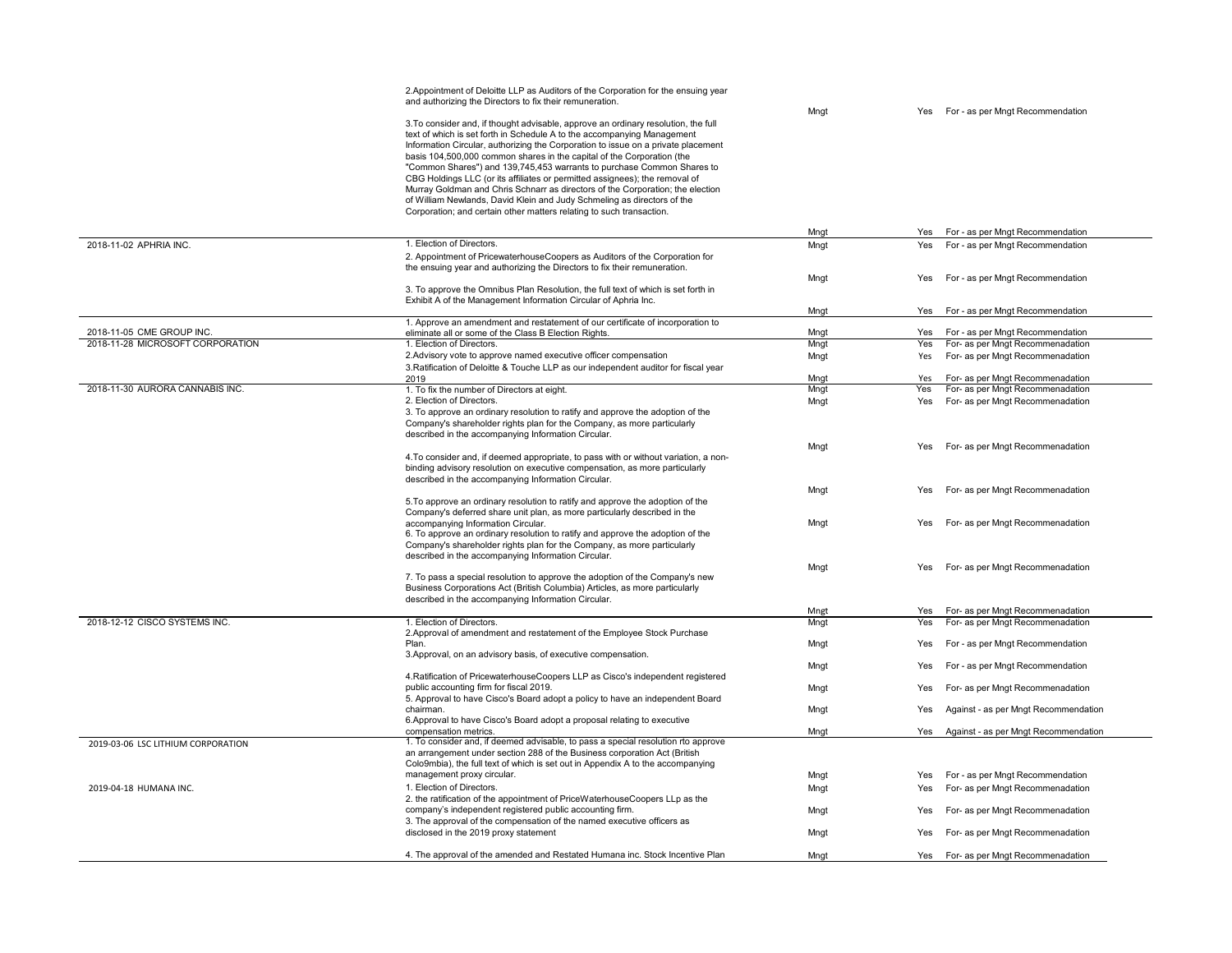| 2019-04-11 ADOBE INC.             | 1. election of the eleven (11) directors proposed in the accompanying Proxy<br>Statement to serve for a one-year term                                                                                                                                                                                                                                                                                             | Mngt         | ves        | For - as per Mngt Recommendation                                     |
|-----------------------------------|-------------------------------------------------------------------------------------------------------------------------------------------------------------------------------------------------------------------------------------------------------------------------------------------------------------------------------------------------------------------------------------------------------------------|--------------|------------|----------------------------------------------------------------------|
|                                   | 2. Approve the 2019 Equity Incentive Plan to replace our 2003 Equity Incentive<br>plan                                                                                                                                                                                                                                                                                                                            | Mngt         | Yes        | For - as per Mngt Recommendation                                     |
|                                   | 3. Ratify the appointment of KPMG LLP as our independent registered public<br>accounting firm for our fiscal year ending on November 29, 2019                                                                                                                                                                                                                                                                     | Mngt         | Yes        | For - as per Mngt Recommendation                                     |
|                                   | 4. Approve, on an advisory basis, the compensation of our named executive                                                                                                                                                                                                                                                                                                                                         |              |            |                                                                      |
|                                   | officers.                                                                                                                                                                                                                                                                                                                                                                                                         | Mngt         | Yes        | For - as per Mngt Recommendation                                     |
| 2019-04-11 SOLIUM CAPITAL INC.    | 5. Consider and vote upon one stockholder proposal                                                                                                                                                                                                                                                                                                                                                                | Mngt         | Yes        | Against - as per Mngt Recommendation                                 |
|                                   | 1. Approval of a special resolution, the full text of which is set forth in Appendix A<br>to the accompanying management information circular of the Corporation dated<br>March 12, 2019, approving an arrangement pursuant to section 193 of the<br>Business Corporations Act (Alberta) involving the Corporation, Morgan Stanley,<br>21723050 Alberta Ltd. and the holders of common shares, stock options, and |              |            |                                                                      |
| 2019-04-03 RIO TINTO PLC          | restricted share units in the capital of the Corporation.<br>1. Reciept of the 2018 Annual Report                                                                                                                                                                                                                                                                                                                 | Mngt<br>Mngt | Yes<br>Yes | For - as per Mngt Recommendation<br>For - as per Mngt Recommendation |
|                                   | 2. Approval of the Directors' Remuneration Report: Implementation Report                                                                                                                                                                                                                                                                                                                                          |              |            |                                                                      |
|                                   | 3. Approval of the Directors' Remuneration Report                                                                                                                                                                                                                                                                                                                                                                 | Mngt         | Yes        | For - as per Mngt Recommendation                                     |
|                                   | 4. To elect dame Moya greene as Director                                                                                                                                                                                                                                                                                                                                                                          | Mngt         | Yes        | For - as per Mngt Recommendation                                     |
|                                   | 5. To elect Simon McKeon AO as a director                                                                                                                                                                                                                                                                                                                                                                         | Mngt         | Yes        | For - as per Mngt Recommendation                                     |
|                                   | 6. To elect Jakob Stausholm as a director                                                                                                                                                                                                                                                                                                                                                                         | Mngt         | Yes        | For - as per Mngt Recommendation                                     |
|                                   |                                                                                                                                                                                                                                                                                                                                                                                                                   | Mngt         | Yes        | For - as per Mngt Recommendation                                     |
|                                   | 7. To re-elect Megan Clark AC as a director                                                                                                                                                                                                                                                                                                                                                                       | Mngt         | Yes        | For - as per Mngt Recommendation                                     |
|                                   | 8. To re-elect David Constable as a director                                                                                                                                                                                                                                                                                                                                                                      | Mngt         | Yes        | For - as per Mngt Recommendation                                     |
|                                   | 9. To re-elect Simon Henry as a director                                                                                                                                                                                                                                                                                                                                                                          | Mngt         | Yes        | For - as per Mngt Recommendation                                     |
|                                   | 10. to re-elect Jean-Sébastien Jacques as a director                                                                                                                                                                                                                                                                                                                                                              | Mngt         | Yes        | For - as per Mngt Recommendation                                     |
|                                   | 11. To re-elect Sam Laidlaw as a director                                                                                                                                                                                                                                                                                                                                                                         | Mngt         | Yes        | For - as per Mngt Recommendation                                     |
|                                   | 12. to re-elect Michael L'estrange AO as a director                                                                                                                                                                                                                                                                                                                                                               | Mngt         | Yes        | For - as per Mngt Recommendation                                     |
|                                   | 13. to re-elect Simon Thompson as a director                                                                                                                                                                                                                                                                                                                                                                      | Mngt         | Yes        | For - as per Mngt Recommendation                                     |
|                                   | 14. Re-appointment of auditors                                                                                                                                                                                                                                                                                                                                                                                    | Mngt         | Yes        | For - as per Mngt Recommendation                                     |
|                                   | 15. Remuneration of auditors                                                                                                                                                                                                                                                                                                                                                                                      | Mngt         | Yes        | For - as per Mngt Recommendation                                     |
|                                   | 16. Authority to make political donations                                                                                                                                                                                                                                                                                                                                                                         | Mngt         | Yes        | For - as per Mngt Recommendation                                     |
|                                   | 17. General authority to allot shares                                                                                                                                                                                                                                                                                                                                                                             | Mngt         | Yes        | For - as per Mngt Recommendation                                     |
|                                   | 18. Disapplication of pre-emption rights                                                                                                                                                                                                                                                                                                                                                                          | Mngt         | Yes        | For - as per Mngt Recommendation                                     |
|                                   | 19. Authority to purchase Rio Tinto plc shares                                                                                                                                                                                                                                                                                                                                                                    | Mngt         | Yes        | For - as per Mngt Recommendation                                     |
|                                   | 20. Notice period for general meetings other than annual general meetings                                                                                                                                                                                                                                                                                                                                         | Mngt         | Yes        | For - as per Mngt Recommendation                                     |
| 2019-04-30 SUNCOR ENERGY INC.     | 1. Election of Directors.                                                                                                                                                                                                                                                                                                                                                                                         | Mngt         | Yes        | For - as per Mngt Recommendation                                     |
|                                   | 2. Appointment of KPMG LLP as auditor of Suncor Energy Inc. for the ensuing<br>vear<br>3. To accept the approach to executive compensation disclosed in the                                                                                                                                                                                                                                                       | Mngt         | Yes        | For- as per Mngt Recommenadation                                     |
|                                   | Management Proxy Circular of Suncor Energy Inc. dated February 28, 2019                                                                                                                                                                                                                                                                                                                                           | Mngt         | Yes        | For- as per Mngt Recommenadation                                     |
| 2019-04-23 VERMILLION ENERGY INC. | 1. Election of Directors.                                                                                                                                                                                                                                                                                                                                                                                         | Mngt         | yes        | For - as per Mngt Recommendation                                     |
|                                   | 2. to set the number of directors at 10 (ten).                                                                                                                                                                                                                                                                                                                                                                    | Mngt         | yes        | For - as per Mngt Recommendation                                     |
|                                   | 3. Appointment of Deloitte LLP as Auditors of the Corporation for the ensuing                                                                                                                                                                                                                                                                                                                                     |              |            |                                                                      |
|                                   | year and authorizing the Directors to fix their remuneration.<br>4. Approving the adoption of, and unallocated entitlements under, to Deferred<br>Share Unit Plan. Please read the reolustion in full in the accompanying 2019                                                                                                                                                                                    | Mngt         | yes        | For - as per Mngt Recommendation                                     |
|                                   | Proxy Statement and Information Circular "Circular"<br>5. Approving amendments to, and unallocated entitlements under, the Vermillion                                                                                                                                                                                                                                                                             | Mngt         | ves        | For - as per Mngt Recommendation                                     |
|                                   | incentive Plan. Please read the resolution in full in the accompanying Circular.                                                                                                                                                                                                                                                                                                                                  | Mngt         | ves        | For - as per Mngt Recommendation                                     |
|                                   | 6. Approving amendments to, and unallocated entitlements under, the employee<br>bonus Plan. Please read the resolution in full in the accompanying circular.                                                                                                                                                                                                                                                      |              |            |                                                                      |
|                                   |                                                                                                                                                                                                                                                                                                                                                                                                                   | Mngt         | ves        | For - as per Mngt Recommendation                                     |
|                                   | 7. Approving amendments to, and unallocated entitlements under, the Employee<br>Share Savings Plan. Please read the resolution in full in the accompanying<br>Circular.                                                                                                                                                                                                                                           | Mngt         | ves        | For - as per Mngt Recommendation                                     |
|                                   | 8. Approving amendments to, and unallocated entitlements under, the five-Year<br>security-Based Compensation Arrangement. Please read the resolution in full in                                                                                                                                                                                                                                                   |              |            |                                                                      |
|                                   | the accompanying circular                                                                                                                                                                                                                                                                                                                                                                                         | Mngt         | yes        | For - as per Mngt Recommendation                                     |
|                                   | 9. Advisory resolution to accept the approach to executive compensation<br>disclosed in the Circular.                                                                                                                                                                                                                                                                                                             | Mngt         | ves        | For - as per Mngt Recommendation                                     |
| 2019-04-29 EQUINOX GOLD CORP.     | 1. Election of Directors.                                                                                                                                                                                                                                                                                                                                                                                         | Mngt         | Yes        | For - as per Mngt Recommendation                                     |
|                                   | 2. Appointment of KPMG LLP as Auditors of the Corporation for the ensuing year<br>and authorizing the directors to fix their remuneration                                                                                                                                                                                                                                                                         | Mngt         | Yes        | For - as per Mngt Recommendation                                     |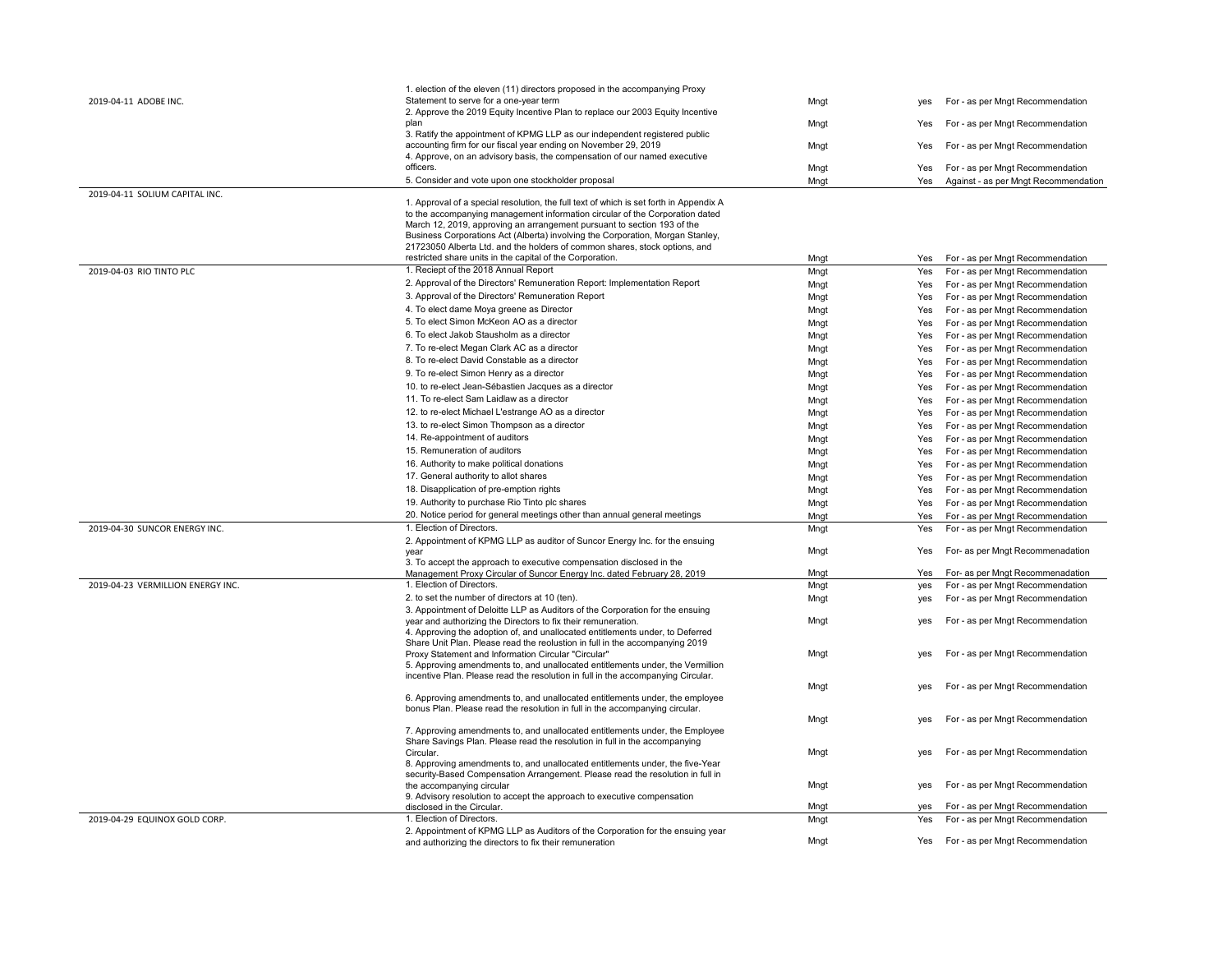|                                          | 3. An ordinary resolution to approve amendments to our restricted share unit<br>plan, as more fully described in the accompanying Management information                                                                                                                                               |      |     |                                      |
|------------------------------------------|--------------------------------------------------------------------------------------------------------------------------------------------------------------------------------------------------------------------------------------------------------------------------------------------------------|------|-----|--------------------------------------|
|                                          | circular of the Corporation                                                                                                                                                                                                                                                                            | Mngt | Yes | For - as per Mngt Recommendation     |
| 2019-05-08 GENERAL ELECTRIC COMPANY      | 1. Election of Directors.                                                                                                                                                                                                                                                                              | Mngt | Yes | For- as per Mngt Recommenadation     |
|                                          | 2. Advisory approval of our named executives' compensation                                                                                                                                                                                                                                             | Mngt | Yes | For- as per Mngt Recommenadation     |
|                                          | 3. approval of a reduction of minimum number of directors from 10 to 7                                                                                                                                                                                                                                 | Mngt | Yes | For- as per Mngt Recommenadation     |
|                                          | 4. Ratification of KPMG as Independent Auditor 2019                                                                                                                                                                                                                                                    | Mngt | Yes | For- as per Mngt Recommenadation     |
|                                          | 5. Require the Chairman of the Board to be Independent                                                                                                                                                                                                                                                 | Mngt | Yes | Against - as per Mngt Recommendation |
|                                          | 6. Adopt cumulative voting for Director elections                                                                                                                                                                                                                                                      | Mngt | Yes | Against - as per Mngt Recommendation |
| 2019-05-06 ELI LILLY AND COMPANY         | 1. Election of direcctors, each for a three-year term                                                                                                                                                                                                                                                  | Mngt | Yes | For - as per Mngt Recommendation     |
|                                          | 2. Approval, by non-binding vote, of the compensation paid to the company's<br>named executive officers                                                                                                                                                                                                | Mngt | Yes | For - as per Mngt Recommendation     |
|                                          | 3. ratification of Ernst& Young LLP as the principal independent auditor for 2019<br>4. Approve amendments to the articles of incorporation to eliminate the classified                                                                                                                                | Mngt | Yes | For - as per Mngt Recommendation     |
|                                          | board structure<br>5. approve amendments to the articles of incorporation to eliminate all                                                                                                                                                                                                             | Mngt | Yes | For - as per Mngt Recommendation     |
|                                          | supermajority voting provisions                                                                                                                                                                                                                                                                        | Mngt | Yes | For - as per Mngt Recommendation     |
|                                          | 6. Shareholder proporsal requesting a report regarding direct and indirect<br>political expenditures                                                                                                                                                                                                   | Mngt | Yes | Against - as per Mngt Recommendation |
| 2019-05-01 TRANSCANADA CORPORATION       | 1. Election of Directors.                                                                                                                                                                                                                                                                              | Mngt | Yes | For - as per Mngt Recommendation     |
|                                          | 2. Resolution to appoint KPMG LLP Chartered Professional Accountants as                                                                                                                                                                                                                                |      |     |                                      |
|                                          | auditors and authorize the directors to fix their remuneration<br>3. Resolution to accept Transcanada's approach to executive compensation, as                                                                                                                                                         | Mngt | Yes | For - as per Mngt Recommendation     |
|                                          | described in the management information circular<br>4. Special resolution, as described in the management information circular, to                                                                                                                                                                     | Mngt | Yes | For - as per Mngt Recommendation     |
|                                          | approve an amendment to the articles of Transcanada, changing the<br>corporation's name to: TC Energy Corporation<br>5. Resolution to continue and approve minor amendments to the amended and                                                                                                         | Mnat | Yes | For - as per Mngt Recommendation     |
|                                          | restated shareholder rights plan, as described in the management information<br>circuler<br>6. resolution to consider the shareholder proposal about indigenous relations                                                                                                                              | Mnat | Yes | For - as per Mngt Recommendation     |
|                                          | disclosure, as set forth in schedule A of the management information circular.                                                                                                                                                                                                                         | Mngt | Yes | Against - as per Mngt Recommendation |
| 2019-05-07 WHEATON PRECIOUS METALS CORP. | 1. Election of Directors.                                                                                                                                                                                                                                                                              | Mngt | Yes | For - as per Mngt Recommendation     |
|                                          | 2. The appointment of Deloitte LLP, Independent Registered Public Accounting<br>Firm, as auditors for 2019 and to authorize the directors to fix the auditors'<br>remuneration                                                                                                                         | Mngt | Yes | For - as per Mngt Recommendation     |
|                                          | 3. A non-binding advisory resolution on the company's approach to executive                                                                                                                                                                                                                            |      |     |                                      |
|                                          | compensation                                                                                                                                                                                                                                                                                           | Mngt | Yes | For - as per Mngt Recommendation     |
| 2019-05-05 GEORGE WESTON LIMITED         | 1. Election of directors<br>2. Appointment of KPMG LLP as Auditor and authorization of the directors to fix                                                                                                                                                                                            | Mngt | Yes | For - as per Mngt Recommendation     |
|                                          | the auditor's remuneration                                                                                                                                                                                                                                                                             | Mngt | Yes | For - as per Mngt Recommendation     |
|                                          | 3. Vote on advisory resolution on the approach to executive compensation                                                                                                                                                                                                                               | Mngt | Yes | For - as per Mngt Recommendation     |
| 2019-05-15 ANTHEM, INC                   | 1. Election of directors                                                                                                                                                                                                                                                                               | Mngt | Yes | For - as per Mngt Recommendation     |
|                                          | 2. To ratify the appoingment of Ernst & Young LLP as the independent registered<br>public accounting firm for 2019                                                                                                                                                                                     | Mngt | Yes | For - as per Mngt Recommendation     |
|                                          | 3. Advisory vote to approve the compensation of our named executive offivers                                                                                                                                                                                                                           | Mnat | Yes | For - as per Mngt Recommendation     |
|                                          | 4. to approve proposed amendments to our Articles of Incorporation to eliminate<br>the classified board structure when permitted under our contractual obligations                                                                                                                                     |      |     |                                      |
|                                          | with the Blue Cross and Blue Shield Association                                                                                                                                                                                                                                                        | Mngt | Yes | Withheld - no mgnt recommendation    |
| 2019-05-01 TOROMOUNT INDUSTRIES LTD.     | 1. Election of Directors<br>2. To appoint Ernst & Young LLP, Chartered Professional Accountants, as                                                                                                                                                                                                    | Mngt | Yes | For - as per Mngt Recommendation     |
|                                          | audiors of the corporation until the next annual general meeting at a<br>remuneration to be fixed by the directors of the corporation<br>3. to approve a non-binding resolution accepting the corporation's approach to<br>executive compensation as described on page 6 of the Corporation's Circular | Mngt | Yes | For - as per Mngt Recommendation     |
|                                          |                                                                                                                                                                                                                                                                                                        | Mngt | Yes | For - as per Mngt Recommendation     |
| 2019-05-07 ENERPLUS CORPORATION          | 1. Election of directors<br>2. To appoint KPMG LLP, independent registered public accounting firm, as                                                                                                                                                                                                  | Mngt | Yes | For - as per Mngt Recommendation     |
|                                          | auditors of the corporation<br>3. To vote, on advisory, non-binding basis, on an ordinary resolution, the text of<br>which is set forth in the information circular and proxy statement of the<br>Corporation, to accept the Corporation's approach to executive compensation                          | Mnat | Yes | For - as per Mngt Recommendation     |
|                                          |                                                                                                                                                                                                                                                                                                        | Mnat | Yes | For - as per Mngt Recommendation     |
| 2019-05-01 ENERFLEX LTD.                 | 1. Election of directors                                                                                                                                                                                                                                                                               | Mngt | Yes | For - as per Mngt Recommendation     |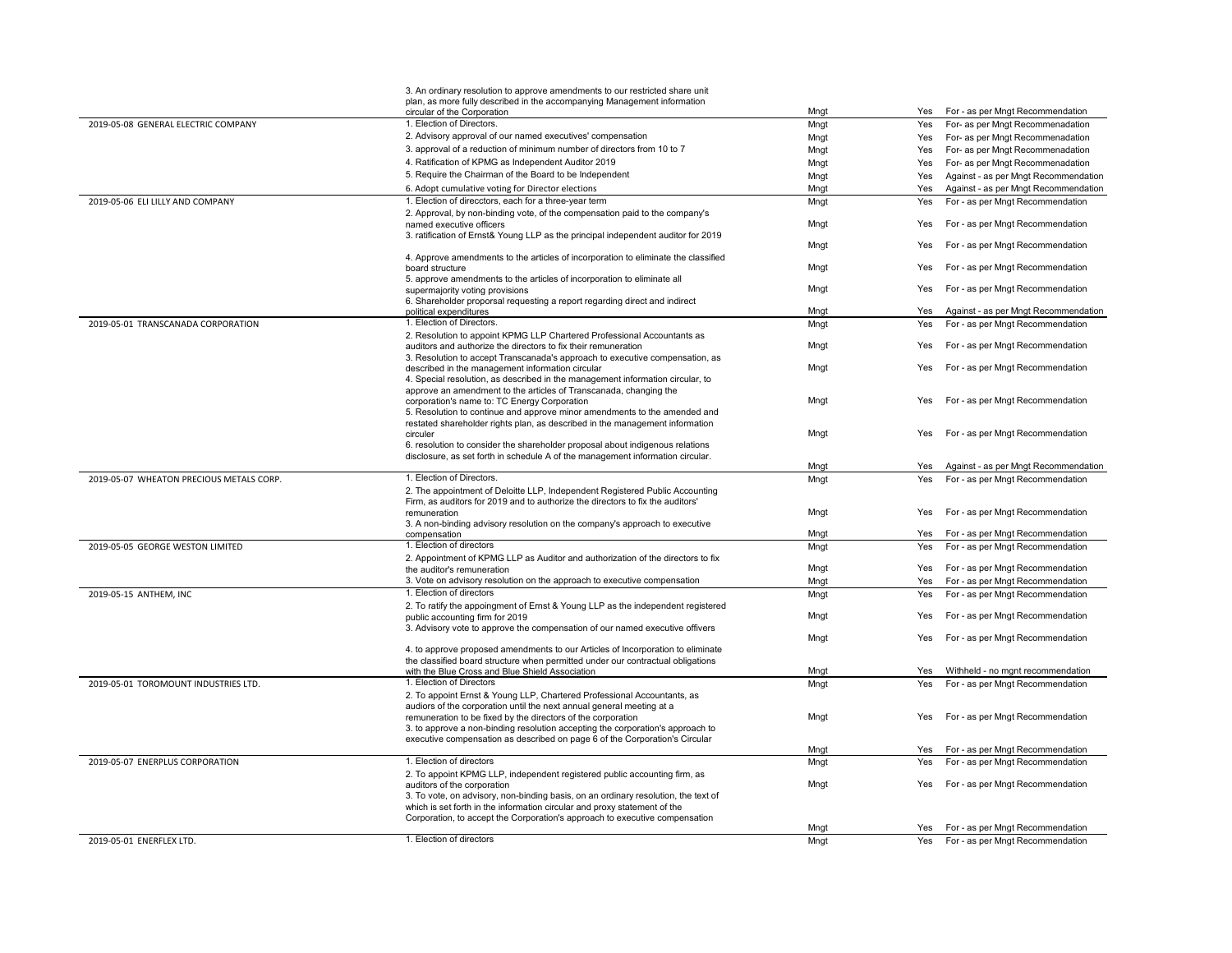|                                             | 2. Appoint Ernst & Young LLP as auditors at a remuneration to be fixed by the<br>Board of directors.                                                       | Mngt | Yes | For - as per Mngt Recommendation |
|---------------------------------------------|------------------------------------------------------------------------------------------------------------------------------------------------------------|------|-----|----------------------------------|
|                                             | 3. Approve on an advisory resolution to accept the Company's approach to<br>executive compensation                                                         | Mngt | Yes | For - as per Mngt Recommendation |
|                                             | 4. Approve a special resolution to increse the Company's maximum number of<br>directrs from nine to twelve.                                                | Mngt | Yes | For - as per Mngt Recommendation |
|                                             | 5. Approve an ordinary resolution to confirm the amendments to the company's<br>by-law no.3                                                                | Mngt | Yes | For - as per Mngt Recommendation |
| 2019-05-03 CANADIAN PACIFIC RAILWAY LIMITED | 1. Election of directors                                                                                                                                   | Mngt | Yes | For - as per Mngt Recommendation |
|                                             | 2. Appointment of auditor as named in the Proxy circular                                                                                                   | Mngt | Yes | For - as per Mngt Recommendation |
|                                             | 3. Advisory vote to approve Compensation of the corporation's named Executive                                                                              |      |     |                                  |
|                                             | Officers as described in the proxy circular                                                                                                                | Mngt | Yes | For - as per Mngt Recommendation |
| 2019-05-03 AG GROWTH INTERNATIONAL INC.     | 1. Election of directors                                                                                                                                   | Mngt | Yes | For - as per Mngt Recommendation |
|                                             | 2. To fix the number of Directors of the company to be elected at the meeting at                                                                           |      |     |                                  |
|                                             | eight $(8)$<br>3. To appoint Ernst & young LLP as Auditors of the Company and authorize the                                                                | Mngt | Yes | For - as per Mngt Recommendation |
|                                             | directors of the company to fix their remuneration as such                                                                                                 | Mngt | Yes | For - as per Mngt Recommendation |
| 2019-04-30 CONSTELLATION SOFTWARE INC.      | 1. Election of Directors                                                                                                                                   | Mngt | Yes | For - as per Mngt Recommendation |
|                                             | 2. Re-appointment of KPMG LLP as auditors of the corporation for the ensuing                                                                               |      |     |                                  |
|                                             | year and to authorize the directors to fix the remuneration to be paid to the                                                                              |      |     |                                  |
|                                             | auditors                                                                                                                                                   | Mngt | Yes | For - as per Mngt Recommendation |
|                                             | 3. A special resolution authorizing and approving an amendment to the articles to<br>increase the maximum number of directors from ten to fifteen, as more |      |     |                                  |
|                                             | particuolarly described in the accompanying management information circular                                                                                |      |     |                                  |
|                                             |                                                                                                                                                            | Mngt | Yes | For - as per Mngt Recommendation |
|                                             | 4. An advisory vote to accept the corporation's approach to executive                                                                                      |      |     |                                  |
|                                             | compensation as more particularly described in the accompanying management                                                                                 |      |     |                                  |
|                                             | information circular<br>1. Election of Directors                                                                                                           | Mngt | Yes | For - as per Mngt Recommendation |
| 2019-04-24 AGNICO EAGLE MINES LIMITED       |                                                                                                                                                            | Mngt | Yes | For - as per Mngt Recommendation |
|                                             | 2. Appointment of Ernst & Young LLP as auditors of the Company for the<br>ensuing year and authorizin the Directors to fix their remuneration              | Mngt | Yes | For - as per Mngt Recommendation |
|                                             | 3. Consideration of and, if deemed advisable, the passing of an ordinary                                                                                   |      |     |                                  |
|                                             | resolution approving an amendment to the Company's Incentive Share Purchase                                                                                |      |     |                                  |
|                                             | Plan.                                                                                                                                                      | Mngt | Yes | For - as per Mngt Recommendation |
|                                             | 4. Consideration of and, if deemed advisable, the passing of a non-binary,                                                                                 |      |     |                                  |
|                                             | advisory resolution accepting the company's approach to executive<br>compensation                                                                          | Mngt | Yes | For - as per Mngt Recommendation |
| 2019-05-08 CME GROUP INC.                   | 1. Election of Directors                                                                                                                                   | Mngt | Yes | For - as per Mngt Recommendation |
|                                             | 2. Ratification of the appointment of Ernst & Young as our independent                                                                                     |      |     |                                  |
|                                             | registered public accounting firm for 2019                                                                                                                 | Mngt | Yes | For - as per Mngt Recommendation |
|                                             | 3. Advisory vote on the cmpensation of our named executive officers                                                                                        | Mngt | Yes | For - as per Mngt Recommendation |
| 2019-05-09 E*TRADE FINANCIAL CORPORATION    | 1. Election of directors                                                                                                                                   | Mngt | Yes | For - as per Mngt Recommendation |
|                                             | 2. To approve, by a non-binary advisory vote, the compensation of the                                                                                      |      |     |                                  |
|                                             | company's named Executive Officers, as disclosed in the Proxy Statement for the                                                                            |      | Yes | For - as per Mngt Recommendation |
|                                             | 2019 Annual Meeting<br>3. to ratify the appointment of Deloitte & Touche LLP as the company's                                                              | Mngt |     |                                  |
|                                             | independent registered public accounting firm for 2019                                                                                                     | Mngt | Yes | For - as per Mngt Recommendation |
| 2019-05-09 S&P GLOBAL INC.                  | 1. Election of Directors                                                                                                                                   | Mngt | Yes | For - as per Mngt Recommendation |
|                                             | 2. Vote to approve, on an advisory basis, the executive compensation program                                                                               |      |     |                                  |
|                                             | for the company's named executive officers                                                                                                                 | Mngt | Yes | For - as per Mngt Recommendation |
|                                             | 3. Vote to approve the Company's 2019 Stock Incentive Plan                                                                                                 | Mngt | Yes | For - as per Mngt Recommendation |
|                                             | 4. Vote to approve the company's director deferred stock ownership plan, as                                                                                |      |     |                                  |
|                                             | amended and restated<br>5. Vote to ratify the selection of Ernst & Young LLP as our independent                                                            | Mngt | Yes | For - as per Mngt Recommendation |
|                                             | Registered Public accounting Firm for 2019                                                                                                                 | Mngt | Yes | For - as per Mngt Recommendation |
| 2019-05-07 MORNEAU SHEPELL INC.             | 1. Election of directors                                                                                                                                   | Mngt | Yes | For - as per Mngt Recommendation |
|                                             | 2. Appointment of KPMG LLP to act as auditors of the Company, and to                                                                                       |      |     |                                  |
|                                             | authorize the directors to fix their remuneration                                                                                                          | Mngt | Yes | For - as per Mngt Recommendation |
|                                             | 3. An advisory resolution, the text of which is set out on page 8 of the                                                                                   |      |     |                                  |
|                                             | Management Information Circular dated March 6, 2019 to ACCEPT the<br>company's approach to executive compensation as more particularly described           |      |     |                                  |
|                                             | in the circular.                                                                                                                                           | Mngt | Yes | For - as per Mngt Recommendation |
| 5/3/22019<br>GIBSON ENERGY INC.             | 1. Election of directors                                                                                                                                   | Mngt | Yes | For - as per Mngt Recommendation |
|                                             | 2. To pass a resolution approving PriceWaterhouseCoopers LLP as our auditors,                                                                              |      |     |                                  |
|                                             | to serve as our auditors until the next annual meeting of shareholders and                                                                                 |      |     |                                  |
|                                             | authorizing the directors to fix their remuneration                                                                                                        | Mngt | Yes | For - as per Mngt Recommendation |
|                                             | 3. To consider and, if thought advisable, to pass an advisory resolution to accept                                                                         |      |     |                                  |
|                                             | the approach to executive cmpensation as disclosed in the accompanying<br>Management Information Circular.                                                 | Mngt | Yes | For - as per Mngt Recommendation |
|                                             |                                                                                                                                                            |      |     |                                  |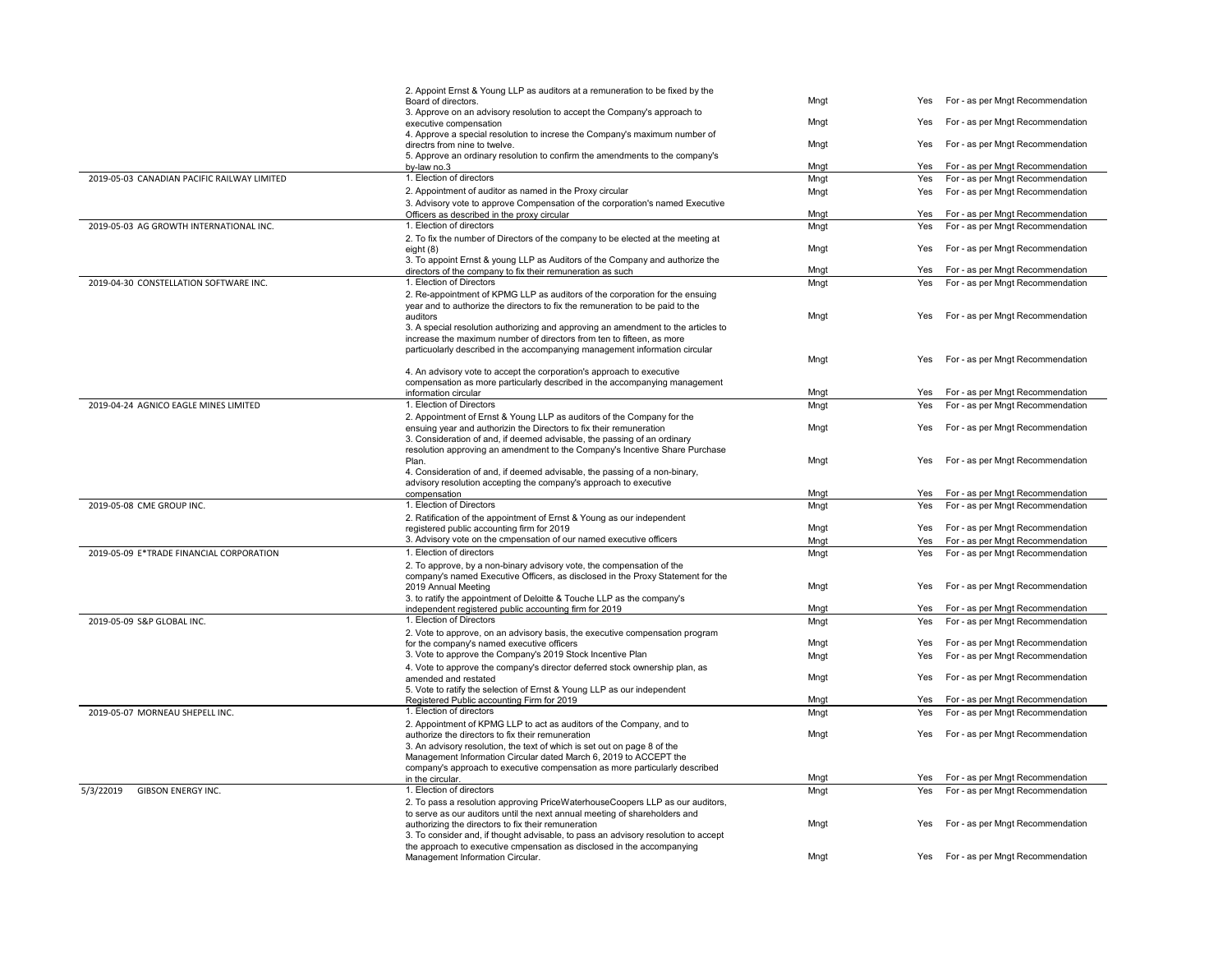|                                               | 4. To consider and, if thought advisable, approve all unallocated awards under                                                                                   |      |     |                                      |
|-----------------------------------------------|------------------------------------------------------------------------------------------------------------------------------------------------------------------|------|-----|--------------------------------------|
|                                               | our long-term incentive plan, as amended and restated.                                                                                                           | Mngt | Yes | For - as per Mngt Recommendation     |
| 2019-05-03 FREEHOLD ROYALTIES LTD.            | 1. Election of Directors                                                                                                                                         | Mngt | Yes | For - as per Mngt Recommendation     |
|                                               | 2. Appointment of KPMG LLP, Chartered professional accountants as Auditors of<br>Freehold for the ensuing year                                                   | Mngt | Yes | For - as per Mngt Recommendation     |
|                                               | 3. To vote, on an advisory, non-binding basis, to accept Freehold's approach to                                                                                  |      |     |                                      |
|                                               | executive compensation                                                                                                                                           | Mngt | Yes | For - as per Mngt Recommendation     |
|                                               | 4. To consider, and if thought advisable, to pass an ordinary resolution approving                                                                               |      |     |                                      |
|                                               | the reservation of 350,000 Common Shares of Freehold for issuance to Rife                                                                                        |      |     |                                      |
|                                               | Resources Management Ltd., when and as earned, as payment of the quarterly                                                                                       |      |     |                                      |
|                                               | management fee payable to the Manager in Common Shares of Freehold, as<br>more particularly described in the accompanying management information                 |      |     |                                      |
|                                               | circular of Freehold sated March 21, 2019                                                                                                                        |      |     |                                      |
|                                               |                                                                                                                                                                  | Mngt | Yes | For - as per Mngt Recommendation     |
|                                               | 5. To consider, and if thought advisable, to pass an ordinary resolution                                                                                         |      |     |                                      |
|                                               | confirming and approving a new Advance Notive By-law of the corporation                                                                                          |      |     |                                      |
|                                               | relating to the advance notive of nominations of directors of Freehold, as more                                                                                  |      |     |                                      |
|                                               | particularly described in the Information Circular.<br>6. To consider and, if thought advisable, to pass, with our without variation, a                          | Mngt | Yes | For - as per Mngt Recommendation     |
|                                               | special resolutiong approvng a reduction in the stated capital of Freehold, as                                                                                   |      |     |                                      |
|                                               | more particularly described in the Information circular.                                                                                                         | Mngt | Yes | For - as per Mngt Recommendation     |
| 2019-05-07 NUTRIEN LTD.                       | 1. Election of directors                                                                                                                                         | Mngt | Yes | For - as per Mngt Recommendation     |
|                                               | 2. The re-appointment of KPMG LLP, Chartered Accountants, as auditors of the                                                                                     |      |     |                                      |
|                                               | Corporation.                                                                                                                                                     | Mngt | Yes | For - as per Mngt Recommendation     |
|                                               | 3. A non-binding advisory resolution on the company's approach to executive                                                                                      |      |     |                                      |
|                                               | compensation                                                                                                                                                     | Mngt | Yes | For - as per Mngt Recommendation     |
| 2019-05-07 JAMIESON WELLNESS INC.             | 1. Election of directors                                                                                                                                         | Mngt | Yes | For - as per Mngt Recommendation     |
|                                               | 2. To re-apppoint Ernst & Young LLP as the auditors for Jamieson for the<br>ensuing year and to authorize the directors of Jamieson to fix their remuneration    |      |     |                                      |
|                                               |                                                                                                                                                                  | Mngt | Yes | For - as per Mngt Recommendation     |
| 2019-05-03 KNIGHT THERAPEUTICS INC.           | 1. Election of directors                                                                                                                                         | Mngt | Yes | For - as per Mngt Recommendation     |
|                                               | 2. Appointment of Ernst & Young LLP as external auditors of the corporation and                                                                                  |      |     |                                      |
|                                               | the authorization of the directors of the corporation to determine their                                                                                         |      |     |                                      |
|                                               | remuneration                                                                                                                                                     | Mngt | Yes | For - as per Mngt Recommendation     |
|                                               | 3. to approve the advance notice by-laws as attached in schedule A of the                                                                                        |      |     |                                      |
|                                               | accompanying management information circular<br>4. to consider, and if deemed advisable, to approve unallocated rights under the                                 | Mngt | Yes | For - as per Mngt Recommendation     |
|                                               | corporation's employee share purchase plan (the "ESPP") for the ensuing three                                                                                    |      |     |                                      |
|                                               | years, as more particularly described in the accompanying management                                                                                             |      |     |                                      |
|                                               | information circular.                                                                                                                                            | Mngt | Yes | For - as per Mngt Recommendation     |
|                                               | 5. To consider, and if deemed advisable, to approve the proposed dissident by-                                                                                   |      |     |                                      |
|                                               | law, as more particularly described in the accompanying management<br>information circular.                                                                      | Mngt | Yes | Against - as per Mngt Recommendation |
| 2019-04-29 THE BOEING COMPANY                 | 1. Election of directors                                                                                                                                         | Mngt | Yes | For - as per Mngt Recommendation     |
|                                               | 2. Approve on an advisory basis, named executive officer compensation                                                                                            | Mngt | Yes | For - as per Mngt Recommendation     |
|                                               | 3. Ratify the appointment of Deloitte & Touche LLP as independent auditor for                                                                                    |      |     |                                      |
|                                               | 2019                                                                                                                                                             | Mngt | Yes | For - as per Mngt Recommendation     |
|                                               | 4. Additional report on lobbying activities                                                                                                                      | Mngt | Yes | Against - as per Mngt Recommendation |
|                                               | 5. Impact of shre repurchases on performance metrics                                                                                                             | Mngt | Yes | Against - as per Mngt Recommendation |
|                                               | 6. independent board chairman                                                                                                                                    | Mngt | Yes | Against - as per Mngt Recommendation |
|                                               | 7. remove size limit on proxy access group                                                                                                                       | Mngt | Yes | Against - as per Mngt Recommendation |
|                                               | 8. mandatory retention of significan stock by Executives                                                                                                         | Mngt | Yes | Against - as per Mngt Recommendation |
| 2019-05-06 PAREX RESOURCES INC.               | 1. Election of directors                                                                                                                                         | Mngt | Yes | For - as per Mngt Recommendation     |
|                                               | 2. to fix the number of directors to be elected at the meeting at ten (10)                                                                                       | Mngt | Yes | For - as per Mngt Recommendation     |
|                                               | 3. To appoint PriceWaterhouseCoopers LLP Chartered professional                                                                                                  |      |     |                                      |
|                                               | accountants, as the auditors of Parex for the ensuing year and to authorize the                                                                                  |      |     |                                      |
|                                               | directors to fix their remuneration as such                                                                                                                      | Mngt | Yes | For - as per Mngt Recommendation     |
|                                               | 4. an advisory, non-binding resolution (a "Say on Pay" vote) on the company's                                                                                    |      |     |                                      |
|                                               | approach to executive compensation, as more particularly described in the<br>Company's management information circular dated April 2, 2019                       |      |     |                                      |
|                                               |                                                                                                                                                                  | Mngt | Yes | For - as per Mngt Recommendation     |
| 2019-05-07 DIRTT ENVIRONMENTAL SOLUTIONS LTD. | 1. Election of directors                                                                                                                                         | Mngt | Yes | For - as per Mngt Recommendation     |
|                                               | 2. To appoint PriceWaterhouseCoopers LLP as auditor and to authorize the                                                                                         |      |     |                                      |
|                                               | directors to fix the auditor's remuneration                                                                                                                      | Mngt | Yes | For - as per Mngt Recommendation     |
|                                               | 3. to amend the rights, priviledges, restrictions and conditions attaching to the                                                                                |      |     |                                      |
|                                               | common shares to clarify the voting, dividend and participation rights thereof,<br>including the ability to hold meetings of shareholders outside of alberta, as |      |     |                                      |
|                                               | described in the information circular of the company                                                                                                             | Mngt | Yes | For - as per Mngt Recommendation     |
|                                               |                                                                                                                                                                  |      |     |                                      |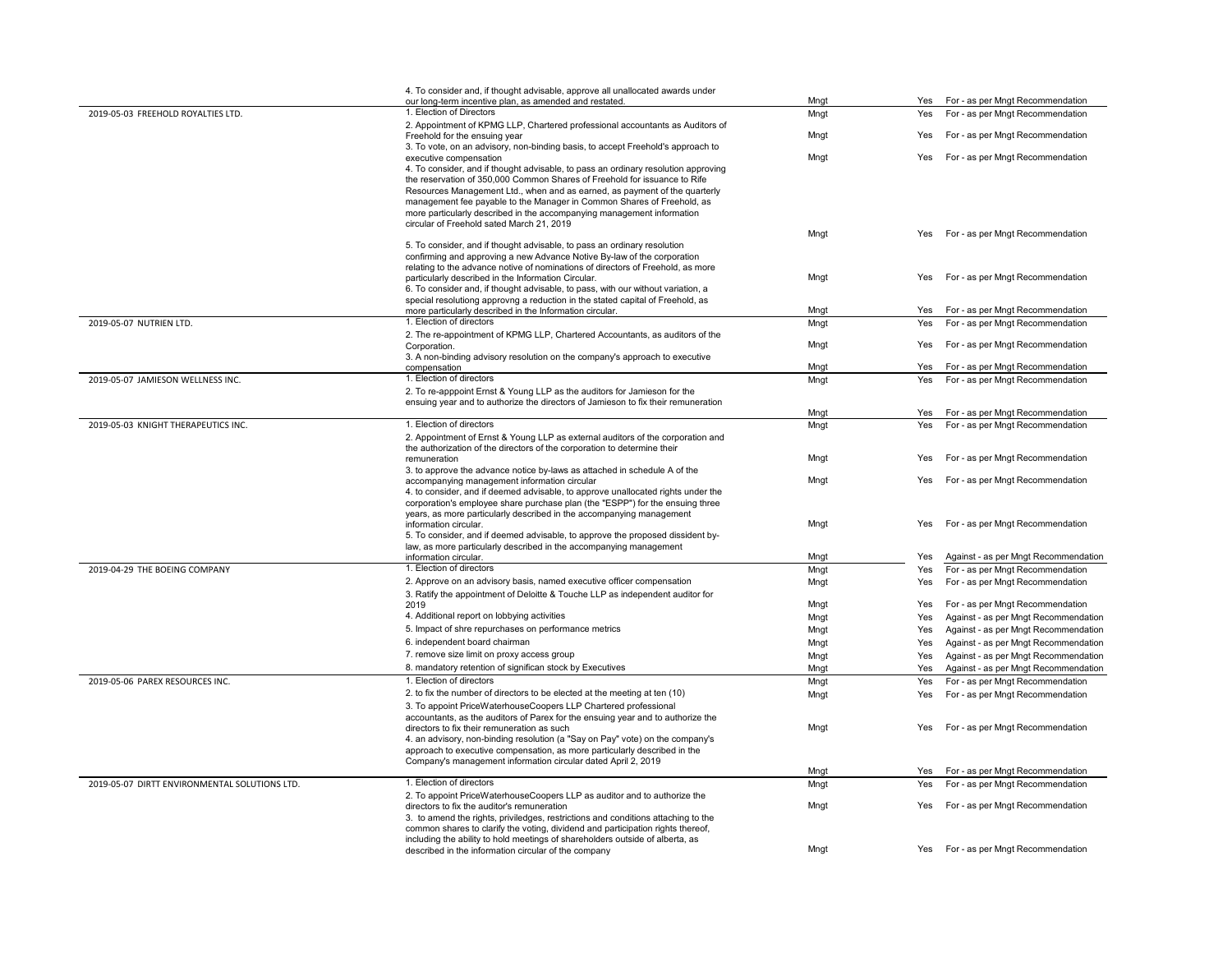|                                                   | 4. To approve a new class of preferred shares, issuable in series, having the<br>rights, privileges, restrictions and conditions, as described in the information                                                                                                                                                                                                                                                                                                                                               |              |     |                                                                              |
|---------------------------------------------------|-----------------------------------------------------------------------------------------------------------------------------------------------------------------------------------------------------------------------------------------------------------------------------------------------------------------------------------------------------------------------------------------------------------------------------------------------------------------------------------------------------------------|--------------|-----|------------------------------------------------------------------------------|
|                                                   | circular of the company<br>5. To confirm and ratify updated By-Law no. 1 as described in the information                                                                                                                                                                                                                                                                                                                                                                                                        | Mngt         | Yes | For - as per Mngt Recommendation                                             |
|                                                   | circular of the Company.<br>6. To approve the unallocated options issuable pursuant to the amended and<br>restated incentive stock option plan of the company, as described in the                                                                                                                                                                                                                                                                                                                              | Mngt         | Yes | For - as per Mngt Recommendation                                             |
|                                                   | information circular of the Company                                                                                                                                                                                                                                                                                                                                                                                                                                                                             | Mngt         | Yes | For - as per Mngt Recommendation                                             |
| 2019-05-08 TMX GROUP LIMITED                      | 1. Election of directors                                                                                                                                                                                                                                                                                                                                                                                                                                                                                        | Mngt         | Yes | For - as per Mngt Recommendation                                             |
|                                                   | 2. Appointment of KPMG LLP as our auditor at a remuneration to be fixed by the<br>directors, information respecting the appointment of KPMG LLP may be found<br>under the heading "Appoint the auditor" on page 6 of our management<br>Information circular<br>3. Approval on an advisory basis of the approach to executive compensation<br>which is described under the heading "Vote on our approach to executive<br>compensation" on page 7 of our Management Information Circular for the                  | Mngt         | Yes | For - as per Mngt Recommendation                                             |
|                                                   | meeting                                                                                                                                                                                                                                                                                                                                                                                                                                                                                                         | Mngt         | Yes | For - as per Mngt Recommendation                                             |
| 2019-05-08 CANADIAN NATURAL RESOURCES LIMITED     | 1. Election of directors                                                                                                                                                                                                                                                                                                                                                                                                                                                                                        | Mnat         | Yes | For - as per Mngt Recommendation                                             |
|                                                   | 2. The appointment of PriceWaterhouseCoopers LLP, Chartered Accountants,<br>Calgary, Alberta as auditors of the Corporation for the ensuing year and the<br>authorization of the Audit Committee of the Board of directors of the corporation<br>to fix their remuneratio<br>3. To vote on approving all unallocated stock options pursuant to the amended,<br>compiled and restricted employee stock option plan of the corporation as more<br>particularly described in the accompanying information circular | Mngt         | Yes | For - as per Mngt Recommendation                                             |
|                                                   |                                                                                                                                                                                                                                                                                                                                                                                                                                                                                                                 | Mngt         | Yes | For - as per Mngt Recommendation                                             |
|                                                   | 4. On an advisory basis, accepting the corporation's approach to executive                                                                                                                                                                                                                                                                                                                                                                                                                                      |              |     |                                                                              |
|                                                   | compensation as described in the accompanying information circular.                                                                                                                                                                                                                                                                                                                                                                                                                                             | Mngt         | Yes | For - as per Mngt Recommendation                                             |
| 2019-05-07 NFI GROUP INC.                         | 1. Election of directors                                                                                                                                                                                                                                                                                                                                                                                                                                                                                        | Mngt         | Yes | For - as per Mngt Recommendation                                             |
|                                                   | 2. Appointment of Deloitte LLP as auditors and authorizing the board of directors<br>to fix the remuneration of the auditors                                                                                                                                                                                                                                                                                                                                                                                    | Mngt         | Yes | For - as per Mngt Recommendation                                             |
|                                                   | 3. An advisory resoltuion on approach to executive compensation                                                                                                                                                                                                                                                                                                                                                                                                                                                 | Mngt         | Yes | For - as per Mngt Recommendation                                             |
| 2019-05-21 CHIPOTLE MEXICAN GRILL, INC.           | 1. Election of Ten Directors                                                                                                                                                                                                                                                                                                                                                                                                                                                                                    | Mngt         | Yes | For - as per Mngt Recommendation                                             |
|                                                   | 2. An advisory vote to approve the compensation for our executive officers as<br>disclosed in the proxy statement ("say-on-pay")<br>3. Ratification of the appointment of Ernst & Young LLP as our independent                                                                                                                                                                                                                                                                                                  | Mngt         | Yes | For - as per Mngt Recommendation                                             |
|                                                   | registered public accounting firm for the year ending December 31, 2019                                                                                                                                                                                                                                                                                                                                                                                                                                         | Mngt         | Yes | For - as per Mngt Recommendation                                             |
| 2019-05-10 TIDEWATER MIDSTREAM AND INFRASTRUCTURE | 1. Election of Directors                                                                                                                                                                                                                                                                                                                                                                                                                                                                                        | Mngt         | Yes | For - as per Mngt Recommendation                                             |
|                                                   | 2. Fixing the number of directors at Five                                                                                                                                                                                                                                                                                                                                                                                                                                                                       | Mngt         | Yes | For - as per Mngt Recommendation                                             |
|                                                   | 3. Appointment of Deloitte LLP as Auditors of the Corporation for the ensuing<br>year and authorizing the Directors to fix their remuneration.<br>4. The approval of the new restricted share unit plan of the Corporation. Please<br>refer to "approval of 2019 restricted share unit plan" in the information circular                                                                                                                                                                                        | Mngt         | Yes | For - as per Mngt Recommendation                                             |
|                                                   | 5. To amend and restate the Corporation's By-Law Number 1. Please refer to                                                                                                                                                                                                                                                                                                                                                                                                                                      | Mngt         | Yes | For - as per Mngt Recommendation                                             |
|                                                   | "amending the Corporation's By-Laws" in the information circular                                                                                                                                                                                                                                                                                                                                                                                                                                                | Mngt         |     | Yes For - as per Mngt Recommendation                                         |
| 2019-05-16 WASTE CONNECTIONS INC.                 | 1. Election of directors<br>2. Approval, on a non-binding, advisory basis, of the compensation of our named<br>executive officers as disclosed in the Proxy statement ("Say-on-pay")                                                                                                                                                                                                                                                                                                                            | Mngt         | Yes | For - as per Mngt Recommendation                                             |
|                                                   |                                                                                                                                                                                                                                                                                                                                                                                                                                                                                                                 | Mngt         | Yes | For - as per Mngt Recommendation                                             |
|                                                   | 3. Appointment of Grant Thornton LLP as our independent registered public<br>accounting firm until the close of the 2020 Annual Meeting of Shareholders of the<br>Company and authorization of our Board of Directors to fix the remuneration of                                                                                                                                                                                                                                                                |              |     |                                                                              |
|                                                   | the independent registered public accounting firm<br>4. Approval of a special resolution empowering and authorizing the board of<br>directors to fix the number of directors of the Company to be elected from time to<br>time, allowing the board of Directors to appoint one or more directors between<br>annual meetings to hold office for a term expiring not later than the close ofthe                                                                                                                   | Mngt         | Yes | For - as per Mngt Recommendation                                             |
|                                                   | next annual meeting of shareholders<br>5. Shareholder proposal - Proposal requesting that the Board of Directors<br>disclose to shareholders, among other matters, a formal written diversity policy<br>and report regarding the representation of women in the Company                                                                                                                                                                                                                                         | Mngt<br>Mngt | Yes | For - as per Mngt Recommendation<br>Yes Against - as per Mngt Recommendation |
| 2019-05-13 WSP GLOBAL INC.                        | 1. Election of directors                                                                                                                                                                                                                                                                                                                                                                                                                                                                                        | Mngt         | Yes | For - as per Mngt Recommendation                                             |
|                                                   | 2. Appoint PriceWaterhouseCoopers LLP as auditors of the corporation<br>3. Consideration and approval in a non-binding, advisory capacity of the                                                                                                                                                                                                                                                                                                                                                                | Mngt         | Yes | For - as per Mngt Recommendation                                             |
|                                                   | approach to executive compensation                                                                                                                                                                                                                                                                                                                                                                                                                                                                              | Mngt         |     | Yes For - as per Mngt Recommendation                                         |
| 2019-05-14 BOYD GROUP INCOME FUND                 | 1. Election of directors                                                                                                                                                                                                                                                                                                                                                                                                                                                                                        | Mngt         |     | Yes For - as per Mngt Recommendation                                         |
|                                                   | 2. Election of trustees                                                                                                                                                                                                                                                                                                                                                                                                                                                                                         | Mngt         |     | Yes For - as per Mngt Recommendation                                         |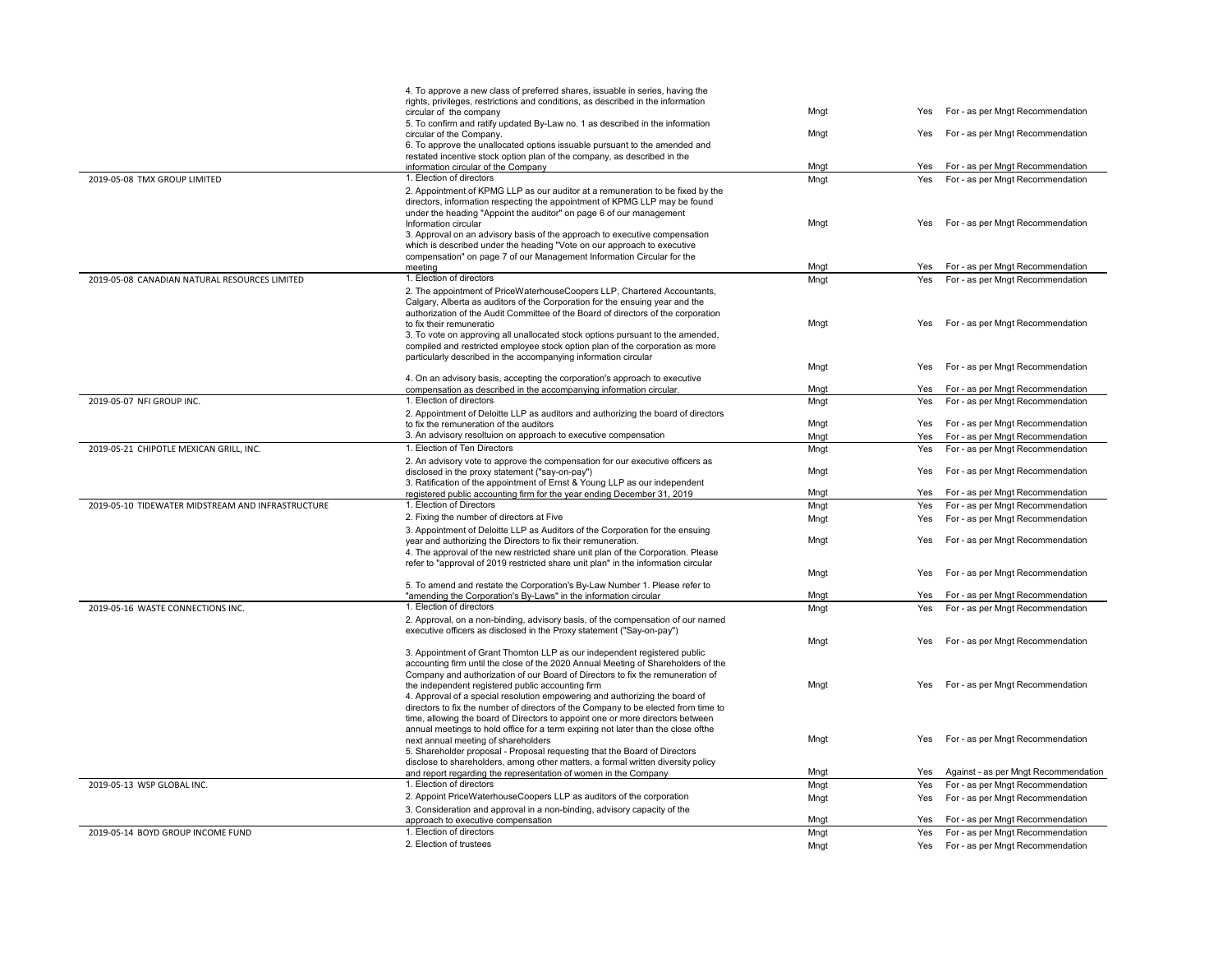|                                     | 3. Appointment of Deloitte LLP, chartered professional accountants as auditors<br>of the Boyd Group Income Fund for the ensuing year and authorizing the |              |            |                                                                      |
|-------------------------------------|----------------------------------------------------------------------------------------------------------------------------------------------------------|--------------|------------|----------------------------------------------------------------------|
| 2019-05-02 KNIGHT THERAPEUTICS INC. | Trustees to fix the remuneration<br>1. Election of directors                                                                                             | Mngt         | Yes        | For - as per Mngt Recommendation                                     |
|                                     | 2. Appointment of Ernst & Young LLP as external auditors of Knight and                                                                                   | Mngt         | Yes        | For - as per Mngt Recommendation                                     |
|                                     | authorization of the directors of knight to determine their remuneration                                                                                 | Mngt         | Yes        | For - as per Mngt Recommendation                                     |
|                                     | 3. approval of the advance notice by-law                                                                                                                 | Mngt         | Yes        | For - as per Mngt Recommendation                                     |
|                                     | 4. Approval of unallocated rights under Knight's employee share purchase plan                                                                            |              |            |                                                                      |
|                                     | for the ensuing three years                                                                                                                              | Mngt         | Yes        | For - as per Mngt Recommendation                                     |
|                                     | 5. Approval of the enhanced governance by-law                                                                                                            | Mngt         | Yes        | For - as per Mngt Recommendation                                     |
| 2019-05-22 PAYPAL HOLDINGS, INC.    | 1. Election of directors                                                                                                                                 | Mngt         | Yes        | For - as per Mngt Recommendation                                     |
|                                     | 2. Advisory vote to approve named executive officer compensation                                                                                         | Mngt         | Yes        | For - as per Mngt Recommendation                                     |
|                                     | 3. Ratification of the appointment of PriceWaterhouseCoopers LLP as our<br>independent auditor for 2019                                                  | Mngt         | Yes        | For - as per Mngt Recommendation                                     |
|                                     | 4. Stockholder proposal regarding political disclosure                                                                                                   | Mngt         | Yes        | Against - as per Mngt Recommendation                                 |
|                                     | 5. Stockholder proposal regarding human and indigenous peoples' rights                                                                                   | Mngt         | Yes        | Against - as per Mngt Recommendation                                 |
| 2019-05-21 JPMORGAN CHASE & CO.     | 1. Election of directors                                                                                                                                 | Mngt         | Yes        | For - as per Mngt Recommendation                                     |
|                                     | 2. Advisory resolution to approve executive compensation                                                                                                 | Mngt         | Yes        | For - as per Mngt Recommendation                                     |
|                                     | 3. Ratification of independent registered public accounting firm                                                                                         | Mngt         | Yes        | For - as per Mngt Recommendation                                     |
|                                     | 4. gender pay equity report                                                                                                                              | Mngt         | Yes        | Against - as per Mngt Recommendation                                 |
|                                     | 5. enhance shareholder proxy access                                                                                                                      | Mngt         | Yes        | Against - as per Mngt Recommendation                                 |
|                                     | 6. cumulative voting                                                                                                                                     | Mngt         | Yes        | Against - as per Mngt Recommendation                                 |
| 2019-05-23 BUNGE LIMITED            | 1. election of directors                                                                                                                                 | Mngt         | Yes        | For - as per Mngt Recommendation                                     |
|                                     | 2. To appoint Deloitte & Touche LLP as Bunge Limited's independent auditors for                                                                          |              |            |                                                                      |
|                                     | the fiscal year ending December 31, 2019 and to authorize the audit committee                                                                            |              |            |                                                                      |
|                                     | of the Board of directors to determine the independent auditors fees                                                                                     |              |            |                                                                      |
|                                     | 3. advisory vote to approve executive compensation                                                                                                       | Mngt         | Yes        | For - as per Mngt Recommendation                                     |
| 2019-05-23 THE HOME DEPOT. INC.     | 1. election of directors                                                                                                                                 | Mngt         | Yes        | For - as per Mngt Recommendation<br>For - as per Mngt Recommendation |
|                                     | 2. ratification of the Appointment of KPMG LLP                                                                                                           | Mngt         | Yes<br>Yes | For - as per Mngt Recommendation                                     |
|                                     | 3. Advisory vote to approve Executive Compensation ("say-on-pay")                                                                                        | Mngt         |            | For - as per Mngt Recommendation                                     |
|                                     | 4. Shareholder proposal regarding EEO-1 Disclosure                                                                                                       | Mngt<br>Mngt | Yes<br>Yes | Against - as per Mngt Recommendation                                 |
|                                     | 5. Shareholder proposal to reduce t he threshold to Call Special Shareholder                                                                             |              |            |                                                                      |
|                                     | meetings to 10% of outstanding shares                                                                                                                    | Mngt         | Yes        | Against - as per Mngt Recommendation                                 |
|                                     | 6. Shareholder Proposal regarding report on prison labor in the supply chain                                                                             | Mngt         | Yes        | Against - as per Mngt Recommendation                                 |
| 2019-05-02 KNIGHT THERAPEUTICS INC. | 1. Election of Directors.                                                                                                                                | Mngt         | Yes        | For - as per Mngt Recommendation                                     |
|                                     | 2. Appointment of Ernst & Younge LLP as external auditors of knight and                                                                                  |              |            |                                                                      |
| from Medison Biotech                | authorization of the directors of knight to determine t heir remuneration                                                                                | Mngt         | Yes        | For - as per Mngt Recommendation                                     |
|                                     | 3. Approval of the advance notice by-law                                                                                                                 | Mngt         | Yes        | For - as per Mngt Recommendation                                     |
|                                     | 4. Approval of unallocated rights under Knight's employee share purchase plan<br>for the ensuing three years                                             | Mngt         | Yes        | For - as per Mngt Recommendation                                     |
|                                     | 5. Approval of the enhanced governance by-law                                                                                                            | Mngt         | Yes        | For - as per Mngt Recommendation                                     |
| 2019-05-22 AMAZON.COM, INC.         | 1. Election of directors                                                                                                                                 | Mngt         | Yes        | For - as per Mngt Recommendation                                     |
|                                     | 2. Ratification of the appointment of ernst & Young LLP as independent auditor                                                                           |              |            |                                                                      |
|                                     |                                                                                                                                                          | Mngt         | Yes        | For - as per Mngt Recommendation                                     |
|                                     | 3. Advisory vote to approve executive compensation                                                                                                       | Mngt         | Yes        | For - as per Mngt Recommendation                                     |
|                                     | 4. Shareholder proposal requesting an annual report on management of food                                                                                |              |            |                                                                      |
|                                     | waste                                                                                                                                                    | Mngt         | Yes        | Against - as per Mngt Recommendation                                 |
|                                     | 5. shareholder proposal requesting a reduction in the ownership threshold for<br>calling special shareholder meetings                                    | Mngt         | Yes        | Against - as per Mngt Recommendation                                 |
|                                     | 6. Shareholder proposal requesting a ban on government us of certain                                                                                     |              |            |                                                                      |
|                                     | technologies                                                                                                                                             | Mngt         | Yes        | Against - as per Mngt Recommendation                                 |
|                                     | 7. Shareholder proposal requesting a report on the impact of government use of                                                                           |              |            |                                                                      |
|                                     | certain technologies                                                                                                                                     | Mngt         | Yes        | Against - as per Mngt Recommendation                                 |
|                                     | 8. Shareholder proposal requesting a report on certain products                                                                                          | Mngt         | Yes        | Against - as per Mngt Recommendation                                 |
|                                     | 9. Shareholder propsal requesting an independent board chair policy                                                                                      | Mngt         | Yes        | Against - as per Mngt Recommendation                                 |
|                                     | 10. Shareholder proposal requesting a report on certain employment policies                                                                              | Mngt         | Yes        | Against - as per Mngt Recommendation                                 |
|                                     | 11. shareholder proposal requesting a report on climate change topics                                                                                    | Mngt         | Yes        | Against - as per Mngt Recommendation                                 |
|                                     | 12. shareholder proposal requesting a board ideaology disclosure policy                                                                                  | Mngt         | Yes        | Against - as per Mngt Recommendation                                 |
|                                     | 13. shareholder proposal requesting changes to the company's gender pay                                                                                  |              |            |                                                                      |
|                                     | reporting                                                                                                                                                | Mngt         | Yes        | Against - as per Mngt Recommendation                                 |
|                                     | 14. shareholder proposal requesting a report on integrating certain metrics into                                                                         |              |            |                                                                      |
|                                     | executive compensation                                                                                                                                   | Mngt         | Yes        | Against - as per Mngt Recommendation                                 |
|                                     | 15. shareholder proposal regarding vote-counting practices for shareholder<br>proposals                                                                  | Mnat         |            | Yes Against - as per Mngt Recommendation                             |
|                                     |                                                                                                                                                          |              |            |                                                                      |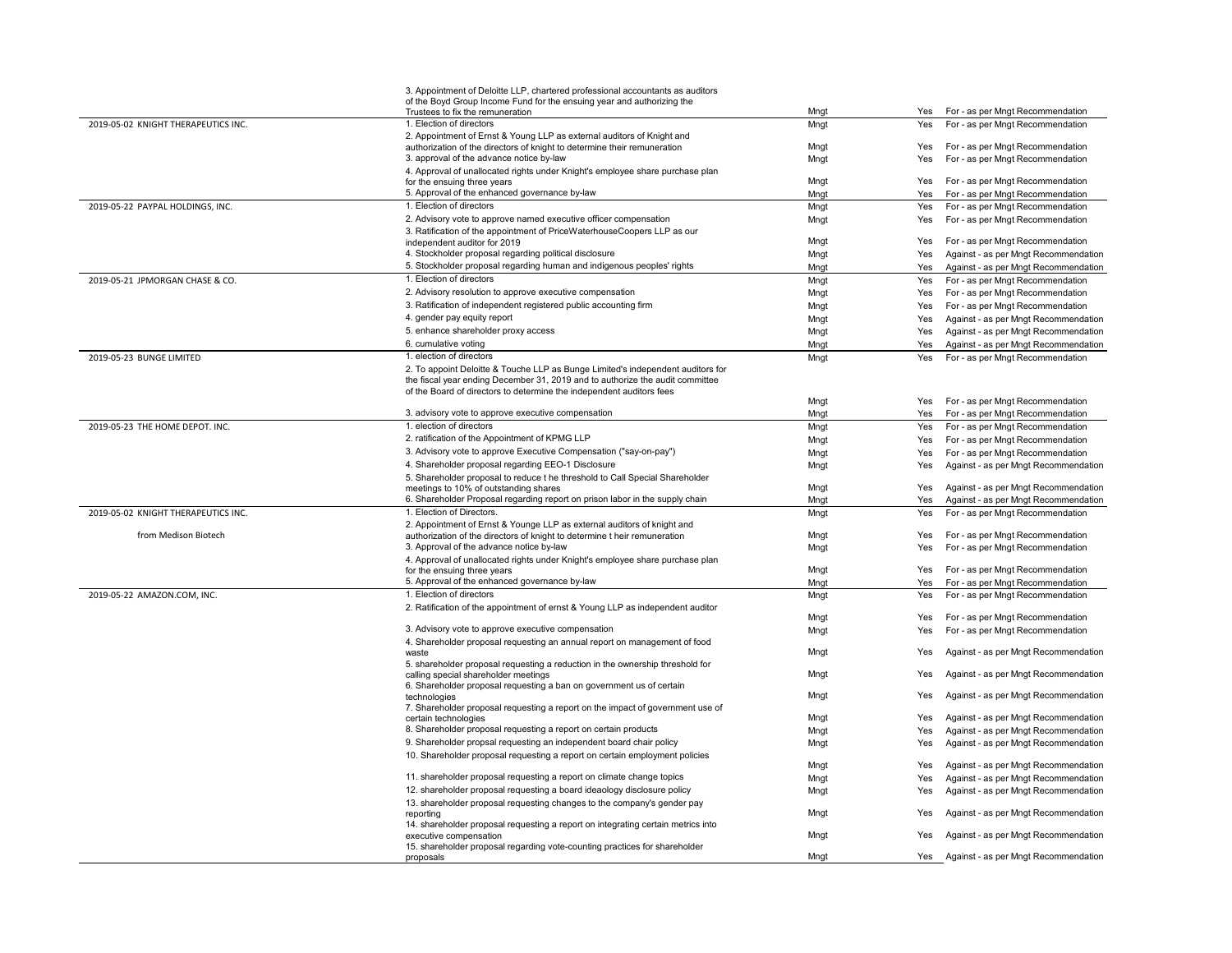| 2019-05-03 KIRKLAND LAKE GOLD LTD.         | 1. Election of directors                                                                                           | Mngt |            | Yes For - as per Mngt Recommendation |
|--------------------------------------------|--------------------------------------------------------------------------------------------------------------------|------|------------|--------------------------------------|
|                                            | 2. To set the number of directors at 7                                                                             | Mngt | Yes        | For - as per Mngt Recommendation     |
|                                            | 3. Appointment of KPMG LLP as auditors of the Company for the ensuing year                                         |      |            |                                      |
|                                            | and authorizing the directors to fix their remuneration.                                                           | Mngt | Yes        | For - as per Mngt Recommendation     |
|                                            | 4. to consider, and if deemed appropriate, pass, with or without variation, a non-                                 |      |            |                                      |
|                                            | binding advisory resolution on the company's approach to executive                                                 |      |            |                                      |
|                                            | compensation                                                                                                       | Mngt | Yes        | For - as per Mngt Recommendation     |
| 2019-05-23 EURONET WORLDWIDE, INC.         | 1. Election of directors                                                                                           | Mngt | Yes        | For - as per Mngt Recommendation     |
|                                            | 2. Ratification of the appointment of KPMG LLP as euronet's independent                                            |      |            |                                      |
|                                            | registered public accounting firm for the year ending December 31, 2019                                            | Mngt | Yes        | For - as per Mngt Recommendation     |
|                                            | 3. Advisory vote on compensation                                                                                   | Mngt | Yes        | For - as per Mngt Recommendation     |
| 2019-05-16 IPL PLASTICS INC.               | 1. Election of directors                                                                                           | Mngt | Yes        | For - as per Mngt Recommendation     |
|                                            | 2. Appointent of KPMG LLP as auditor of the company for the forthcomign year                                       |      |            |                                      |
|                                            | and authorizing the directors of the company to fix its remuneration                                               | Mngt | Yes        | For - as per Mngt Recommendation     |
| 2019-05-17 NORTHLAND POWER INC.            | 1. Election of directors                                                                                           | Mngt | Yes        | For - as per Mngt Recommendation     |
|                                            | 2. The reappointment of Ernst & Young LLP as auditors of the corporation and                                       |      |            |                                      |
|                                            | authorization of the diretors to fix the auditors' remuneration                                                    | Mngt | Yes        | For - as per Mngt Recommendation     |
|                                            | 3. The resolution to accept northland's approach to executive compensation                                         | Mngt | Yes        | For - as per Mngt Recommendation     |
| 2019-05-30 PARK LAWN CORPORATION           | 1. Election of directors                                                                                           | Mngt | Yes        | For - as per Mngt Recommendation     |
|                                            | 2. appointment of MNP LLP as auditors of the Company for the ensuing year and                                      |      |            |                                      |
|                                            | authorizing the Directors to fix their remuneration                                                                | Mngt | Yes        | For - as per Mngt Recommendation     |
|                                            | 3. To approve an ordinary resoltuion ratifying the adoption of an amended and                                      |      |            |                                      |
|                                            | restated omnibus equity incentive plan as more fully described in the Company's                                    |      |            |                                      |
|                                            | 2019 Management information circular                                                                               | Mngt | Yes        | For - as per Mngt Recommendation     |
|                                            | 4. to approve an ordinary resolution ratifying the issuance of the performance                                     |      |            |                                      |
|                                            | stock options as more fully dsescribed in the Company's 2019 management<br>information circular                    |      |            | For - as per Mngt Recommendation     |
|                                            | 1. Election of directors                                                                                           | Mngt | Yes        |                                      |
| 2019-05-28 MERCK & CO., INC.               |                                                                                                                    | Mngt | Yes        | For - as per Mngt Recommendation     |
|                                            | 2. Non-binding advisory vote to approve the compensation of our named<br>exeutive officers                         | Mngt | Yes        | For - as per Mngt Recommendation     |
|                                            | 3. Proposal to adopt the 2019 Incentive stock plan                                                                 |      |            |                                      |
|                                            |                                                                                                                    | Mngt | Yes        | For - as per Mngt Recommendation     |
|                                            | 4. Ratification of the appointment of the company's independent registered public<br>accounting firm for 2019      | Mngt | Yes        | For - as per Mngt Recommendation     |
|                                            | 5. Shareholder proposal concerning an independent board chairman                                                   |      | Yes        | Against - as per Mngt Recommendation |
|                                            |                                                                                                                    | Mngt |            |                                      |
|                                            | 6. Shareholder proposal concerning executive incentives and stock buybacks                                         | Mngt | Yes        | Against - as per Mngt Recommendation |
|                                            | 7. shareholder proposal concerning drug pricing                                                                    | Mngt | <b>Yes</b> | Against - as per Mngt Recommendation |
|                                            | 1. election of directors                                                                                           |      |            |                                      |
| 2019-05-29 JONES LANG LASALLE INCORPORATED |                                                                                                                    | Mngt | Yes        | For - as per Mngt Recommendation     |
|                                            | 2. Non-binding advisory "Say-on"pay" vote approving executive compensation                                         | Mngt | Yes        | For - as per Mngt Recommendation     |
|                                            | 3. approval of the 2019 stock award and incentive plan                                                             |      | Yes        | For - as per Mngt Recommendation     |
|                                            | 4. ratification of appointment of independent registered public accounting firm                                    | Mngt |            |                                      |
|                                            |                                                                                                                    | Mngt | Yes        | For - as per Mngt Recommendation     |
| 2019-06-13 DOLLAR TREE INC.                | 1. Election of directors                                                                                           | Mngt | Yes        | For - as per Mngt Recommendation     |
|                                            | 2. to approve, on an advisory basis, the compensation of the company's named                                       |      |            |                                      |
|                                            | executive officers                                                                                                 | Mngt | Yes        | For - as per Mngt Recommendation     |
|                                            | 3. to ratify the selection of KPMG LLP as the company's independent registered                                     |      |            |                                      |
|                                            | public accounting firm                                                                                             | Mngt | Yes        | For - as per Mngt Recommendation     |
| 2019-06-06 SALESFORCE.COM, INC.            | 1. Election of directors                                                                                           | Mngt | Yes        | For - as per Mngt Recommendation     |
|                                            | 2. Amendment and restatement of our certificate of incorporation to remove                                         |      |            |                                      |
|                                            | supermajority voting provisions relating to: 2a. Amendments to the certificate of                                  |      |            |                                      |
|                                            | incorporation and bylaws; and 2b. Removal of directors                                                             | Mngt | Yes        | For - as per Mngt Recommendation     |
|                                            | 3. Amendment and restatement of our 2013 Equity incentive plan to, among                                           |      |            |                                      |
|                                            | other things, increase the number of shares authorized for issuance by 39.5                                        |      |            |                                      |
|                                            | million shares                                                                                                     | Mngt | Yes        | For - as per Mngt Recommendation     |
|                                            | 4. ratification of the appointment of ernst & young LLP as our independent                                         |      |            |                                      |
|                                            | registered public accounting firm for the fiscal year ending January 31, 2020                                      | Mngt | Yes        | For - as per Mngt Recommendation     |
|                                            | 5. An advisory vote to approve the fiscal 2019 compensation of our named                                           |      |            |                                      |
|                                            | executive officers                                                                                                 | Mngt | Yes        | For - as per Mngt Recommendation     |
|                                            | 6. a stockholder proposal regarding a "true diversity" board policy                                                | Mngt | Yes        | Against - as per Mngt Recommendation |
| 2019-06-11 DOLLARAMA INC.                  | 1. Election of directors                                                                                           | Mngt | Yes        | For - as per Mngt Recommendation     |
|                                            | 2. appointment of PriceWaterhouseCoopers LLP, chartered professional                                               |      |            |                                      |
|                                            | accountants, as auditor of the company for the ensuing year and authorizing the                                    |      |            |                                      |
|                                            | directors to set the auditor's remuneration                                                                        | Mngt | Yes        | For - as per Mngt Recommendation     |
|                                            | 3. adoption of an advisory non-binding resolution in respect of the corporation's                                  |      |            |                                      |
|                                            | approach to executive compensaton, as more particularly described in the<br>accompanying Management Proxy Circular | Mngt | Yes        | For - as per Mngt Recommendation     |
|                                            |                                                                                                                    |      |            |                                      |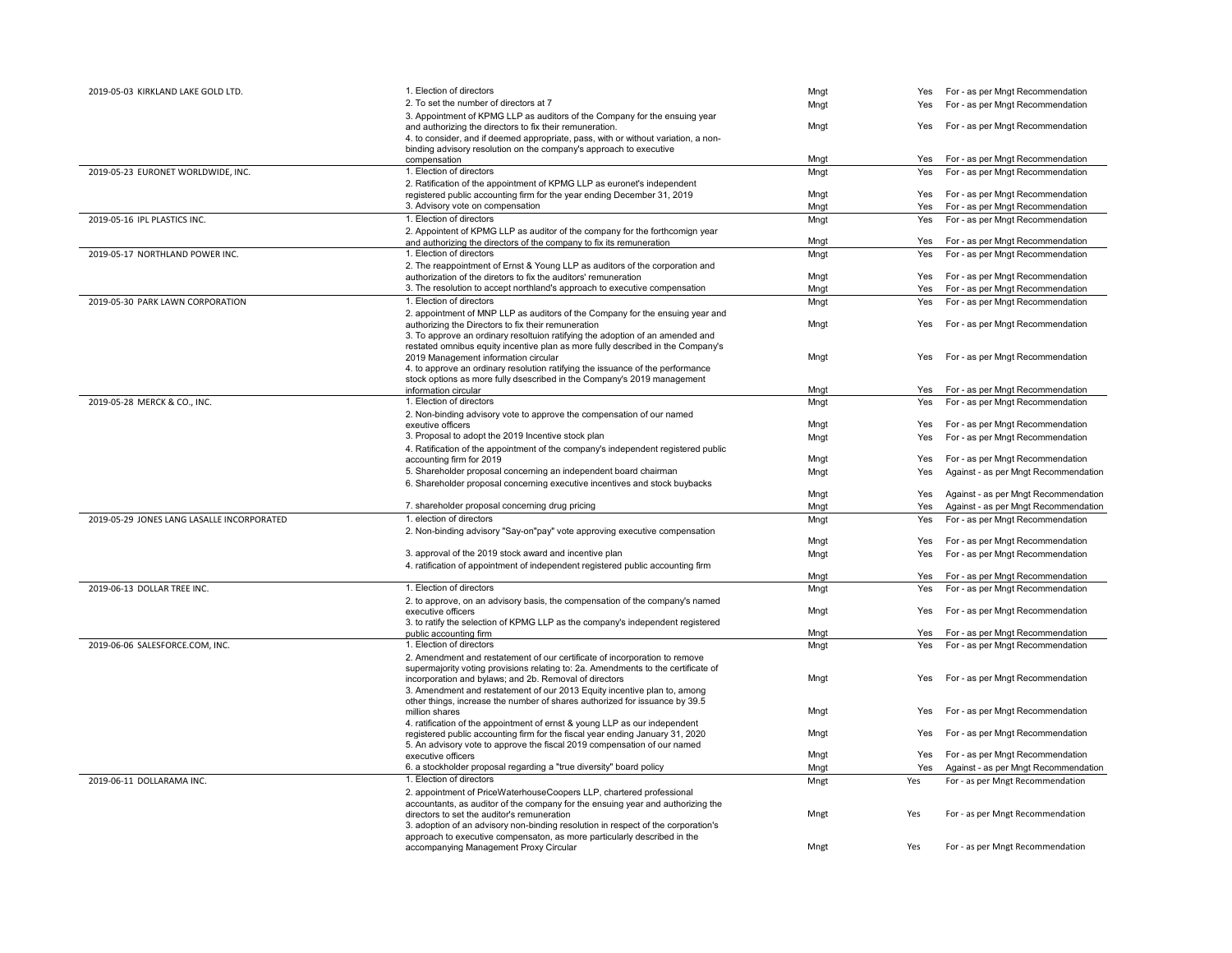|                                             | 4. Shareholder proposal no.1 - adoption of a shareholder proposal requesting the<br>production of an annual sustainability report                                                                                                       | Mngt         | Yes        | For - as per Mngt Recommendation     |
|---------------------------------------------|-----------------------------------------------------------------------------------------------------------------------------------------------------------------------------------------------------------------------------------------|--------------|------------|--------------------------------------|
|                                             | 5. shareholder proposal no. 2 - adoption of a shareholder proposal requesting<br>the production of an annual report on risks to human rights<br>6. shareholder proposal no. 3 - adoption of a shareholder proposal requesting           | Mngt         | Yes        | For - as per Mngt Recommendation     |
|                                             | the adoption of a living wage policy                                                                                                                                                                                                    | Mngt         | Yes        | For - as per Mngt Recommendation     |
| 2019-06-18 SQUARE, INC                      | 1. Election of directors                                                                                                                                                                                                                | Mngt         | Yes        | For - as per Mngt Recommendation     |
|                                             | 2. Advisory vote on the compensation of our named executive officers                                                                                                                                                                    | Mngt         | Yes        | For - as per Mngt Recommendation     |
| 2019-05-24 STORAGEVAULT CANADA INC.         | 1. Election of directors                                                                                                                                                                                                                | Mngt         | Yes        | For - as per Mngt Recommendation     |
|                                             | 2. To set the number of directors to be elected at the meeting at 5                                                                                                                                                                     | Mngt         | Yes        | For - as per Mngt Recommendation     |
|                                             | 3. appointment of MNP LLP as auditors of the corporation for the ensuing year<br>and authorizing the directors to fix their remuneration'                                                                                               | Mngt         | Yes        | For - as per Mngt Recommendation     |
|                                             | 4. an ordinary resolution, as more particularly set forth in the accompanying<br>management information circular, re-approving the stock option plan of the                                                                             |              |            |                                      |
|                                             | corporation                                                                                                                                                                                                                             | Mngt         | Yes        | For - as per Mngt Recommendation     |
| 2019-05-29 SHOPIFY INC.                     | 1. Election of directors                                                                                                                                                                                                                | Mngt         | Yes        | For - as per Mngt Recommendation     |
|                                             | 2. resolution approving the re-appointment of PriceWaterhouseCoopers LLP as                                                                                                                                                             |              |            |                                      |
|                                             | auditors of the company and authorizing the Board of Director to fix their                                                                                                                                                              |              |            |                                      |
|                                             | remuneration                                                                                                                                                                                                                            | Mngt         | Yes        | For - as per Mngt Recommendation     |
|                                             | 3. non-binding resolution that the shareholders accept the Company's approach                                                                                                                                                           |              |            |                                      |
|                                             | to executive compensation as disclosed in the management Information circular<br>for the meeting                                                                                                                                        | Mngt         | Yes        | For - as per Mngt Recommendation     |
| 2019-06-11 EVO PAYMENTS, INC.               | 1. Election of class I directors                                                                                                                                                                                                        | Mngt         | Yes        | For - as per Mngt Recommendation     |
|                                             | 2. Ratification of appointment of Deloitte & Touche LLP as the Company's                                                                                                                                                                |              |            |                                      |
|                                             | independent registered public accounting firm for the fiscal year ending                                                                                                                                                                |              |            |                                      |
|                                             | December 31, 2019                                                                                                                                                                                                                       | Mngt         | Yes        | For - as per Mngt Recommendation     |
| 2019-06-25 MASTERCARD INCORPORATED          | 1. election of directors to serve on the board of directors                                                                                                                                                                             | Mngt         | Yes        | For - as per Mngt Recommendation     |
|                                             | 2. advisory approval of mastercard's executive compensation                                                                                                                                                                             | Mngt         | Yes        | For - as per Mngt Recommendation     |
|                                             | 3. ratification of the appointment of PriceWaterhouseCoopers LLP as the                                                                                                                                                                 |              |            |                                      |
|                                             | independent registered public accounting firm for Mastercard for 2019                                                                                                                                                                   | Mngt         | Yes        | For - as per Mngt Recommendation     |
|                                             | 4. Consideration of a stockholder proposal on gender pay gap                                                                                                                                                                            | Mngt         | Yes        | Against - as per Mngt Recommendation |
|                                             | 5. consideration of a stockholder proposal on creation of a human rights                                                                                                                                                                |              |            |                                      |
|                                             | committee                                                                                                                                                                                                                               | Mngt         | Yes        | Against - as per Mngt Recommendation |
| 2019-05-28 THE DESCARTES SYSTEMS GROUP INC. | 1. Election of directors                                                                                                                                                                                                                | Mngt         | Yes        | For - as per Mngt Recommendation     |
|                                             | 2. appointment of KPMG LLP, chartered professional accoutants, licensed public<br>accountants, as auditors of the corporation to hold office until the next annual<br>general meeting of shareholders or until a successor is appointed |              |            |                                      |
|                                             |                                                                                                                                                                                                                                         | Mngt         | Yes        | For - as per Mngt Recommendation     |
|                                             | 3. Approval of the ssay-on-pay resolution as set out on page 17 of the                                                                                                                                                                  |              | Yes        | For - as per Mngt Recommendation     |
| 2019-06-12 BROOKFIELD ASSET MANAGEMENT INC. | corporation's management information circular dated April 30, 2019<br>1. Election of directors                                                                                                                                          | Mngt         |            | For - as per Mngt Recommendation     |
|                                             | 2. The appointment of Deloitte LLP as the external auditor and authorizinf the                                                                                                                                                          | Mngt<br>Mngt | Yes<br>Yes | For - as per Mngt Recommendation     |
|                                             | directors to set its remuneration<br>3. the say on pay resolution set out in the corporation's management information                                                                                                                   |              |            |                                      |
|                                             | circular dated april 29, 2019                                                                                                                                                                                                           | Mngt         | Yes        | For - as per Mngt Recommendation     |
|                                             | 4. the 2019 plan resolution set out in the circular                                                                                                                                                                                     | Mngt         | Yes        | For - as per Mngt Recommendation     |
|                                             | 5. The shareholder proposal one set out in the circular                                                                                                                                                                                 | Mngt         | Yes        | Against - as per Mngt Recommendation |
|                                             | 6. the shareholder proposal two set out in the circular                                                                                                                                                                                 | Mngt         | Yes        | Against - as per Mngt Recommendation |
| 2019-06-12 KINAXIS Inc.                     | 1. election of directors                                                                                                                                                                                                                | Mngt         | Yes        | For - as per Mngt Recommendation     |
|                                             | 2. Appointment of KPMG LLP as Auditor                                                                                                                                                                                                   | Mngt         | Yes        | For - as per Mngt Recommendation     |
| 2019-06-11 PURE MULTI-FAMILY REIT LP        | 1. Election of directors                                                                                                                                                                                                                | Mngt         | Yes        | For - as per Mngt Recommendation     |
|                                             | 2. To fox the number of directors of pure multi family REIT at eight 8                                                                                                                                                                  | Mngt         | Yes        | For - as per Mngt Recommendation     |
|                                             | 3. Appointment of KPMG LLP as auditors of the Company for the ensuing year                                                                                                                                                              |              |            |                                      |
|                                             | and authorizing the directors to fix their remuneration.                                                                                                                                                                                | Mngt         | Yes        | For - as per Mngt Recommendation     |
|                                             | 4. to transact such further and other business as may properly come before the                                                                                                                                                          |              |            |                                      |
|                                             | meeting or any adjournment thereof                                                                                                                                                                                                      | Mngt         | Yes        | For - as per Mngt Recommendation     |
| 2019-06-10 MAV BEAUTY BRANDS INC.           | 1. election of directors                                                                                                                                                                                                                | Mngt         | Yes        | For - as per Mngt Recommendation     |
|                                             | 2. Appointment of Ernst & Young LLP as auditors of the Company for the                                                                                                                                                                  |              |            |                                      |
|                                             | ensuing year and authorizin the Directors to fix their remuneration<br>1. advisory vote to approve named executive officer compensation, as described                                                                                   | Mngt         | Yes        | For - as per Mngt Recommendation     |
| 2019-06-25 VMWARE, INC.                     | in Vmware's proxy statement                                                                                                                                                                                                             | Mngt         | Yes        | For - as per Mngt Recommendation     |
|                                             | 2. To approve an amendment to the amended and restated 2007 equity and                                                                                                                                                                  |              |            |                                      |
|                                             | incentive plan                                                                                                                                                                                                                          | Mngt         | Yes        | For - as per Mngt Recommendation     |
|                                             | 3. to approve an amendment to the amended and restated 2007 employee stock<br>purchase plan                                                                                                                                             | Mngt         | Yes        | For - as per Mngt Recommendation     |
|                                             | 4. to ratify the selection by the audit committee of VM ware's board of directors of                                                                                                                                                    |              |            |                                      |
|                                             | PriceWaterhouseCoopers LLP as Vmware's independent auditor for the fiscal<br>year ending January 31,2020                                                                                                                                | Mngt         |            | Yes For - as per Mngt Recommendation |
|                                             |                                                                                                                                                                                                                                         |              |            |                                      |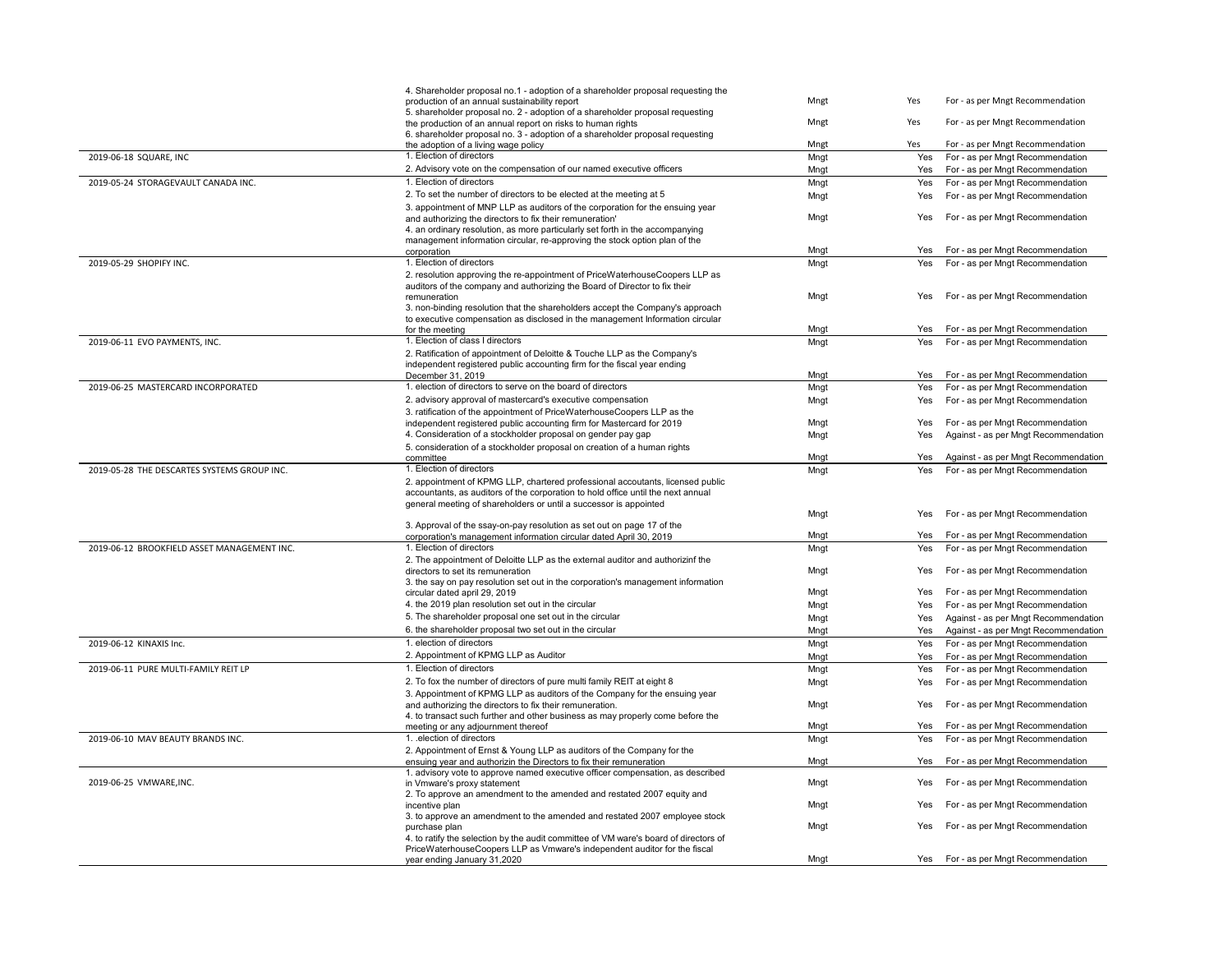| 2019-06-18 NEO PERFORMANCE MATERIALS INC.                   | 1. Election of directors                                                                         | Mngt |     | Yes For - as per Mngt Recommendation |
|-------------------------------------------------------------|--------------------------------------------------------------------------------------------------|------|-----|--------------------------------------|
|                                                             | 2. Re-appointment of KPMG LLP as auditors of the corporation for the ensuing                     |      |     |                                      |
|                                                             | year and to authorize the directors to fix the remuneration to be paid to the                    |      |     |                                      |
|                                                             | auditors                                                                                         | Mngt | Yes | For - as per Mngt Recommendation     |
| 2019-06-10 HELIUS MEDICAL TECHNOLOGIES INC.                 | 1. Election of directors                                                                         | Mngt | Yes | For - as per Mngt Recommendation     |
|                                                             | 2. Appointment of BDO USA, LLP as auditors of the corporation for the ensuing                    |      |     |                                      |
|                                                             | year and authorizing the directors to fix their remuneration                                     | Mngt | Yes | For - as per Mngt Recommendation     |
| 2019-06-25 SOLARIS COPPER INC.                              | 1. election of directors                                                                         | Mngt | Yes | For - as per Mngt Recommendation     |
|                                                             | 2. appointment of KPMG LLP as auditors of the corporation for the ensuing year                   |      |     |                                      |
|                                                             | and authorizing the directors to fix their remuneration                                          | Mngt | Yes | For - as per Mngt Recommendation     |
| 2019-06-25 URANIUM PARTICIPATION CORPORATION                | 1. Election of directors                                                                         | Mngt | Yes | For - as per Mngt Recommendation     |
|                                                             | 2. Appointment of PriceWAterhouseCoopers LLP as auditors of the corporation                      |      |     |                                      |
|                                                             | and to authorize the directors to fix the remuneration of the auditors                           |      |     |                                      |
|                                                             |                                                                                                  | Mngt | Yes | For - as per Mngt Recommendation     |
| 2019-05-17 WESTINGHOUUSE AIR BRAKE TECHNOLOGIES CORPORATION | 1. elect 2 directors for a term of 3 years expiring in 2022.                                     | Mngt | Yes | For - as per Mngt Recommendation     |
|                                                             | 2. approve an advisory (non-binding) resolution relating to the approval of 2019                 |      |     |                                      |
|                                                             | named executive officer compensation                                                             | Mngt | Yes | For - as per Mngt Recommendation     |
|                                                             | 3. ratify the appointment of Ernst & Young LLP as our independent registered                     |      |     |                                      |
|                                                             | public accounting firm for the 2019 fiscal year                                                  | Mngt | Yes | For - as per Mngt Recommendation     |
| 2019-06-14 ABASCUS HEALTH PRODUCTS INC.                     | 1. ELECTION OF DIRECTORS                                                                         | Mngt | Yes | For - as per Mngt Recommendation     |
|                                                             | 2. To consider, and if thought appropriate, pass an ordinary resolution to appoint               |      |     |                                      |
|                                                             | Richter LLP as the auditors of the company for the ensuing year and to authorize                 |      |     |                                      |
|                                                             | the directors to fix their remuneration                                                          | Mngt | Yes | For - as per Mngt Recommendation     |
|                                                             | 3. to consider, and if thought appropriate, pass, with or without variation, an                  |      |     |                                      |
|                                                             | ordinary resolution to amend the long-term incentyie plan of the company as                      |      |     |                                      |
|                                                             | further described in the accompanying management information circular of the                     |      |     |                                      |
|                                                             | company                                                                                          | Mngt | Yes | For - as per Mngt Recommendation     |
| 2019-06-21 VILLAGE FARMS INTERNATIONAL INC.                 | 1. Election of directors                                                                         | Mngt | Yes | For - as per Mngt Recommendation     |
|                                                             | 2. appointment of PriceWaterhouseCoopers LLP as auditors of the corporation                      |      |     |                                      |
|                                                             | for the ensuing year and authorizing the directors to fix their remuneration                     |      |     |                                      |
|                                                             |                                                                                                  | Mngt | Yes | For - as per Mngt Recommendation     |
| 2019-06-24 LITHIUM AMERICAS CORP.                           | 1. Election of directors                                                                         | Mngt | Yes | For - as per Mngt Recommendation     |
|                                                             | 2. To set the number of directors at 9                                                           | Mngt | Yes | For - as per Mngt Recommendation     |
|                                                             | 3. Appointment of PriceWaterhousecoopers LLP as auditors of the company for                      |      |     |                                      |
|                                                             | the ensuing year and authorizing the directors to fix their remuneration                         |      |     |                                      |
|                                                             |                                                                                                  | Mngt | Yes | For - as per Mngt Recommendation     |
|                                                             | 4. To consider, and if thought fit, pass an ordinary resolution, the full text of which          |      |     |                                      |
|                                                             | is set forth in the Management Information circular accompanying this notice, to                 |      |     |                                      |
|                                                             | approve the issuance of certain equity incentive plans all as more particularly                  |      |     |                                      |
|                                                             | described therein.                                                                               | Mngt | Yes | For - as per Mngt Recommendation     |
|                                                             | 5. To consider, and if thought fit, pass an ordinary resolution, the full text of which          |      |     |                                      |
|                                                             | is set forth in the Management Information circular accompanying this notice, to                 |      |     |                                      |
|                                                             | approve the issuance of certain equity incentive grants all as more particularly                 |      |     |                                      |
|                                                             | described therein.                                                                               | Mngt | Yes | For - as per Mngt Recommendation     |
|                                                             | 6. To consider, and if thought fit, to pass an ordinary resolution by holders of the             |      |     |                                      |
|                                                             | company's common shares entitled to vote on such resolution in accordance with                   |      |     |                                      |
|                                                             | multilateral instrument 61-101 - protection of minority security holders in special              |      |     |                                      |
|                                                             | transactions and, to the extent necessary, in accordance with the requirements of                |      |     |                                      |
|                                                             | the Toronto Stock Exchange, the full text of which is set forth on Schedule B in                 |      |     |                                      |
|                                                             | the management information circular accompanying thie notice, to approve the                     |      |     |                                      |
|                                                             | project investment, as such term is definied, and all as moreparticularly<br>described, therein. | Mngt |     | Yes For - as per Mngt Recommendation |
|                                                             |                                                                                                  |      |     |                                      |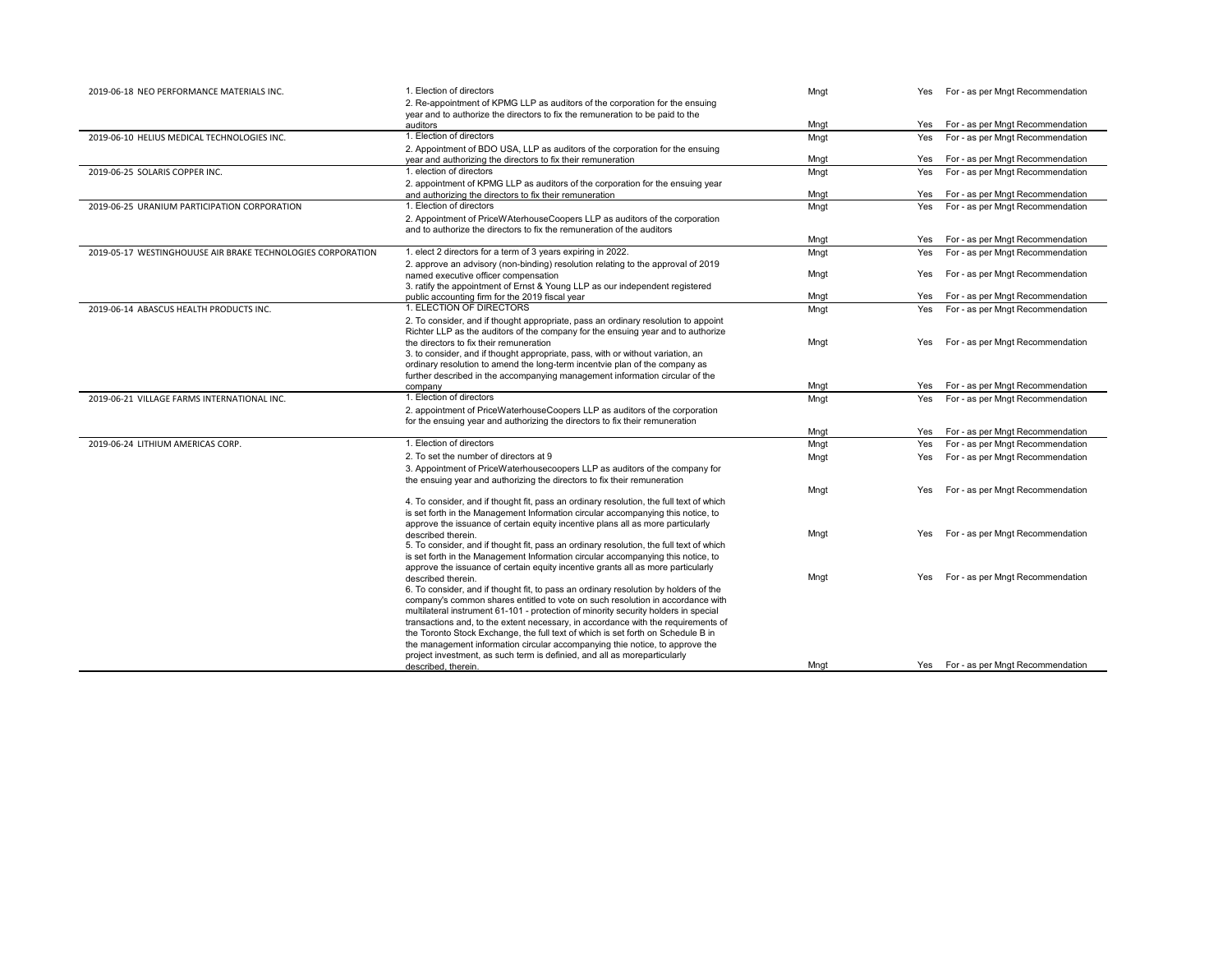## **Exemplar Leaders Fund**

| Date    | <b>Name of Issuer</b>                    | <b>Ticker</b> | Cusip | <b>Identification of Voting Matter</b>                                                                                                                                 | <b>Matters Proposed By</b>            | <b>Voted</b> | Vote                                                                 |
|---------|------------------------------------------|---------------|-------|------------------------------------------------------------------------------------------------------------------------------------------------------------------------|---------------------------------------|--------------|----------------------------------------------------------------------|
|         |                                          |               |       |                                                                                                                                                                        | Issuer/Mngt/another person or company | Yes/No       | <b>For/Against</b>                                                   |
|         | 2018-07-16 GRANITE OIL CORP.             |               |       | 1. To fix the number of Directors to be elected at the Meeting at seven (7).                                                                                           | Mngt                                  | Yes          | For - as per Mngt Recommendation                                     |
|         |                                          |               |       | 2. Election of Directors.                                                                                                                                              | Mngt                                  | Yes          | For - as per Mngt Recommendation                                     |
|         |                                          |               |       |                                                                                                                                                                        |                                       |              |                                                                      |
|         |                                          |               |       | 3. To appoint KPMG LLP, as auditor of the Corporation for the ensuing year and                                                                                         |                                       |              |                                                                      |
|         | 2018-07-31 LEGG MASON, INC.              |               |       | to authorize the Directors of the Corporation to fix the auditor's remuneration.<br>1. Election of Directors.                                                          | Mngt<br>Mngt                          | Yes<br>Yes   | For - as per Mngt Recommendation<br>For - as per Mngt Recommendation |
|         |                                          |               |       | 2. An advisory vote to approve the compensation of Legg Mason's named                                                                                                  |                                       |              |                                                                      |
|         |                                          |               |       | executive officers.                                                                                                                                                    | Mngt                                  | Yes          | For - as per Mngt Recommendation                                     |
|         |                                          |               |       | 3. Ratification of the appointment of PricewaterhouseCoopers LLP as Legg                                                                                               |                                       |              |                                                                      |
|         |                                          |               |       | Mason's independent registered public accounting firm for the fiscal year ending<br>March 31, 2019.                                                                    | Mngt                                  | Yes          | For - as per Mngt Recommendation                                     |
| 31/7/18 | NUBEVA TECHNOLOGIES LTD.                 |               |       | 1. To set the number of Directors at four (4).                                                                                                                         | Mngt                                  | Yes          | For - as per Mngt Recommendation                                     |
|         |                                          |               |       | 2. Election of Directors.                                                                                                                                              | Mngt                                  | Yes          | For - as per Mngt Recommendation                                     |
|         |                                          |               |       | 3. To appoint Dale Matheson Carr-Hilton LaBonte LLP, Chartered Professional                                                                                            |                                       |              |                                                                      |
|         |                                          |               |       | Accountants, as Auditor of the Company for the ensuing year and to authorize the<br>Directors to fix the Auditor's remuneration.                                       |                                       | Yes          | For - as per Mngt Recommendation                                     |
|         |                                          |               |       | 4. To pass the ordinary resolution to ratify, confirm and approve adoption by the                                                                                      | Mngt                                  |              |                                                                      |
|         |                                          |               |       | Company of the fixed number Share Option Plan, as more particularly described in                                                                                       |                                       |              |                                                                      |
|         |                                          |               |       | the accompanying Information Circular.                                                                                                                                 | Mngt                                  | Yes          | For - as per Mngt Recommendation                                     |
|         |                                          |               |       | 5. To pass the ordinary resolution to ratify, confirm and approve adoption by the                                                                                      |                                       |              |                                                                      |
|         |                                          |               |       | Company of the fixed number Restricted Share Unit Plan, as more particularly<br>described in the accompanying Information Circular.                                    | Mngt                                  | Yes          | For - as per Mngt Recommendation                                     |
|         |                                          |               |       |                                                                                                                                                                        |                                       |              |                                                                      |
|         |                                          |               |       | 6. To pass the special resolution to approve the amendment of the Articles of the                                                                                      |                                       |              |                                                                      |
|         |                                          |               |       | Company, in accordance with the Business Corporations Act (British Columbia),<br>as more particularly described in the accompanying Information Circular.              |                                       |              |                                                                      |
|         | 2018-08-21 RAGING RIVER EXPLORATION INC. |               |       | 1. To approve, with or without variation, a special resolution, the full text of which                                                                                 | Mngt                                  |              | Yes For - as per Mngt Recommendation                                 |
|         |                                          |               |       | is set forth in Appendix "A" to the joint management information circular (the                                                                                         |                                       |              |                                                                      |
|         |                                          |               |       | "Circular") and proxy statement of Raging River and Baytex Energy Corp.                                                                                                |                                       |              |                                                                      |
|         |                                          |               |       | ("Baytex") dated July 12, 2018, approving a plan of arrangement under Section                                                                                          |                                       |              |                                                                      |
|         |                                          |               |       | 193 of the Business Corporations Act (Alberta) involving Raging River, 2099011<br>Alberta Ltd., the holders of common shares of Raging River ("Raging River            |                                       |              |                                                                      |
|         |                                          |               |       | Shareholders"), and Baytex, whereby, among other things, Raging River                                                                                                  |                                       |              |                                                                      |
|         |                                          |               |       | Shareholders will receive, directly or indirectly, 1.36 common shares of Baytex for                                                                                    |                                       |              |                                                                      |
|         |                                          |               |       | each common share of Raging River held, all as more particularly described in the                                                                                      |                                       |              |                                                                      |
|         | 2018-08-28 ACASTI PHARMA INC.            |               |       | Circular.<br>1. Election of directors                                                                                                                                  | Mngt<br>Mngt                          | Yes<br>Yes   | For - as per Mngt Recommendation<br>For - as per Mngt Recommendation |
|         |                                          |               |       | 2. To appoint KPMG LLP as auditors for the ensuing year and to authorize the                                                                                           |                                       |              |                                                                      |
|         |                                          |               |       | directors to fix their remuneration.                                                                                                                                   | Mngt                                  | Yes          | For - as per Mngt Recommendation                                     |
|         |                                          |               |       |                                                                                                                                                                        |                                       |              |                                                                      |
|         |                                          |               |       | 3. To consider and, if deemed appropriate, to pass, with or without variation, an<br>ordinary resolution approving, ratifying and confirming certain amendments to the |                                       |              |                                                                      |
|         |                                          |               |       | Corporation's stock option plan, as previously approved by the board of directors                                                                                      |                                       |              |                                                                      |
|         |                                          |               |       | of the Corporation (the "Board"), as more particularly described in the                                                                                                |                                       |              |                                                                      |
|         |                                          |               |       | accompanying management information circular (the "Circular").                                                                                                         | Mngt                                  | Yes          | Against - not as per Mngt Recommendation                             |
|         |                                          |               |       | 4. To consider and, if deemed appropriate, to pass, with or without variation, an                                                                                      |                                       |              |                                                                      |
|         |                                          |               |       | ordinary resolution approving, ratifying and confirming the grant of 1,412,423<br>options to purchase common shares of the Corporation to certain executives and       |                                       |              |                                                                      |
|         |                                          |               |       | board members, as previously approved by the Board, as more particularly                                                                                               |                                       |              |                                                                      |
|         |                                          |               |       | described in the Circular                                                                                                                                              |                                       |              |                                                                      |
|         |                                          |               |       |                                                                                                                                                                        | Mngt                                  | Yes          | Against - not as per Mngt Recommendation                             |
|         |                                          |               |       | 5. To consider and, if deemed advisable, to pass, with or without variation, an<br>ordinary resolution approving, ratifying and confirming certain amendments to the   |                                       |              |                                                                      |
|         |                                          |               |       | Corporation's equity incentive plan, as previously approved by the Board, as more                                                                                      |                                       |              |                                                                      |
|         |                                          |               |       | particularly described in the Circular.                                                                                                                                |                                       |              |                                                                      |
|         |                                          |               |       |                                                                                                                                                                        | Mngt                                  |              | Yes Against - not as per Mngt Recommendation                         |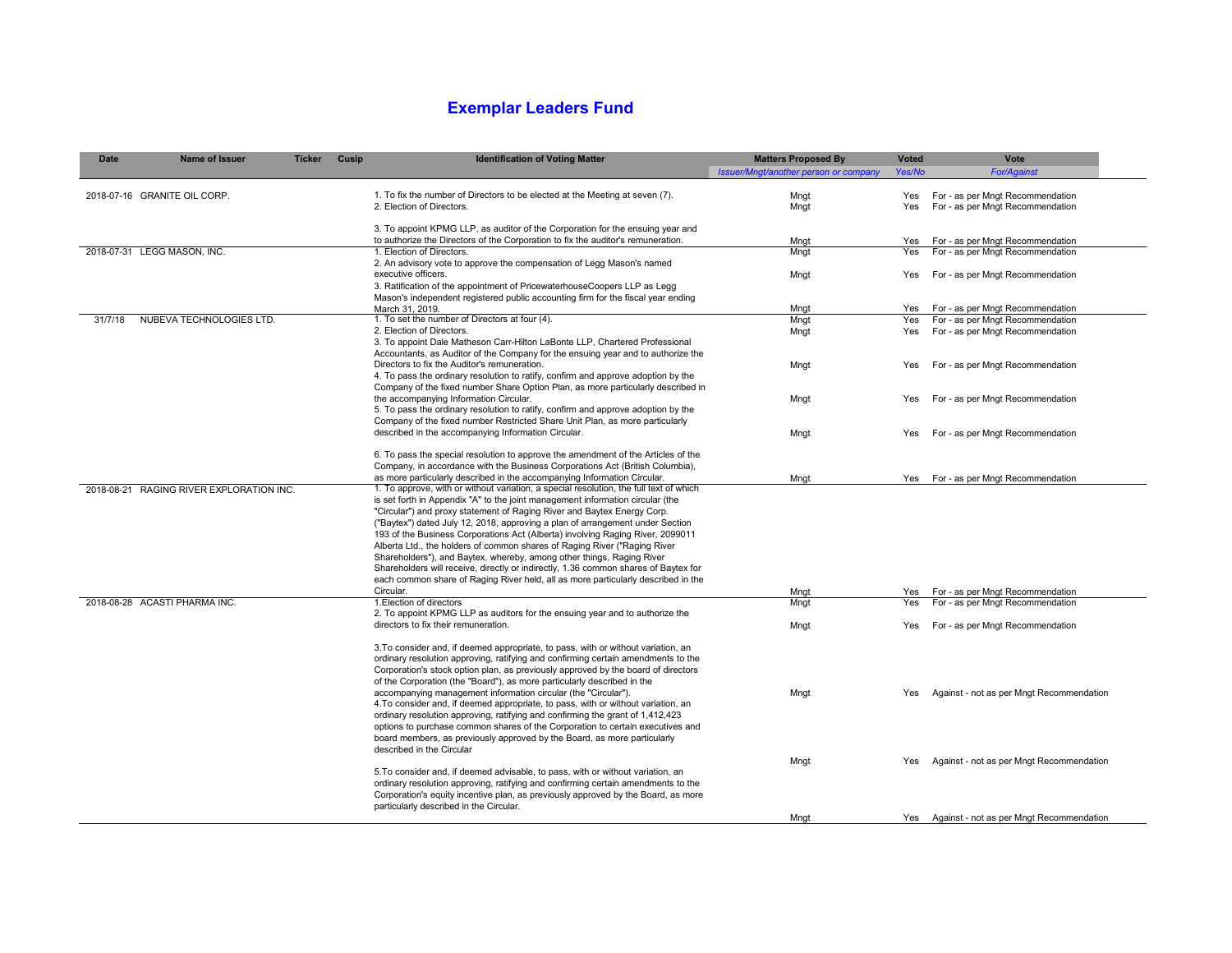| 2018-09-24 ENERCARE INC.             | 1. To approve, with or without variation, a special resolution, the full text of which is                                                              |      |     |                                          |
|--------------------------------------|--------------------------------------------------------------------------------------------------------------------------------------------------------|------|-----|------------------------------------------|
|                                      | set forth in Appendix A to the accompanying management information circular of                                                                         |      |     |                                          |
|                                      | Enercare Inc. (the "Circular"), approving a statutory plan of arrangement under                                                                        |      |     |                                          |
|                                      | section 192 of the Canada Business Corporations Act, all as more particularly                                                                          |      |     |                                          |
|                                      | described in the Circular.                                                                                                                             | Mnat | Yes | For - as per Mngt Recommendation         |
|                                      |                                                                                                                                                        |      |     |                                          |
| 2018-12-12 CISCO SYSTEMS INC.        | 1. Election of Directors.                                                                                                                              | Mngt | Yes | For- as per Mngt Recommendation          |
|                                      | 2. Approval of amendment and restatement of the Employee Stock Purchase                                                                                |      |     |                                          |
|                                      | Plan.                                                                                                                                                  | Mnat | Yes | Against - not as per Mngt Recommendation |
|                                      | 3. Approval, on an advisory basis, of executive compensation.                                                                                          | Mngt | Yes | Against - not as per Mngt Recommendatio  |
|                                      | 4. Ratification of PricewaterhouseCoopers LLP as Cisco's independent registered                                                                        |      |     |                                          |
|                                      | public accounting firm for fiscal 2019.                                                                                                                | Mngt | Yes | For - as per Mngt Recommendation         |
|                                      | 5. Approval to have Cisco's Board adopt a policy to have an independent Board                                                                          |      |     |                                          |
|                                      | chairman.                                                                                                                                              | Mngt | Yes | Against - as per Mngt Recommendatio      |
|                                      | 6. Approval to have Cisco's Board adopt a proposal relating to executive                                                                               |      |     |                                          |
|                                      | compensation metrics.                                                                                                                                  | Mngt | Yes | For - not as per Mngt Recommendation     |
|                                      | 1. Election of Directors.                                                                                                                              |      |     |                                          |
| 2018-11-28 MICROSOFT CORPORATION     |                                                                                                                                                        | Mngt | Yes | For- as per Mngt Recommendation          |
|                                      | 2. Advisory vote to approve named executive officer compensation                                                                                       | Mngt | Yes | For - as per Mngt Recommendation         |
|                                      | 3. Ratification of Deloitte & Touche LLP as our independent auditor for fiscal year                                                                    |      |     |                                          |
|                                      | 2019                                                                                                                                                   | Mngt | Yes | For - as per Mngt Recommendation         |
| 2018-12-14 QYOU MEDIA INC.           | 1. Election of Directors.                                                                                                                              | Mngt | Yes | For - as per Mngt Recommendation         |
|                                      | 2. Appointment of Ernst & Young LLP as auditors of the Corporation for the                                                                             |      |     |                                          |
|                                      | ensuing year and authorizing the directors to fix their remuneration.                                                                                  |      |     |                                          |
|                                      |                                                                                                                                                        |      |     |                                          |
|                                      |                                                                                                                                                        |      | Yes | For - as per Mngt Recommendation         |
|                                      |                                                                                                                                                        | Mngt |     |                                          |
|                                      |                                                                                                                                                        |      |     |                                          |
|                                      | 3. To consider and, if deemed advisable, approve and re-confirm, by ordinary                                                                           |      |     |                                          |
|                                      | resolution, the Corporation's stock option plan. See the section entitled                                                                              |      |     |                                          |
|                                      | "Particulars of Matters to be Acted Upon - Approval of the Corporation's Stock                                                                         |      |     |                                          |
|                                      | Option Plan" in the Circular for details concerning this matter.                                                                                       | Mngt | Yes | For - as per Mngt Recommendation         |
|                                      |                                                                                                                                                        |      |     |                                          |
|                                      | 4. To consider and, if deemed advisable, to approve and confirm by ordinary                                                                            |      |     |                                          |
|                                      | resolution of the disinterested shareholders of the Corporation, the Corporation's                                                                     |      |     |                                          |
|                                      | amended and restated restricted share unit plan. See the section entitled                                                                              |      |     |                                          |
|                                      |                                                                                                                                                        |      |     |                                          |
|                                      | "Particulars of Matters to be Acted Upon - Approval of the Corporation's Restricted                                                                    |      |     |                                          |
|                                      |                                                                                                                                                        |      |     |                                          |
|                                      | Share Unit Plan" in the Circular for details concerning this matter.                                                                                   | Mngt | Yes | For - as per Mngt Recommendation         |
| 2019-02-04 NATIONAL FUEL GAS COMPANT | 1. Election of Directors.                                                                                                                              | Mngt | Yes | For - as per Mngt Recommendation         |
|                                      | 2. Advisory approval of named executive officer compensation                                                                                           | Mngt | Yes | Against - not as per Mngt Recommendation |
|                                      |                                                                                                                                                        |      |     |                                          |
|                                      | 3. approval of the amended and restated 2010 Equity Compensation Plan                                                                                  | Mngt | Yes | Against - not as per Mngt Recommendation |
|                                      | 4. Approval of the amended and restated 2009 Non-Employee Director Equity                                                                              |      |     |                                          |
|                                      | Compensation Plan                                                                                                                                      | Mngt | Yes | Against - not as per Mngt Recommendation |
|                                      | 5. Ratification of the appointment of PriceWaterhousecoopers LLP as the                                                                                |      |     |                                          |
|                                      | Company's independent registered public accounting firm for fiscal 2019                                                                                | Mngt | Yes | For - as per Mngt Recommendation         |
| 2019-03-08 LSC LITHIUM CORPORATION   | 1. To consider, and if deemed advisable, to pass a special resolution to approve                                                                       |      |     |                                          |
|                                      | an arrangement under section 288 of the Business corporations Act 9British                                                                             |      |     |                                          |
|                                      | Colombua), the full text of which is set out in Appendix A to the accompanying                                                                         |      |     |                                          |
|                                      | management proxy circular.                                                                                                                             | Mngt | Yes |                                          |
|                                      |                                                                                                                                                        |      |     | For - as per Mngt Recommendation         |
| 2019-03-22 ZCL COMPOSITES INC.       |                                                                                                                                                        |      |     |                                          |
|                                      | 1. To considerm and if deemed advisable, to pass, with or without variation, a                                                                         |      |     |                                          |
|                                      | special resolution (the "Arrangement Resolution"), the full text of which is set forth                                                                 |      |     |                                          |
|                                      | in Appendix A to the accompanying information circular and proxy statement of the                                                                      |      |     |                                          |
|                                      | Company dated February 15, 2019 (the "Circular"), to approve an arrangement                                                                            |      |     |                                          |
|                                      | (the "Arrangement") under section 192 of the Canadian Business Corporation Act                                                                         |      |     |                                          |
|                                      | (the "cBCA") involving ZCL, Shawcor Ltd. ("Shawcor") and the Securityholders, all                                                                      |      |     |                                          |
|                                      |                                                                                                                                                        |      | Yes |                                          |
|                                      | as more particularly described in the circular.                                                                                                        | Mngt |     | For - as per Mngt Recommendation         |
|                                      | 2. To transact such other business as may properly come before the Meeting or                                                                          |      |     |                                          |
|                                      | any Adjournments thereof. Specific details of the matters proposed to be put                                                                           |      |     |                                          |
|                                      | before the Meeting are set forth in the circular.                                                                                                      | Mngt | Yes | For - as per Mngt Recommendation         |
| 2019-03-22 ECN CAPITAL CORP.         | 1. Election of Directors.                                                                                                                              | Mngt | Yes | For - as per Mngt Recommendation         |
|                                      | 2. Re-appointment of ernst & Young LLP as auditors of ECN Capital Corp. to hold                                                                        |      |     |                                          |
|                                      | office until the next annual meeting of shareholders or until a successor is                                                                           |      |     |                                          |
|                                      | appointed and the authorization of the board of directors to fix the remuneration of                                                                   |      |     |                                          |
|                                      | the auditors                                                                                                                                           | Mngt | Yes | For - as per Mngt Recommendation         |
|                                      | 3. Advisory vote approving the approach to executive compensation disclosed in                                                                         |      |     |                                          |
|                                      | the Management Information Circular delivered in advance of the 2019 annual                                                                            |      |     |                                          |
|                                      |                                                                                                                                                        |      |     |                                          |
|                                      | meeting of shareholders of the corporation.                                                                                                            | Mngt | Yes | For - as per Mngt Recommendation         |
|                                      |                                                                                                                                                        |      |     |                                          |
|                                      | 4. To Consider and, if thought advisable, to pass, with our without variation, an                                                                      |      |     |                                          |
|                                      | ordinary resolution to authorize and re-approve the amended share option plan of<br>the corporation as set out in the Management Information Circular. | Mngt |     | Yes For - as per Mngt Recommendation     |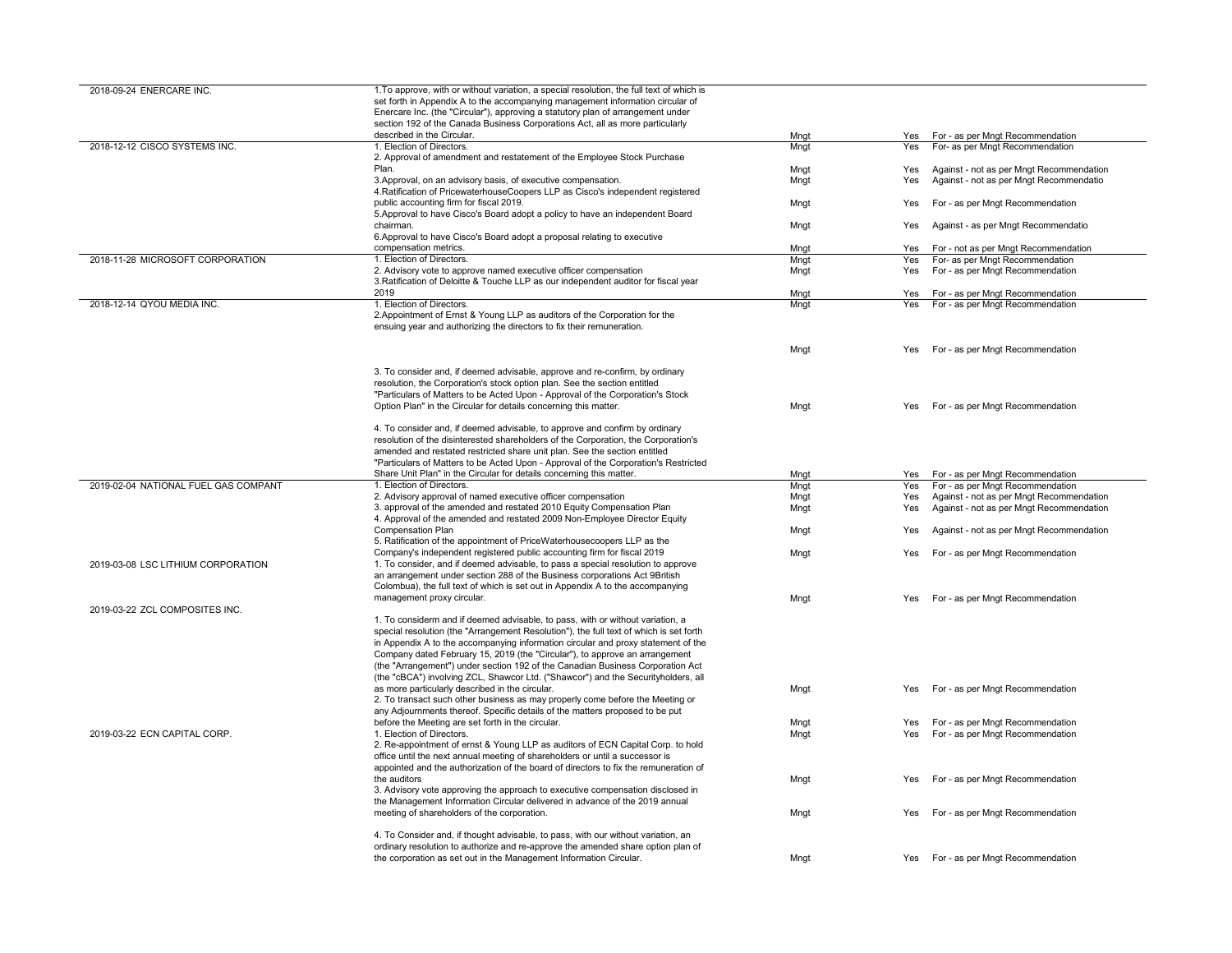|                                          | 5. To consider, and if thought advisable, to pass, with or without variation, an                                                                                 |      |           |                                  |
|------------------------------------------|------------------------------------------------------------------------------------------------------------------------------------------------------------------|------|-----------|----------------------------------|
|                                          | ordinart resolution to authorize and re-approve the deferred share unit plan of the                                                                              |      |           |                                  |
|                                          | corporation as set out in the Management Information Circular.                                                                                                   | Mngt | Yes       | For - as per Mngt Recommendation |
|                                          | 6. To consider and, if thought advisable, to pass, with or without variation, an                                                                                 |      |           |                                  |
|                                          | ordinary resolution to authorize and re-approve the unit plan of the corporation as                                                                              |      |           |                                  |
|                                          | set out in the Management Information Circular. `                                                                                                                | Mnat | Yes       | For - as per Mngt Recommendation |
| 2019-05-07 INTERPIPELINE LTD.            | 1. Election of Directors.                                                                                                                                        | Mngt | <b>No</b> | Received - did not vote          |
|                                          | 2. The audit committee and the board propose that Ernst & Yonge LLP (ET) be                                                                                      |      |           |                                  |
|                                          | appointed as auditors to serve until the next annual meeting of shareholders. The                                                                                |      |           |                                  |
|                                          | audit committee will recommend ET's compensation to the board for its review and                                                                                 |      |           |                                  |
|                                          | approval.                                                                                                                                                        | Mngt | No        | Received - did not vote          |
|                                          | 3. RESOLVED, on an advisory basis and not to diminish the role and<br>responsibilities of the board of directors of IPL, that the shareholders of IPL            |      |           |                                  |
|                                          | accept the approach to executive compensation disclosed in IPL's management                                                                                      |      |           |                                  |
|                                          | information circular delivered in advance of the 2019 annual meeting of                                                                                          |      |           |                                  |
|                                          | shareholders                                                                                                                                                     | Mngt | No        | Received - did not vote          |
| 2019-05-07 LOUISIANA-PACIFIC CORPORATION | 1. Election of class I Directors                                                                                                                                 | Mngt | <b>No</b> | Received - did not vote          |
|                                          | 2. Ratification of the selection of Deloitte & Touche LLP as LP's independent                                                                                    |      |           |                                  |
|                                          | auditor for 2019                                                                                                                                                 |      |           |                                  |
|                                          |                                                                                                                                                                  | Mngt | No        | Received - did not vote          |
|                                          | 3. Advisory vote to approve named executive officer compenation                                                                                                  | Mngt | No        | Received - did not vote          |
|                                          | 4. Approval of the 2019 Employee Stock Purchase Plan                                                                                                             | Mngt | No        | Received - did not vote          |
| 2019-05-01 PEMBINA PIPELINE CORPORATION  | 1. Election of Directors.                                                                                                                                        | Mngt | <b>No</b> | Received - did not vote          |
|                                          | 2. To appoint KPMG LLP, Chartered Professional Accountants, as the auditors of                                                                                   |      |           |                                  |
|                                          | the Corporation for the ensuing financial year at a remuneration to be fixed by the                                                                              |      |           |                                  |
|                                          | Board of Directors                                                                                                                                               | Mngt | No        | Received - did not vote          |
|                                          |                                                                                                                                                                  |      |           |                                  |
|                                          | 3. To vote on the continuation of the corporation's shareholder rights plan, as                                                                                  |      |           |                                  |
|                                          | more particularly described in the accompanying management information circular.                                                                                 | Mngt | No.       | Received - did not vote          |
|                                          |                                                                                                                                                                  |      |           |                                  |
|                                          | 4. To vote on the amendment to the corporation's Articles of incorporation to<br>increse the number of authorized Class A preferred shares, as more particularly |      |           |                                  |
|                                          | described in the accompanying management information circular.                                                                                                   |      |           |                                  |
|                                          | 5. To accept the approach to executive compensation as disclosed in the                                                                                          | Mngt | No        | Received - did not vote          |
|                                          | accompanying management proxy circular.                                                                                                                          | Mngt | No.       | Received - did not vote          |
| 2019-04-23 VERMILION ENERGY INC          | 1. Election of Directors.                                                                                                                                        |      |           | Received - did not vote          |
|                                          |                                                                                                                                                                  | Mngt | No        |                                  |
|                                          | 2. To set the number of directors at 10 (ten).                                                                                                                   | Mngt | No        | Received - did not vote          |
|                                          | 3. Appointment of Deloitte LLP as Auditors of the corporation for the ensuing year                                                                               |      |           |                                  |
|                                          | and authorizing the Directors to fix their remuneration<br>4. Approving the adoption of, and unallocated entitlements under, the Deferred                        | Mngt | No        | Received - did not vote          |
|                                          | Share Unit Plan. Please read the resolution in full in the accompanying 2019 Proxy                                                                               |      |           |                                  |
|                                          | statement and information Circular                                                                                                                               |      | No        | Received - did not vote          |
|                                          |                                                                                                                                                                  | Mngt |           |                                  |
|                                          | 5. Approving amendments to, and unallocated entitlements under, the Vermillion                                                                                   |      |           |                                  |
|                                          | Incentive Plan. Please read the resolution in full in the acocmpanying Circular                                                                                  | Mngt | No        | Received - did not vote          |
|                                          |                                                                                                                                                                  |      |           |                                  |
|                                          | 6. Approving amendments to, and unallocated entitlements under, the Employee                                                                                     |      |           |                                  |
|                                          | Bonus Plan. Please read the resolution in full in the accompanying Circular.                                                                                     | Mngt | No        | Received - did not vote          |
|                                          |                                                                                                                                                                  |      |           |                                  |
|                                          | 7. Approving amendments to, and unallocated entitlements under, the Employee                                                                                     |      |           |                                  |
|                                          | share Savings Plan. Please read the resolution in full in the accompanying circular                                                                              | Mngt | No        | Received - did not vote          |
|                                          | 8. Approving amendments to, and unallocated entitlements under, the Five-Year                                                                                    |      |           |                                  |
|                                          | Security-Based Compensation Arrangement. Please read the resolution in full in                                                                                   |      |           |                                  |
|                                          | the accompanying circular                                                                                                                                        | Mngt | No        | Received - did not vote          |
|                                          | 9. Advisory resolution to accept the approach to executive compensation                                                                                          |      |           |                                  |
|                                          | disclosed in the circular.                                                                                                                                       | Mngt | No.       | Received - did not vote          |
| 2019-04-18 PRARIESKY ROYALTY LTD.        | 1. Election of Directors.                                                                                                                                        | Mngt | No        | Received - did not vote          |
|                                          | 2. Appointment of KPMG LLP, Chartered Professional Accountants as Auditors of                                                                                    |      |           |                                  |
|                                          | the Company for the ensuing year and authorizing the Directors to fix their                                                                                      |      |           |                                  |
|                                          | remuneration.                                                                                                                                                    | Mngt | No        | Received - did not vote          |
|                                          | 3. To consider a non-binding advisory resolution, the full text of which is set forth                                                                            |      |           |                                  |
|                                          | in the information Circular, approving the company's approach to executive                                                                                       |      |           |                                  |
|                                          | compensation.                                                                                                                                                    | Mngt | No        | Received - did not vote          |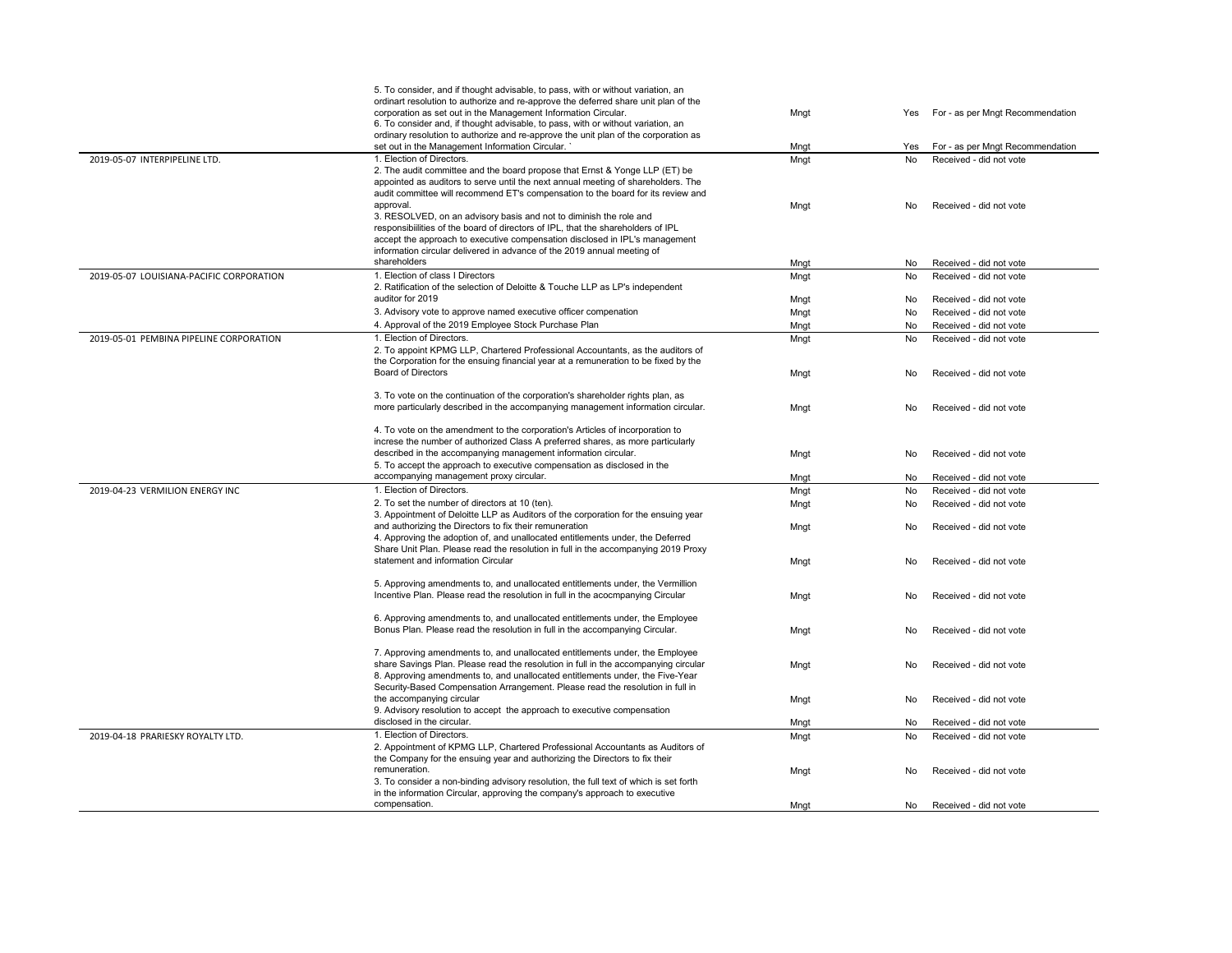| 2019-03-26 CRIUS ENERGY TRUST         |                                                                                                                                                                                                                                                                                                                                                                                                                                                                                                                                                                                                                                                                                                                                                                                                                                                                                                                                                                                                                                                                                                                                                                                                                                                                                                                                                                                                                                                                                                                                                                        |              |            |                                                                      |
|---------------------------------------|------------------------------------------------------------------------------------------------------------------------------------------------------------------------------------------------------------------------------------------------------------------------------------------------------------------------------------------------------------------------------------------------------------------------------------------------------------------------------------------------------------------------------------------------------------------------------------------------------------------------------------------------------------------------------------------------------------------------------------------------------------------------------------------------------------------------------------------------------------------------------------------------------------------------------------------------------------------------------------------------------------------------------------------------------------------------------------------------------------------------------------------------------------------------------------------------------------------------------------------------------------------------------------------------------------------------------------------------------------------------------------------------------------------------------------------------------------------------------------------------------------------------------------------------------------------------|--------------|------------|----------------------------------------------------------------------|
|                                       | 1. To consider, and if deemed advisable, pass, with or without variation, a special<br>resolution (the "transaction resolution"), the full text of which is set forth in<br>schedule "B" to the management information circular of Crius Energy Trust (the<br>"Trust") Dated February 25th, 2019 (the "Information Circular"), approving the<br>transactions contemplated in the purchase agreement made as of February 7,<br>2019 (as amended on february 19,2019, and as may be further amended in<br>accordance with its terms) (The "Purchase Agreement") among the Trust, Crius<br>Energy Commercial Trust, Vistra Energy Corp (the "Purchaser parent") And<br>vienna Acquisition B.C. Ltd., a wholly-owned subsidary of the purchaser parent<br>(the "Purchaser") (such transactions, collectively, the "transactions") Including,<br>without limitation: (i) The sale of business of the trust, structured as a sale to the<br>purchaser of the US holdco notes, the CDN holdco shares and the new CDN<br>Holdco shares (each as definied in the information circular); (ii) following such<br>sale, the redemption of all the outstanding unitys by the trust in consideration for<br>the payment of the per unit consideration (as defined in the information circular0<br>and the winding-up and termination of the trust following such redemption; and (iii)<br>amendments to the trust indenture of the trust necessary or desirable to permit or<br>give effecct to the transactions. All as more particularly described in the<br>information circular. | Mngt         | No         | Received - did not vote                                              |
| 2019-05-15 ANTHAM, INC.               | 1. Election of Directors.                                                                                                                                                                                                                                                                                                                                                                                                                                                                                                                                                                                                                                                                                                                                                                                                                                                                                                                                                                                                                                                                                                                                                                                                                                                                                                                                                                                                                                                                                                                                              | Mngt         | Yes        | For - as per Mngt Recommendation                                     |
|                                       | 2. To ratify the appoingment of Ernst & Young LLP as the independent registered<br>public accounting firm for 2019                                                                                                                                                                                                                                                                                                                                                                                                                                                                                                                                                                                                                                                                                                                                                                                                                                                                                                                                                                                                                                                                                                                                                                                                                                                                                                                                                                                                                                                     | Mngt         | No         | For - as per Mngt Recommendation                                     |
|                                       | 3. Advisory vote to approve the compensation of our named executive officers<br>4. to approve proposed amendments to our Articles of Incorporation to eliminate<br>the classified board structure when permitted under our contractual obligations                                                                                                                                                                                                                                                                                                                                                                                                                                                                                                                                                                                                                                                                                                                                                                                                                                                                                                                                                                                                                                                                                                                                                                                                                                                                                                                     | Mngt         | No         | For - as per Mngt Recommendation                                     |
|                                       | with the Blue corss and Blue Shield Association                                                                                                                                                                                                                                                                                                                                                                                                                                                                                                                                                                                                                                                                                                                                                                                                                                                                                                                                                                                                                                                                                                                                                                                                                                                                                                                                                                                                                                                                                                                        | Mngt         | No         | For - as per Mngt Recommendation                                     |
|                                       | 5. Shareholder proposal to elect each director annually.                                                                                                                                                                                                                                                                                                                                                                                                                                                                                                                                                                                                                                                                                                                                                                                                                                                                                                                                                                                                                                                                                                                                                                                                                                                                                                                                                                                                                                                                                                               | Mngt         | No         | Abstain - no Mngt recommendation                                     |
| 2019-04-29 OSISKO GOLD ROYALTIES LTD. | 1. Election of Directors.                                                                                                                                                                                                                                                                                                                                                                                                                                                                                                                                                                                                                                                                                                                                                                                                                                                                                                                                                                                                                                                                                                                                                                                                                                                                                                                                                                                                                                                                                                                                              | Mngt         | Yes        | For - as per Mngt Recommendation                                     |
|                                       | 2. To appoint PriceWaterhouseCoopers LLP as the Corporation's indpendent<br>auditor for the ensuing year and to authorize the directors to fix its remuneration<br>3. ordinary resolution to approve the amended deferred Share Unit Plan and<br>approve all unallocated rights and entitlements under the plan, as more fully<br>described in the circular.                                                                                                                                                                                                                                                                                                                                                                                                                                                                                                                                                                                                                                                                                                                                                                                                                                                                                                                                                                                                                                                                                                                                                                                                           | Mngt<br>Mngt | Yes<br>Yes | For - as per Mngt Recommendation<br>For - as per Mngt Recommendation |
|                                       |                                                                                                                                                                                                                                                                                                                                                                                                                                                                                                                                                                                                                                                                                                                                                                                                                                                                                                                                                                                                                                                                                                                                                                                                                                                                                                                                                                                                                                                                                                                                                                        |              |            |                                                                      |
|                                       | 4. Advisory resolution to approve Osisko's approach to executive compensation                                                                                                                                                                                                                                                                                                                                                                                                                                                                                                                                                                                                                                                                                                                                                                                                                                                                                                                                                                                                                                                                                                                                                                                                                                                                                                                                                                                                                                                                                          | Mngt         | Yes        | For - as per Mngt Recommendation                                     |
| 2019-05-03 FREEHOLD ROYALTIES LTD.    | 1. Election of directors                                                                                                                                                                                                                                                                                                                                                                                                                                                                                                                                                                                                                                                                                                                                                                                                                                                                                                                                                                                                                                                                                                                                                                                                                                                                                                                                                                                                                                                                                                                                               | Mngt         | Yes        | For - as per Mngt Recommendation                                     |
|                                       | 2. Appointment of KPMG LLP, Chartered Professional Accountants, as auditors of<br>Freehold for the ensuing year.<br>3. to vote, on an advisory, non-binding basis, to accept Freehold's approach to                                                                                                                                                                                                                                                                                                                                                                                                                                                                                                                                                                                                                                                                                                                                                                                                                                                                                                                                                                                                                                                                                                                                                                                                                                                                                                                                                                    | Mngt         | Yes        | For - as per Mngt Recommendation                                     |
|                                       | executive compensation<br>4. To consider and, if thought advisable, to pass an ordinary resolution approving<br>the reservation of 350,000 Common Shares of Freehold for issuance to Rife<br>Resources Management Ltd. (the "Manager"), when and as earned, as payment<br>of the quarterly management fee payable to the Manager in Common Shares of<br>Freehold, as more particularly described in the accompanying management<br>information circular of Freehold dated march 21,2019                                                                                                                                                                                                                                                                                                                                                                                                                                                                                                                                                                                                                                                                                                                                                                                                                                                                                                                                                                                                                                                                                | Mngt         | Yes        | For - as per Mngt Recommendation                                     |
|                                       |                                                                                                                                                                                                                                                                                                                                                                                                                                                                                                                                                                                                                                                                                                                                                                                                                                                                                                                                                                                                                                                                                                                                                                                                                                                                                                                                                                                                                                                                                                                                                                        | Mngt         |            | Yes For - as per Mngt Recommendation                                 |
|                                       | 5. To consider, and if thought advisable, to passs an ordinary resolution<br>confirming and approving a new Advance notice By-Law of the corporation relating<br>to the advance notive of nominations of directors of Freehold, as more particularly                                                                                                                                                                                                                                                                                                                                                                                                                                                                                                                                                                                                                                                                                                                                                                                                                                                                                                                                                                                                                                                                                                                                                                                                                                                                                                                   | Mngt         | Yes        | For - as per Mngt Recommendation                                     |
|                                       | described in the information Circular<br>6. To consider, and if thought advisable, to pass, with or without variation, a<br>special resolution approving a reduction in the stated capital of Freehold, as more                                                                                                                                                                                                                                                                                                                                                                                                                                                                                                                                                                                                                                                                                                                                                                                                                                                                                                                                                                                                                                                                                                                                                                                                                                                                                                                                                        |              |            |                                                                      |
|                                       | particularly described in the Information Circular.                                                                                                                                                                                                                                                                                                                                                                                                                                                                                                                                                                                                                                                                                                                                                                                                                                                                                                                                                                                                                                                                                                                                                                                                                                                                                                                                                                                                                                                                                                                    | Mnat         | Yes        | For - as per Mngt Recommendation                                     |
| 2019-05-06 CHORUS AVIATION INC.       | 1. Election of Directors.                                                                                                                                                                                                                                                                                                                                                                                                                                                                                                                                                                                                                                                                                                                                                                                                                                                                                                                                                                                                                                                                                                                                                                                                                                                                                                                                                                                                                                                                                                                                              | Mngt         | Yes        | For - as per Mngt Recommendation                                     |
|                                       | 2. Appointment of PriceWaterhouseCoopers LLP as external auditors for the<br>ensuing year<br>3. Special resolution approving a plan of arrangement to effect amendments to<br>Chorus' restated articles of incorporation relating to the voting rights of chorus'                                                                                                                                                                                                                                                                                                                                                                                                                                                                                                                                                                                                                                                                                                                                                                                                                                                                                                                                                                                                                                                                                                                                                                                                                                                                                                      | Mngt         | Yes        | For - as per Mngt Recommendation                                     |
|                                       | Class A variable voting shares and the chorus' second amended and restated by-<br>law no. 1, as further described in the management proxy<br>4. approval of an advisory, non-binding resolution in respect of chorus' approach<br>to executive compensation, as further described in the management proxy circular                                                                                                                                                                                                                                                                                                                                                                                                                                                                                                                                                                                                                                                                                                                                                                                                                                                                                                                                                                                                                                                                                                                                                                                                                                                     | Mngt         | Yes        | For - as per Mngt Recommendation                                     |
|                                       |                                                                                                                                                                                                                                                                                                                                                                                                                                                                                                                                                                                                                                                                                                                                                                                                                                                                                                                                                                                                                                                                                                                                                                                                                                                                                                                                                                                                                                                                                                                                                                        | Mngt         | Yes        | For - as per Mngt Recommendation                                     |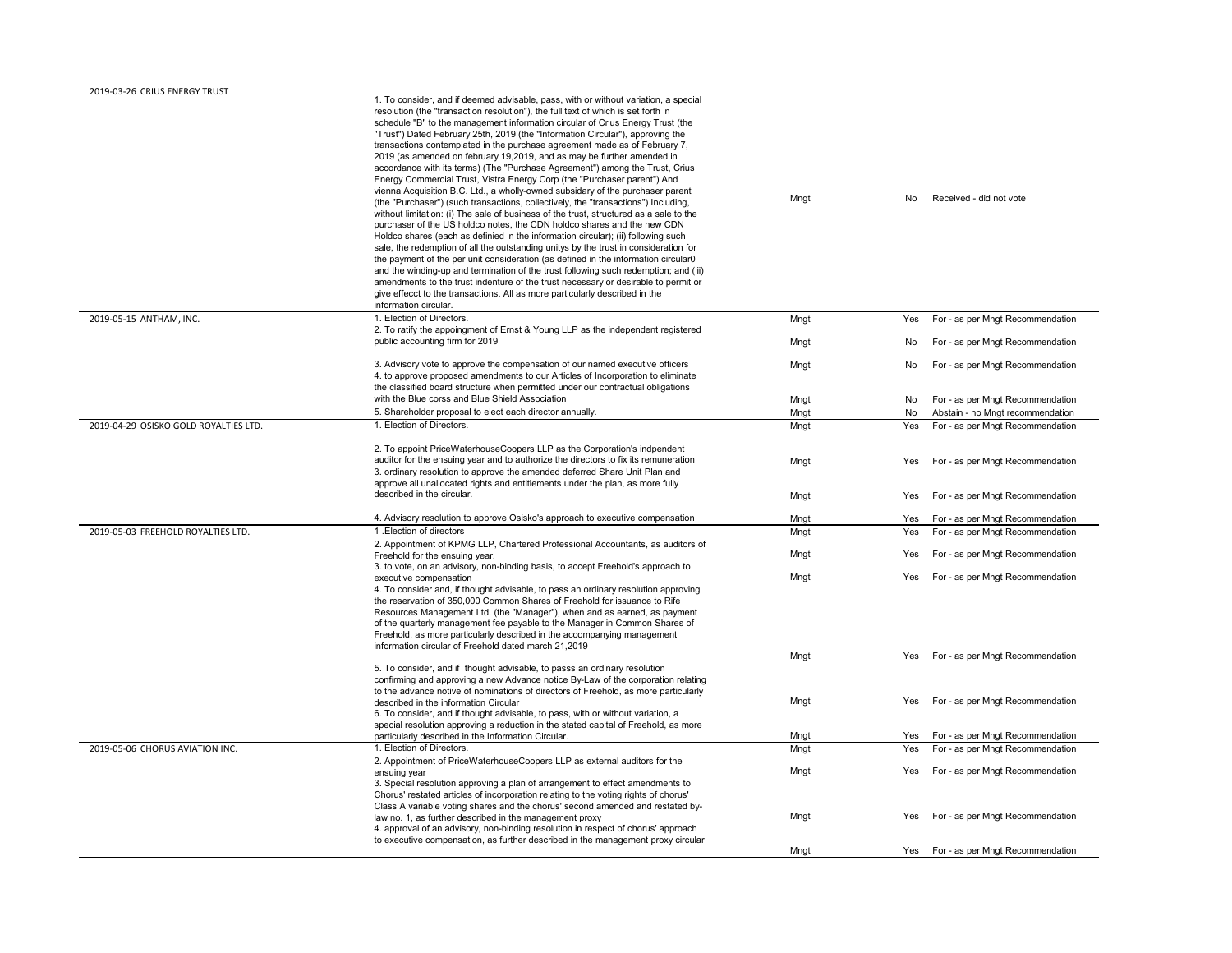| 2019-05-08 ENBRIDGE INC.                      | 1. Election of Directors.                                                                                                                                        | Mngt         | Yes | For - as per Mngt Recommendation                                         |
|-----------------------------------------------|------------------------------------------------------------------------------------------------------------------------------------------------------------------|--------------|-----|--------------------------------------------------------------------------|
|                                               | 2. Appoint PriceWaterhouseCoopers LLP as auditors at remuneration to be fixed                                                                                    |              |     |                                                                          |
|                                               | by the Board of Directors                                                                                                                                        | Mngt         | Yes | For - as per Mngt Recommendation                                         |
|                                               | 3. Approve the Enbridge Inc. 2019 Long term incentive plan and ratify the grants                                                                                 |              |     |                                                                          |
|                                               | of stock options thereunder                                                                                                                                      | Mngt         | Yes | For - as per Mngt Recommendation                                         |
|                                               | 4. Advisory vote to approve compensation of Named Executive Officers                                                                                             | Mngt         | Yes | For - as per Mngt Recommendation                                         |
| 2019-04-24 CIGNA CORPORATION                  | 1. Election of Directors.                                                                                                                                        | Mngt         | Yes | For - as per Mngt Recommendation                                         |
|                                               | 2. Advisory approval of Cigna's executive compensation                                                                                                           | Mngt         | Yes | For - as per Mngt Recommendation                                         |
|                                               | 3. ratification of appointment of PriceWaterhouseCoopers LLP as Cigna's                                                                                          | Mngt         | Yes | For - as per Mngt Recommendation                                         |
|                                               | independent registered public accounting firm for 2019<br>4. Shareholder propposal - increase shareholder rights to include action by written                    |              |     |                                                                          |
|                                               | consent                                                                                                                                                          | Mngt         | Yes | Against - as per Mngt Recommendatio                                      |
|                                               | 5. shareholder propsal - cyber rish report                                                                                                                       | Mngt         | Yes | Against - as per Mngt Recommendatio                                      |
|                                               | 6. Shareholder proposal - gender pay gap report                                                                                                                  | Mngt         | Yes | Against - as per Mngt Recommendatio                                      |
| 2019-05-07 MAGNA INTERNATIONAL INC.           | 1. Election of Directors.                                                                                                                                        | Mngt         | Yes | For - as per Mngt Recommendation                                         |
|                                               | 2. Reappointment of Deloitte LLP as the independent auditor of the Corporation                                                                                   |              |     |                                                                          |
|                                               | and authorization of the Audit Committee to fix the independent auditor's                                                                                        |              |     |                                                                          |
|                                               | remuneration                                                                                                                                                     | Mngt         | Yes | For - as per Mngt Recommendation                                         |
|                                               | 3. Advisory resolution on Executive compensation, Resolved, on an advisory basis                                                                                 |              |     |                                                                          |
|                                               | and not to diminish the roles and responsibilities of the board of directors, that the                                                                           |              |     |                                                                          |
|                                               | shareholders accept the approach to executive compensation disclosed in the                                                                                      |              |     |                                                                          |
|                                               | accompanying Management Information Circuolr/Proxy statement                                                                                                     |              |     |                                                                          |
|                                               |                                                                                                                                                                  | Mngt         | Yes | For - as per Mngt Recommendation                                         |
|                                               | 4. Shareholder proposal - the shareholder proposal that is contained in the<br>management information circular/proxy statement                                   | Mngt         | Yes | Against - as per Mngt Recommendatio                                      |
| 2019-05-10 KEYERA CORP.                       | 1. Election of Directors.                                                                                                                                        | Mngt         | Yes | For - as per Mngt Recommendation                                         |
|                                               | 2. to appoint deloitte Ilp as auditors of Keyera for a term expiring at the close of                                                                             |              |     |                                                                          |
|                                               | next annual meting of Shareholders.                                                                                                                              | Mngt         | Yes | For - as per Mngt Recommendation                                         |
|                                               | 3. on the advisory resolution, the full text of which is set forth in the circular, with                                                                         |              |     |                                                                          |
|                                               | respect of Keyera's approach to executive compensation as more particularly                                                                                      |              |     |                                                                          |
|                                               | described in the Circular under the headings "matters to be Acted Upon at the                                                                                    |              |     |                                                                          |
|                                               | Meeting" and "Compensation Discussion and Analysis", which advisory resolution                                                                                   |              |     |                                                                          |
|                                               | shall not diminish the roles and responsibilities of the Board of Directors                                                                                      |              |     |                                                                          |
|                                               |                                                                                                                                                                  |              |     |                                                                          |
|                                               |                                                                                                                                                                  | Mngt         | Yes | For - as per Mngt Recommendation                                         |
| 2019-05-03 SLEEP COUNTRY CANADA HOLDINGS INC. | 1. Election of Directors.                                                                                                                                        | Mngt         | Yes | For - as per Mngt Recommendation                                         |
|                                               | 2. Appointment of PriceWaterhouseCoopers LLP as external auditors for the                                                                                        |              |     |                                                                          |
|                                               | ensuing year and authorizing the directors to fix their remuneration                                                                                             | Mngt         | Yes | For - as per Mngt Recommendation                                         |
|                                               | 3. approval of the non-binding advisory resolution on the company's approach to                                                                                  |              |     |                                                                          |
|                                               | executive compensation                                                                                                                                           | Mngt         | Yes | For - as per Mngt Recommendation                                         |
| 2019-05-07 GRAN TIERRA ENERGY INC.            | 1. Election of Directors.                                                                                                                                        | Mngt         | Yes | For - as per Mngt Recommendation                                         |
|                                               | 2. Proposal to ratify the appointment of KPMG LLP as the independent registered                                                                                  |              |     |                                                                          |
|                                               | public accounting firm for 2019                                                                                                                                  | Mngt         | Yes | For - as per Mngt Recommendation                                         |
|                                               | 3. Proposal to approve, on an advisory basis, the cmpensation of Gran Tierra                                                                                     |              |     |                                                                          |
|                                               | Energy Inc's named executive officers, as disclosed in the proxy statement                                                                                       | Mngt         | Yes | For - as per Mngt Recommendation                                         |
| 2019-05-03 CAMECO CORPORATION                 | 1. Election of Directors.                                                                                                                                        | Mngt         | Yes | For - as per Mngt Recommendation                                         |
|                                               | 2. Appoint KPMG LLP as auditors                                                                                                                                  | Mngt         | Yes | For - as per Mngt Recommendation                                         |
|                                               | 3. Be it resolved that, on an advisory basis and not to diminish the role and                                                                                    |              |     |                                                                          |
|                                               | responsibilities of the board of directors for executive compensation, the                                                                                       |              |     |                                                                          |
|                                               | shareholders accept the approach to executive compensation disclosed in                                                                                          |              |     |                                                                          |
|                                               | Cameco's Management proxy circular delivered in advance of the 2019 annual                                                                                       |              |     |                                                                          |
|                                               | meeting of shareholders                                                                                                                                          | Mngt         | Yes | For - as per Mngt Recommendation                                         |
| 2019-05-08 CANADIAN NATURAL RESOURCES LIMITED | 1. Election of Directors.                                                                                                                                        | Mngt         | Yes | For - as per Mngt Recommendation                                         |
|                                               | 2. The appointment of PriceWaterhouseCoopers LLP, chartered Accountants,                                                                                         |              |     |                                                                          |
|                                               | calgary, alberta, as auditors of the Corporation for the ensuing year and the                                                                                    |              |     |                                                                          |
|                                               | authorization of the audit Committee of the board of Directors of the corporation to                                                                             |              |     |                                                                          |
|                                               | fix their remuneration                                                                                                                                           | Mngt         | Yes | For - as per Mngt Recommendation                                         |
|                                               | 3. To vote on appproving all unallocated stock options pursuant to the amended,<br>Compiled and Restricted Employee Stock Option Plan of the corporation as more |              |     |                                                                          |
|                                               | partiuclarly described in the accompanying information circular                                                                                                  |              |     |                                                                          |
|                                               |                                                                                                                                                                  | Mngt         | Yes | For - as per Mngt Recommendation                                         |
|                                               | 4. On an advisory basis, accepting the corporation's approach to executive                                                                                       |              |     |                                                                          |
| 2019-05-09 UNITED PARCEL SERVICE, INC.        | compensation as described in the Information Circular.<br>1. Election of Directors.                                                                              | Mngt<br>Mngt | Yes | For - as per Mngt Recommendation<br>Yes For - as per Mngt Recommendation |